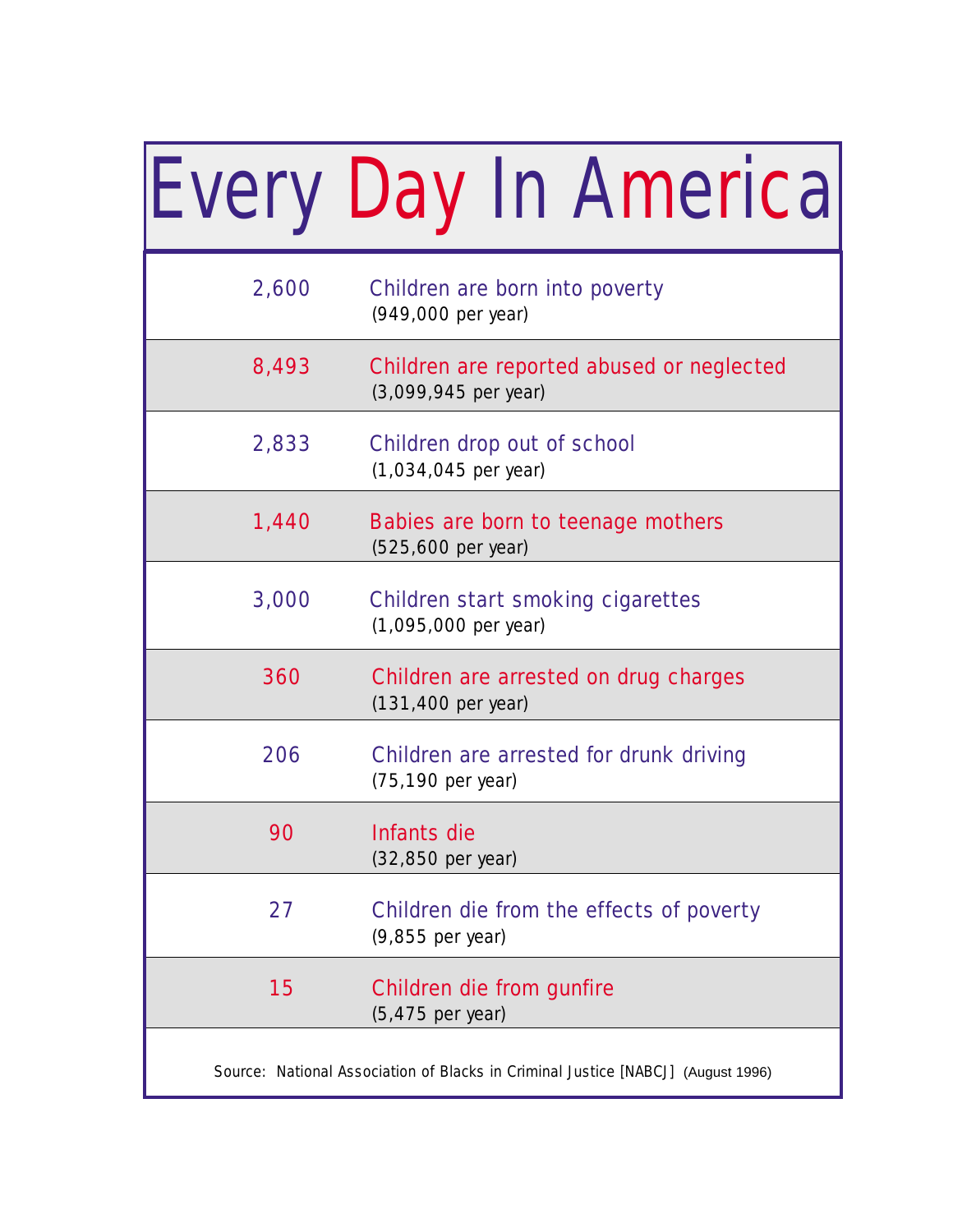Chapter II: Every Day In America: A Discussion of the Nature Vs. Nurture Debate In Theories of Addiction and Criminal Behavior, addresses the questions:

Who becomes addicted? Who goes to prison? Why? How do offenders and addicts differ from those who do not go to prison or become addicted? Are addiction and incarceration related to learning difficulties? If so, can these learning difficulties be corrected effectively? How?

The polarities of the debate are presented, including the impact of genetics, parenting, educational policies, politics, social pressures, poverty and crime, with a focus on integrating the two perspectives in a unified design through Synergetics. This chapter includes:

| The Crisis                                             | 127 |
|--------------------------------------------------------|-----|
| The Cost                                               | 131 |
| The Devastation of Addiction                           | 136 |
| "Nature" Or "Nurture": Is That The Question?           | 139 |
| The Bell Curve                                         |     |
| The Bell Curve Debate                                  | 154 |
| Poverty And Crime                                      | 163 |
| "It's In the Genes"                                    | 170 |
| "Your 'I Will' Is More Important Than Your 'IQ'"       | 181 |
| A Synergetic Approach To Addiction: Nature and Nurture |     |
| "Good" and "Bad"                                       |     |
| Whose Responsibility Is It?                            |     |
| Footnotes                                              |     |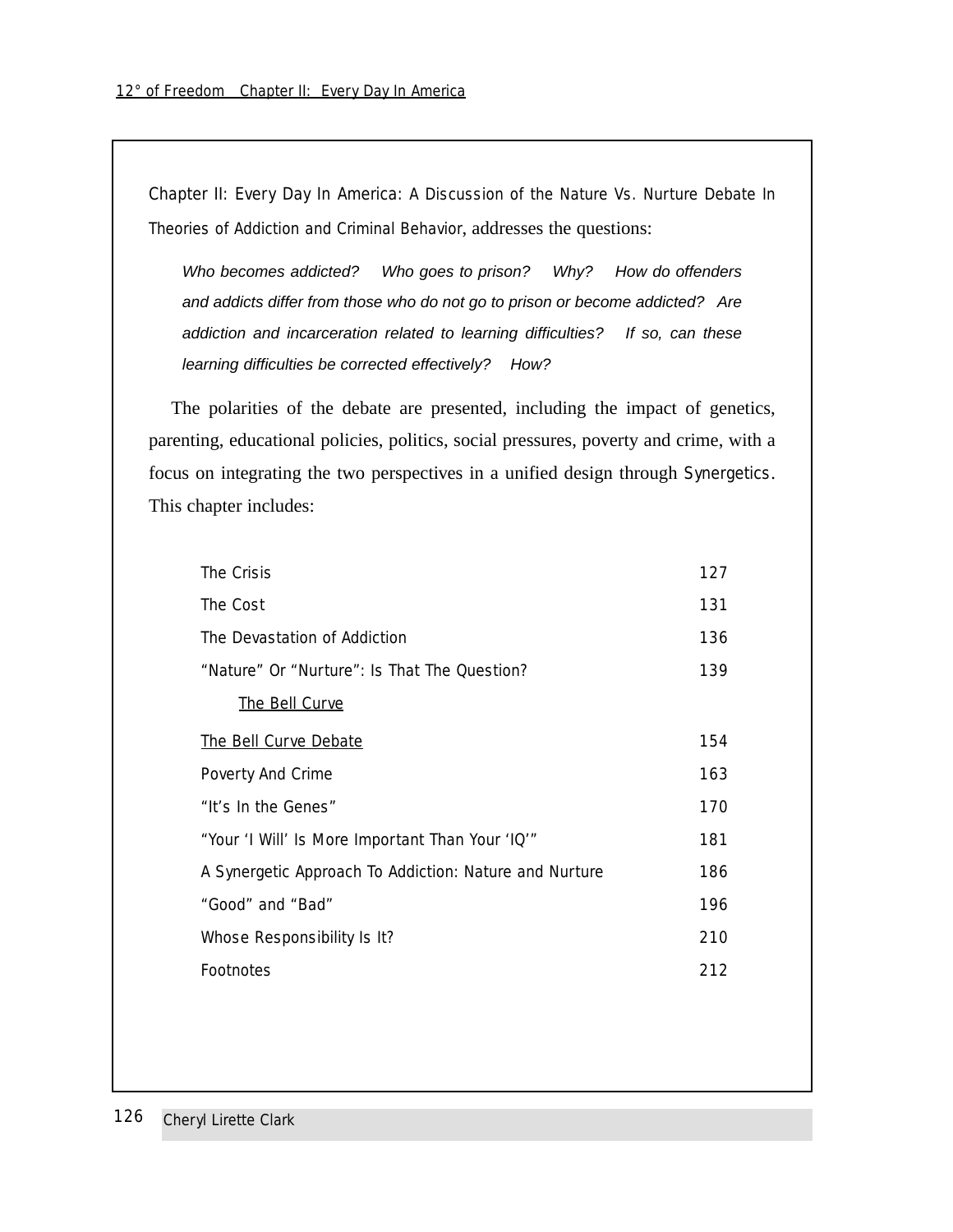# THE CRISIS

Startling statistics, the figures cited here are an indictment of the state of the nation. A research study from the Center for Substance Abuse Treatment in New York found that the average age for first use of drugs and/or alcohol among children was nine years old.1 This is also true of cigarette smoking. On the same day that 3,000 children begin smoking, more than 1,096 people die from smoking cigarettes. That is one person every 75 seconds and totals more than 400,000 people each year.

This harsh reality does nothing to stop the 3,000 children who pick up their first cigarette every 28 seconds. *"What's the big deal? You gotta die from something and they was old anyway."* After all, Joe Camel, who used to be prominently displayed on billboards strategically located in areas of high poverty and in easy sight of school yards, looked very "hip" with his cigarette dangling from his lip, hanging out in great places, having a lot of fun smoking with all his other cool pals. And everybody knows the people with the most dates, the most money, the best "stuff", who go to all the best places, smoke. *"Man, this place is a dump! … Sheee-it! … Check out that babe! She be hot! … That dumb old Doc is just like all the other tired, grumpy, burned-out, over-the-hill old guys, always trying to spoil the fun, and besides, you can get great stuff, FREE!, for just a few empty packs. … Forget about it. Light up man."*

Joe Camel was laid to rest on July 9, 1997, gone but not forgotten. In memory tests during training sessions for staff of substance abuse treatment programs, they all know the jingle *"Winston tastes good … … like a cigarette should"*, with only the word *"Winston"* as a prompt. They also know how to spell relief (R-O-L-A-I-D-S) and what weekends were made for. (Michelob) Yet none of those commercials have been aired in more than ten or in some cases, twenty years. Commercials encourage the public to "take something" at the first sign of any discomfort. Rather than take responsibility to moderate one's diet, eat *"the whole thing*" and take Alka Seltzer™ for fast relief. In the meantime, the people of this nation get fatter and fatter, daily more unfit.

In this "age of unprecedented developments in psychology (and other social sciences), of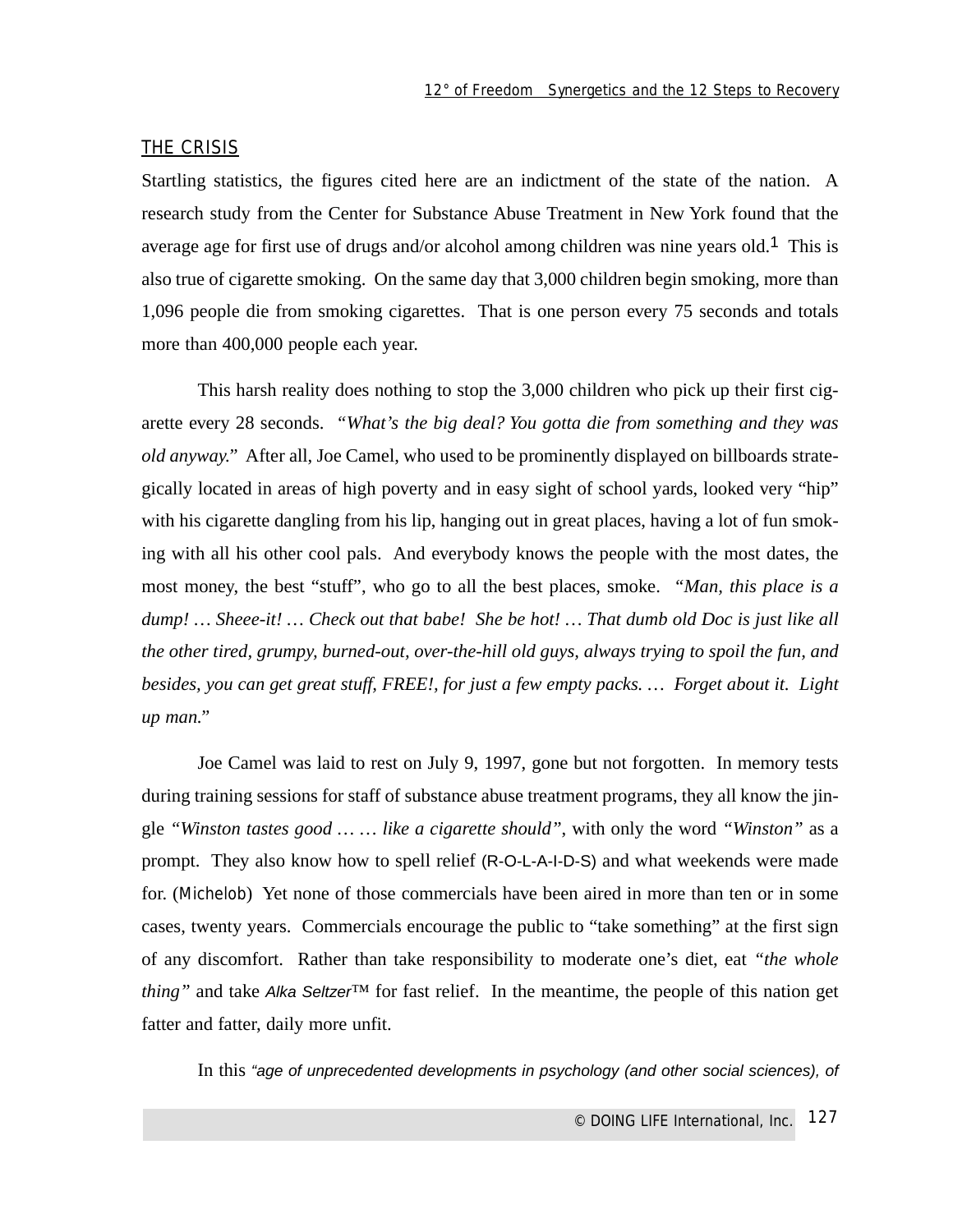physical science and technology …, of information explosion and worldwide communications, and of globalized change",<sup>2</sup> society is facing crises of faith, health, fiscal solvency and emotional stability. Religious groups are at war with each other all over the planet, "ethnic cleansing" a pseudonym for mass murder. AIDS is taking the lives of more young people than in any plague in recent history. Children as young as 10 or 11 make plans for their funerals, bereft of hope in a future. Teenage parents, some notably, kill inconvenient infants at birth. The faces of starving children, in this country as well as others, cry out in desperate need. Increasing addiction is yet another indicator of a breakdown of society, the despair against which drugs and alcohol offer a temporary, albeit futile, painful, senseless defense.

Humans, as do all sentient species, seek to gain pleasure and avoid pain. Addicts, in their quest to avoid pain, turn to drugs, including alcohol, as a way to ease the upsets they experience in their lives. Here, the term "drugs" always includes alcohol and cigarettes. In the Total Learning Environments™, addicts are constantly reminded to avoid all *"drugs, including alcohol."* Therefore, when referring to addicts here, that term always includes alcoholics. Alcohol is a highly addictive drug, all the more lethal because it is so easily obtained and socially acceptable. The same is even more true for cigarettes, although they are increasingly losing their "social" acceptability as more is learned about addiction to nicotine and its lethal effects.

Addiction has been defined by Robert Bennett as "Compulsive behavior, with short-term benefits and long term destruction.<sup>"3</sup> Addicts would not use if there were no benefits. In an excellent review of recently published research on the effects of drugs on the brain, **TIME** Magazine reported:

"What ties all these mood elevating drugs (whiskey… cigarettes … marijuana … cocaine … heroin) together, … is a remarkable ability to elevate levels of a common substance in the brain called dopamine. In fact, so overwhelming has evidence of the link between dopamine and drugs of abuse become that the distinction (pushed primarily by the tobacco industry and its supporters) between substances that are addictive and those that are nearly habit forming has very nearly been swept away. … in dopamine-rich areas of the brain, nicotine behaves remarkably like cocaine."<sup>4</sup>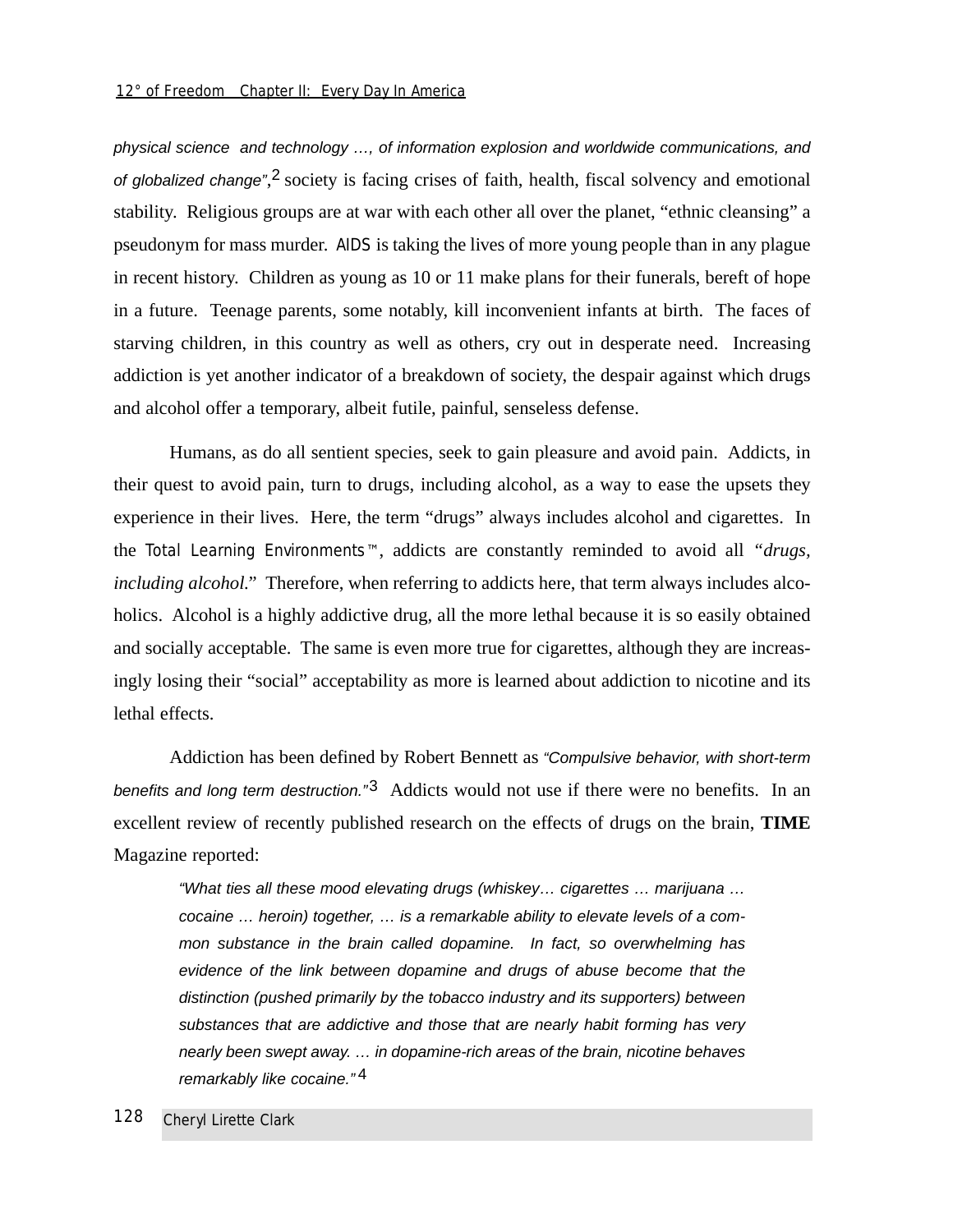The increasing numbers of addicts coupled with the type, kinds and variety of designer drugs and alcoholic beverages underscore the desperation with which addicts approach pain and pleasure. Information doesn't stop addicts, illness has no effect, incarceration makes no impact, waking up in their own vomit with the night before completely blacked out, becomes a joke, the subject of "gallows humor", a temporary setback, treated by *"the hair of the dog."*

Drug abuse is defined in the Diagnostic and Statistical Manual of Mental Disorders, Fourth Edition.<sup>5</sup> In brief, the definition includes:

"… symptoms such as recurrent use in situations where it presents a physical danger, failure to meet obligations at work or school, or recurrent social or interpersonal problems caused by effects of the drug: and 'dependence' was based on the DSM-IV definition and included characteristics such as physical symptoms of tolerance or withdrawal, taking larger amounts of the drug, or using it over longer periods of time seeking, obtaining or recovering from the effects of the drug."<sup>6</sup>

The question has long been debated about whether "nature" or "nurture" is at the root of this devastating problem. This chapter explores that debate and the implications for treatment. The debate is generally heated, polarizing opponents into factions advocating everything from interventions like better educational programs, all the way to extreme "solutions" such as voluntary (or involuntary) sterilization for those believed to have genetic causes contributing to addiction and/or criminal behavior.

One thing is certain, whether the cause is "nature" or "nurture" or a combination of both, drug addicts do not use drugs as "normal" people do. They cannot, "take it or leave it." Addicts engage in compulsive, self-destructive behavior to seek and obtain drugs, and maintain their drug habits, despite devastating results to themselves and their loved ones. Often addicts have long family histories of substance abuse, which contribute to the focus on a search for genetic causes. No matter what the consequences, including increasingly longer prison sentences; what to a non-addict would be excruciating pain; the constant threat of infection from contaminated 'works'; to HIV and AIDS; to death from overdosing, addicts continue to use substances that cause them to lose everything that once had meaning in their lives and ultimately, their lives. This sounds like insanity to "normal", functioning people.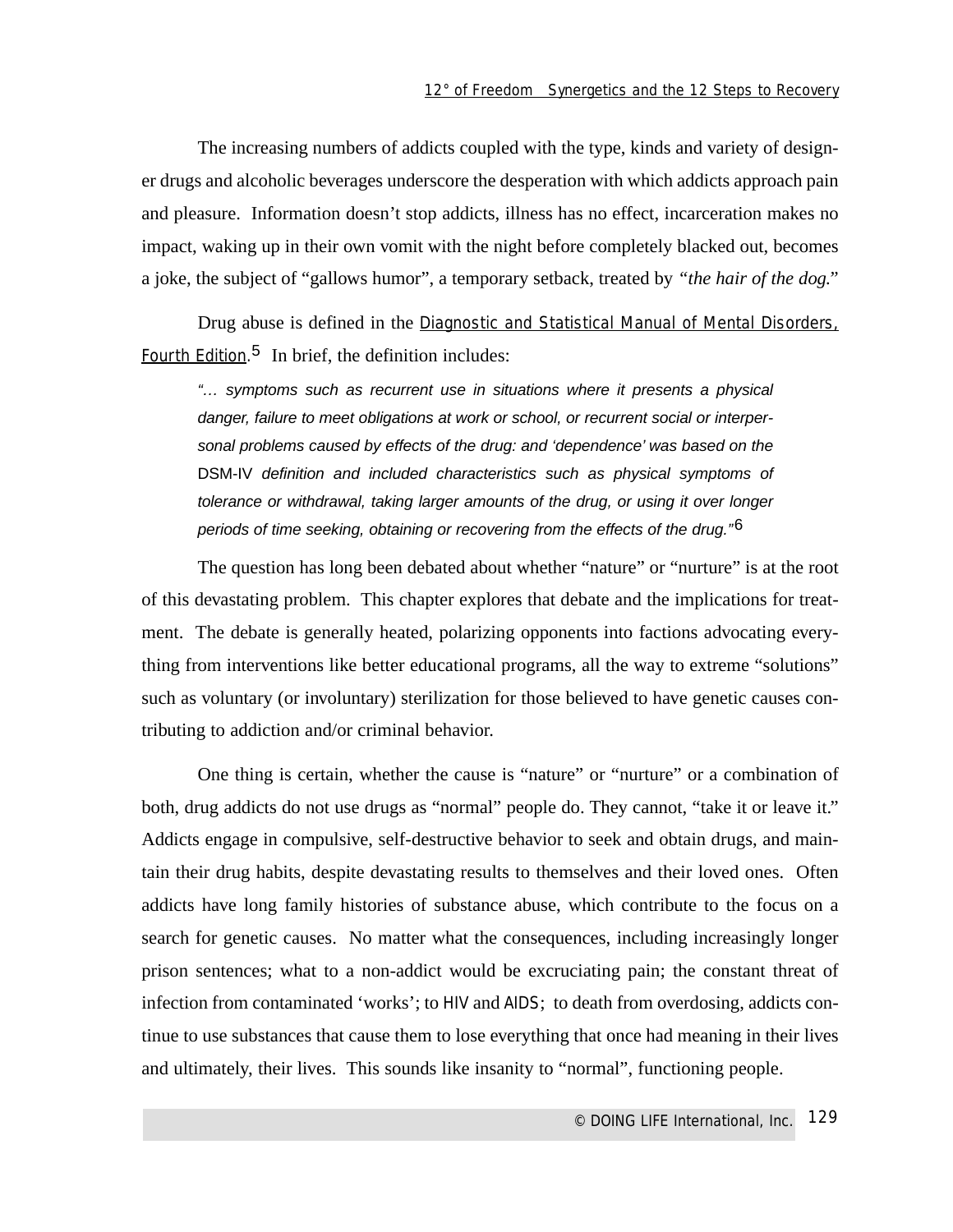# Indeed it is.

The definition of insanity used in 12 Step programs is "doing the same thing over and over again, and expecting different results." Addicts (including alcoholics) agree that their behavior is insane, however the behavior they engage in is, by definition **compulsive**. Addicts cannot stop themselves from using and do not believe they can stop even when they want to. Addicts feel powerless to affect the circumstances that impact upon them. While they are using, they believe they have no control over their lives and their choices, even as they engage in the very behavior that makes them sick. This sense of futility drives them to even more desperate solutions, bigger "scores", an endless cycle, a revolving door, in and out of prison. Or, if and when they decide to "clean up", they are consigned to long waiting lists for the few programs left that have not been eliminated by budget cuts. Drug treatment programs are overcrowded because addicts inevitably use again, even after a "successful" course of treatment, returning again and again to treatment programs.

Though not an excuse, there is some basis for the sense of futility that contributes to the addict's compulsive behavior, at least in the poorest neighborhoods. Those in the innermost sections of cities live with the sounds of fear and the stench of poverty permeating every aspect of their lives. The events which occur Every Day in America tend to impact on the poor with much greater intensity and immediacy than the more fortunate of society. There are few economic opportunities in the ghettoes of this country, at least not law-abiding ones. Ambulances, sirens, gunshots, screams, rage born of frustration and fear, punctuate their sleep, offering no respite from the grinding poverty crushing their spirits. Simultaneously, television and movies present worlds of lavish wealth and ease, where even the most overwhelming problems are solved in an hour or two. Soap operas encourage poor girls to continue to believe the myth, *"someday my prince will come."*

The announcement that Michael Jordan would earn more than \$18 million in 1997 for product endorsements, was contrasted with a news story of an 11 year old who shot and killed a 13 year old neighbor in the stairwell of their tenement, for the same \$150 sneakers. Bad As I Wanna Be, Dennis Rodman's assaultive and outrageous behavior earns him millions of dol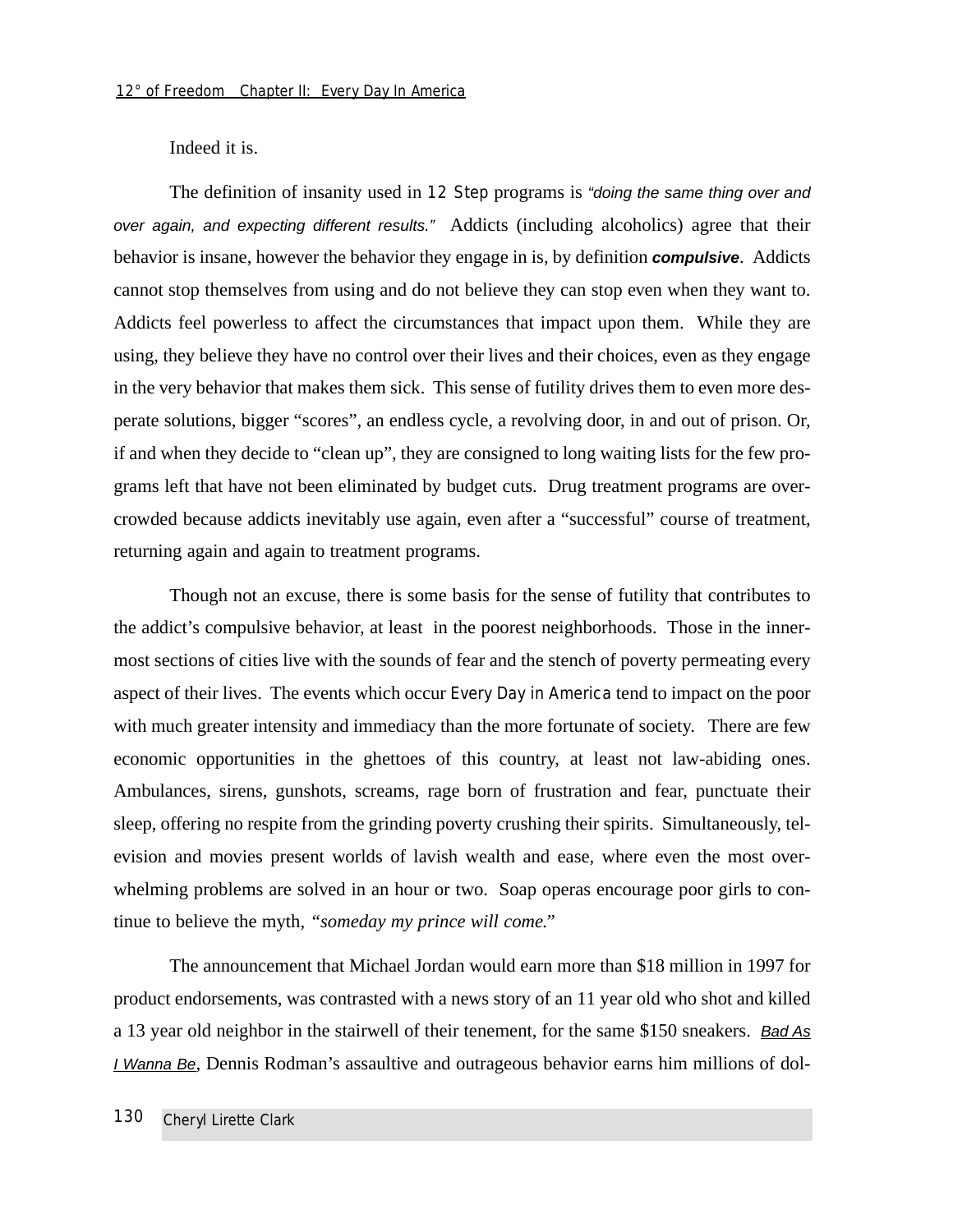lars and the admiration of fans, while offenders serving two to four years for Assault 2nd° follow his career on televisions bolted to the walls of prison day-rooms.

Still, all who live in the poorest neighborhoods do not use drugs, and there is plenty of evidence that the "rich and famous" are as likely, and have more disposable cash available, to abuse drugs as any crackhead junkie living in dire poverty. Drug addiction does not discriminate relative to race or class. Addiction is not a class phenomenon, although there is much evidence that imprisonment as punishment for addiction is.

## THE COST

In the United States, Americans are proud of their heritage as the *"land of the free, home of the brave.*" Yet the United States incarcerates more blacks per capita than did South Africa during the height of apartheid; vying annually with Russia for the distinction of incarcerating the most offenders in the world. In some years, since the "Iron Curtain" rang down, the United States has "won" that dubious distinction. From October, 1994 until December, 1999, the prison population nearly doubled in the United States.<sup>7</sup> In October, 1994 —after 200 years of the "modern" practice of incarceration,—the nation's prison population reached one million. That is not merely a statistic; that figure means people,—human beings. Just five years later, by November, 1999 the total had climbed to more than 1,800,000, the majority of whom (64.3%) were people of color. (46.2% Black, 16.4% Hispanic) By August 2000, the incarcerated population reached two million—double the "landmark" number in less than six years.

One in forty children in this country has a parent in prison and one in three black men will serve at least one term in prison by the time they are 30 years old. The primary reason for the majority of sentences of incarceration is addiction to drugs and alcohol. Every Day in America more than 27 black men are murdered by other black men, many of them their friends or relatives. That is one black-on-black murder every 53 minutes, one outcome of the frustration and rage engendered by the lack of opportunity to overcome overwhelming odds against success for the poorest of the poor, and virtually always associated with the abuse of drugs, including alcohol. The staggering total adds up to more than 9,855 African American males dead by their own "brothers" each year.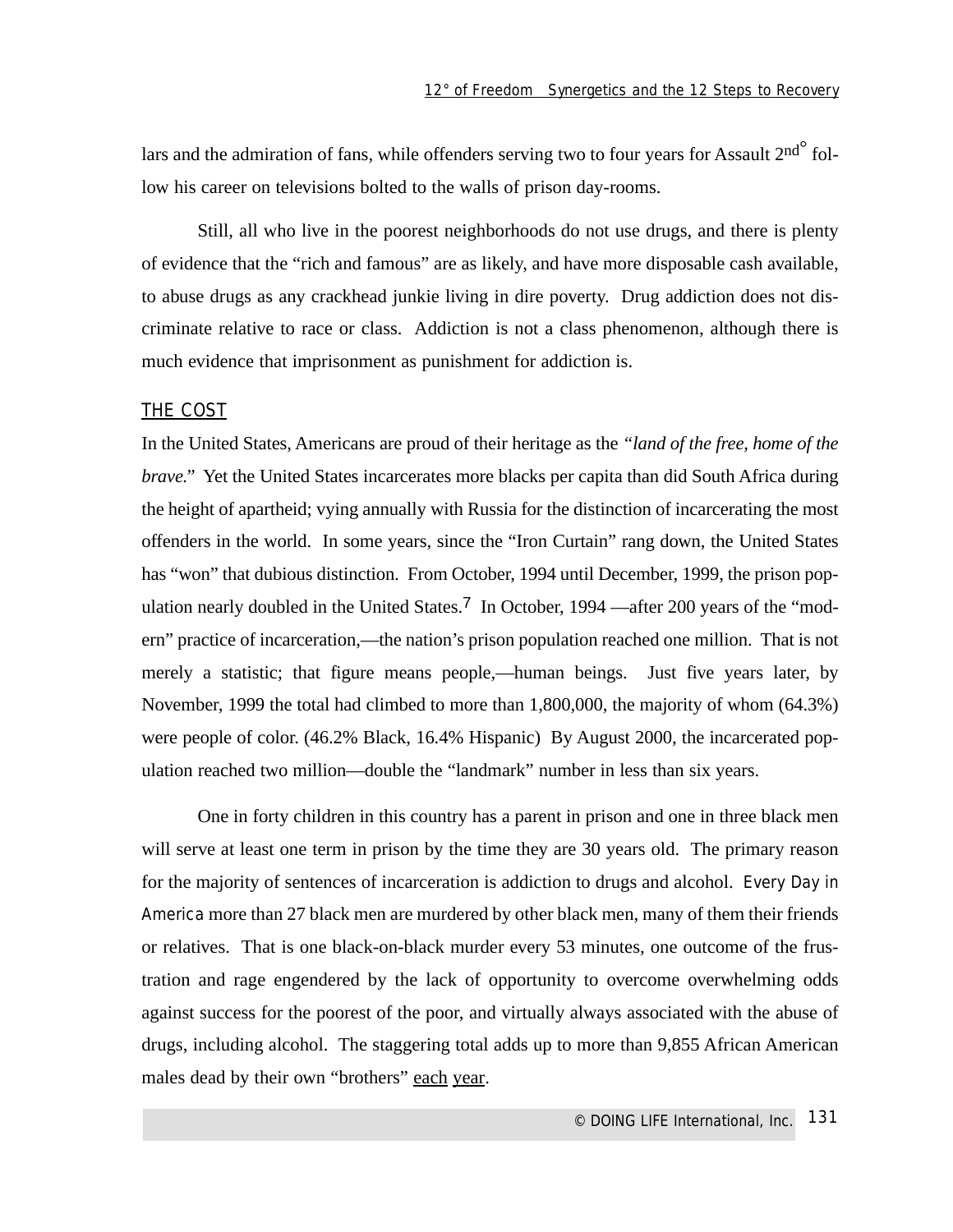In a speech to the graduating class of Washington University in St. Louis, Missouri in 1992, Marian Wright Edelman elaborated further:

"… every eight seconds of every school day an American child drops out. These are all of our children, not just poor and minority children. Every twenty-six seconds an American child will run away from home. Every thirteen seconds an American child will be abused or neglected. Every sixty-four seconds an American teenager will have a baby. Every seven minutes one of our children is arrested for drunken driving. Every fifty-three minutes in our rich land, an American child dies from the effects of poverty.

… we seem not to be able to protect our children from being murdered every three hours."<sup>8</sup>

In October 1994, the landmark number of more than one million incarcerated in prisons and more than six million on probation and parole in the United States alone, greatly alarmed people. There was much public debate in editorials and letters to editors about "what was wrong" with society. Drug abuse was cited as the principal cause. Elections that year were full of campaign slogans to stop crime and intensify the "War on Drugs." The number of people incarcerated had been increasing by 6% each year since the 1970's. Though the population began to shrink since the high of 2,071,686 at yearend 2000, (1,373,871 in State and Federal prisons; more than 621,149 in jails; 16,130 in territorial prisons; 8,894 in INS facilities; 2,420 in military facilities; 1,775 in Indian country; and another 108,965 in juvenile facilites)<sup>9</sup> still the number remained close to the two million mark in 2001.

At a 1996 meeting of prison architects, presentations acknowledged that projections for future prison construction are based on demographics of third grade students.<sup>10</sup> Third grade children are eight years old! Building a prison takes time, considerable tax revenues and years of planning. The eight to ten years between third grade and the age when the average young offender begins the first of his (or her) three terms of incarceration, totaling approximately ten years in prison, is just enough time to raise the revenues, find land sufficiently far from "good neighborhoods", sell economically depressed communities on the idea of prison industry revitalizing the area, and build.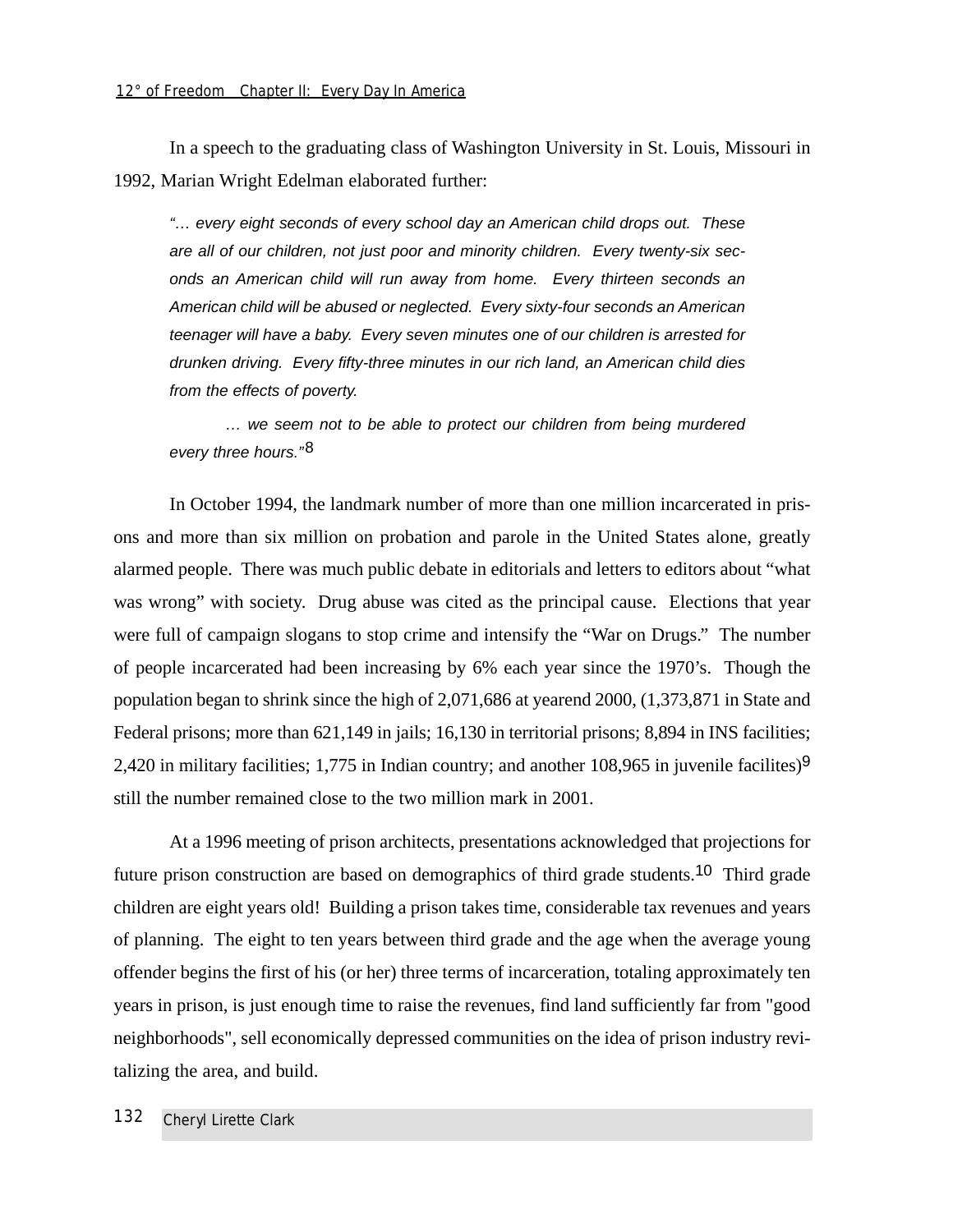In 1995, the average cost to incarcerate a prisoner in this country was \$25,000 per year. A Bill Moyers Journal, *"Children in America's Schools"*, featuring Jonathan Kozol, reported that an average of \$6,000 per child was invested in the education of America's youth during that same year.11 The range of funding ranged from a low of less than \$2,000 per child to a high of \$10,000 or more in the "best" schools. The documentary discussed the tragic state of education for the majority of students in the country and informed that in some areas of the country, the less than \$2,000 per child annual investment in education funds books that predict, **"**someday the United States will land a man on the moon." Another study found that one in seven adults in the United States could not locate the U. S. on a globe, and half of the adults surveyed were unable to answer the question, *"How long does it take the Earth to orbit the sun?"* The question we must ask in response to this deteriorating situation, is *"What are we willing to spend our money on?"*

The nearly two million incarcerated tend to serve an average of ten years in prison, two to four years at a time. The ten year cost of incarceration, now more than \$260,000 per offender, [as compared with the average of \$72,000 to \$120,000 for the best schools, invested in that same child's education for twelve years] drains the resources of this nation, impoverishing spirits and crushing the hope and promise of eight year old, bright-eyed youngsters. Drug abuse and addiction is overwhelmingly related to rising incarceration. Most crimes are either directly linked or otherwise connected to drug abuse and addiction.

What might happen if this nation decided to invest even \$8,000 per child each year to educate every child in America? That is less than one-third the cost of incarceration in 2001. Research indicates that active involvement in school and pro-social activities correlates favorably with other pro-social behaviors such as abstinence from drugs and alcohol. Research also demonstrates a very high correlation between success and education, even among exoffenders. Ex-offenders who take and pass high school equivalency exams while in prison are significantly more successful post release. They are more likely to be employed, less likely to reoffend, and more likely to contribute to society in the form of taxes, home ownership and upkeep, and community involvement. What might happen if those offenders were provided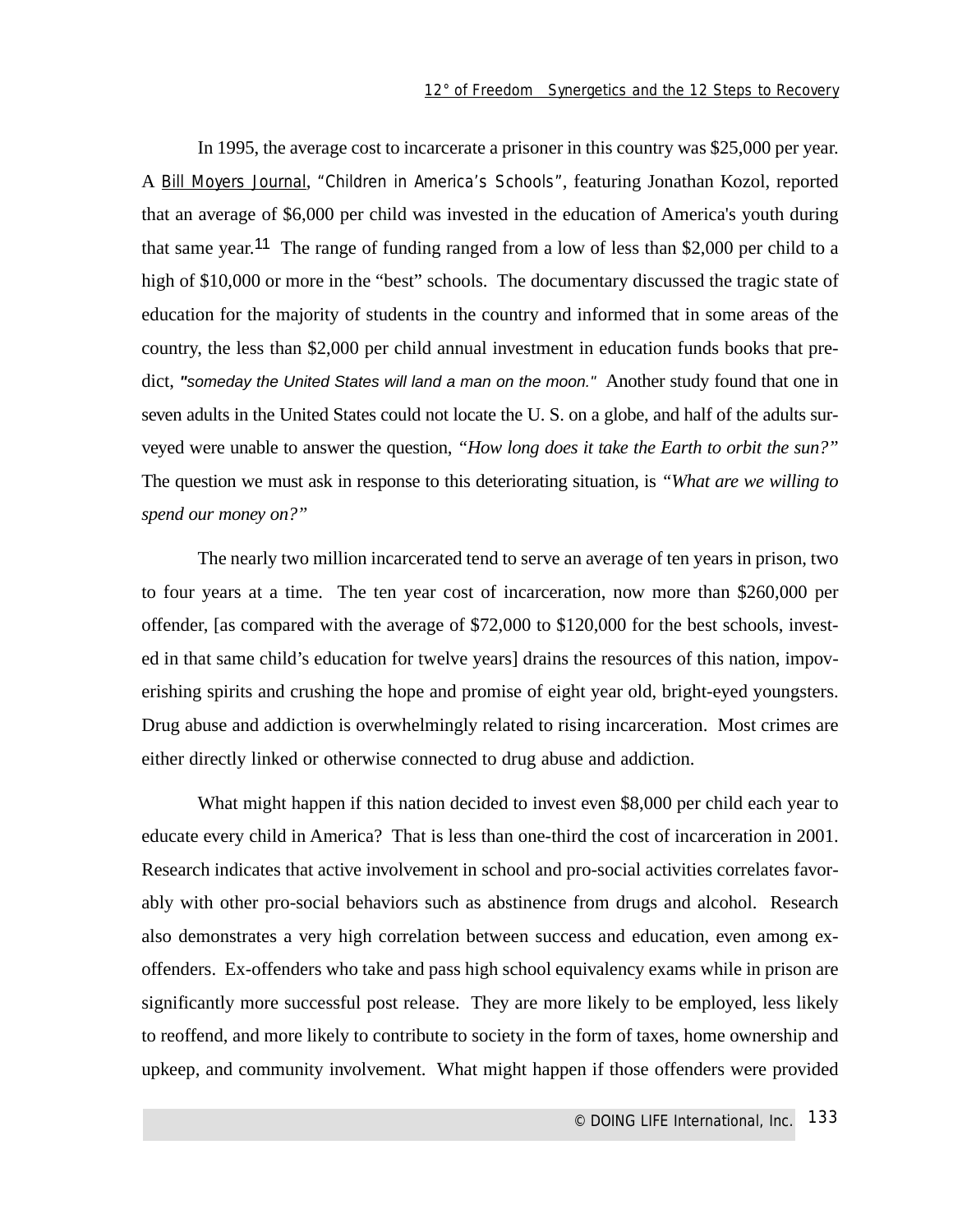with a supportive educational environment prior to coming into contact with the juvenile and criminal justice systems?

A poster once advertised, *"It will be a great day when our schools get all the money they need and the Air Force has to hold a bake sale to buy a bomber."* It will equally be a great day when the education system has enough money to adequately educate every child in America and the nation can reduce its criminal justice budget.

This is not intended to advocate a diminished military, by the way. Indeed, the rapid escalation of the prison population can be directly traced to the end of the draft in 1972. Prior to that time, young men and women, many facing no jobs or other economic opportunities in poor communities, some even facing a sentence of *"military service or jail,"* found salvation and a sense of real purpose in military service. The draft launched careers that helped young, poor,—white and black—overcome economic disadvantages, provided them with opportunities to succeed personally, and to become contributing members of society. Human beings need a sense of purpose in order to be happy and military service continues to fulfill that need for many. That option is not available to ex-offenders or known drug addicts, therefore, one more avenue to escape poverty is closed to those groups.

The resources associated with welfare support of children whose parents are incarcerated affects more than simply economic costs. Families are destroyed; self-esteem, positive bonds to family, community, respect for senior citizens, for life itself, become meaningless in the face of this national crisis. The more than \$45 to \$55 billion annual estimated cost of incarceration in the United States at the end of the millennium does not cover policing, arrests, nor all the other costs associated with bringing offenders to trial. It does not include the costs of probation and parole, nor the juvenile justice systems whose average costs add up to \$100,000 to \$150,000 annually for each child adjudicated and confined in juvenile detention centers, and long-term care institutions. These figures escalate still further the crippling drain on resources which could be dedicated to education and prevention programs, first to be cut during budget cost-savings initiatives.

Mother Theresa once responded to a supporter who remarked on the terrible poverty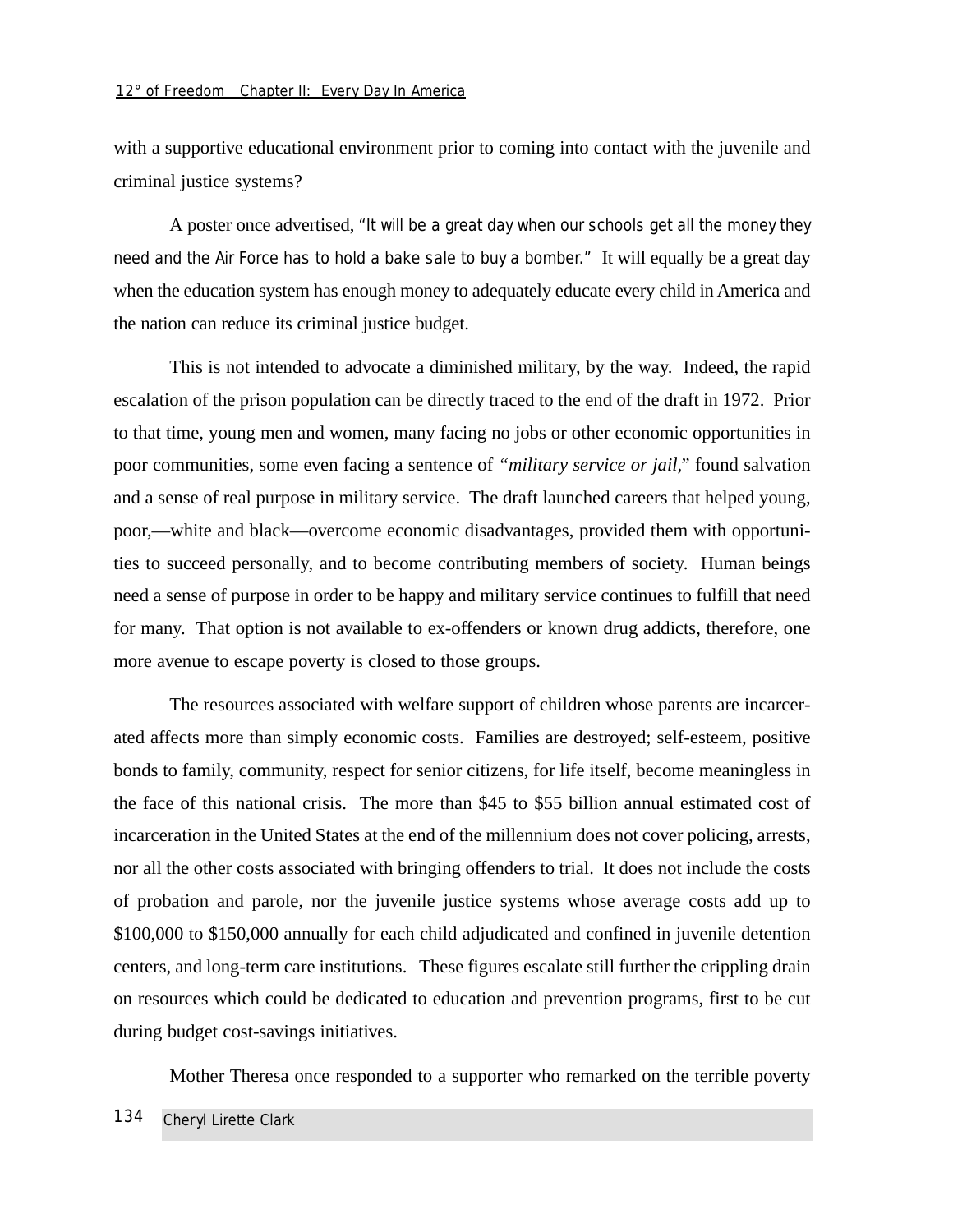and squalor that she shared with the people of India, *"Yes, but it must be much harder for you in the United States who have such spiritual poverty."* It is this spiritual poverty that contributes to the escalation of addiction Every Day In America.

In a 1991-1992 publication, the U.S. Department of Health and Human Services published figures estimating "Drug Abusing Employees Cost U.S. Businesses Billions of Dollars", and estimates that 70% of adult illicit drug users are employed. Of those employees, "… substance abusers [are] absent from work 3 weeks more per year than the average worker. At one automotive plant, drug abusers took 10 times more sick leave than non-users. … Drug abusers [file] over twice the number of workers compensation claims as non-abusers . … average costs … \$12,600" per claim.12 In addition, drug abusers use 2.5 times more medical benefits. (NIH)

It is important to note that this is not the population who goes to prison, by and large. This is the cost of addiction in those 70% of drug abusers who actually hold down jobs in the community, from all strata of society, including the Country Club set. White, wealthy, or even middle-class people do not go to prison as a rule, they are generally offered probation if actually sentenced, or are allowed to voluntarily enter alternative treatment programs for which their insurance (and that of others in the work force) pays.

The poor go to prison. There are not enough drug treatment beds for those people whose recovery is publically funded by tax dollars, nor for the low-level dealers, increasingly younger, 8 to 18, whose only economic opportunity is either selling on the corner, being paid as spotters, pointers or lookouts for other street dealers, or other illegal sources of income. The prison population is disproportionately poor people of color.

In New York State alone, which incarcerates the third largest number of prisoners in the country, (the California and Texas systems are larger), the incarcerated population was 51% African-American and 30.7% Hispanic, as of May 30, 2000. Less than 18% were Caucasian, in a state where the majority of the population (76%) are white. The "others" in the system (less than 1%) are mostly Asian. New York is representative of prison populations all over the country. In New York, minorities represent approximately 24% of the general population, yet more than 82% of those incarcerated are people of color. The percentages of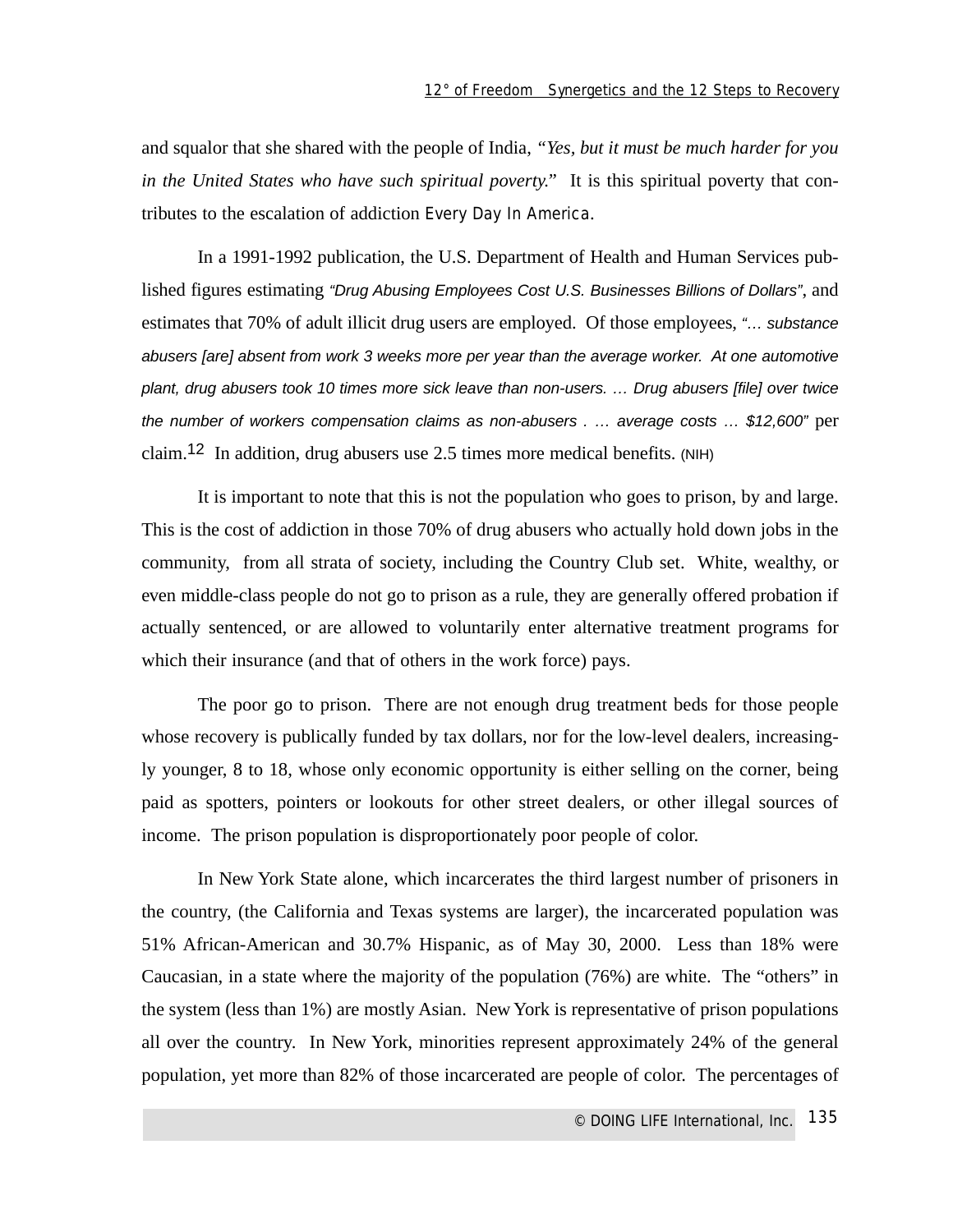minorities incarcerated climb even higher in many states. The Office of Program Planning and Research for the New York State Department of Correctional Services (NYSDOCS) published the following statistics in May 2000:

- Of 71,351 incarcerated, 67,951 were males, 3,400 were females.
- Of the 67,951 males, 34,600 were African-American, 21,000 Hispanic, 12,351 Caucasian.
- Of 3,400 females, 1,890 were African American, 966 Hispanic and 544 Caucasian.
- 39,338 males (58%) were self-reported fathers and 2,626 (77%) of the 3,400 females were mothers.
- 3,765 inmates were under 21 years of age, of that number, 143 were females.<sup>13</sup>

The NYSDOCS releases 24,000 men and women to Parole annually. Of that group, 70% are released to New York City, Nassau and Suffolk Counties, the remaining 30% to upstate areas, where the majority of New York State residents live.<sup>14</sup>

# THE DEVASTATION OF ADDICTION

While there clearly are a percentage of offenders who are violent predators, murderers, rapists and others with no regard for other human beings, for whom incarceration offers a viable, even perhaps necessary option, this group is far from the majority. Most incarcerated offenders are convicted for non-violent crimes, directly related to drug and alcohol abuse. Violent crimes also generally have their roots in drug and alcohol abuse.

In a keynote speech before the National Corrections Conference On Substance Abuse Testing, Sanctions and Treatment<sup>15</sup> in New Orleans, Louisiana, Warden Burl Cain of Angloa Prison apologized for having to leave immediately after his opening remarks. He had to go perform one of his most difficult duties as the Warden of Louisiana's maximum security prison housing death row. He would supervise and conduct an execution of a 35 year old man, John Ashley Brown, Jr., convicted of a brutal homicide in 1984. Warden Cain told the conference what he would be doing as the out-of-towners toured the fair "Crescent City" that evening. He would be sitting down at 6:00 p.m., as he always does on the occasions when he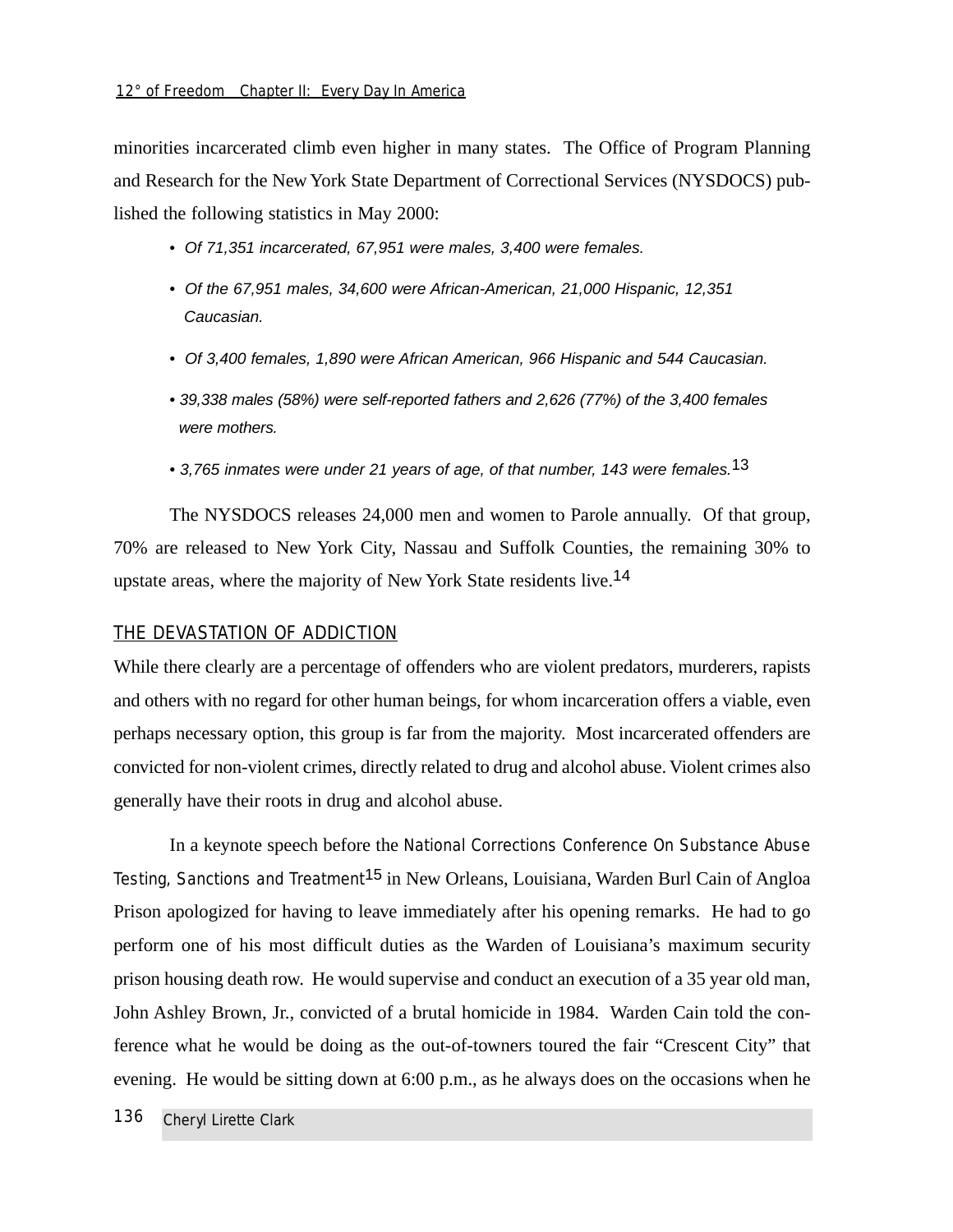has to conduct this sad duty, to share the last meal with the condemned. A deeply spiritual man, Warden Cain said that he would read from The Letter of Paul to the Romans and pray with John Brown that he was not doing the wrong thing, and that the condemned man would be received into heaven.

Warden Cain described Brown's past, how at age 11, when his mother already overwhelmed by John, whom she referred to as a "difficult" child, took him to the Louisiana Training Institution for delinquent boys and left him there, saying, *"You keep him, I've had enough. I can't do it anymore."* This young offender left juvenile institutions only long enough to begin a career as a criminal, eventually escalating to the drunken, drugged, insane rampage that earned him a death sentence at the age of 23; to be carried out, at last, on April 23, 1997, after spending nearly two-thirds—24 years—of his brief life, incarcerated.

Warden Cain spoke about John Brown's alcohol and drug abuse which led to the senseless, brutal, savage stabbing of Brown's victim, a 53 year old engineer with a wife and family. Warden Cain urged his audience of Corrections Commissioners, Directors, Treatment and Research professionals to continue the *"heroic"*, essential job they were doing to intervene in the cycle of substance abuse. With their help, he believed he would have to do less of the one duty, as a career corrections professional, he most regretted having to perform. Cain praised the commitment and integrity of his audience, with heartfelt thanks for their invaluable contributions, and left to return to Angola to make final arrangements for the execution.

In a newspaper report of the execution, Public Defender Numa Bertel said the execution would "accomplish nothing. John Brown was a heavy, heavy, heavy drug and alcohol user, ... It had soaked his brain. Unfortunately, the courts don't want to hear about drug and alcohol abuse."

Most of society does not want to hear about drug and alcohol abuse. The cost of addiction is crippling cultures world-wide, resulting in crime, pain, incarceration and eventually, death. Yet, the public too is caught in denial, continuing to use and abuse drugs, including alcohol and cigarettes, in ever increasing quantities, despite evidence of the consequences, including death and destruction, of such abuse.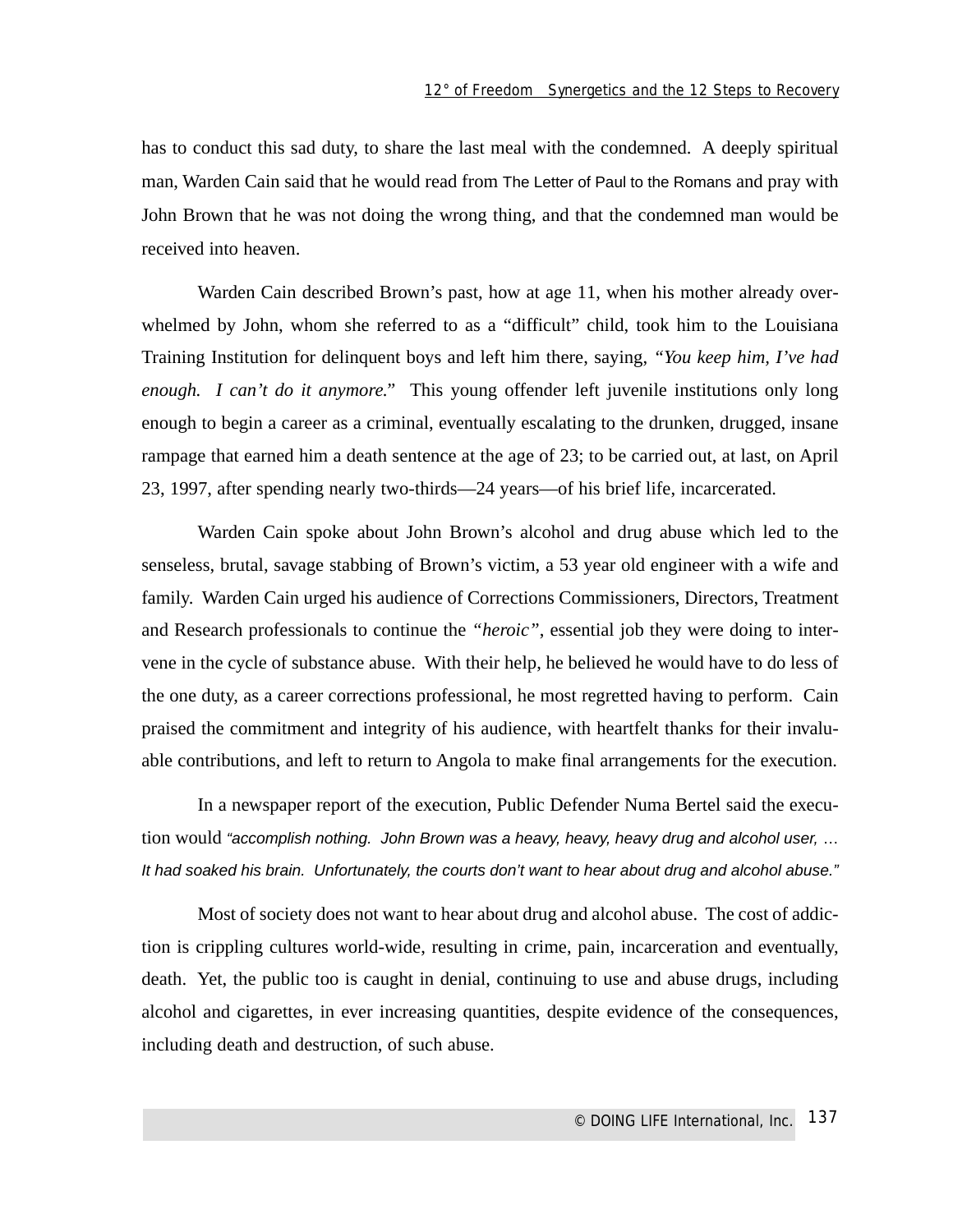#### *12° of Freedom Chapter II: Every Day In America*

The same weekend John Ashley Brown was preparing for death by lethal injection, two New Jersey teenagers, Thomas J. Koskovich and Jason Vreeland, called for a pizza delivery to what turned out to be "an abandoned house. After several calls, one pizza parlor agreed to deliver. There, the police said, the two teenagers lured a pair of pizza delivery men and impassively shot them to death. Killing them the police said, not for money. Not for vengeance. Just to do it."

The teenagers were known for their "dreams of lurid crimes and drugs and, a romantic enchantment with the sheer act of killing. Mr. Koskovich, 18, boasted to his friends that he was crazy, and he spoke of cutting up lines of cocaine for his uncle when he was 10, and of his desire to become a hit man. Mr. Vreeland, 17, destroyed the mail of neighbors and found delight and peer approval in theft."<sup>16</sup>

How did this kind of child develop in late 20<sup>th</sup> Century society? How do parents, apparently "normal", from areas all over the country, produce children who go on violent crime sprees and/or murder their classmates? Is it "in their genes"? To a "man" they are young, white, middle-class boys, raised in "stable" environments, living with both parents who have taken an apparently active interest in their development. Relative to the "bad gene" theory, they are often one of several siblings, of whom the others all present as "normal "

Certainly Eric Harris and Dylan Klebold appeared to have every economic and social advantage, an apparently upper middle-class family life, in a highly advantaged neighborhood. What then lead them to the horror they inflicted on Columbine High School on April 20, 1999? How did their parents miss the signals? How did they not know about the weapons being constructed and stored in their own homes? These boys did not fit the "profile" of the average convicted felon, although increasingly, they do of young mass murderers.

Is it "Nature" or "Nurture" that creates this kind of insanity? Is there a "chemical predisposition" to violent behavior, to addiction? Is there a gene which results in criminal behavior, a "bad seed" that inevitably and invariably results in criminal behavior? Is there a genetic cause contributing to the escalating addiction and violence in society? If so, then what can/should society do about it? This chapter addresses these issues from the perspective of long standing, though controversial and conflicting research studies, and concludes by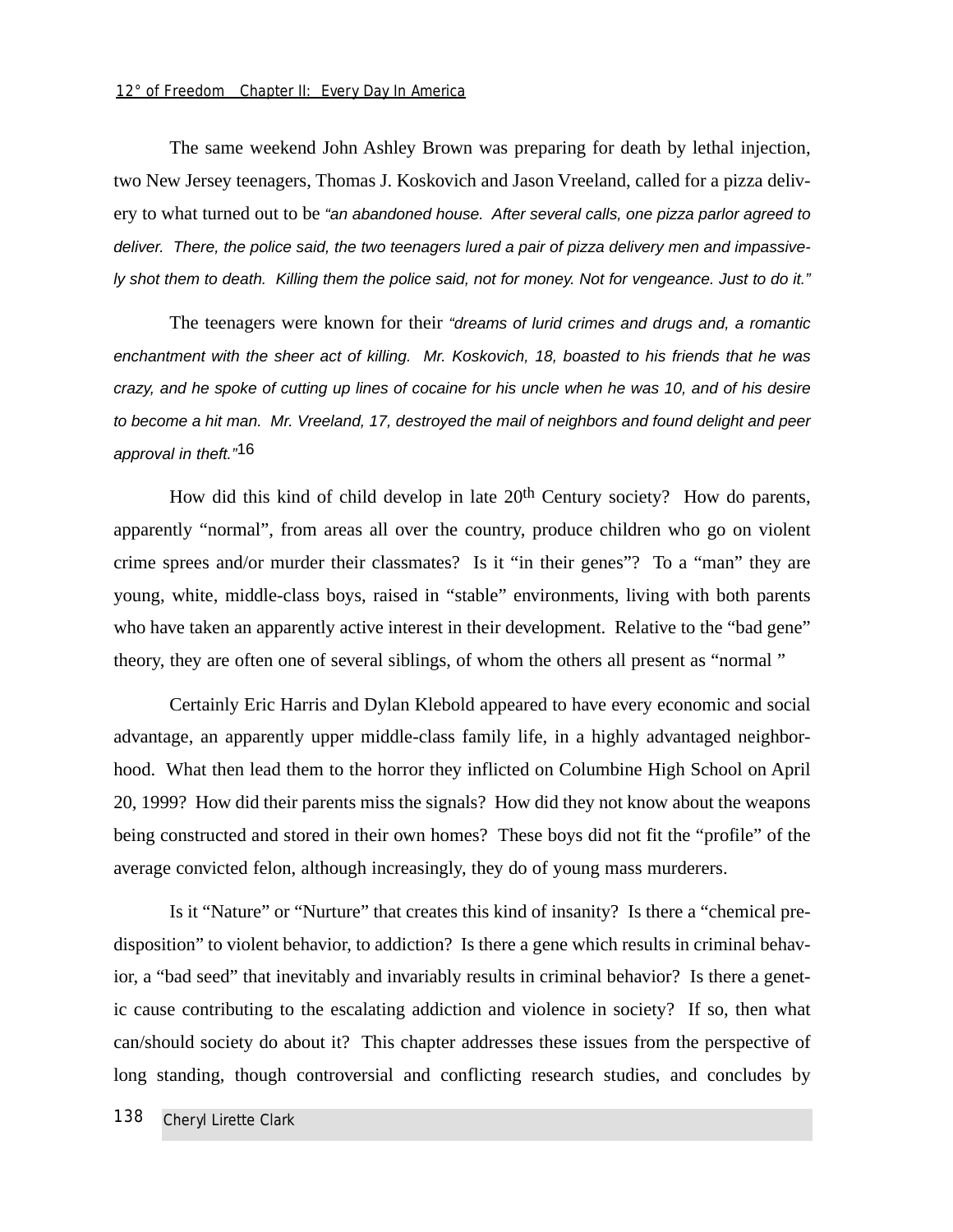addressing this controversial debate from the science of Synergetics.

Some of the implications are frightening as presented in certain quarters, all the more so when postulated by certain well-respected researchers and leaders who have spent years of serious study on this issue. This debate has continued for centuries and has escalated on several occasions in this "enlightened" century, most recently since the violent eruption of school children murdering peers and teachers since 1995.

## "NATURE" OR "NURTURE", IS THAT THE QUESTION?

Who goes to prison? Why? What is at the root of the alarming escalation of the prison population? In his book, Rolling Thunder, Doug Boyd reports that he asked Mad Bear, an Iroquois medicine man, about why the crime rate in this country keeps increasing.17 Mad Bear responded:

"If you have a sense of opposition - that is, if you feel contempt for others - you're in a perfect position to receive their contempt. The idea is not to be a receiver. You people have such anger and fear and contempt for your so called criminals that your crime rate goes up and up. Your society has a high crime rate because it is in a perfect position to receive crime. You should be working with these people, not in opposition to them. The idea is to have contempt for crime, not for people. It's a mistake to think of any group or person as an opponent, because when you do, that's what the group or person will become. It's more useful to think of every other person as another you - to think of every individual as a representative of the universe."<sup>18</sup>

The "fear and contempt for your so called criminals" definitely comes through in the book, The Bell Curve, *Intelligence and Class Structure in American Life*. The Bell Curve is presented as a scientific, scholarly approach to the study of intelligence testing.<sup>19</sup> However, there is much that is basically a resurfacing of Arthur R. Jensen's theories<sup>20</sup> of the inherent inferiority of people of African decent. It resurrects the eugenics of Francis Galton (1860's) and "Social Darwinism" in a thinly veiled racist attack on African-Americans and "Latinos" in modern society. The book addresses the inferiority inherent (in the authors' opinion) in these groups of people, specifically the trait quantified as the Intelligence Quotient (IQ), as genetically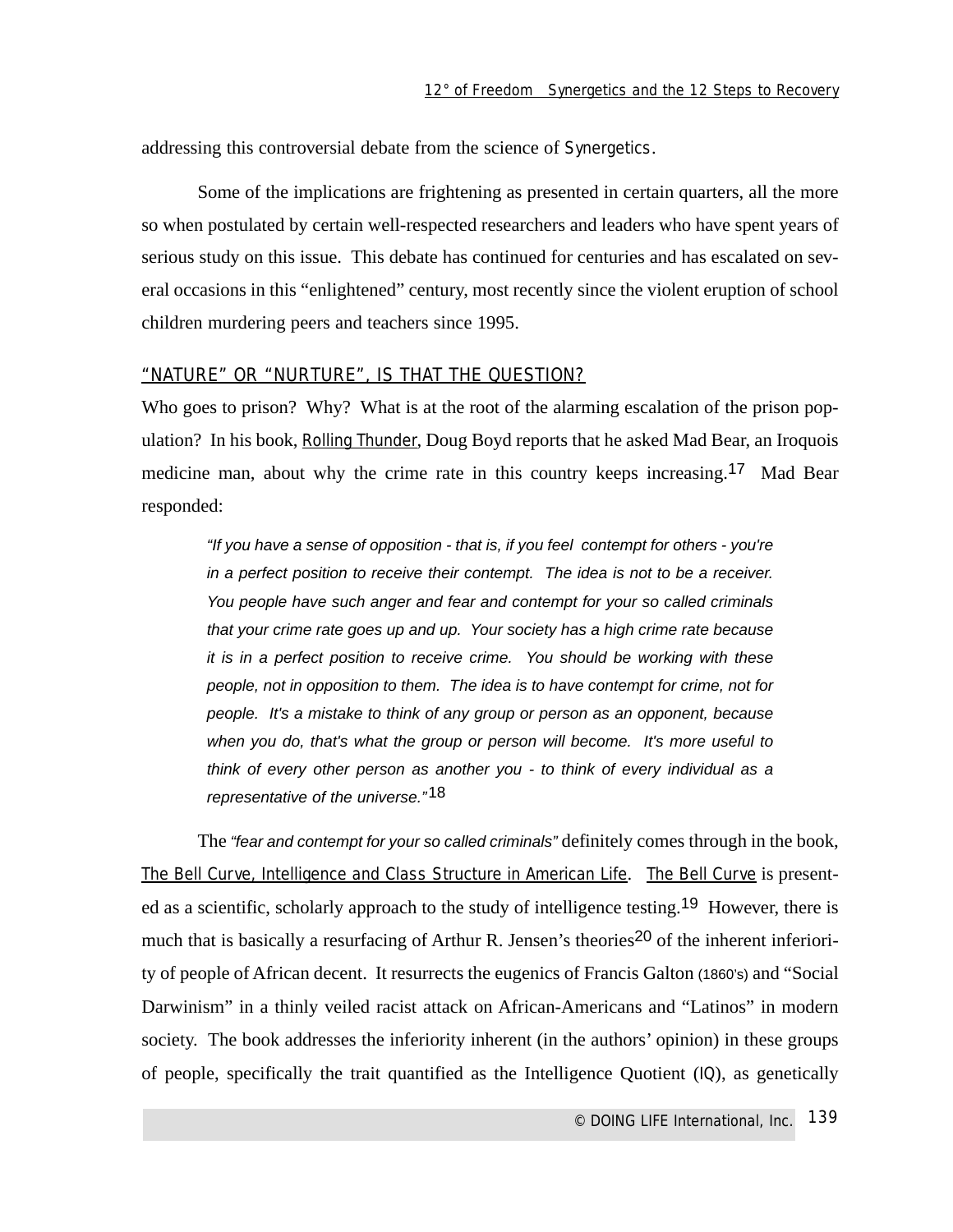based. While some of their positions on and suggestions for public policy might be considered courageous, they touched a lot of sensitive nerves and outraged many.

Murray and Herrnstein offer the genetic factors influencing intelligence as evidence for the failure of certain classes and races of people. This conclusion does not necessarily follow. Yes, there is much evidence that intelligence affects people's "places" in society and opportunities. Is this "place" genetically determined, inevitable? This is the controversy The Bell Curve ignited. That there is some evidence of a genetic basis of intelligence does not mean that environmental factors cannot and do not affect either the way, or how much people are capable of learning. Nor does it follow that certain races are somehow inherently deficient in the genes that affect IQ. The Bell Curve begins by saying:

"This book is about differences in intellectual capacity among people and groups and what those differences mean for America's future. The relationships that we will be examining here are among the most sensitive in contemporary America, so sensitive that hardly anyone writes about them or talks about them in public. It's not for lack of information as you will see. On the contrary, knowledge about the connections between intelligence and American life has been accumulating for years, available in the journals held by any good university library and on the computer tapes and discs of public use data bases.

People have shied away from the topic for many reasons. Some think the concept of intelligence has been proved a fraud. Others recall totalitarian eugenics schemes, based on IQ scores, or worry about such schemes arising once the subject breaks into the open. Many fear that discussing intelligence will promote racism.

The friends and colleagues whose concerns we take most seriously say something like this, 'Yes, we acknowledge that intelligence is important and that people differ, but the United States is founded on the principle that people should be equal under the law, so what possible relevance can individual differences in intelligence have to public policy?' In answer, we ask these friends and you, to share for a moment, our view of the situation, perhaps suppressing some doubts and assuming as true, things that we will subsequently try to prove are true. Here is our story: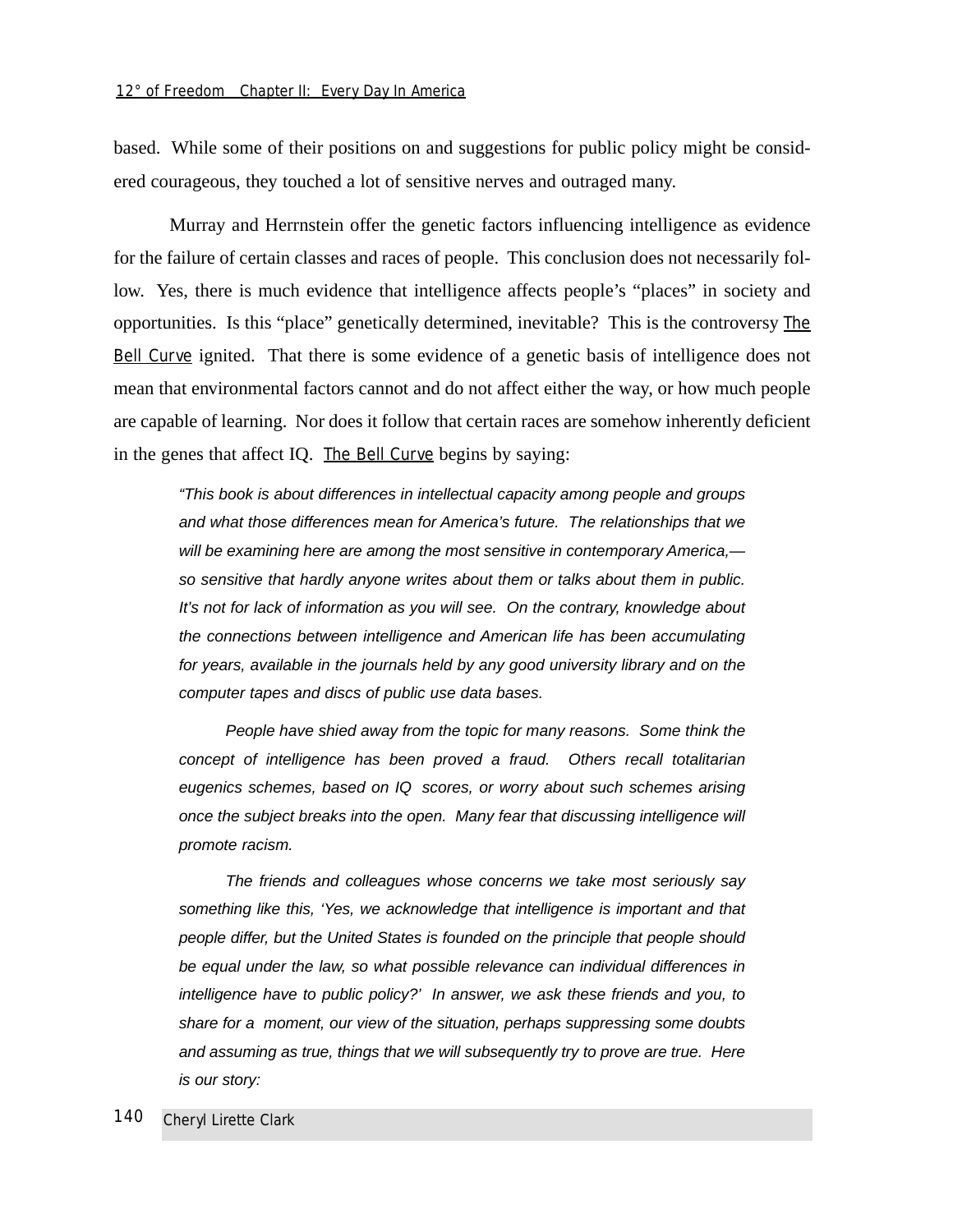A great nation, founded on principles of individual liberty and selfgovernment, that constitute the crowning achievement of statecraft, approaches the end of the twentieth century. Equality of rights—another central principle has been implanted more deeply and more successfully than in any other society in history. Yet, even as the principle of equal rights triumphs, strange things begin to happen to two small segments of the population.

In one segment, life gets better in many ways. The people in this group are welcomed at the best colleges, and at the best graduate and professional schools, regardless of their parents' wealth. After they complete their education, they enter fulfilling and prestigious careers. Their incomes continue to rise, even when income growth stagnates for everyone else. ... Technology works in their behalf, expanding their options and their freedom, putting unprecedented resources at their command, enhancing their ability to do what they enjoy doing. And as these good things happen to them, they gravitate to one another, increasingly enabled by their affluence, and by technology, to work together and live in one another's company, and in isolation from everybody else.

In the other group, life gets worse and its members collect at the bottom of society. Poverty is severe, drugs and crime are rampant, and the traditional family all but disappears. Economic growth passes them by. Technology is not a partner in their lives, but an electronic opiate. They live together in urban centers, or scattered in rural backwaters, but their presence hovers over the other parts of town and countryside as well, creating fear and resentment in the rest of society that is seldom openly expressed, but festers nonetheless.

Pressures from these contrasting movements at the opposite ends of society put terrific stress on the entire structure. ... The mass of the nation belongs to neither group, but their lives are increasingly shaped by the power of the fortunate few and the plight of the despairing few. …

In trying to think through what is happening and why, and in trying to understand, thereby, what ought to be done, the nation's social scientists and journalists and politicians seek explanations. They examine changes in the economy, changes in demographics, changes in the culture. They propose solutions founded on better education, on more and better jobs, on specific social interventions. But they ignore an underlying element that has shaped the changes: human intel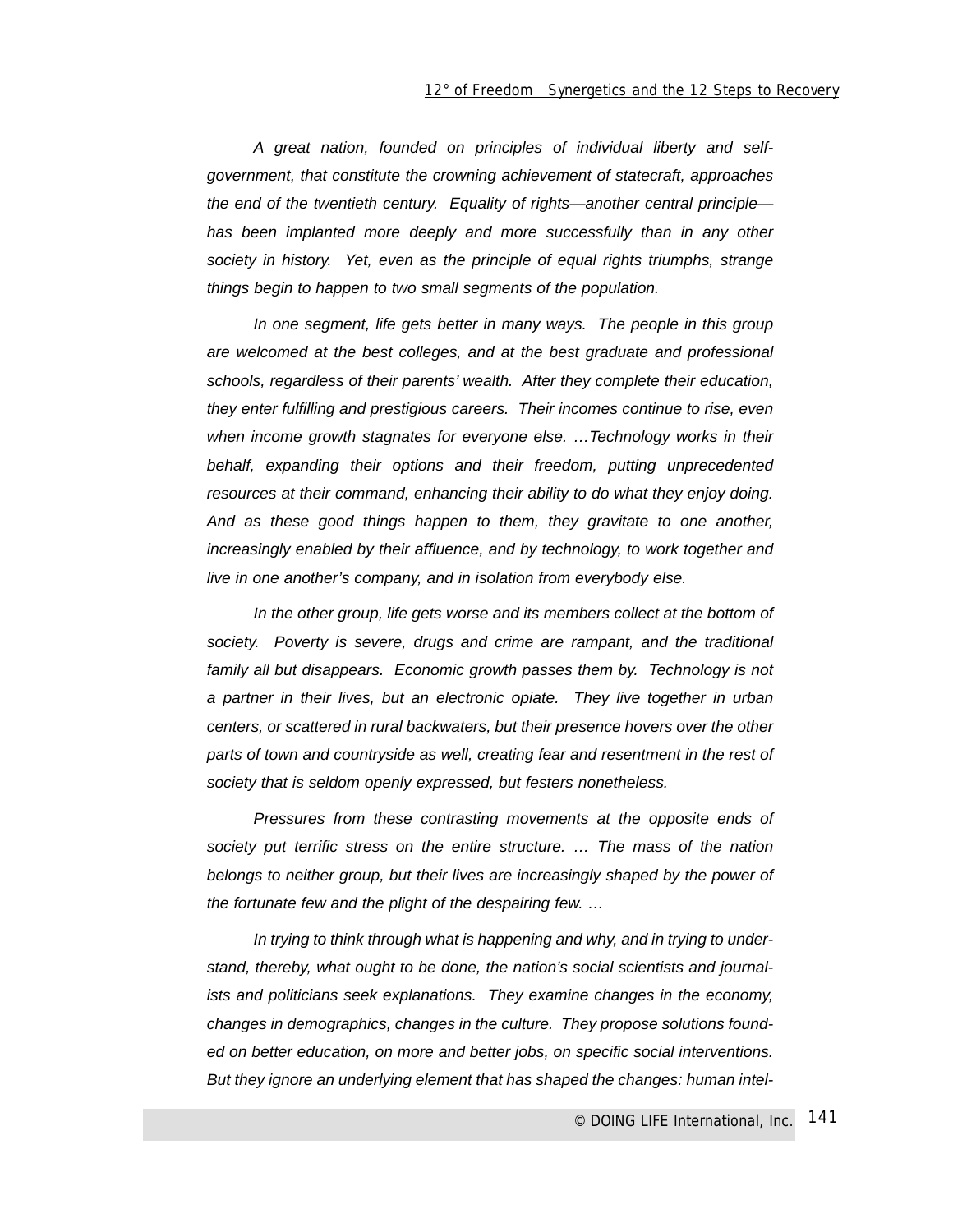ligence—the way it varies within the American population and its crucially changing role in our destinies during the last half of the 20<sup>th</sup> Century. To try to come to grips with the nation's problems without understanding the role of intelligence is 'to see through a glass darkly' indeed. To grope with symptoms instead of causes, to stumble into supposed remedies that have no chance of working.

We are not indifferent to the ways in which our research, wrongly construed, might do harm. We have worried about this from the day we began work. But there can be no real progress in solving America's social problems when they are as misperceived as they are today. What good can come of understanding the relationship of intelligence to social structure and public policy? Little good can come without it. …21

That the word intelligence describes something real, and that it varies from person to person is as universal and ancient as any understanding about the state of being human."22

The study of intelligence in society is not what creates the controversy. What creates controversy is the insistence of those who advocate strongly for the "nature" end of the continuum to try to assign "a place" for people who score lower on intelligence tests rather than to consider all of the factors affecting lower scores in certain segments of the population. Since the advent of intelligence testing, despite warnings from Alfred Binet not to use intelligence tests to infer anything about heritability or race from the results, researchers have been using the results of intelligence testing to argue a scientific basis for social issues. "Social Darwinism" posits a racial basis for poverty and class structure, based in a belief that "genetically inferior" races are inherently incapable of rising above their station in life due to lower intelligence. Criminals have long been included among the "genetically inferior" group despite changes in racial makeup over the years.

In 1969, Arthur R. Jensen asked, *"How Much Can We Boost IQ and Scholastic Achievement?"* in which he postulated that IQ was linked to the racial makeup of the students.<sup>23</sup> Jensen concluded in his study that social programs, designed to correct deficiencies in minority children, the poor and the "underclass" had failed. Since they had failed, and since he believed his research "proved" IQ was linked irrevocably to heredity, there was nothing to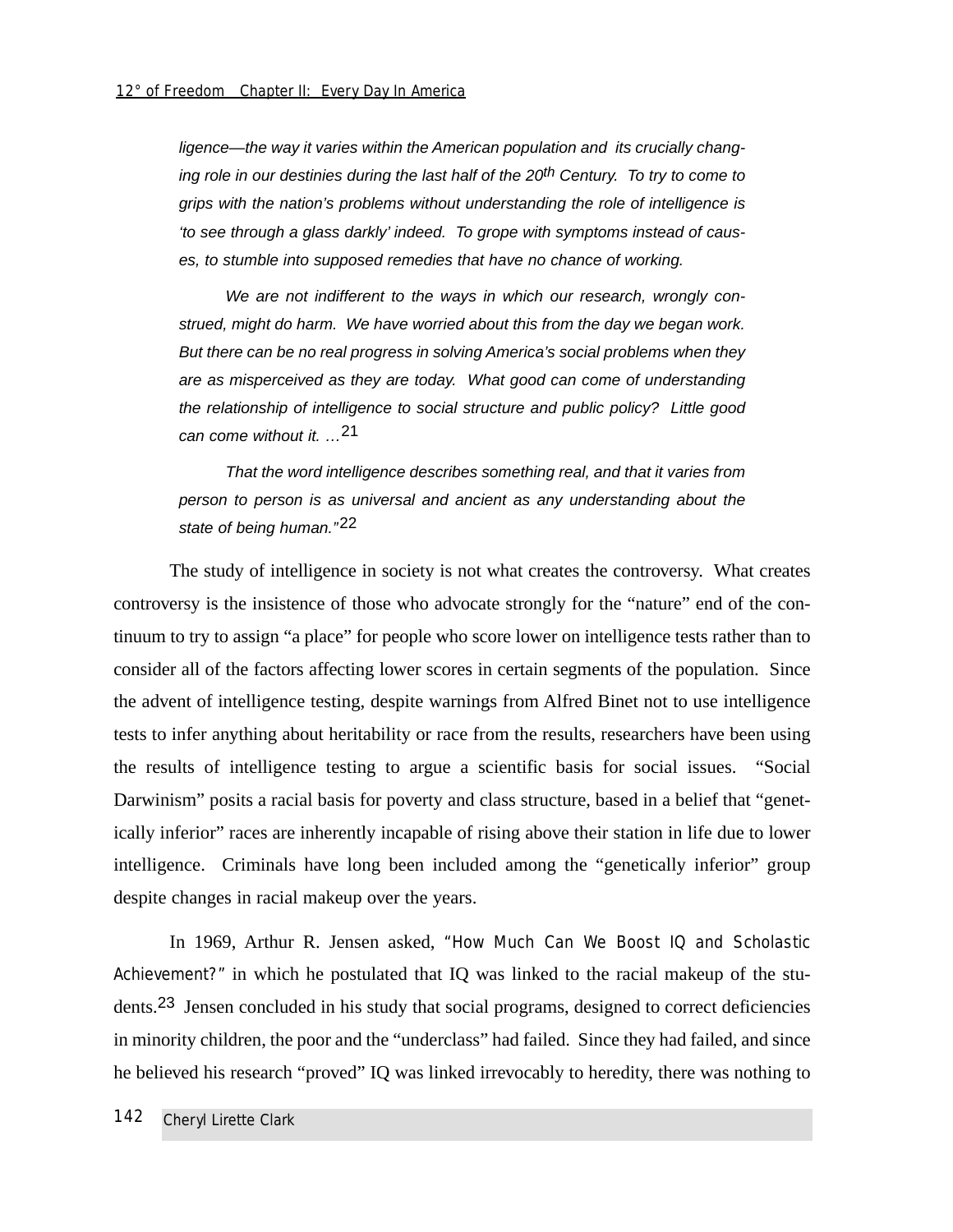be done, so America should no longer waste tax dollars on school lunch programs, Head Start, affirmative action and other "poverty programs" designed to bring the poor up to the level of those who had enjoyed the benefit of good nutrition and nurturing environments, to give them a chance to succeed.

Why then do educators spend so much time working to "standardize" education? Is it not an exercise in futility, if in fact, minorities cannot raise the genetic "set point" of their innate IQ?

While Jensen stopped short of recommending sterilization of the poor as a solution to this genetic lack, many conservative political groups took up his banner with zeal advocating for linking welfare checks with voluntary sterilization, reduction in services to the poor and restrictive immigration laws that would limit immigration to those who could pass IQ tests. This was basically a resurrection of ideas that had been practiced in the United States around the turn of the century.

Herrnstein and Murray present themselves as "objective" observers by noting that the IQ scores of Asians are consistently higher than whites and in their use of exclusively white cohorts in certain parts of the book. They report that Jewish people score higher on IQ tests than African-Americans or Latinos. Many of the chapters in this 845 page book are disturbing. In some cases there are chilling reminders of how close society, in the last decade of the 20th Century, remained to the "ultimate solution" advocated by Hitler and his minions in 1939.

Still, this book should not be ignored, no matter what one's personal response to the "data" may be. It is too potentially dangerous to leave alone. It is an important book in relation to crime and criminals, because the authors spend so much of the book justifying their position through the use of "… endless accounts of crime which note the arrested never knew a father, the mother is on welfare, and the many siblings are either just entering or leaving prison."  $24$  Indeed, the chapter, *"Crime"*, in The Bell Curve begins by asserting, "Offenders who have been caught do not score much lower, if at all, than those who are getting away with their crimes." 25

How do they know this? By definition, those who get away with crime are getting away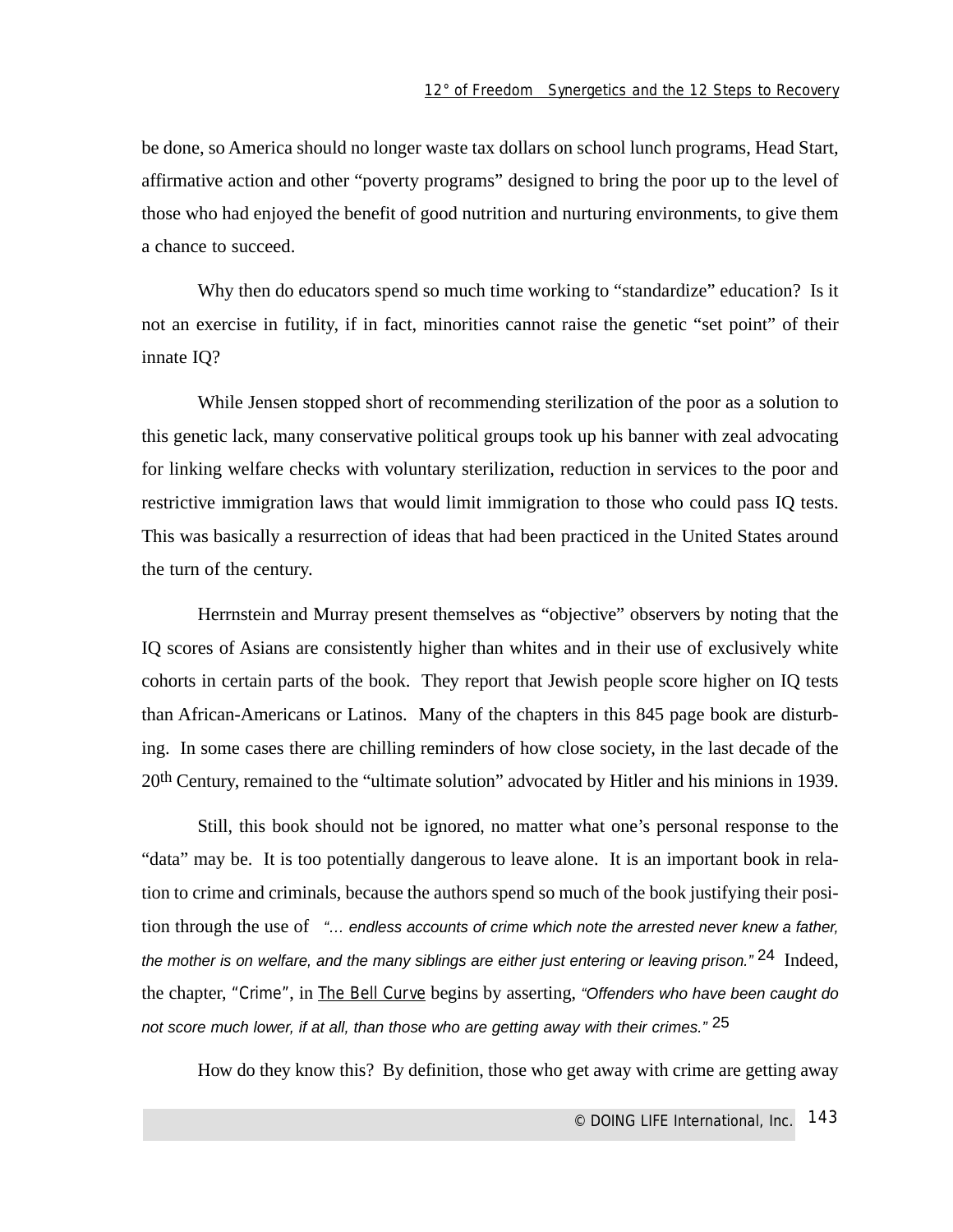with it. They do not volunteer for surveys and IO tests. There is no way to either assert or refute a blanket statement like this, despite Herrnstein and Murray's best guesses.

Is it likely that the savings and loan bankers, governors, senators and representatives involved in the major crimes associated with huge financial losses to hundreds of thousands of Americans score lower on intelligence tests? No. Many are likely to score among the highest percentiles. Yet people do not tend to think of people like this, "white collar" criminals, as criminals, despite some of them spending some time in "Country Club" prisons for the wealthy. The usual picture of a criminal in the late  $20<sup>th</sup>$  and early  $21<sup>st</sup>$  Century is a young dark-skinned man, African-American or Latino;—a hostile-looking, high school dropout from the inner city.

It is true that since the 1950s, the majority of the incarcerated population in this country have been increasingly of African-American decent, and since 1984, somewhat more frequently of Spanish and "Latino" backgrounds, ie. Mexican, Puerto Rican, Columbian, or from Central American countries and others where the racial background is a mix of African-American, Hispanic and native "Indians" —a word that is another example of "Dark Ages thinking ... the terms in which we are conditioned to think.<sup>"26</sup> That is, thinking that is born of the ignorance that Columbus had not discovered a shortcut to India,—an unconscious use of language which carries over to the present as a description of Native Americans, here before this continent was named America. The Bell Curve reflects thinking that is more telling about the nations' institutionalized prejudice than anything it says about the prison population.

Relative to crime in society, The Bell Curve says, accurately enough, "Crime can tear a society apart, because free societies depend so crucially on faith that the other person will behave decently. $27$  Then the book buys into an assumption that is not necessarily true, yet has become so accepted as to not really be questioned, "As crime grows, society must substitute coercion for cooperation."

Is that so? Why? Is coercion the only possible response to crime, or is it that in this day of "instant"—gratification—answers—solutions, theorists leap to a convenient conclusion rather than taking on the harder task of reexamining assumptions about crime and criminals? It is true that crime in society is one of the nation's most vexing problems, and it is also true that intelli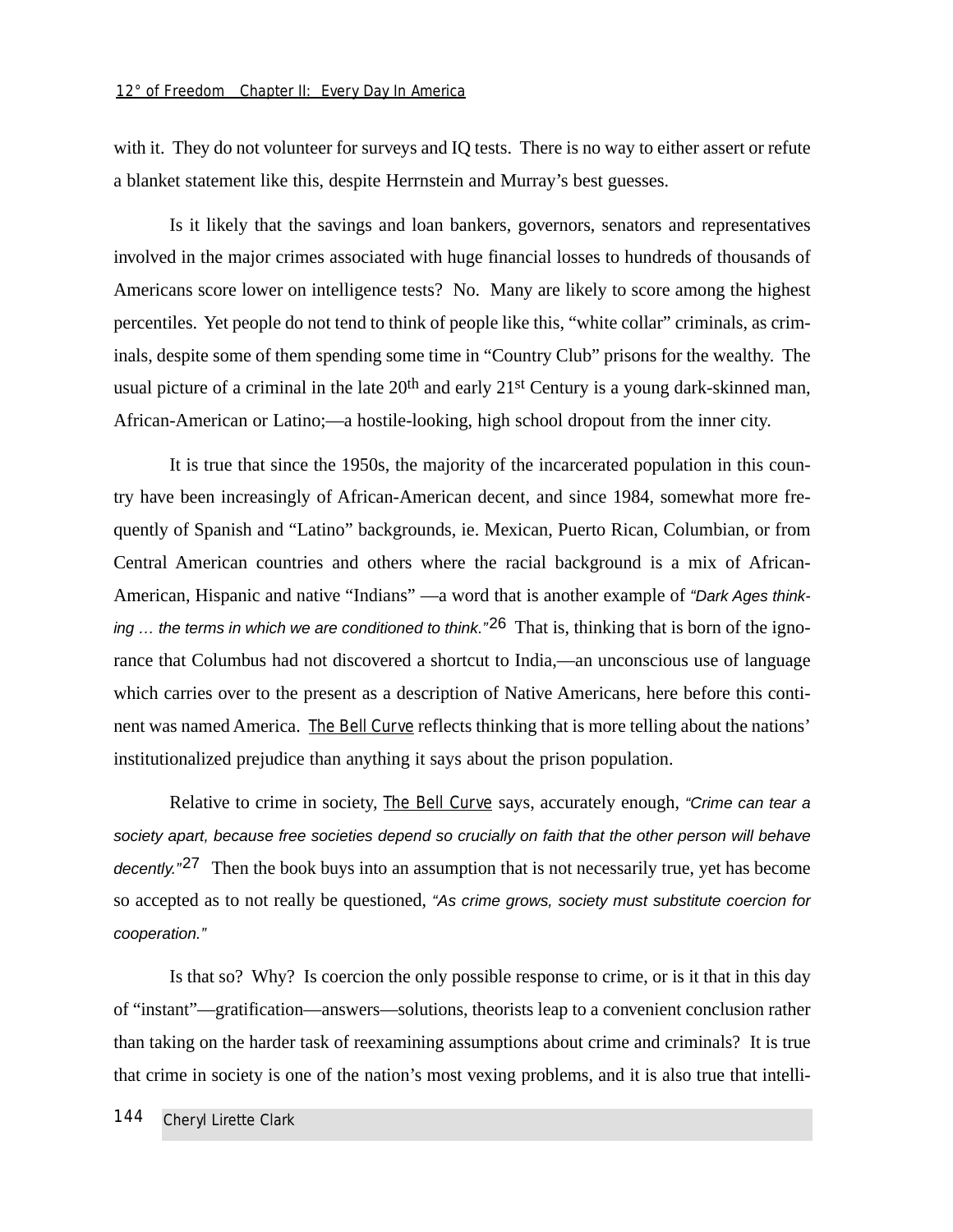gence and incarceration are inversely correlated.

"Most Americans think that crime has gotten far too high. But in the ruminations about how the nation has reached this state and what might be done, too little attention has been given to one of the best documented relationships in the study of crime: As a group, criminals are below average in intelligence."<sup>28</sup>

The authors address the escalation of the crime rate since the 1950's as indicative of the relationship between crime and lower intelligence, however their position is presented in a vacuum, out of context of the other social issues impacting on society; as if the end of World War II, the Korean conflict, the Civil Rights Movement, Vietnam, the Women's Movement, the shift from an industrialized economy to the information age and a more highly technological economy, added to other dynamic changes affecting society, had no impact. Yes, perhaps poor criminals who make up the majority of those incarcerated do score lower on intelligence tests. Why would they not, coming from the schools Jonathan Kozol cites in his studies of the education system in the United States?

In <u>Savage Inequalities: Children in America's Schools</u>,<sup>29</sup> Kozol offers examples from one of the school systems he studied:

"Martin Luther King Junior High School,' notes the Post-Dispatch in a story published in the early spring of 1989, 'was evacuated Friday afternoon after sewage flowed into the kitchen …. The kitchen was closed and students were sent home.' On Monday the paper continues, 'East St. Louis Senior High School was awash in sewage for the second time this year.' The school had to be shut because of 'fumes and backed up toilets.' Sewage flowed into the basement, through the floor, then up into the kitchen and the student's bathrooms. The backup, we read, 'occurred in the food preparation areas.'

School is resumed the following morning at the high school, but a few days later the overflow recurs. This time the entire system is affected, since the meals distributed to every student in the city are prepared in the two schools that have been flooded. School is called off for all 16,500 students in the district. The sewage backup, caused by the failure of two pumping stations, forces officials to shut down the furnaces.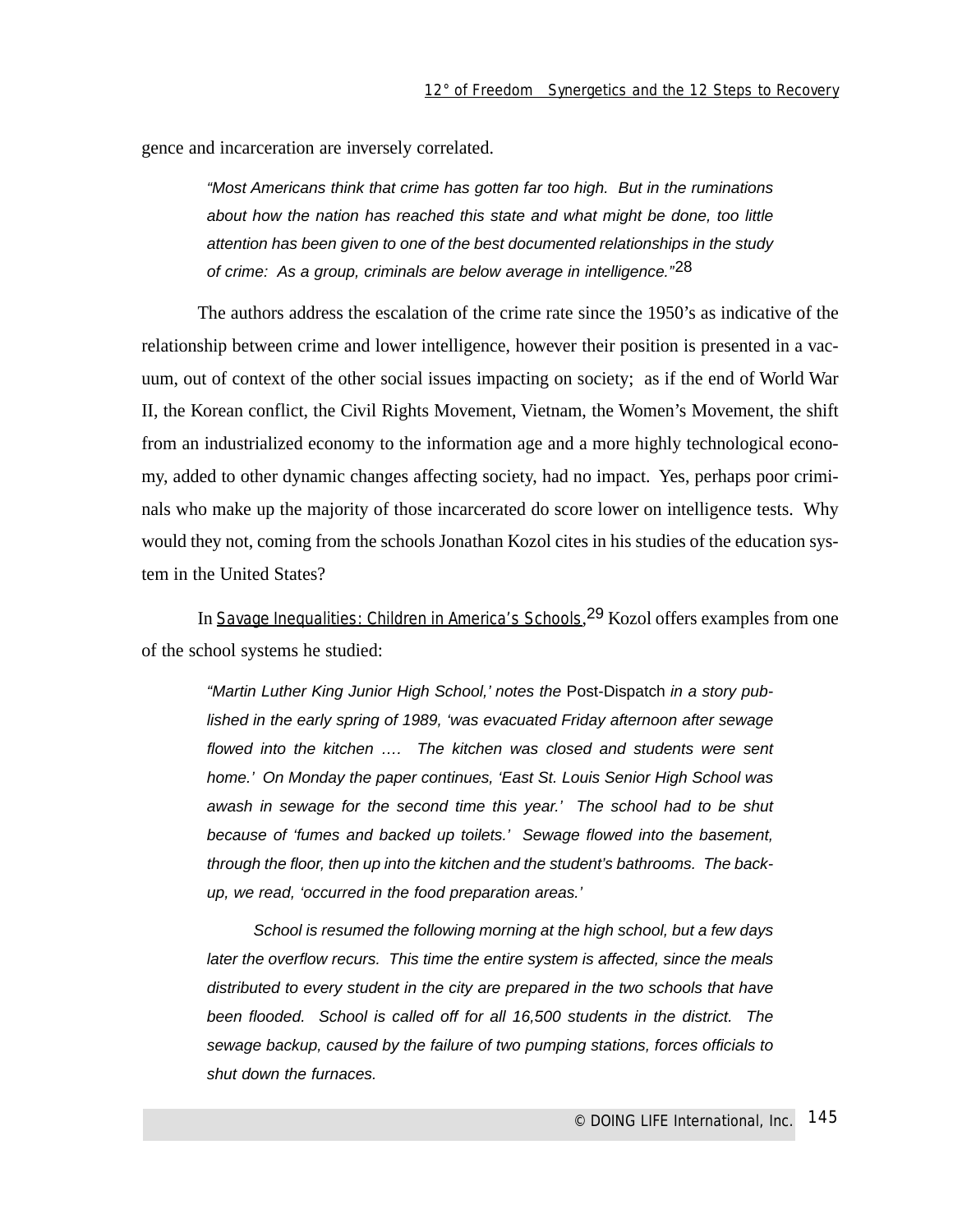…

In the same week, the schools announce the layoff of 280 teachers, 166 cooks and cafeteria workers, 25 teacher aides, 16 custodians and 18 painters, electricians, engineers and plumbers. The president of the teacher's union says the cuts, which will bring the size of kindergarten and primary classes up to 35, will have an 'unimaginable impact' on the students. 'If you have a high school teacher with five classes each day and between 150 to 175 students … it's going to have a devastating effect.' The school system,' it is also noted, 'has been using more than 70 'permanent substitute teachers' who are paid only \$10,000 yearly, as a way of saving money.'

Governor Thompson, however, tells the press that he will not pour money into East St. Louis to solve long-term problems. East St. Louis residents, he says, must help themselves. …

The governor, while acknowledging that East St. Louis faces economic problems, …refers dismissively to those who live in East St. Louis. … He takes the opportunity of a visit to the area to announce a fiscal grant for sewer improvements to a relatively wealthy town nearby. $"30"$ 

Thus, it should be no surprise that the residents of East St. Louis heard and responded to the governor's message to "help themselves." In Dealing Crack, *The Social World of Streetcorner Selling*, Bruce A. Jacobs revisits the neighborhoods Kozol studied five to ten years earlier:31

"… St. Louis's crime rate consistently exceeds that of most U.S. urban locales. In 1993, the city's homicide and robbery rates were third highest in the nation, and the rate of serious assault was second. In 1995, the St. Louis violent crime index was … nearly five times higher than the national rate. … This makes St. Louis an ideal laboratory for investigating important correlates of crime such as drug selling.

Historically, St. Louis has had one of the largest illicit drug markets in the midwestern United States. …

… the study neighborhood generally outranks other local sectors in the percentage of people living at or below poverty, proportions of citizens unemployed or on welfare, dropout rates of children of school age, drug arrests, substance abuse rates, and various indicators of poor health."32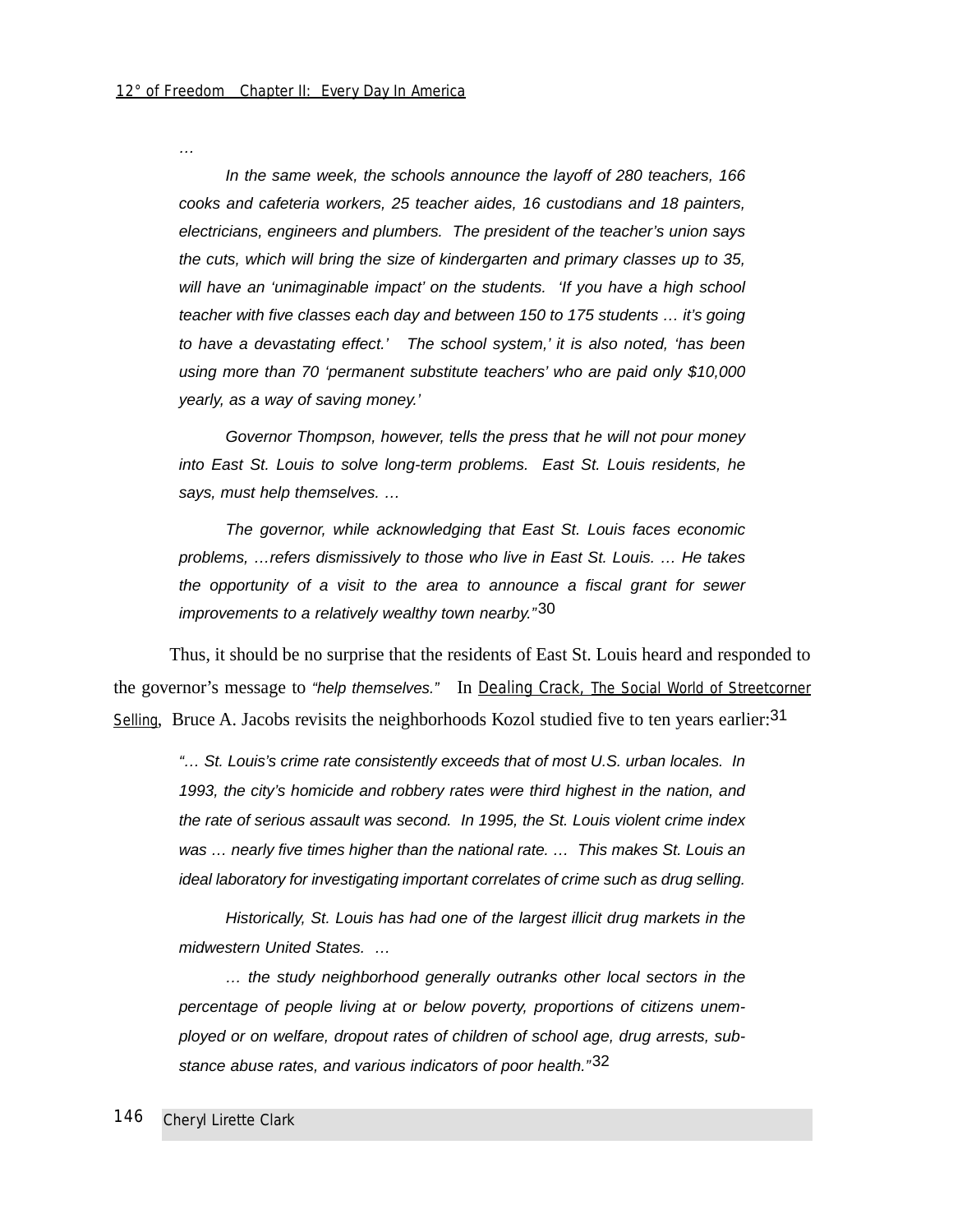Perhaps if Governor Thompson had found other solutions for the schools of East St. Louis besides telling the people to "help themselves," the crack underground might not have had such a fertile environment in which to thrive. Kozol had pointed out earlier in his study:

"A teacher at an elementary school in East St. Louis has only one full-color workbook for her class. She photocopies workbook pages for her children, but the copies can't be made in color and the lessons call for color recognition by the children.

A history teacher at the Martin Luther King School has 110 students in four classes—but only 26 books. Some of the books are missing the first hundred pages. …

… the crumbling infrastructure uses up a great deal more of the per-pupil budget than would be the case in districts with updated buildings that cost less to operate. Critics also willfully ignore the health conditions and the psychological disarray of children growing up in burnt-out housing, playing on contaminated land, and walking past acres of smoldering garbage on their way to school. They also ignore the vast expense entailed in trying to make up for the debilitated skills of many parents who were prior victims of these segregated schools … In view of the extraordinary miseries of life for children in the district, East St. Louis should be spending far more than is spent in wealthy suburbs. As things stand, the city spends approximately half as much each year on every pupil as the state's top-spending districts."33

These are the children Herrnstein and Murray say are less intelligent because of their genetic makeup. They are the children most likely to grow up into a life of crime, there is no argument about that. The example cited here is an argument against The Bell Curve's statement that, "Many people take it for granted … that poverty and unemployment cause crime—classical sociological arguments that are distinguished more by their popularity than by evidence.<sup>"34</sup>

Sociologists have not said that "poverty and unemployment cause crime," rather the position of most sociologists is similar to the one suggested by Ernest Van Den Haag in his chapter, *"No Excuse for Crime,"* in Crime in Society. 35 Van Den Haag asserts that neither one's genes nor one's environment is an excuse for a failure to take responsibility for behavior, noting that "... most poor people do not commit crimes." $36$  He asserts, "... everybody is what he is and does what he does, as a result of his genetic inheritance and the influence of his environment-poverty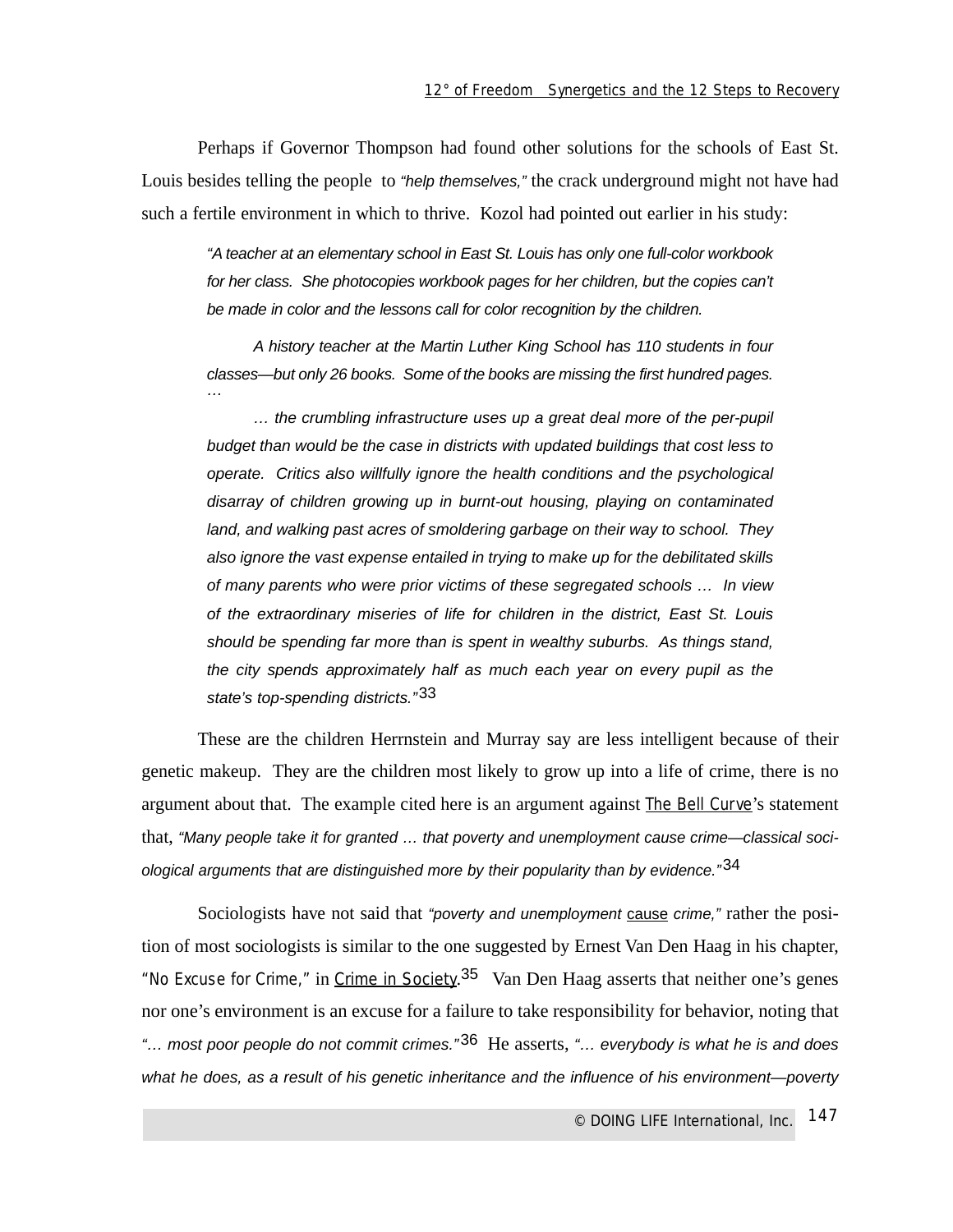or wealth or power—that interacted with his genetic inheritance and produced him and his conduct. … Unless none of us is responsible for what he does, it would have to be shown why … poor criminals, are less able to control their conduct and therefore less responsible than others." $37$ 

Exactly. Both genetic factors and the environment interact to produce certain effects. Human beings are not simply a product of their genetic factors or drives, nor solely at the effect of their environment. Humans have language, make tools, and have a unique mind with which to reason and solve problems. Humans are not Pavlov's dogs, despite Skinner's Behaviorist position. Yes, human beings do have some responses that are similar to animal behavior. A human being who eats lunch regularly at noon may start to feel hungry around that same time, or unconsciously begin to salivate at the sound of the noon whistle. However, humans have a unique capacity to decide how and when they will respond to their urges.

Dr. William Glasser makes this point effectively in his introduction to Control Theory, *A New Explanation of How We Control Our Lives*, when he says:

"We are in your car and come to a red light. You stop, and I ask you why you did this. You point to the red light and say, 'It turned red—I always stop at red lights.' Later your telephone rings and I ask you why you picked it up. 'Because it rang,' you say, and start to wonder what kind of fool I am. But am I really as foolish as you think? Do you always stop for red lights and answer the telephone when it rings? Haven't you ever crashed a red light purposely for what you considered a good reason—perhaps an emergency? Don't you sometimes pay no attention to a ringing phone because you are doing something better at the time?

I don't claim that the red light and ring of the phone have nothing to do with stopping or answering, but they are not what causes us to stop or answer. …

Nothing we do is caused by what happens outside of us. If we believe that what we do is caused by forces outside of us, we are acting like dead machines, not living people. …

You are not the physical or psychological slave of your parents, husband, wife, child, boss, the economy, or anything unless you choose to be... …

…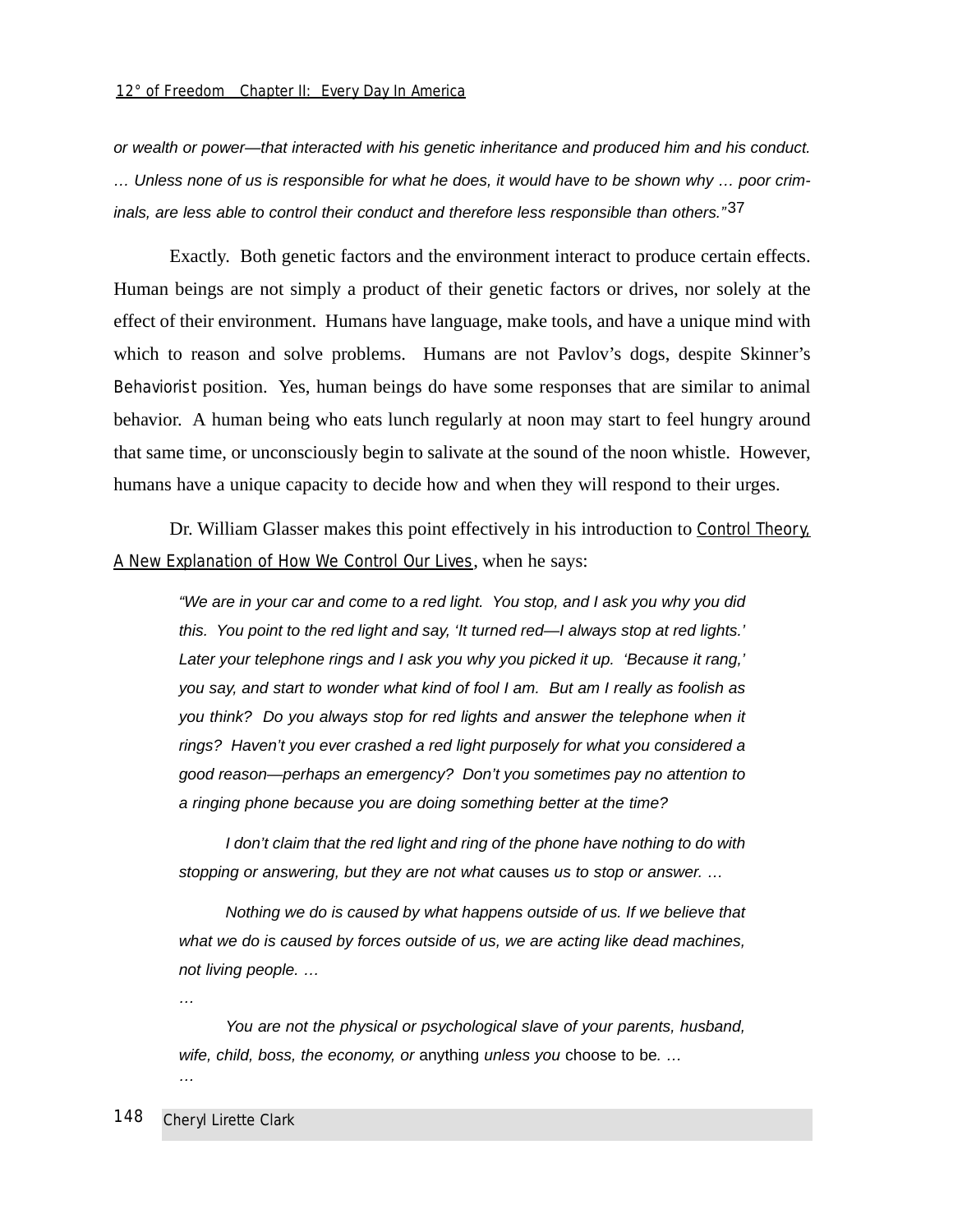If, as I claim, the world never causes us to do and feel what we do, I must acknowledge that billions of people, especially those who live their lives in poverty and misery, might bitterly resent this contention. For them, the telephone never rings, the light never turns green … Nevertheless, what I will explain is that, regardless of our circumstances, all any of us do, think, and feel, effective or ineffective, is always our best attempt at the time to satisfy the forces within us. I recognize that there are countless numbers of people whose best efforts do not work; no matter what they are able to do, they are cold, hungry, or brutalized. But I also claim that it does them no good to either accept their misery or blame it on the world. To do so deprives them of all the opportunities they desperately need to take control of their lives. Those few of the huge numbers of deprived who do beat the odds and take effective control of their lives learn early not to spend much energy blaming the world for their predicament."38

Blaming the world is a waste of time and energy. Glasser goes on to explain what he considers the five basic needs "that together make up the forces that drive me."39 Those needs include: "… the Need to Survive and Reproduce … the Need to Belong—to Love, Share, and Cooperate ... the Need for Power ... the Need for Freedom and the Need for Fun."<sup>40</sup>

These are similar to the needs Dr. Abraham Maslow identified in his Hierarchy of Needs, <sup>41</sup> differing in that Glasser says there is no hierarchy, that all needs are equally important to humans. Thus, suicide is a tragic, but possible response to the loss of a love, affecting "the Need to Belong." Whereas, in Maslow's Hierarchy, if the need to survive is basic and most important, suicide would not be possible. Glasser makes the point that the "the Need to Belong" is equally important as "the Need to Survive and Reproduce."

Control Theory offers a practical approach to working with offenders and addicts, acknowledging both the "nature" and "nurture" elements contributing to the human makeup, that can contribute to both addiction (a poor solution to getting needs met) and recovery (a way to find effective strategies to get needs met). It is the drive to get needs met that contributes to criminal behavior, not as "cause", but rather as a poor solution to meeting one's needs. Human beings have a drive, perhaps genetically based in the need to survive, to get their needs met. If needs are not met positively, then frustrated humans will get them met negatively. Gangs are an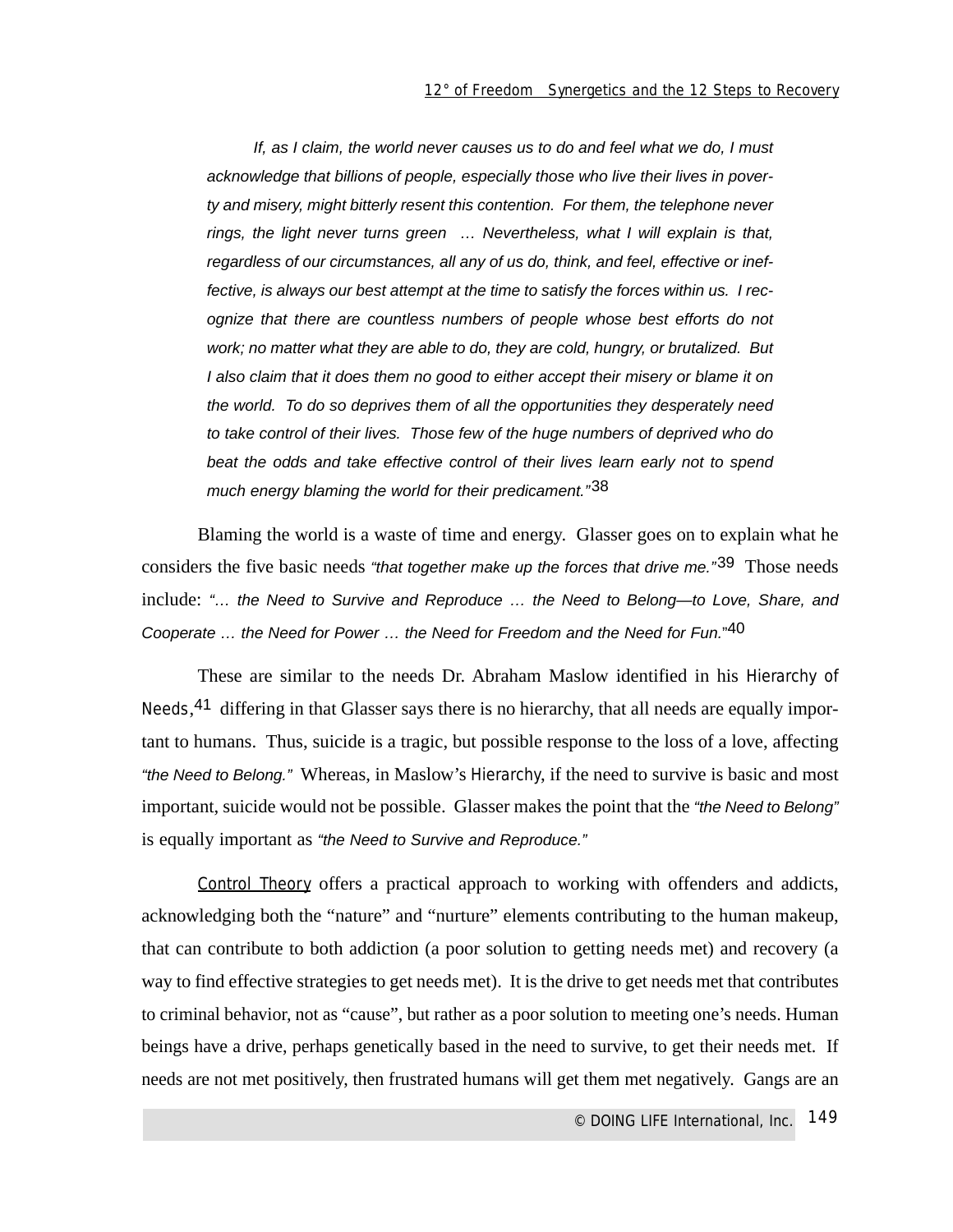excellent example of this. Gangs meet human needs. They provide a structure that has rituals around survival; gangs fulfill the need to belong, the need for power, freedom and fun. This issue is discussed further in Chapter IV: Environment Is Stronger Than Will. It is the synergetic interaction of "nature and nurture" that influences human behavior.

Crime in Society explores crime and criminal behavior from the perspective of sociology, psychology, " … biological-genetic bases of crime … drug related offenses, sex crimes, and white-collar crimes ... research and description largely unavailable before the 1970s."<sup>42</sup> The section, *The Causes of Crime: Biological Factors*, summarizes many of the genetically based arguments for criminal behavior. Herman Witkin headed a team of researchers who studied "XYY And Criminality<sup>343</sup> The authors introduce the study by saying:

"Few issues in behavior genetics have received more public and scientific attention than that given to the possible role of an extra Y chromosome in human aggression. Soon after the literature began to suggest an elevated frequency of the XYY genotype among inmates of institutions for criminals and delinquents, interest in this issue had a meteoric rise; and it has been sustained ever since. This happened for several reasons. Stories about a few men who had or were presumed to have an extra Y chromosome and who had committed serious crimes were given prominent attention in the press, suggesting the intriguing idea that the single Y chromosome normally found in males contributes to 'aggressive tendencies' in that sex and that an extra Y carries these tendencies beyond their usual bounds. Reports of antisocial behavior in XYY men, often based on a single case, soon began to appear in the scientific literature … and were taken as evidence of an XYY-aggression linkage. The serious moral and legal implications of such a linkage attracted the interest of social scientists and legal groups to the XYY phenomenon … and students of genetics and psychology saw in it, as Lederberg … has said, 'one of the most tangible leads for connecting genetic constitution with behavior in man.'

A number of studies have supported the earlier finding of an elevated frequency of cases with an XYY complement among men in institutions, particularly in penal-mental institutions … At the same time, these studies have not provided clear evidence of whether or not there exists an 'XYY syndrome' of which antisocial behavior is a prominent component. …"44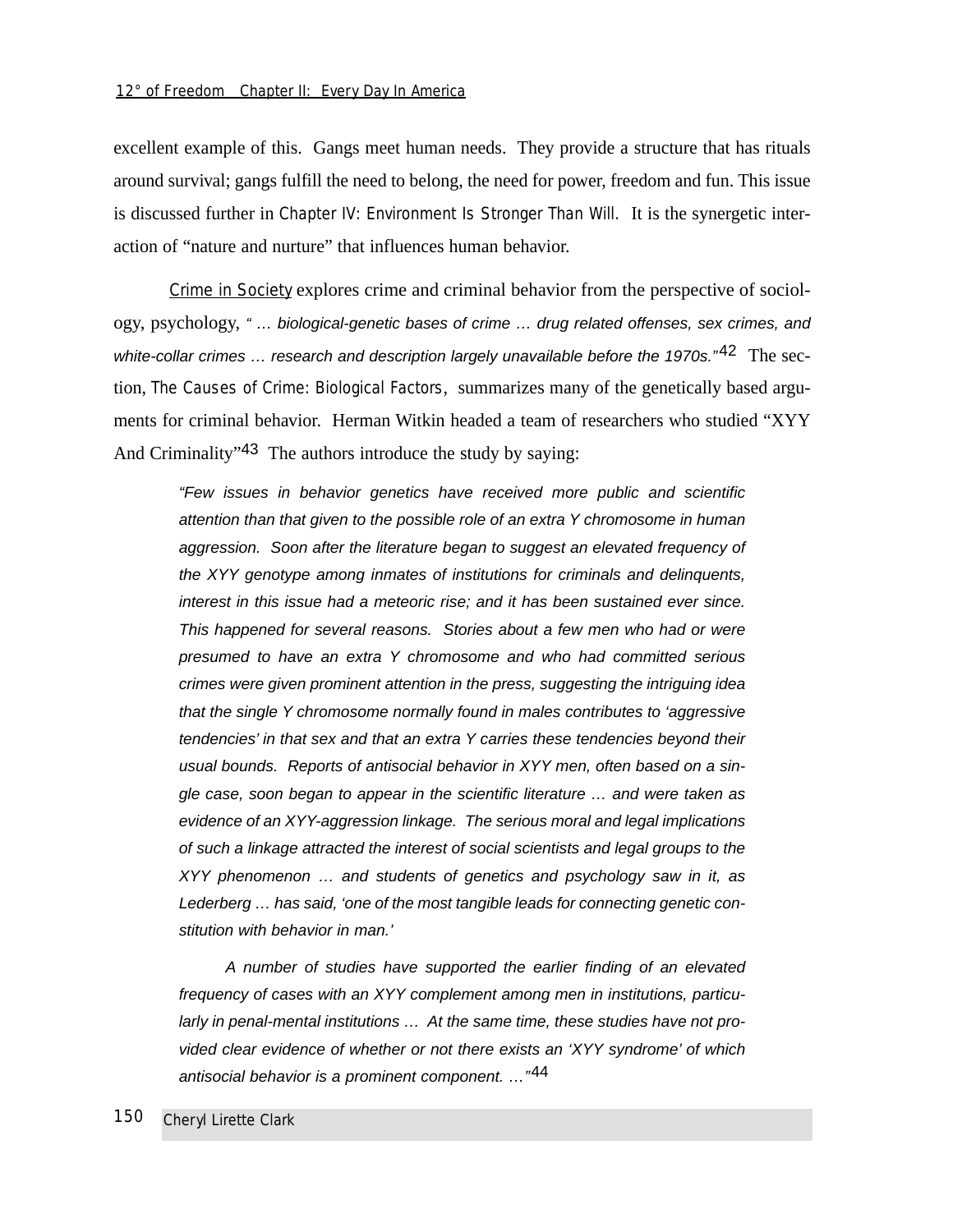The study goes on to point out the "lacunae" in the knowledge about this issue and the flaws in much of the research about the 'XYY syndrome.' They discuss the findings in the research, including their own, in which they compare men with XY, XXY and XYY chromosome parings. Relative to the XYY men they say,

"It should be stressed that finding a relation between the presence of an extra Y chromosome and impaired intellectual functioning does not mean that the Y chromosome is ordinarily implicated in intellectual functioning and that a specific genetic basis for intelligence has thereby been established. …

… Among all offenses committed by XYY's there was only a single instance of an aggressive act against another person; and in that case the aggression was not severe."<sup>45</sup>

This study concludes that there is no significant difference in the crime rates of men with XY, XXY or XYY chromosomes:

"The XXY 's showed a somewhat elevated crime rate compared to the XY's, but below that of the XYY's. The difference in crime rate between the XXY's and the XYY's was not statistically significant. Though the XYY crime rate was slightly higher than that of the XY's, the difference was not statistically significant and the elevation disappeared when background variables were controlled. … The XXY evidence thus does not provide any more impressive support for the aggression hypothesis than the XYY evidence does. With regard to intelligence, the XXY's, like the XYY's, had a substantially lower mean BPP and mean intellectual index than XY's did. …

The data from the documentary records we have examined speak on society's legitimate concern about aggression among XYY and XXY men. No evidence has been found that men with either of these sex chromosome complements are especially aggressive. Because such men do not appear to contribute particularly to society's problem with aggressive crimes, their identification would not serve to ameliorate this problem."<sup>46</sup>

In the article, *"Criminal Behavior in Twins,"*47 also in the biological section of Crime and Society, Dalgard and Kringlen conducted a classic study comparing criminal behavior in monozygotic (identical) and dizygotic (fraternal) twins. "Whereas MZ twins are supposed to be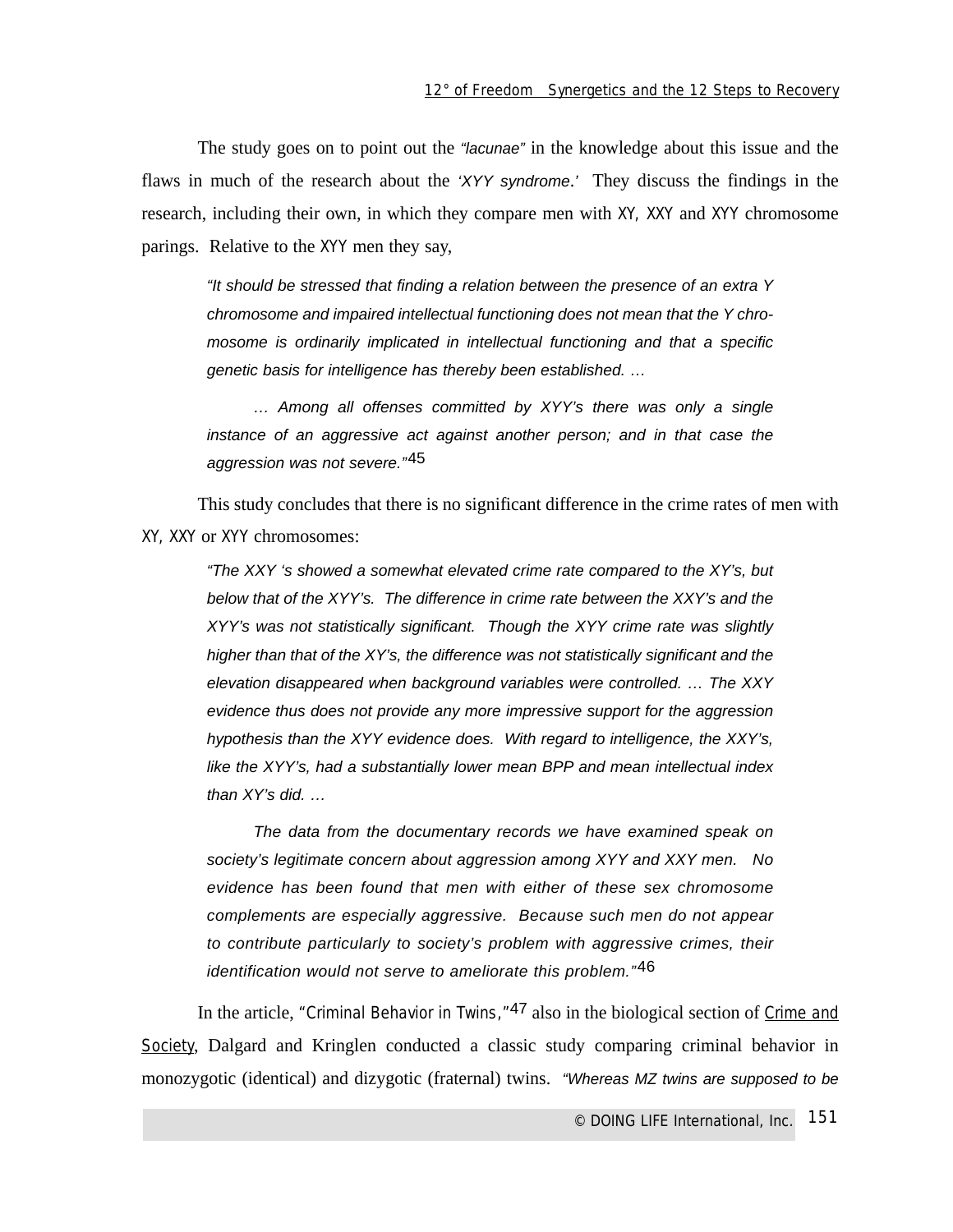identical in hereditary endowment, DZ twins are no more alike than common sibs."<sup>48</sup> They concluded from the studies they examined that,

"… hereditary factors are of no significant importance in the etiology of common crime.

These observations and conclusions are at variance with most of the earlier twin studies in criminality. However, it has been demonstrated by a review of the older literature that previous studies in this field, owing to various sources of error, gave results in which the genetic factor was over-estimated. The present study seems to have avoided the pitfalls of unrepresentative sampling and uncertain zygosity diagnosis and has therefore arrived at considerably lower concordance figures in MZ with respect to crime."49

Still, Herrnstein and Murray persist in their insistence on the link between the genetic basis of IQ and criminal behavior. They discuss how IQ studies fell out of favor by the 1960's and say:

"it took two of the leading criminologists of another generation, Travis Hirschi and Michael Hindelang, to resurrect the study of IQ and criminality that Sutherland had buried. In their 1977 article, 'Intelligence and Delinquency: A Revisionist View,' they reviewed many studies that included IQ measures, took into account the potential artifacts, and concluded that juvenile delinquents were in fact characterized by substantially below-average levels of intelligence. … by the end of the 1980's, most criminologists accepted not just that an IQ gap separates offenders and nonoffenders, but that the gap is genuinely a difference in average intellectual level, …"50

Yes, Hirschi and Hindelang do conclude that there is a greater likelihood of delinquency among those with lower IQ, however, they do not assert in their studies that IQ is an inherited trait. They conclude that:

"… If the mechanism linking IQ to delinquency is school performance and adjustment, then IQ does not lead away from the arena in which sociological theories have focused their quest for the antecedents of delinquency; rather, it helps illuminate the social processes occurring there."<sup>51</sup>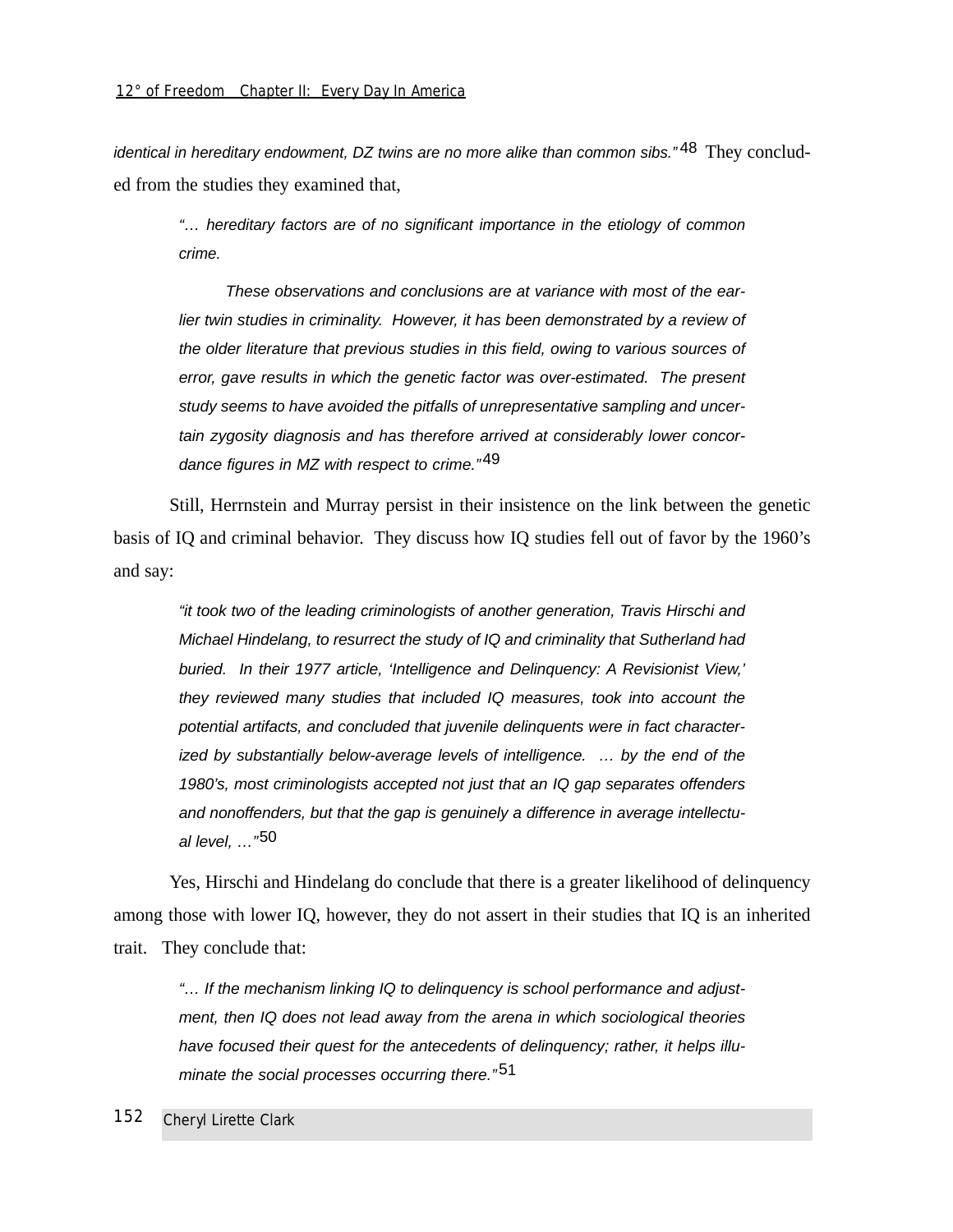The response to The Bell Curve was immediate and overwhelming. Most thinking people were outraged. Still many sincerely, if regretfully, believed the "scientific proof" Herrnstein and Murray offered could not be denied. Many embraced the book's ideas on social reform. Herrnstein and Murray were correct to worry about "the ways in which our research, wrongly construed, might do harm."

In July 1994, Daniel Patrick Moynihan announced to the Senate Finance Committee hearing on welfare reform, "... that we could be watching the process of 'speciation' at work among the inner city poor."<sup>52</sup> The result of this "reform" was the advocacy of the "two years and off" policy for all welfare recipients, a policy predicted in *Chapter 21: The Way We Are Headed* in The Bell Curve, and enthusiastically supported by the taxpaying public.

"… The growing numbers of illegitimate children born to poor women will have multiplier effects on social welfare budgets—directly and through increased indirect costs generated in the educational and law enforcement systems. … The mounting costs will also generate intense political pressure on Washington to do something. Unable to bring itself to do away with the welfare edifice … the government will continue to try to engineer behavior through new programs and regulations. As time goes on and hostility toward the welfare-dependent increases, those policies are likely to become authoritarian and rely increasingly on custodial care."<sup>53</sup>

The "two years and off" policy was an example of "the ways in which" Herrnstein and Murray's research was "wrongly construed." In their final chapter, *A Place For Everyone*, Herrnstein and Murray say:

"… The technically precise description of America's fertility policy is that it subsidizes births among poor women, who are also disproportionately at the low end of the intelligence distribution. We urge generally that these policies, represented by the extensive network of cash and services for low-income women who have babies, be ended. The government should stop subsidizing births to anyone, rich or poor."54

The government responded immediately. The political volatility of the debate between the "right to lifers" and "pro-choice" factions was too much for many politicians, so they took the path of least resistance, to punish the poor for their poverty, and propose, "two years and off" welfare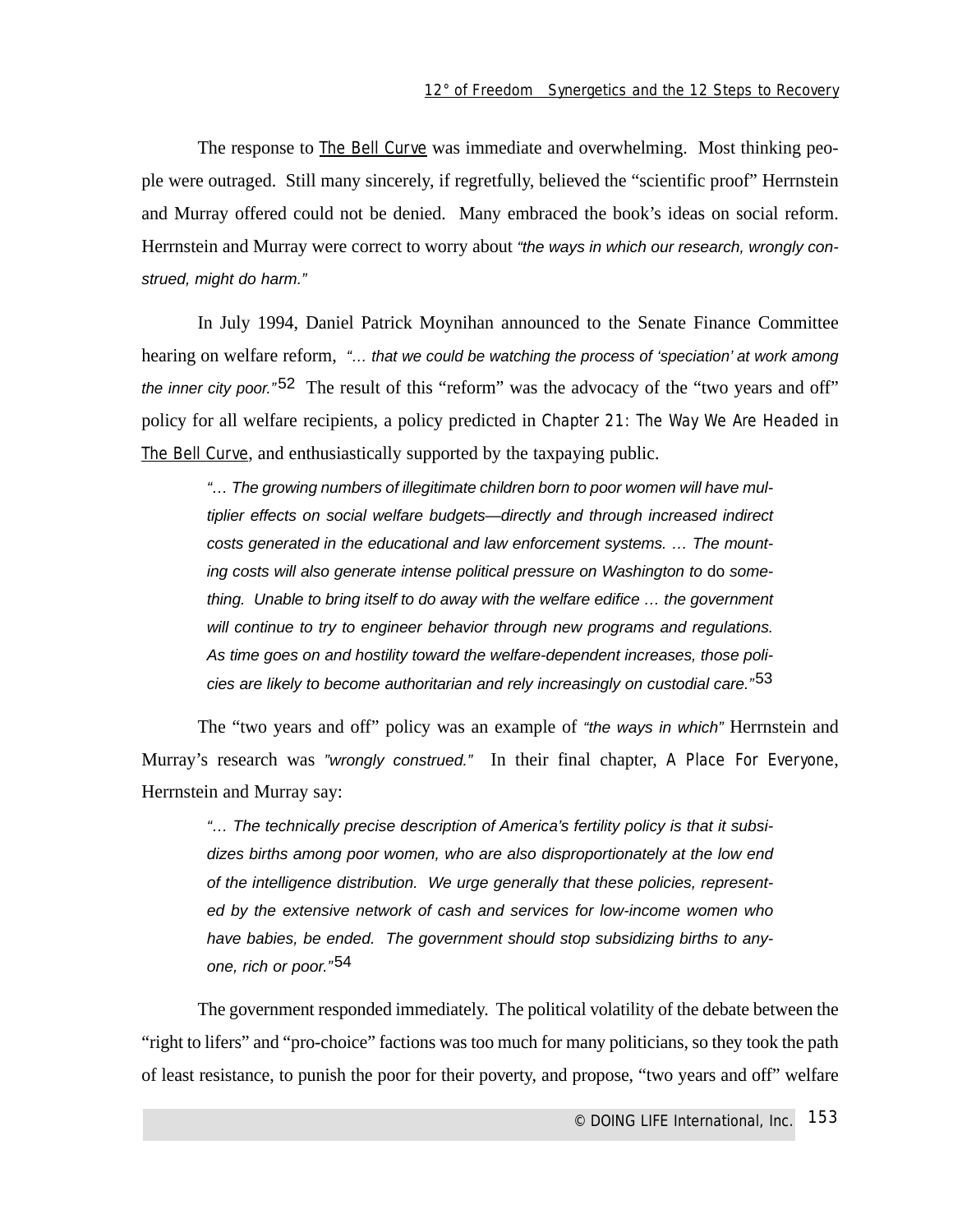#### *12° of Freedom Chapter II: Every Day In America*

reform. This is not new, in fact a similar model was policy in the early 1960's in some states in this country. To give Herrnstein and Murray credit, they suggested, "making available birth control mechanisms that are increasingly flexible, foolproof, inexpensive, and safe."<sup>55</sup> This was not government's response however. That would be too offensive to their "right to life" constituents.

Then Speaker for the House of Representatives, Newt Gingrich went on record in 1994 with a proposal to remove children on public assistance rolls from their "dysfunctional" families and place them in orphanages, one of the many "solutions" to the problem of the "inherent" genetic inferiority of the poor, predicted in *Chapter 21: The Way We Are Headed.* It was perfect for Newt's *"Contract With America."* Herrnstein and Murray had predicted that as one result of "the impact of cognitive stratification on American life and government":

"Racism will reemerge in a new and more virulent form. … the nation will be faced with racial divisiveness and hostility that is as great as, or greater, than America experienced before the civil rights movement. ... If it were to happen, all the scenarios for the custodial state would be more unpleasant— more vicious—than anyone can now imagine.

"In short, by custodial state, we have in mind a high-tech and more lavish version of the Indian reservation for some substantial minority of the nation's population, while the rest of America tries to go about its business. … It is difficult to imagine the United States preserving its heritage of individualism, equal rights before the law, free people running their own lives, once it is accepted that a significant part of the population must be made permanent wards of the state."<sup>56</sup>

### THE BELL CURVE DEBATE

One year after The Bell Curve exploded on the scene, a collection of essays, book reviews and analyses entitled The Bell Curve Debate, responded to Herrnstein and Murray.<sup>57</sup> These two books together provide an overview of current and historical positions on both sides of the "nature vs. nurture" debate that resurfaces every few years relative to the "causes" of crime and welfare.

Jacoby and Glauberman introduce the Debate by saying of The Bell Curve,

"… Few seem to be able to resist its pull; even those who detest the book have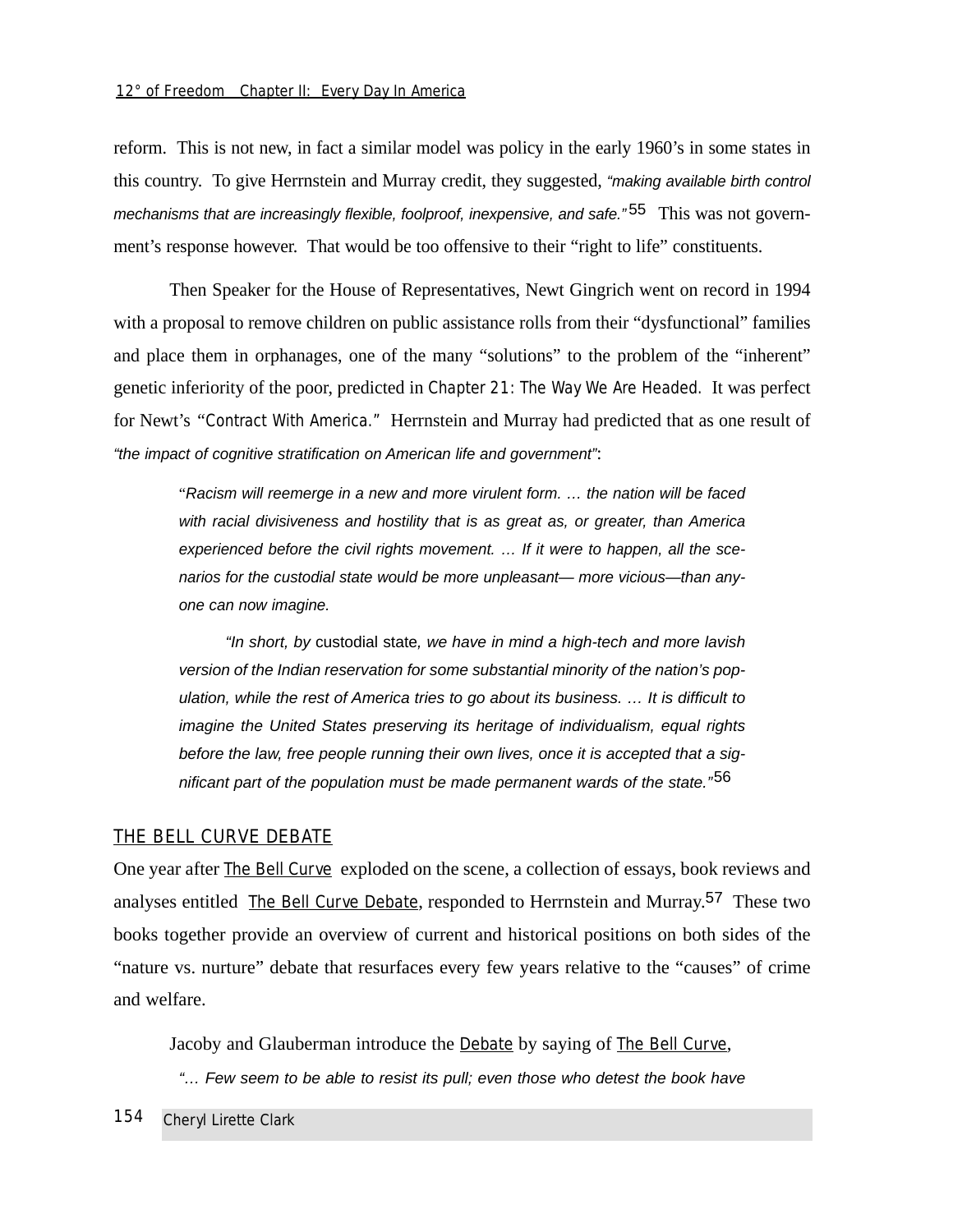been drawn to it. … Many want to dismiss The Bell Curve; it should not be done. … for better or worse—and many think for worse—the book has struck a chord. …

The Bell Curve gives a sophisticated voice to a repressed and illiberal sentiment: a belief that ruinous divisions in society are sanctioned by nature itself. For many readers the graphs and charts … confirm a dark suspicion: the ills of welfare, poverty and an underclass are less matters of justice than biology."<sup>58</sup>

John O. Public and "Joe Six-Pack"<sup>59</sup> believed what this book had to say, although most did not read it, relying solely on the extensive media coverage for their opinions. Featured in every weekly news magazine, talk shows, newspaper articles and reviews, the furor over the book resulted in its "Best Seller" status. Some felt vindicated by The Bell Curve's attack on the "others" whom the public has been taught to fear because of their race or poverty. While some of the chapters suggest or imply solutions to correcting "genetic inferiority" which stop just short of Hitler's "ultimate solution", Herrnstein and Murray predict a society where there is *A Place For Everyone* that is consistent with their ability to contribute;<sup>60</sup> in effect, ghettos for those who are "genetically" inferior.

This is not a new concept for one who has worked in the corrections system. This is routine practice. Children of the wealthy do not go to prison for low level crimes, they are treated differently than children of the poor. Alternatives are found and ways to avoid "embarrassing the family" are sought. A May 9, 2000 headline in *THE NEW YORK TIMES* read, **Suburban Youth in Marijuana Protest Meet City's Tough Justice**:

"Outraged parents from New Jersey and Long Island called it a travesty and declared Mayor Rudolph Giuliani a tyrant. One Long Island 18-year-old, in tears, called his mother and complained that court holding cells were hot and overcrowded and that he could not eat the jail food that guards offered him. And a 19-year-old vegetarian from Teaneck, N.J., said guards refused to provide her with a meatless sandwich, despite a sign saying they were available.

The mayor's zero tolerance approach to petty crime collided with a new opponent over the weekend — marijuana-smoking suburbanites. Police arrested 312 protesters, many of them young people from outside the city, at a mari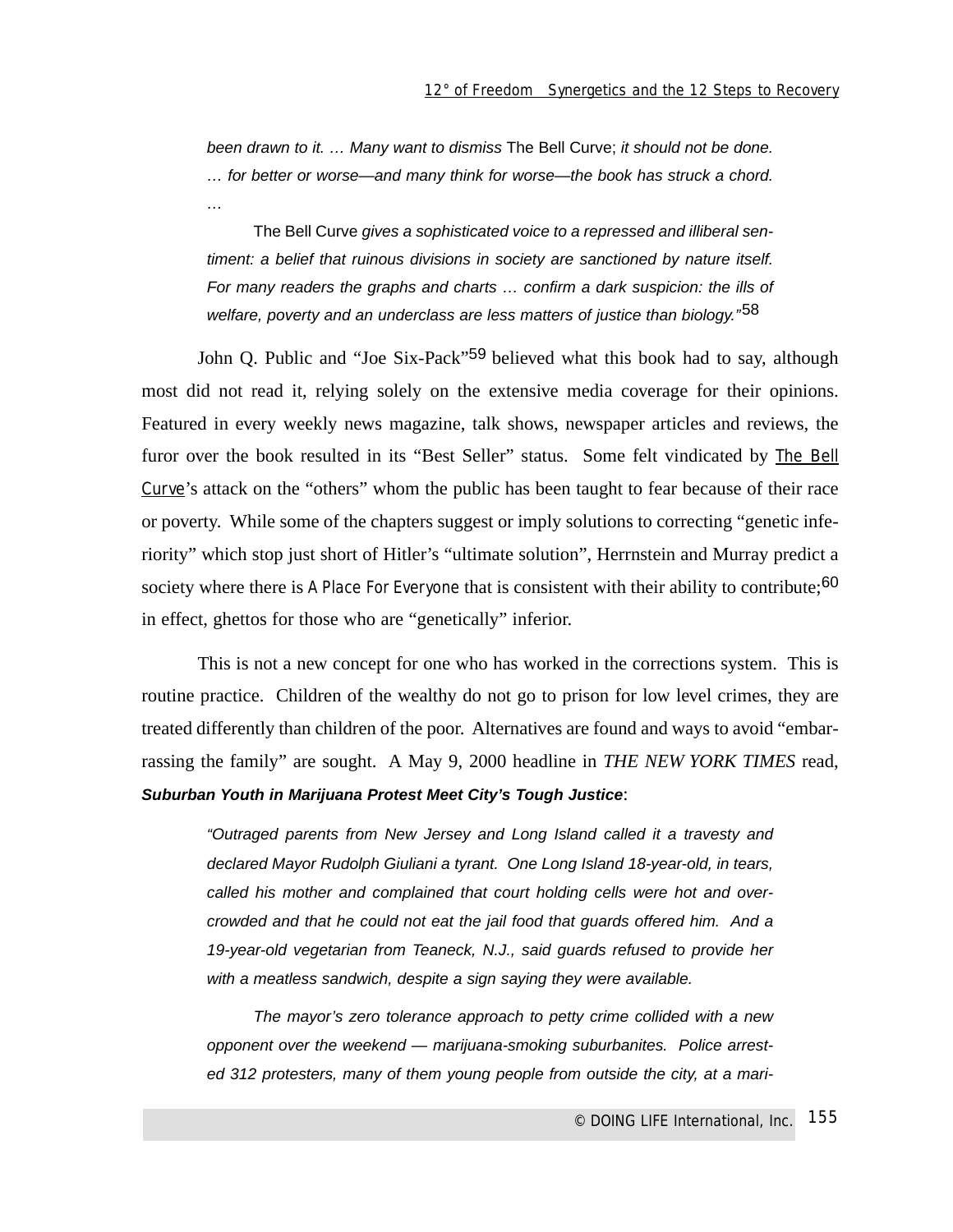juana legalization rally in Lower Manhattan on Saturday.

The result was shock and indignation from protest organizers and dozens of suburban parents, who abruptly learned what some city dwellers, particularly minorities, have complained about for the last several years. …

The parents were horrified by the conditions in the building and the sluggish pace of the process. Those arrested complained of abusive treatment by officers who said they seemed to arrest people whether or not they were smoking, roughed-up some protesters and left others locked in sweltering vans for hours. …

… Two arrested protesters complained of being given tea without sugar.

In the past, the crackdown has been credited with sharply reducing crime in the city, catching violent felons by making arrests for minor crimes. …

In most cases, those arrested … had no criminal record and so were not required to post bail and were told that the charges would be dropped if they are not arrested for a year. …

Several suburban parents were careful to say that some court workers were helpful, even as they went on to say that the court system as a whole 'stinks' and was a 'real mess.'

Some court workers complained about the attitudes of the suburbanites. 'We had more trouble with these kids than we have had on other nights,' said a court security officer. 'A kid from New Paltz just got in my face. Is that how they'd act in New Paltz?' …

'When middle class people come and see what happens to poor people when they are arrested, their reaction is always the same: 'Oh my God, look how terrible it is here, … but if it wasn't for their loved one, or their child, or their brother being caught smoking marijuana or driving drunk or jumping a turnstile, they would still be indifferent to it.'" (METRO, B1-B4)

Absolutely; it is rare to find suburbanites who are involved in the court and criminal justice systems, or who are concerned about air quality and overcrowding in cells. The degree to which these people are removed from the realities inner city residents face Every Day In America is highlighted by the complaint, "of being given tea without sugar," and their expecta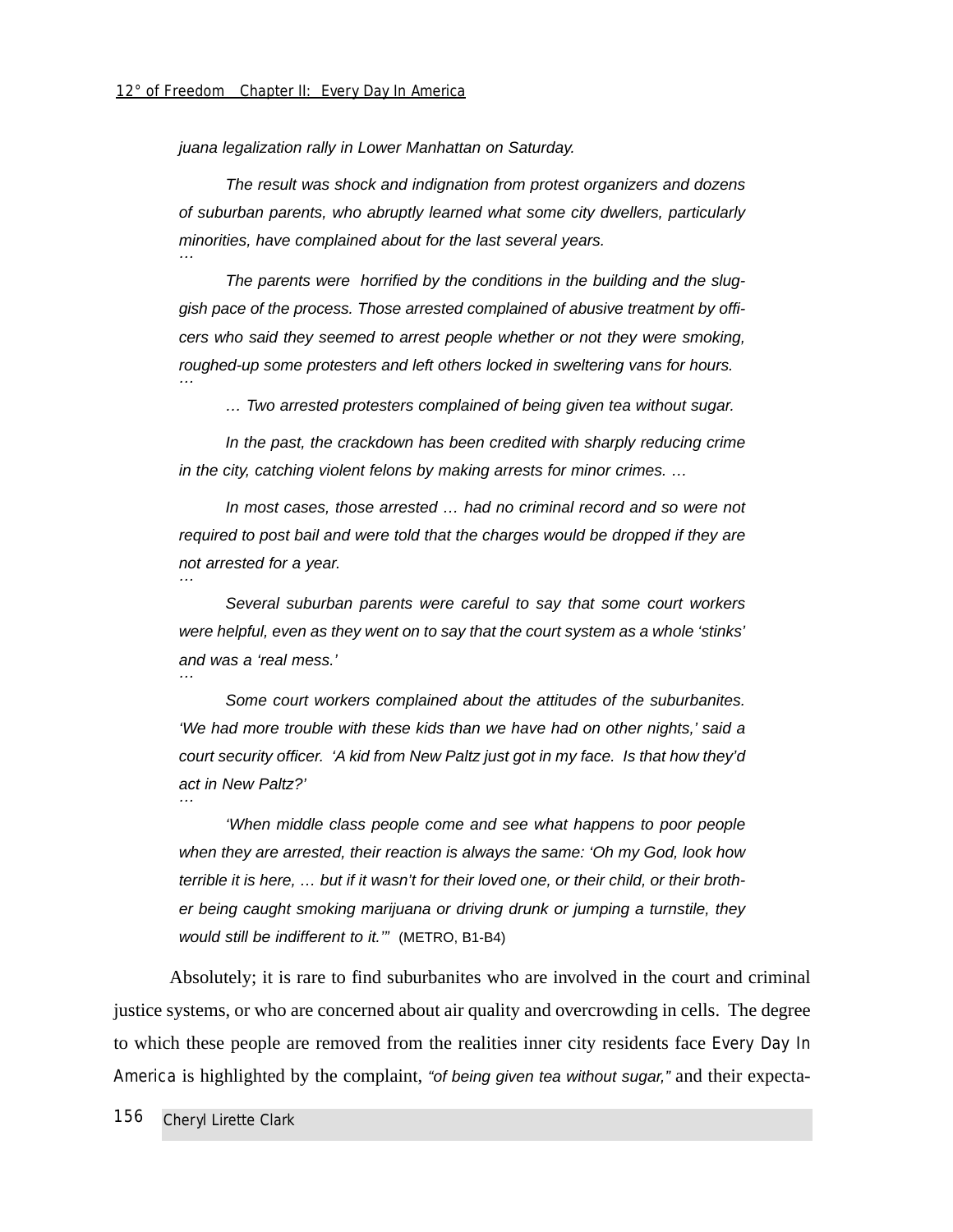tion that they somehow deserved to be treated differently.

Rather than improving the quality of education, the bulk of the nation's human services funding is spent on constructing prisons and housing increasing numbers of offenders for longer and longer periods of time. With one in three men of African-American descent incarcerated, prisons are the new ghetto. In an interview about his photo essay, DOING LIFE, Reflections of Men and Women Serving Life Sentences, the photojournalist, Howard Zehr, discussed the progress of blacks in America, *"from plantations, to projects, to prisons."*61

Fear and the inclination to judgement are at the heart of the debate about what to do about criminal behavior. There are those who lay responsibility for criminal behavior squarely in the genetic makeup of the population who go to prison, who dismiss them as being from "criminogenic" families, destined for prison at birth. Others insist equally avidly that the environment in which certain classes are raised, contributes to criminality, that criminal behavior is learned, initially from family patterns and continued in schools and society. Those who lean to the "nature" side of the debate focus on genetic research, intelligence testing, ethnic factors and other inherited characteristics as immutably and inevitably resulting in criminal activity. Both extremes of the debate have their flaws.

The "nurture" advocates often excuse criminal behavior as society's failure. They tend to excuse offenders from responsibility for their behavior because of poverty, discrimination and other social conditions which they believe have contributed to criminal activity, still considered more of a problem among "minority" races. This school of thought has a history of justifying criminal behavior, based on the "failure of society" to adequately meet the needs of the poor,—another, though relatively benign, veiled form of racism. Because many of the advocates of the "nurture" end of the continuum are so quick to excuse criminal behavior based on external causes, this position is often dismissed as "bleeding heart liberalism." Either extreme places the "fault" outside of the individual's ability to control, and for this reason, seem counterproductive.

It appears futile to argue whether or not intelligence has a genetic basis. Why would it not? Most traits, characteristics, tastes and preferences appear to have some basis in hered-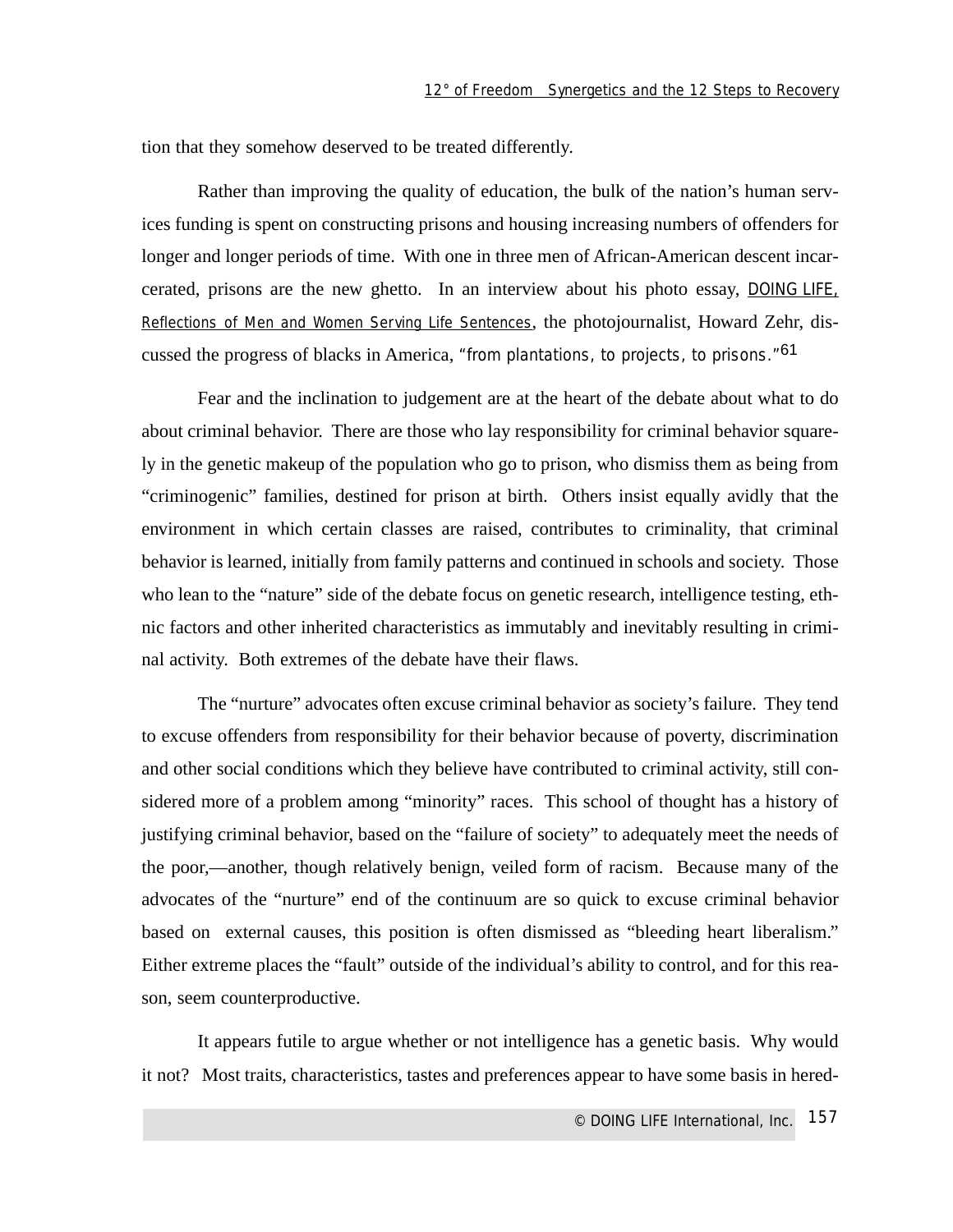#### *12° of Freedom Chapter II: Every Day In America*

itary factors. Dr. David Lykken, whose studies of twins have contributed much of value to the "nature vs. nurture" debate in general, presents a practical, humorous perspective on the heritability of certain personality traits, particularly happiness, in his book, Happiness: *What Studies on Twins Show Us About Nature, Nurture, and the Happiness Set Point*:62

"In addition to being healthier, happy people are usually more attractive to other people, more enjoyable to live with and work with, more likely to be welcomed when they come a-courting, and, later on, likely to be better parents. During the time when our species was evolving, back in the Pleistocene, it seems probable that the grouches and the doleful were less likely to survive long enough to become ancestors and, if they did survive, that they did not do as well in the mating game. Thus, there seems every reason to believe that those genes that combine to produce a happy person—perhaps by making brains that are somehow tuned for happy feelings or perhaps by creating combinations of attributes that tend to elicit happy experiences—were favored by natural selection so that we are, on average, a happy breed."63

Human beings are physical, made up of billions of genetic combinations. Humans also have a mind, emotions, feelings and a sense of connection to spirit. Humans are clearly affected by their environment. Many factors influence the ability to learn.

The argument here is not whether or not there is a genetic basis for intelligence; rather, the questions ought to be, *"Do the genetic factors related to intelligence mean that there is no way to affect, impact, modify, or otherwise influence those factors? Does a certain genetic combination doom one to a life circumscribed by lower intelligence? Does a certain combination limit opportunities?"* Lykken says:

"My purpose in this book is to recant the claim I made earlier that, because happiness has strong genetic roots, 'trying to be happier is like trying to be taller.' Then I shall illustrate some of the ways in which one can raise one's happiness 'set point' (or that of one's children) above the level that one's genetic steersman would be likely to achieve if left in complete control.

Most professional psychologists, even those trained as I was in the bygone days of radical environmentalism, are aware of the modern evidence that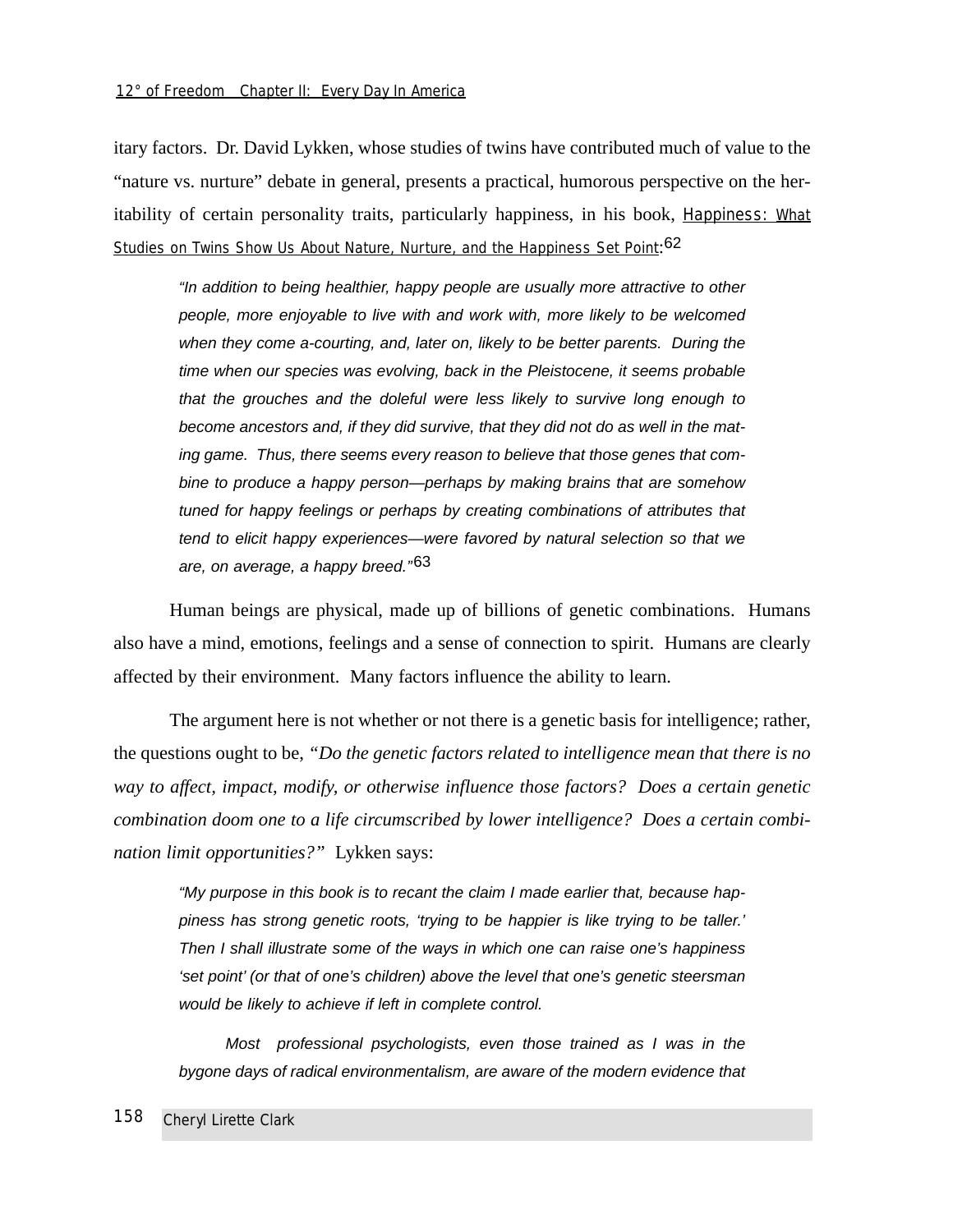all members of our species share in some degree inborn proclivities that were adaptive in far ancestral times. Moreover, it has been shown that nearly every psychological trait or tendency that we can measure reliably owes part of its variation from person to person to genetic differences between people."<sup>64</sup>

If the happiness "set point" can be raised, and Dr. Lykken makes a convincing argument for how to do this, does it not follow that the intelligence "set point" can also be raised? Are not the solutions that "the nation's social scientists and journalists and politicians seek" a way to support all people to live successful lives? It makes good economic sense to educate the poor. Well-educated people make more money and contribute more, financially and emotionally, to the community.

Lykken later says, from his splendid isolation in the Minnesota woods,

"The publication in 1995 of Richard J. Herrnstein and Charles Murray's The Bell Curve created a firestorm of controversy (in which many of the most ardent participants seem never to have actually read the book) because it presented lots of data showing that people with money, status, and position tend to have higher IQ's on the average than the people who work for or wait on them and that IQ is strongly hereditable. I can't help wondering if the angst and alarm engendered by these findings would not have been mitigated if the debaters had read chapter 1 of this book. After all, the problem with accepting The Bell Curve's conclusions is that it seems so unfair that the bosses and the rich got where they are in part because they were better endowed with hereditary smarts. Yet what we learned in chapter 1 was that, although the bosses and their pals may be richer than the rest of us, they aren't any happier. … Therefore, gentle reader, knowing that your subjective well-being is not limited by your IQ score, you will not be disturbed to learn that IQ is truly determined in part by the great genetic lottery.  $\ldots$ <sup>65</sup>

Yes, certainly that must reassure the young mother, living in sub-standard housing—the best she can afford on her minimum-wage income,—struggling alone while her spouse is "upstate" in Sing Sing on a "4 to 12" for drug sales,—while she works two jobs to pay the rent and the power bill, worrying whether her eight-year-old will wake up in time to get his three younger siblings ready for school. (*Does she dare risk using the phone in the office to call him,*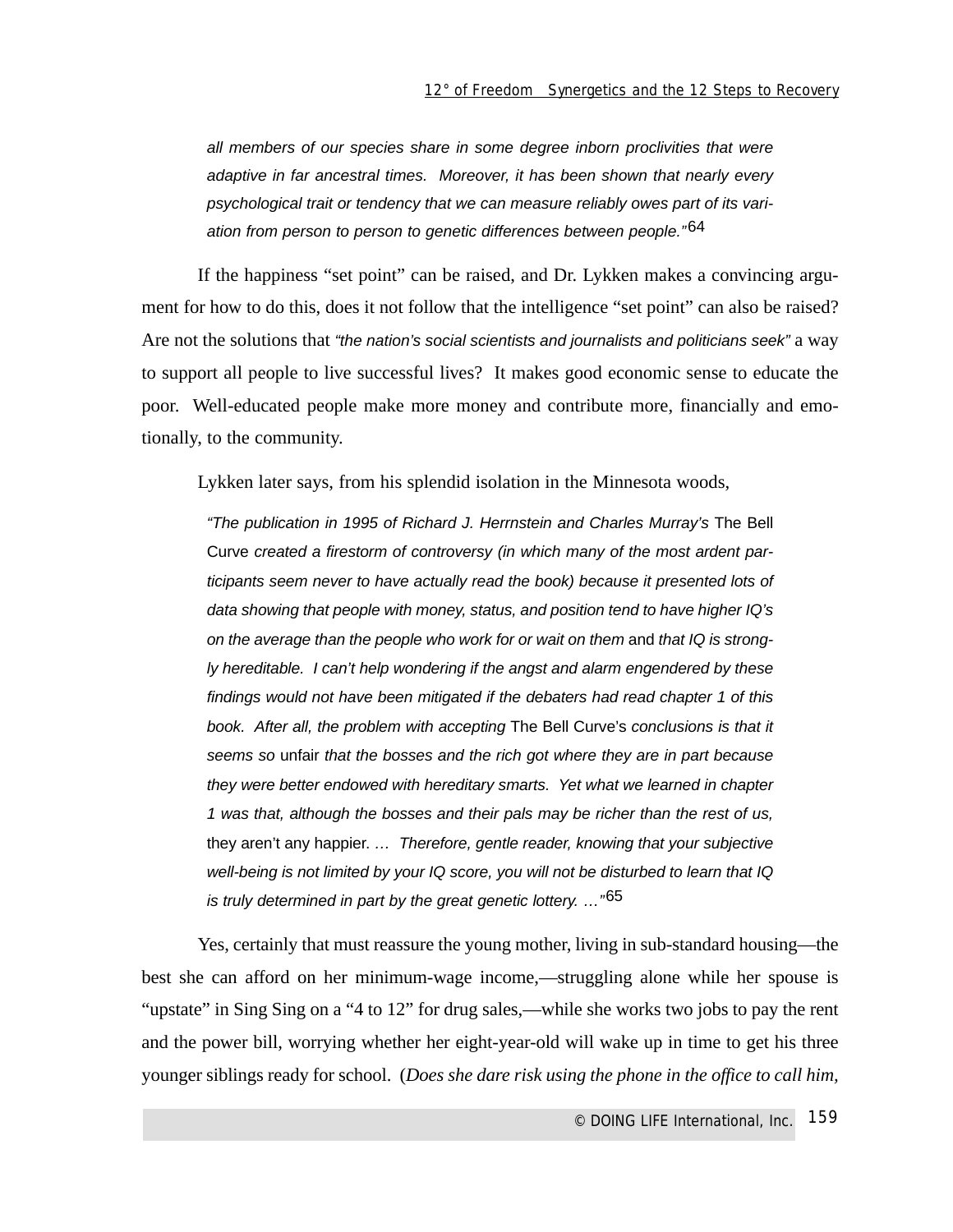*just to make sure, or might they fire her if she is caught?*) Will the "day-old" milk from the food bank make it for one more breakfast? It has to reassure her that she is every bit as happy as her Wall Street employers,—some her spouse's former customers, [their gold spoons and "coke" vials cost more than her whole wardrobe]—whose offices she cleans at night, before dragging herself off, exhausted from sleep deprivation, to her Upper East Side cleaning job during the day. Reminds one of the "good old days," the benevolent "massa" sitting on his veranda, sipping mint juleps served to him by the 60 year old "house boy", saying, *"Of course mah nigras are happy, cain't you hear them singing while they chop that cotton?"*

From Phrenology, to theories about treatment and rehabilitation, to the XYY chromosome, the nature-nurture debate has long absorbed criminologists, resulting in varying, sometimes conflicting approaches to the treatment of offenders. Even Fedor Dostoevsky, in his novel, Crime and Punishment, entered the debate:

"Environment is the root of all evil — and nothing else! … And the direct consequence of it is that if society is organized on normal lines, all crimes will vanish at once, for there will be nothing to protest against, and all men will become righteous in the twinkling of an eye."

So begins the article, *"No Excuse for Crime"* by Ernest Van Den Haag in Crime in Society, which, as discussed earlier, reviews the "nature vs. nurture" debate from the perspective of a number of criminologists and theories of criminality.<sup>66</sup> While it may be unrealistic, though perhaps hopeful, to assume that a well-organized society will result in "all men ... becomen righteous in the twinkling of an eye", society has not been successful, so far, in creating environments supportive of all classes and races. On the other hand, the belief that criminality is inherent in the genetic makeup of certain individuals and therefore immutable, either directly suggests or implies that there is nothing to be done to correct the problem; (except perhaps Hitler's "ultimate solution") or, relative to the recent findings of the genome project (June, 2000), perhaps soon through genetic manipulation.

Nonetheless, as the basic premise of this work is the belief that all people with "sufficient functioning brain tissue"<sup>67</sup> are capable of learning and growth, the debate offers a context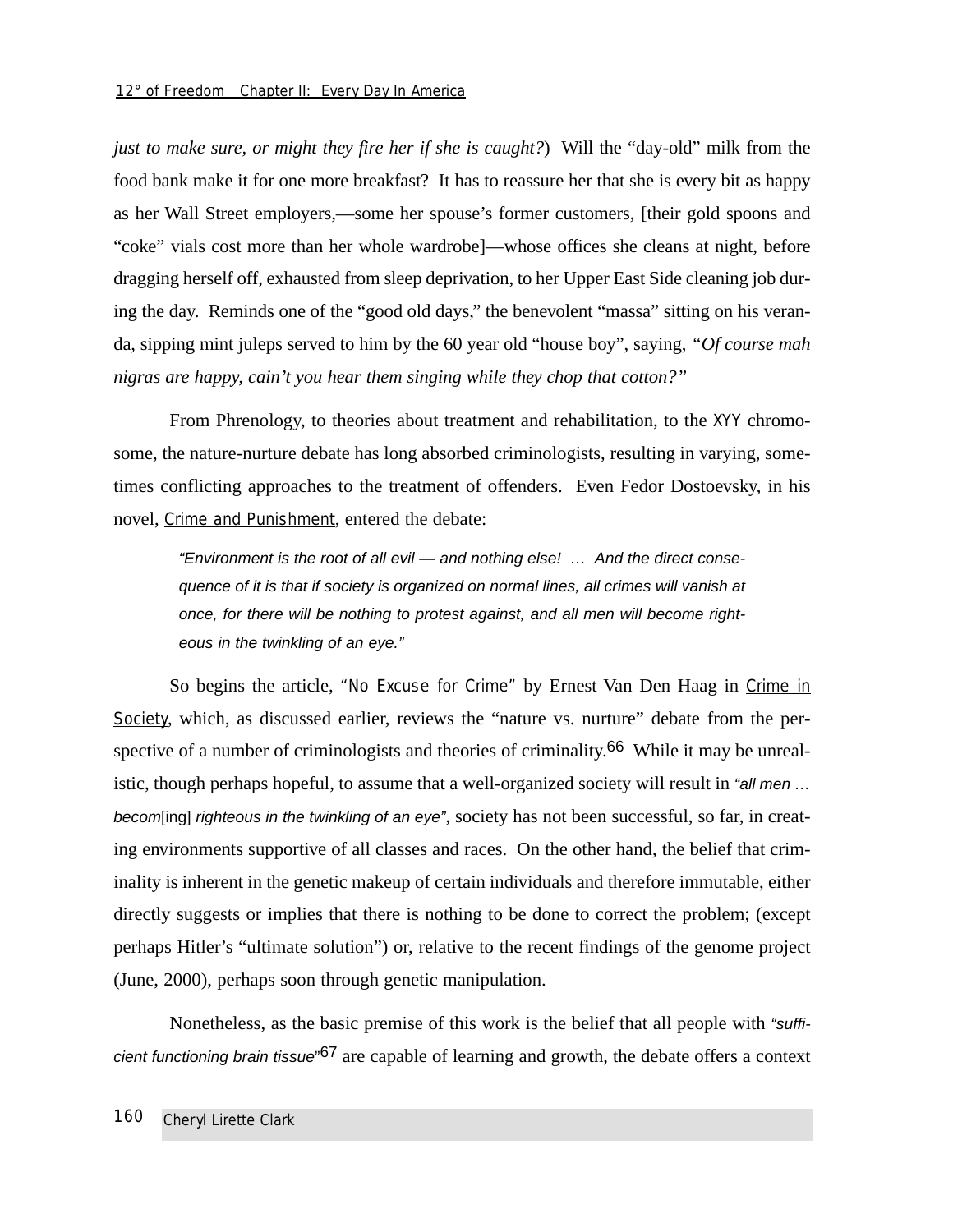to present an argument for approaching offenders as "another you - … as a representative of the universe,<sup>"68</sup> with the goal of offering opportunities for growth, learning, and strategies to help them plan for the future. More than 33 years of experience with this population offers much evidence that this approach yields significant positive results.

There is a long standing bias about criminals and criminal behavior in which society tends to blame a given population for crime, generally the population perceived as causing the most trouble to society at the time. The prison population in the United States is constantly changing, as much a reflection of cultural and societal values, bias and prejudice, as anything else. As with other cultures and times, "undesirables" end up in prison, and in this country they have tended to be the most recent immigrant or "upstart" population as a general rule.

A striking feature of inmate populations in the United States during the late nineteenth century is that the predominant population of the prisons at that time were Irish and Italian. Advertisements for domestics around the end of the 19<sup>th</sup> Century indicated that maids could be of English, Swedish or African descent but "no Irish" need apply. Italians, the newest immigrant group, were not even deserving of mention; the men busy digging subway tunnels in New York City. This is a trend that has continued to this day and is reflected in population shifts as immigration changes the face of those not yet assimilated into the dominant culture.

The prison population changed dramatically during the twentieth century, particularly after World War II. As the civil rights movement gathered momentum in the late 1950s and early 1960s, the face of the prison population changed too. The Italian and Irish had begun to be assimilated into the dominant Anglo-Saxon population and African-Americans became the new target group. Soon, close to 55% of the prison population in the United States was African-American. Approximately 23% of the inmate population were white and 15% were Hispanic in the 1960s and early 1970s. "Others" included Native Americans and Asians.

This began to change again in the 1980s as more immigrants entered the United States from Central and South America. From 1985 to 1994, the prisoner population in New York went from 24.9% to 42% Hispanic origin. The African-American population in prisons dropped from 51.2% in 1985 to 41% in 1994, though it had climbed again to 51% by late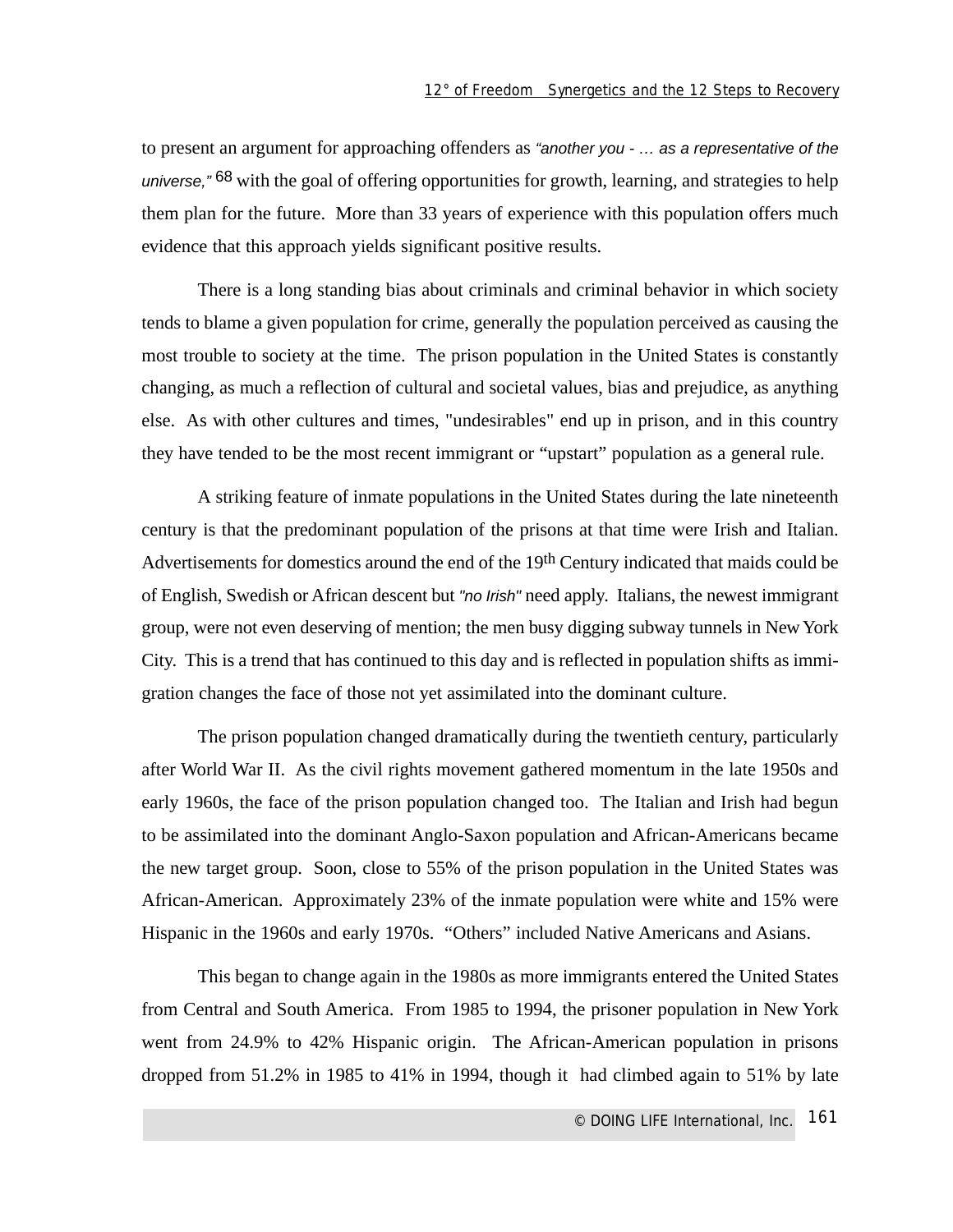1999. Whites decreased from 23.4% in 1985 to 14% by 1994. The Asian population in prison has increased slightly since 1985, although they are by far the smallest group incarcerated, at less than one percent in New York, for example.69

Prison demographics tend to reflect the population perceived to cause the most problems, both in this and in other countries. In Florida, for example, as the Cuban-Hispanic population increases in the state, so does the Cuban-Hispanic population exponentially increase in prison. Western states tend to include more Native-Americans and Hispanics of Mexican descent, and in larger, gateway cities from the orient, Vietnamese and other people of Asian descent represent a larger percentage of the incarcerated population than in other States.

Prisons in Canada incarcerate a higher percentage of indigenous people than whites, and in Australia, aboriginal people are over-represented in the prison population. As the face of the prison population changes, so too does the genetic makeup that is assigned "blame" for criminal behavior. Periodically, the tendency to blame criminal behavior on the "genetic inferiority" of people of African-American descent or other people of color resurfaces. This is not a new phenomenon. The belief in "genetic inferiority" has been around for centuries, sanctioned in the 20<sup>th</sup> century by science and research.

There are some conclusions drawn from statistics that simply do not compute. For example, Van Den Haag notes that arrest statistics demonstrate, "Crime among blacks occurs at a rate of about 10 times higher than among whites, when blacks and whites are considered as groups.<sup>"70</sup> This conclusion is based in an inherently faulty assumption. All one can really know from arrest statistics is that arrest rates for blacks as a group is "10 times higher" than arrest rates for whites as a group. It does not necessarily follow that African-Americans commit more crimes, only that they may be arrested for criminal activity at a greater rate than whites, a premise that has much supporting evidence. Conclusions drawn from statistics by researchers do not always reflect objective truth. Rather, interpretations of statistics, including the ones here, reflect a researcher's conscious or unconscious bias, an example of "the terms in which we are conditioned to think."<sup>71</sup>

Black and Brown people are far more likely to be stopped and investigated by police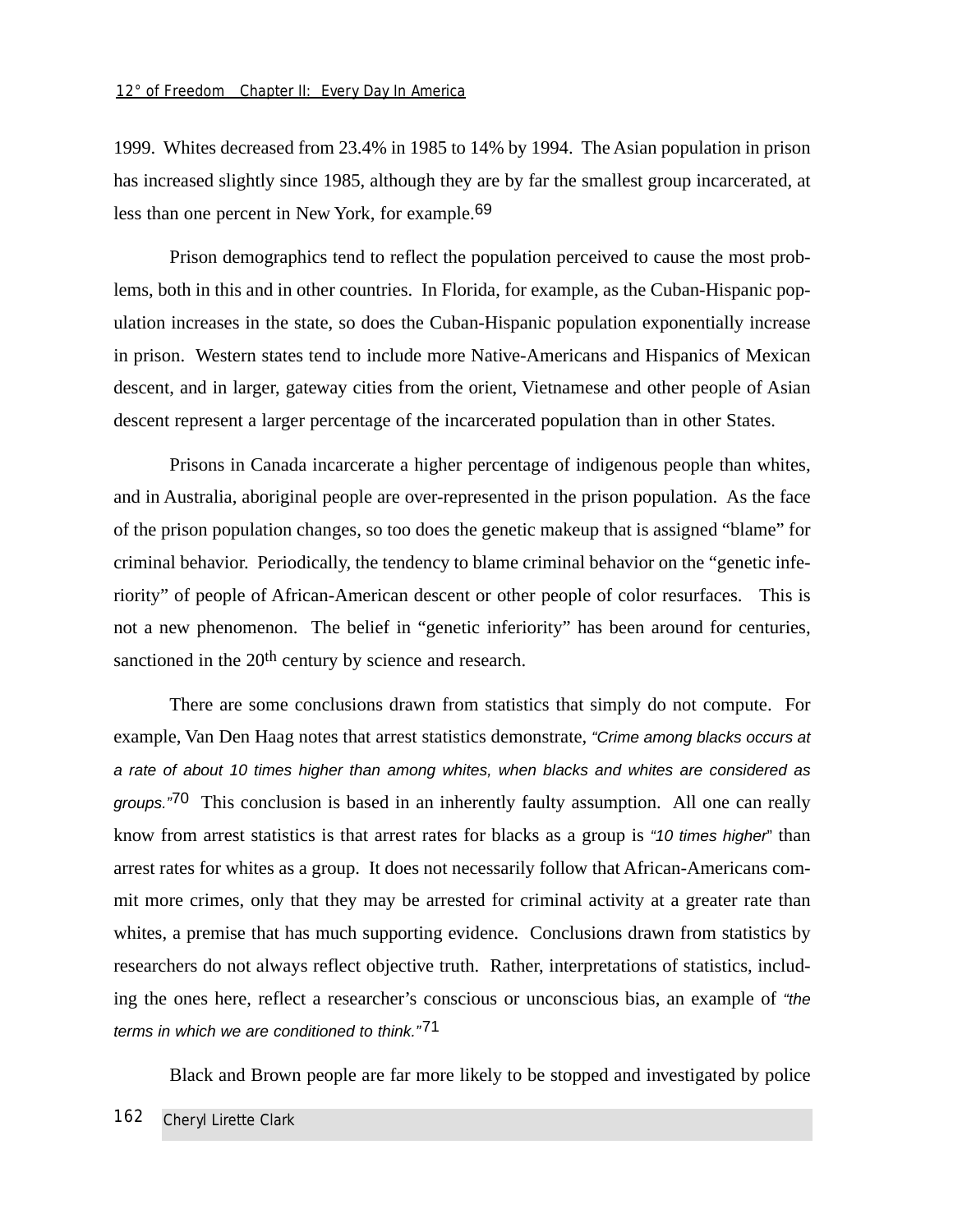officers than whites. "Racial profiling", once policy in many police agencies around the country, now brought to light and considered racist, resulted in the greater likelihood of arrests of people of color than whites. Customs officials are criticized for searches of African-American women at more than 60 times the rates for white women. In California, pressure was brought by diversity groups against policies resulting in Blacks being arrested because of D.W.B. (Driving While Black or Brown) It is these practices that result in more people of color being arrested, convicted and incarcerated for crimes than are Caucasians.

### POVERTY AND CRIME

Research informs that there is a direct correlation between poverty and the likelihood of incarceration for substance abuse crimes. Despite the fact that 60% of children who use marijuana and other drugs are from the suburbs,  $72$  the 40% from inner-city, poorer neighborhoods are far more likely to end up in prison for the same substance abuse problems which are resolved behind closed doors and through costly treatment programs for children whose parents can afford the best lawyers and treatment. It is up to those in the corrections arena to treat the poor, — in prisons.

The average offender enters prison sometime between 17 and 24 years of age, with a fifth to seventh grade reading and math level. They are generally from inner cities, have often been excluded from schools as "behavior problems", have records of truancy, problems with the courts, probation violations and been diagnosed with learning disabilities. (The first draft of that sentence read "earning disabilities," also accurate.) Their problems started long before they got to school. They are the children who show up in kindergarten dirty, in clothes smelling of urine and neglect, shunted from foster care to foster care placement, whose families are well known to the family court system, or who are otherwise alienated from parents too overwhelmed and damaged themselves to provide adequate care for these babies. They are always hungry, and not just for breakfast. They are so starved for affection that they will do anything to be noticed, including acting out, fighting, throwing temper tantrums and other inappropriate behaviors, endangering themselves and others. Some are seriously emotionally disturbed. Others, emotionally impoverished, say nothing, sitting quietly huddled in their misery, staring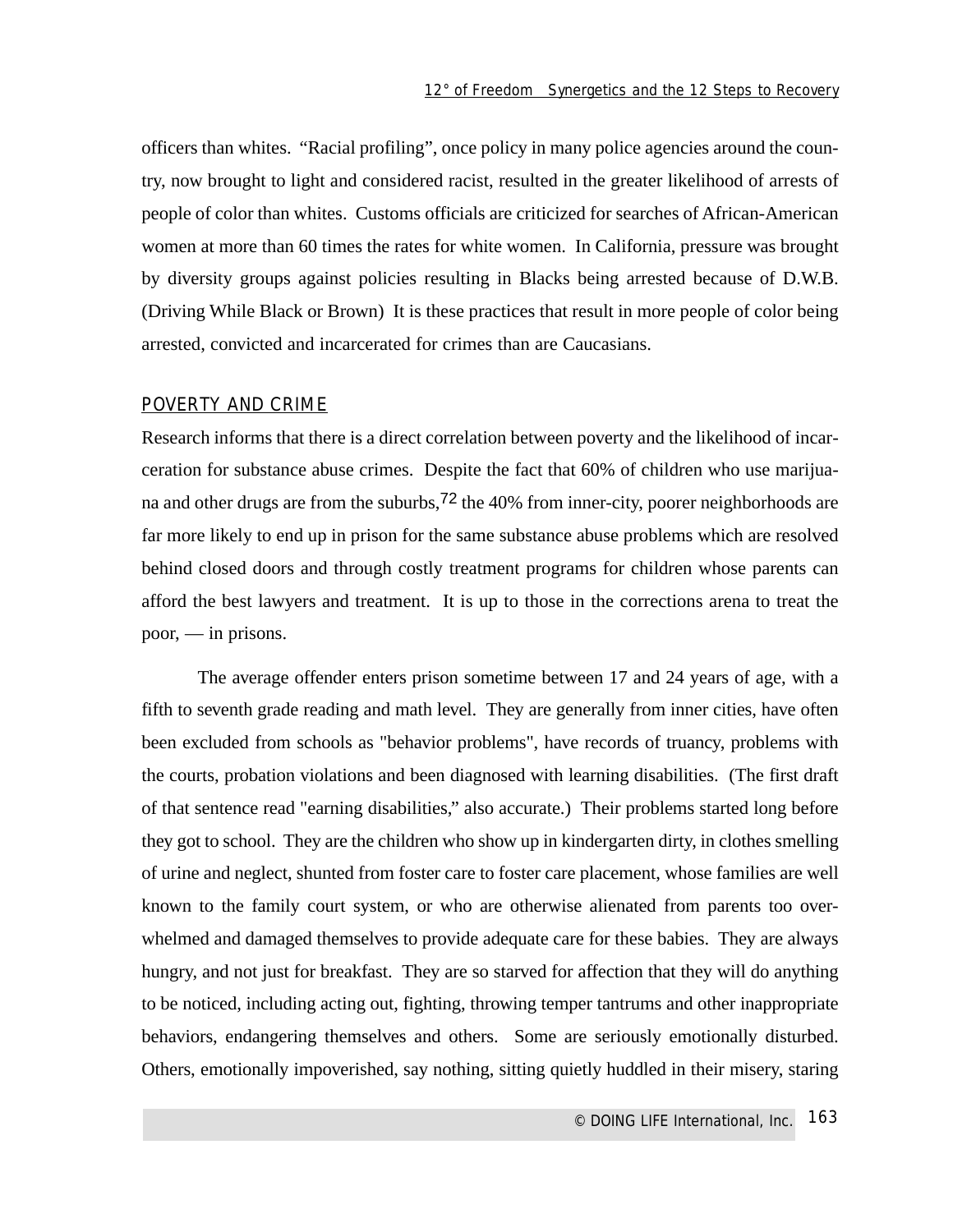sightlessly out at a world that offers only neglect, never noticing their need.

Social workers, generally young, inexperienced, beginning new careers and willing to work for low pay, do the best they can with the limited resources available to help these young children and their mothers, but many give up after a few years and move on to more rewarding, better paying jobs. Teachers, faced with dwindling resources to educate this group of children, are exhausted by their "policing" responsibilities, just trying to keep the guns and knives (yes, even among six, seven and eight year olds) out of school hallways.

These children, whose most important job ought to be learning to read, are frequently responsible to care for younger children in the family, to "help Mommy out" as she works at legal, low paying jobs or more lucrative, illegal ways of earning enough to get by. If they join the ranks of 8 year old "spotters" or 12 to 14 year old "couriers", they can really help out mom, by bringing home \$300 to \$800 a day when business is good. When Mom is sitting at the kitchen table, faced with a pile of bills, having to make the decision whether to let most of the rent go this month or pay enough on the power bill to keep the lights and heat on, why would she question her 13 year old who tosses \$750 on the table and says *"Here mom, I got paid today"*? She does not ask him where he got the money, even as she worries about how he got it and what all that "easy money" means. She's going to make sure his baby brothers and sisters have milk and heat, saying *"Thanks, momma's big man. You're a lifesaver."*

Command Sergeant Major (retired) Joshua Perry asks:

"What will it take to awaken Americans' sense of outrage over children in poverty? Statistics on low birth weight don't seem to do it. Reports that outline physical, emotional and cognitive delays in poor children's development don't seem to do it. The nation barely bats an eye when experts warn that young people raised in poverty are more likely to have out-of-wedlock children, more likely to drop out of school and be unemployed.

If ONE in FOUR children in this country got killed by an airbag, people would be outraged. If ONE in FOUR was attacked by a terrorist, the entire nation would howl for blood.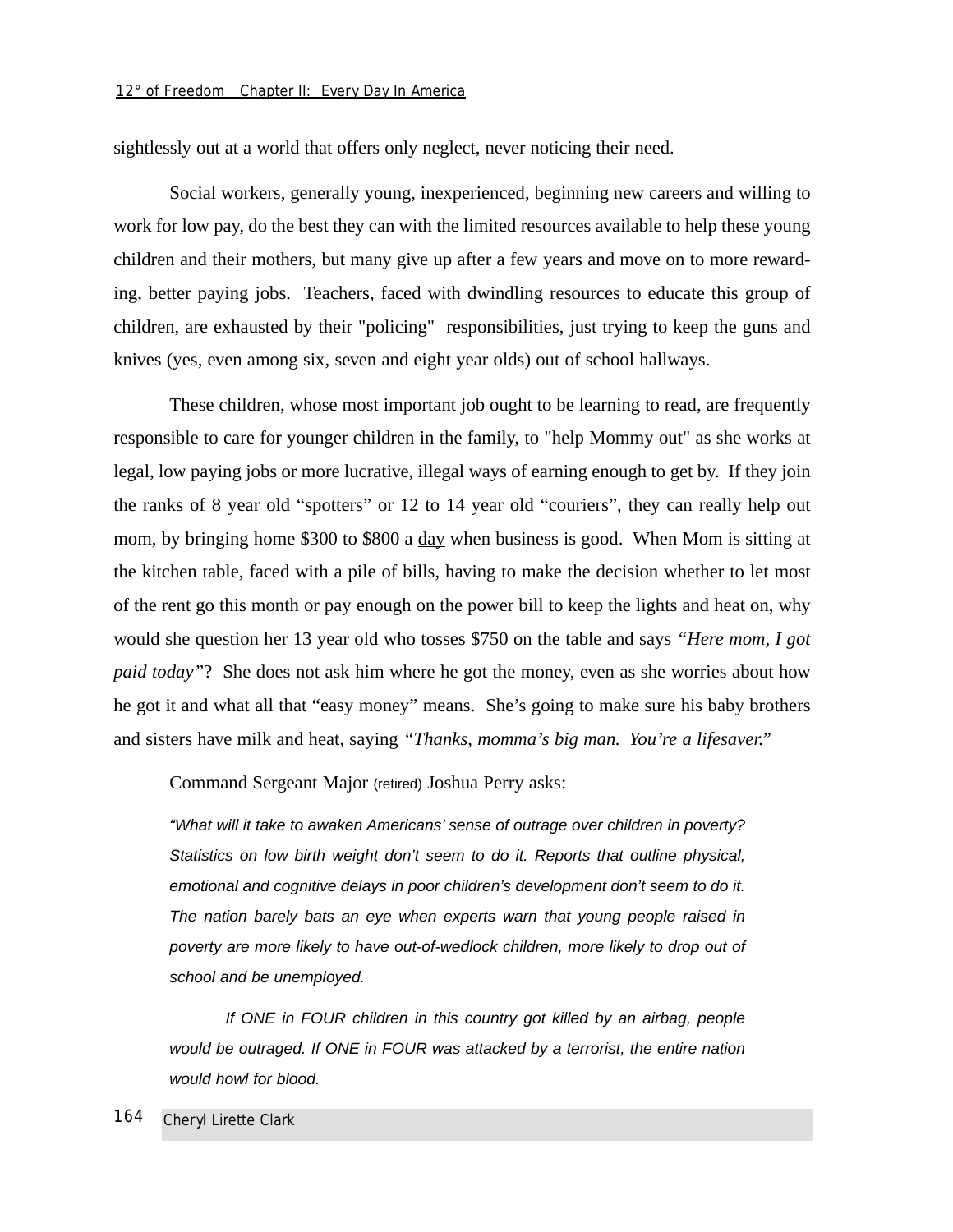If one in four American children was molested, we'd set up police barricades on every block and fingerprint our baby-sitters. If one in four had leukemia, we'd push our scientists to work around the clock until they came up with a cure.

… According to a study by Columbia University, between 1979 and 1994 the number of children 6 years old and younger living in poverty almost doubled from 3.5 to 6.1 million. That's roughly a quarter of our country's population for that age group,—ONE in FOUR …

It's disgraceful but true, in this country, so full of wealth and opportunity, there is a growing underclass of the most fragile, defenseless individuals imaginable. They haven't any power, no voice in politics. They have no skills. They haven't got lawyers. Worst of all, they haven't got our attention."<sup>73</sup>

During the same period that the children under 6 years old living in poverty nearly doubled, the number of those incarcerated in the nation's prisons tripled, the majority of offenders being convicted of and sentenced for crimes related to substance abuse. The average offender is generally poor, from marginal neighborhoods, a minority, with a fifth to seventh grade education upon arrival in the corrections system.

Up until the early 1960s, there were laws on the books in some States, including the Commonwealth of Virginia, mandating prison sentences for women who had out-of-wedlock children while they were receiving Aid to Dependent Children. [ADC] The response from many clients was to conceal subsequent births, resulting in even greater poverty and deprivation for the children. Even after this law was repealed in Virginia, there remained upper limits on the number of children who could receive aid and public housing, up to five was the limit as late as 1968. Anyone with more children simply had to make do.

One tragic effect of these repressive laws was discovered in a family whose condemned flat burned to the ground in a fire caused by an illegal wood stove. Two of eight children died in the fire. The social services record indicated there were only five children in the family. When asked why she had not reported the births of her last two infants, the mother told the social worker that she had not wanted to go to the State Farm for Women, so had not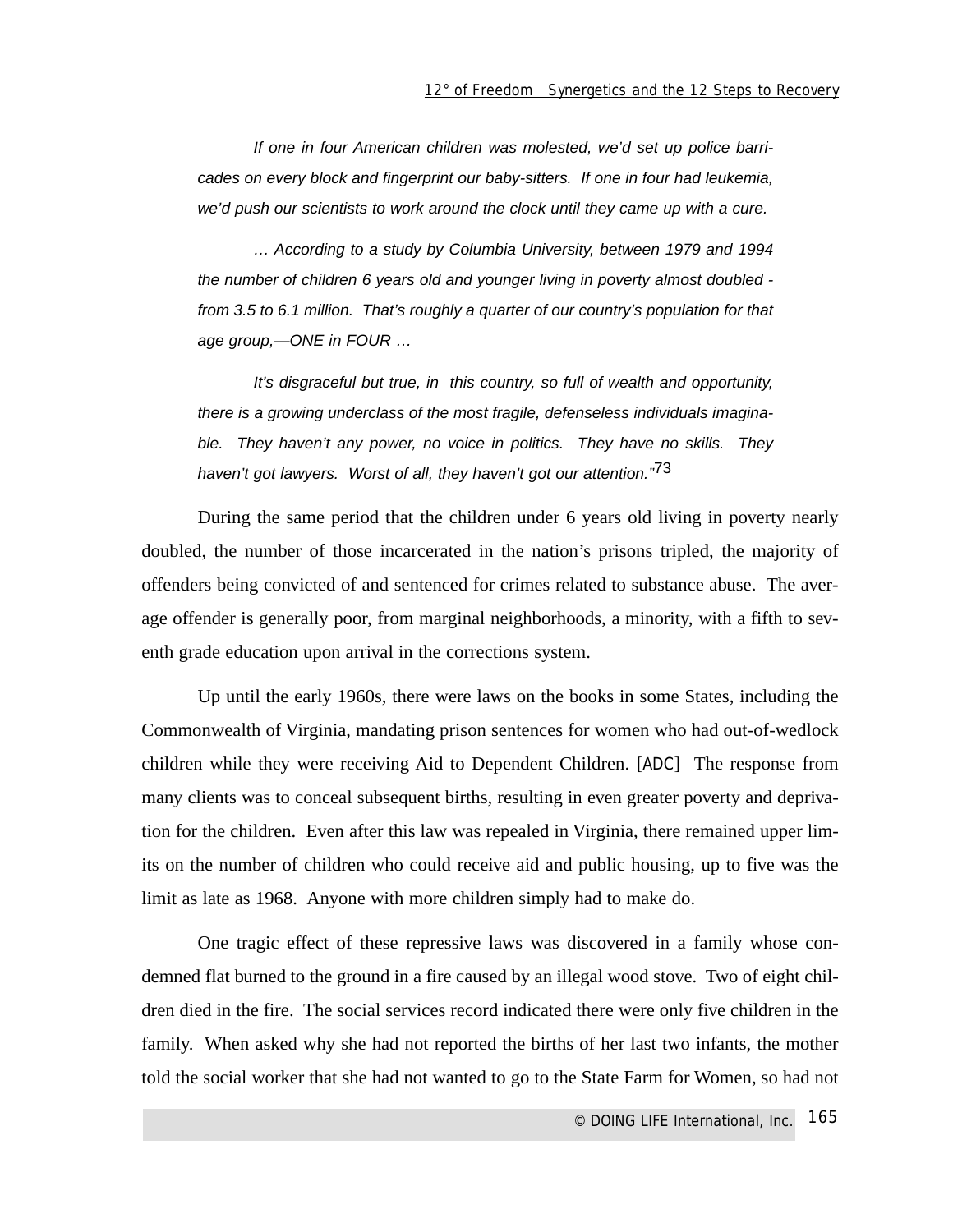reported her last two children's births. She had been denied public housing (a separate agency) because of her seven children and her oldest daughter's child, also living in the home. Social Services had begun negotiations to get the family into a three bedroom apartment in public housing, based on the belief that there were only five children in the home.

On the night of the fire, the mother had gone down the row of decrepit, clapboard houses to have a drink with friends, to *"get away from the rats."* While on trial for neglect and abandonment of the children, when asked why she left the children, she said simply, *"They wasn't afraid of the rats. They was sleeping."* The abject poverty, the squalor, that had so defined her life, was so overwhelming that she could no longer think clearly. The result of the successful defense of this tragic woman was that she was given a suspended sentence and was placed on probation rather than given a prison term, and was provided with public housing for herself and four of her remaining children. As her oldest daughter was then 16, she too was allowed an adjacent apartment for herself and her baby and encouraged to go back to high school. That two children had to die to obtain this result was both devastatingly tragic, yet this case and others like it, led to certain welfare reforms in Virginia.

Similar tragic stories all over the country contributed to President Lyndon Johnson's Administration instituting programs benefitting poor children, such as Head Start, school lunch and breakfast programs and other benefits for children. These reforms, forgotten by 1995, were in danger of being rescinded by advocates of The Bell Curve. The conditions that contributed to tragedies such as this one, were in great danger of being reinstated. As Santayana said, *"Those who do not remember their history are condemned to repeat it."*

Also, during that same period of time in the 1960's and even into the 1970's, if there was a father in the home, even if his income would have qualified the family for welfare benefits, aid was disallowed. Therefore, families were broken up by public policy. Fathers would hide from social workers, whole families involved in conspiracies of lying, brought about by short-sighted public policies. A culture of deceit was born of social policies that did not allow for flexibility. These policies existed in many states, not just in the South.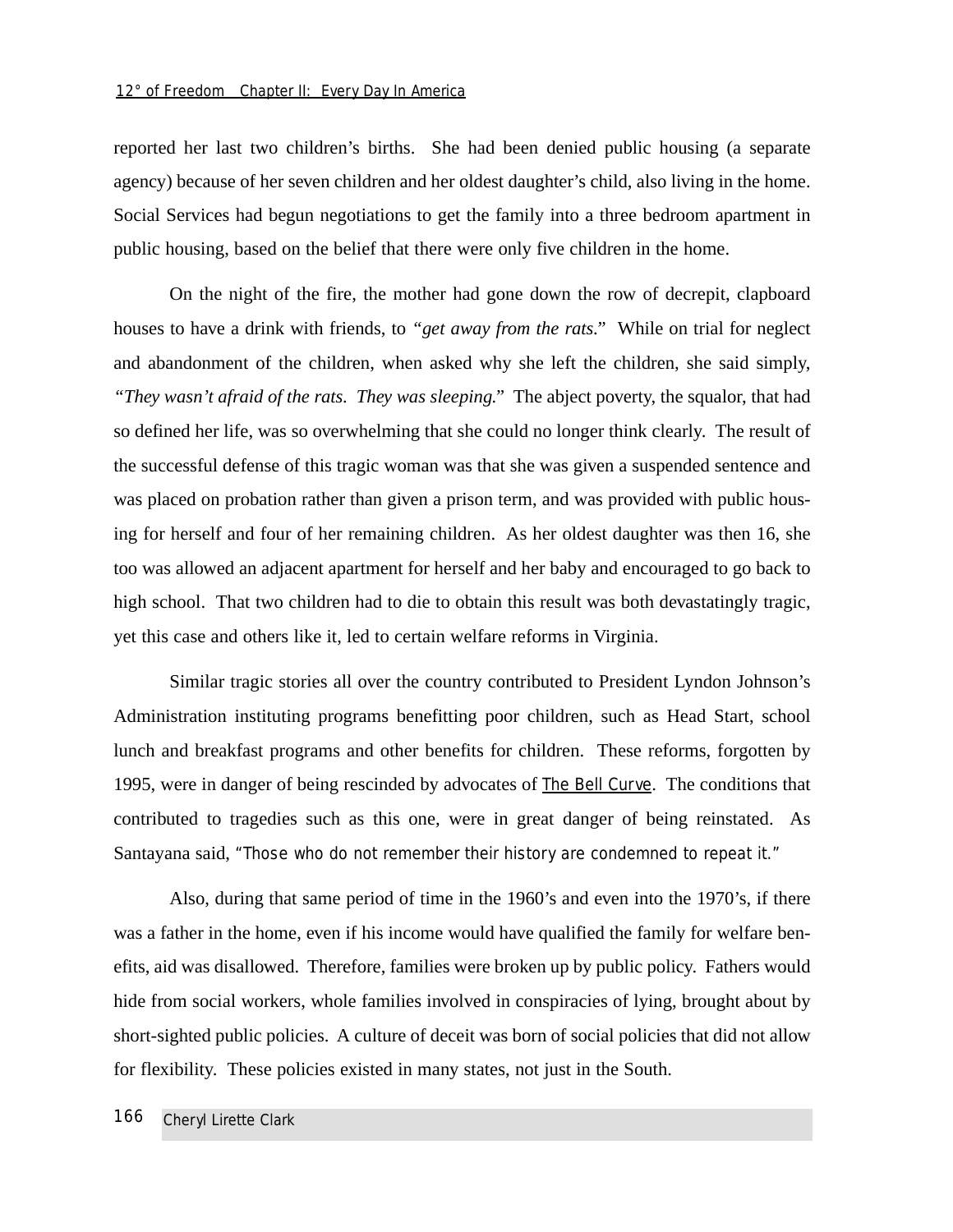The problem of fatherless children has been eloquently discussed in a powerful book by David Blankenhorn. In Fatherless America, *Confronting Our Most Urgent Social Problem*, Blankenhorn begins with these sad demographics:

"… Tonight, about 40 percent of American children will go to sleep in homes in which their fathers do not live. Before they reach the age of eighteen, more than half of our nation's children are likely to spend at least a significant portion of their childhoods living apart from their fathers. Never before have so many children grown up without knowing what it means to have a father.

Fatherlessness is the most harmful demographic trend of this generation. It is the leading cause of declining child well-being in our society. It is also the engine driving our most urgent social problems, from crime to adolescent pregnancy to child sexual abuse to domestic violence against women. Yet, despite its scale and social consequences, fatherlessness is a problem that is frequently ignored or denied. … it remains largely a problem with no name.

If this trend continues, fatherlessness is likely to change the shape of our society. Consider this prediction. After the year 2000, as people born after 1970 emerge a large proportion of our working-age adult population, the United States will be a nation divided into two groups, separate and unequal. These two groups will work in the same economy, speak a common language, and remember the same national history. But they will live fundamentally divergent lives. One group will receive basic benefits - psychological, social, economic, educational, and moral — that are denied to the other group.

The primary fault line dividing the two groups will not be race, religion, class, education, or gender. It will be patrimony. … By the early years of the next century, these groups will be roughly the same size. $^{n74}$ 

And yet, these conditions were fostered by public policy into the last quarter of the 20<sup>th</sup> Century.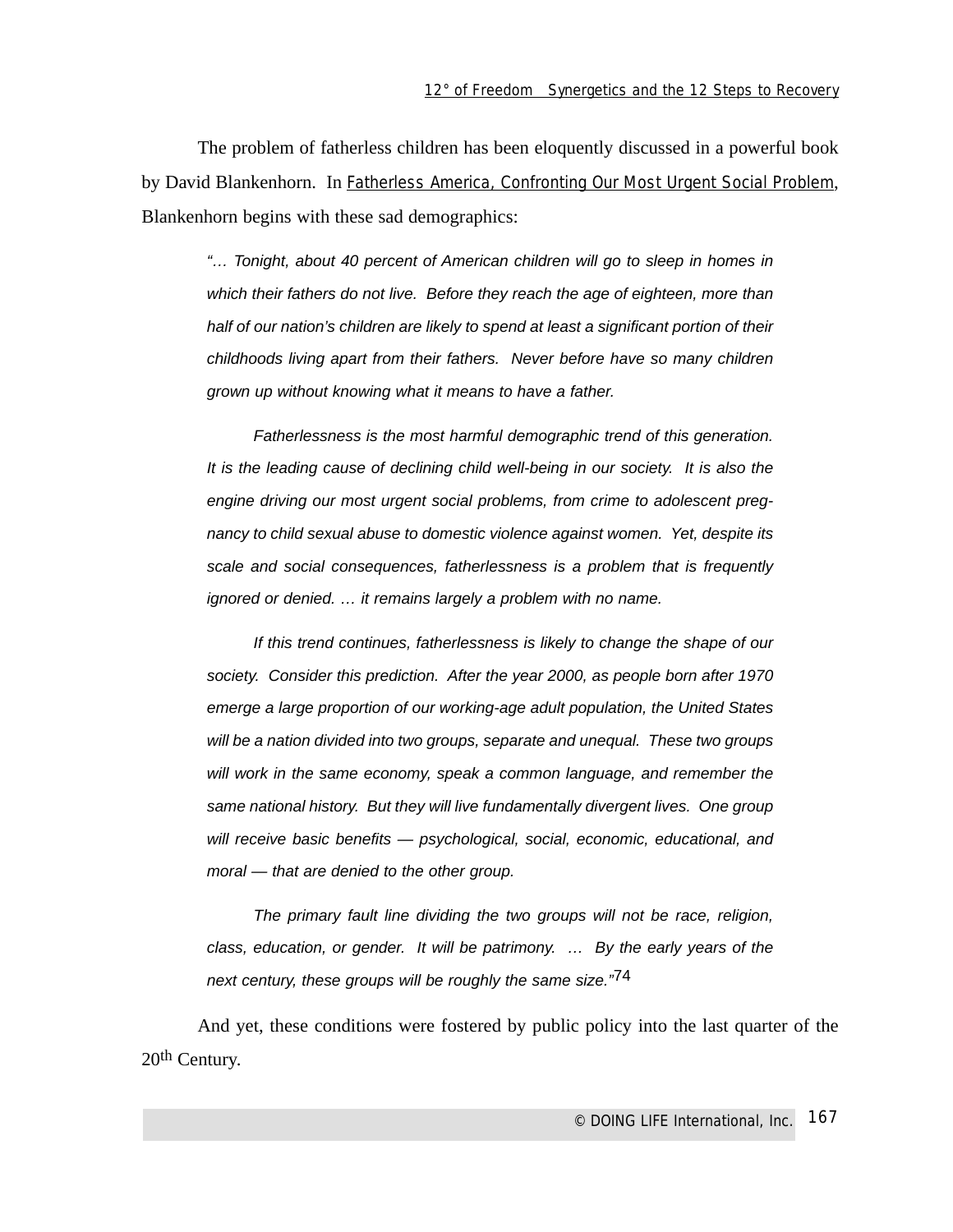### *12° of Freedom Chapter II: Every Day In America*

For example, in 1972, a family of 12, with a father who worked as a janitor, could not get public housing because there were too many children in the family. The parents adamantly refused to practice birth control as they deeply feared a lessening of the mother's sexual desire were she to have a tubal ligation. They had no particular religious objections to birth control, though they both were very religious people, only an unshakable conviction that they would no longer be able to express physical love and a belief that *"God would not send them any more children than they could handle."* This, in the face of the mother's complete exhaustion, mental breakdown, and inability to manage simple cleaning and cooking. The father handled these chores after long hours of backbreaking labor. Some of the older children did what they could to help, though their coping skills were limited, not having been taught how to manage these simple chores by their passive, gentle, dysfunctional mother.

Despite their appalling living conditions, they were a deeply loving family, impoverished in every way except their strong devotion for each other. They had concealed the fact that the father lived in the home for several years, thinking the small benefits they received would stop completely. Indeed, they were partially correct at the time, and the investigation that discovered his presence threatened to cut off their benefits completely and charge them with welfare fraud, a crime punishable by imprisonment. They lived in a squalid, cockroachinfested, two room flat; all the father could afford on his minimum wage income. Nine of the ten children slept together in two sets of bunk beds in the tiny bedroom, the parents in the living/kitchen area, with the latest baby. No amount of persuasion or education could convince them that the mother's tubal ligation would not result in a lessening of her sexual desire.

When it was proved that the mother was legally disabled due to both another medical condition and a mental health examination, suddenly, both the father and mother were found eligible for ADC for all of their children. The mother was found eligible for Aid to the Disabled in her own right, thus also becoming eligible for benefits for five of the children. Because of the mother's legally established disability, the father could live in the home as a "single" functioning parent, keep his below poverty level job, and receive supplemental benefits for the other five children.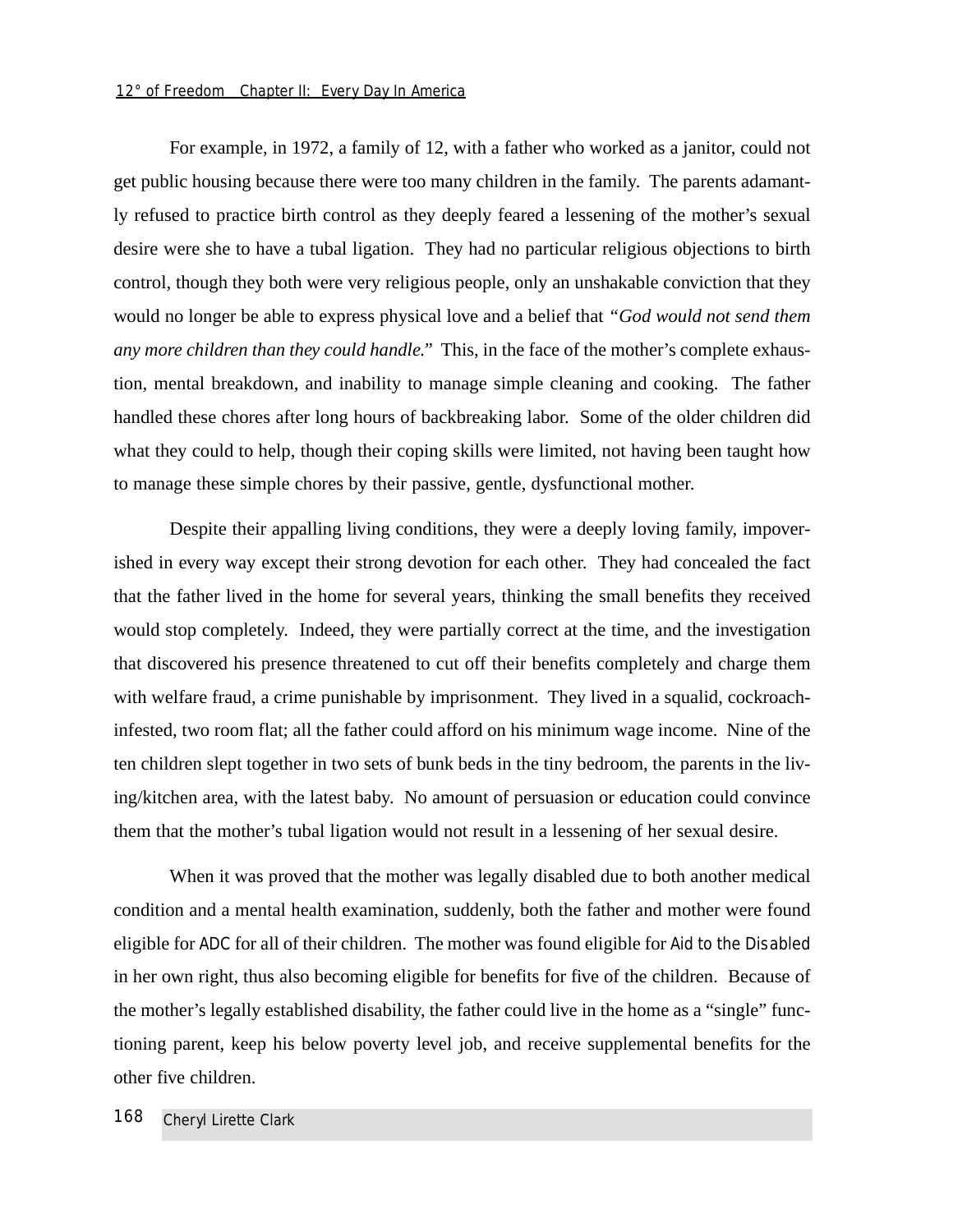Public housing agreed to provide two apartments in a project, with an adjoining door between. After another six months of counseling, in which the father's love for his wife convinced him to abstain from sex because another pregnancy would, in all likelihood, kill her, he agreed to a vasectomy. A very sensitive doctor persuaded him that there would be no diminishing of his sexual drive, his wife would be safer as a result of the vasectomy, and they could resume sexual relations with no fear of pregnancy. This whole tragic situation, as with the other example cited here, is a result of inadequate education, not genetic inferiority.

Another family of nine children, with a severely alcoholic father and a mother diagnosed with bipolar disorder, did not practice birth control due to the restrictions of their religion, despite the mother's mental breakdowns every time she had a new baby. The children were moved from foster home to foster home throughout their childhood until the oldest daughter was old enough (13) to bravely hide the fact of her mother's breakdowns from social workers and care for the younger children herself. This family lived under the direst circumstances, would have been obvious candidates for Newt's orphanages, yet grew up to have seven of nine be highly successful in their chosen fields, including law, dentistry, advertising and construction. Of the other two, one son struggled with addiction and later, having gone into recovery, died in an automobile accident driving home late from work; another is a talented cook, though alcoholic and also diagnosed with bipolar disorder. With the help of his strong, nurturing family, he is beginning to overcome his depression through medication.

It was the constant evidence from situations like these during more than seven years of social services experience that contributed to initial questioning theories that justify genetic links to poverty, drug abuse and imprisonment. These people and others survived under devastating conditions. Some thrived, overcoming overwhelming odds, and attribute their success to learning to manage failure. Many go on to be highly successful, making significant contributions to society. Anthony Robbins<sup>75</sup> says that it is not what happens that determines the quality of one's life, but one's response to what happens that makes a difference. The people cited in the examples here are proof of this adage.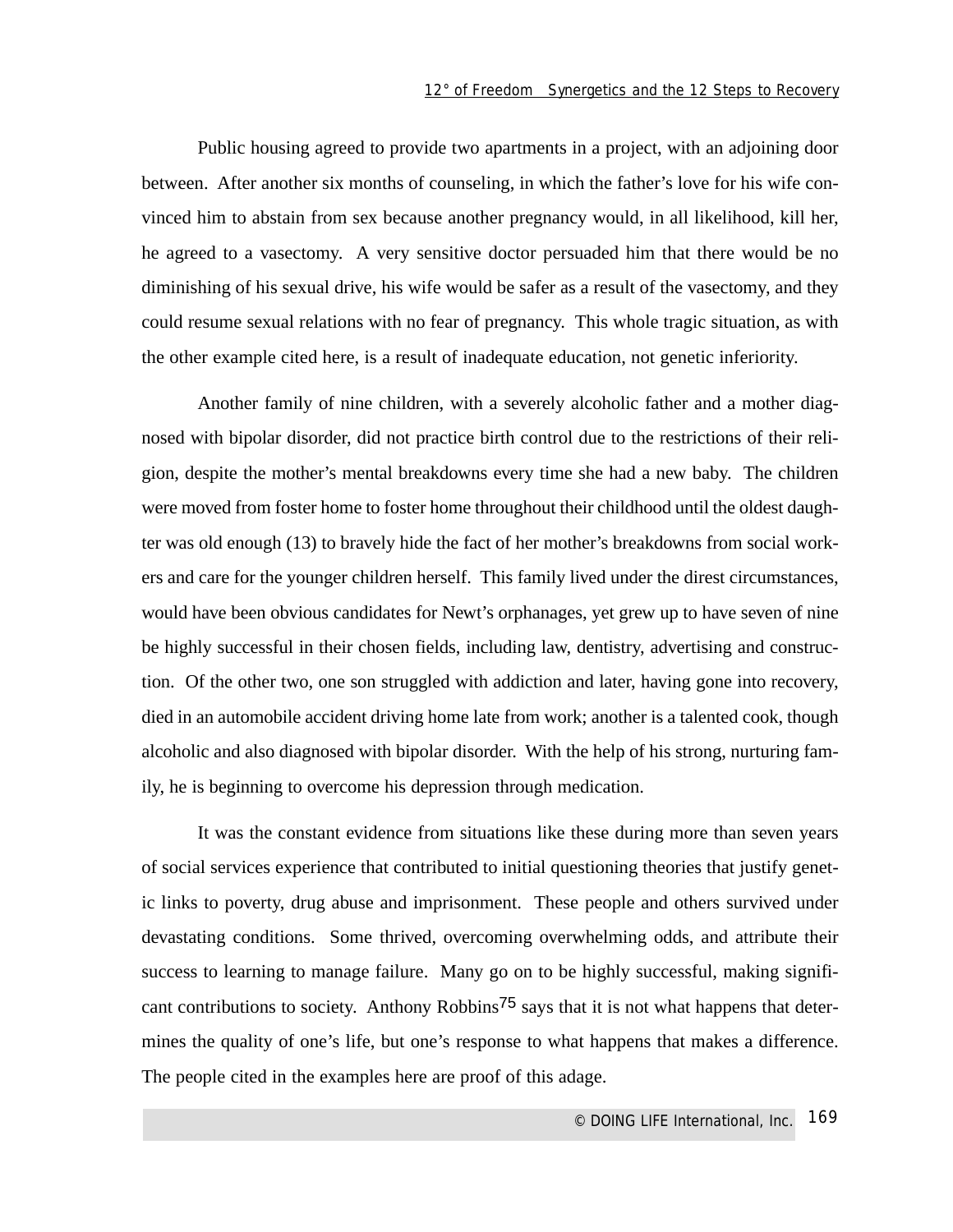# "It's In The Genes"

There is convincing evidence for genetic links to drug addiction. The literature is full of examples. There have been several recent studies funded by the National Institute on Drug Abuse (NIDA) about the genetic links to addiction. The March 1999 publication, NIDA NOTES reported, "New NIDA Initiative Focuses on Vulnerability to Drug Addiction." Plans include a study to determine interaction between genetic and environmental factors contributing to addiction:

"Just as diseases such as asthma and diabetes tend to run in families, so does a predisposition to drug addiction, scientists are finding. This suggests that certain genes may confer a vulnerability to drug abuse and addiction. However, studies indicate that this vulnerability involves many genes and that environmental factors, such as family and community, also play a major role in shaping a person's behavior toward drugs.

To stimulate further research on the interaction between genetic and environmental factors that influence drug abuse and addiction, NIDA has launched the Vulnerability to Addiction Initiative. The Initiative will encourage research to locate genes that make people more or less at risk of becoming drug addicted, to study the composition and function of these genes, and to determine how environmental factors influence their activation."76

Dr. Alan Leshner, Director of NIDA, says, "The more we understand about why some people abuse drugs and become addicted while others do not, the better equipped we will be to develop more effective treatment and prevention interventions.<sup>"77</sup> In a related article in that same monograph, Dr. Leshner's editorial discussed how the "Institute Will Expand Research Into the Interaction of Genetics and Environment in Vulnerability to Drug Abuse and Addiction." The study will attempt to determine factors that make the difference between those who only experiment with drugs as compared with those who become addicted. The studies will investigate "drug abuse patterns of twins, adoptees, and families."

A study conducted by researchers at NIDA's Intramural Research Program in Baltimore, the Henry Ford Health Science Center in Detroit, and the Medical College of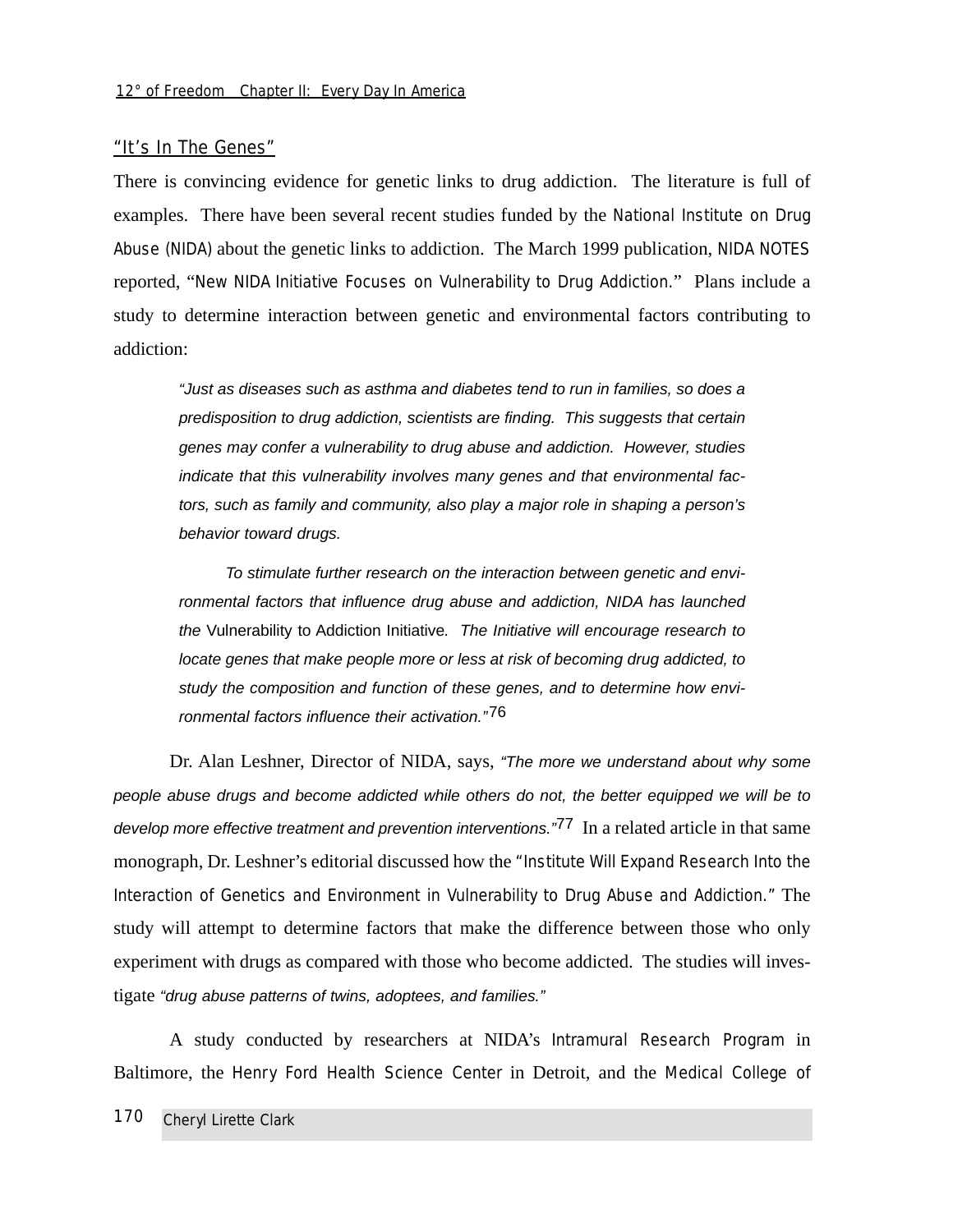Virginia, (MCV) "…compared the extent of drug use, abuse and dependence in twins. The researchers found that genetic influences played a greater role in clinically diagnosed drug abuse and dependence, while environmental factors played a greater role in occasional drug use."<sup>78</sup> That report, discussed in the November 1999 NIDA NOTES entitled, "Twin Studies Help Define the Role of Genes in Vulnerability to Drug Abuse," reports the results of interviews with 1,934 twins, ranging in age from 22 to 62.

"Our research supports other studies that indicate family and social environmental factors are influential in determining whether an individual begins using these drugs. … but our findings suggest that the progression from the use of cocaine or marijuana to abuse or dependence was due largely to genetic factors."<sup>79</sup>

A recent NIDA study found, "Evidence Builds That Genes Influence Cigarette Smoking."<sup>80</sup> As with other "nature vs. nurture" studies, the study compared patterns of fraternal and identical twins.

"In twin studies, researchers compare patterns of tobacco use in fraternal and identical twin pairs, who typically are exposed to common environmental influences. If genes play a role in determining tobacco use, identical twins—who share the same genes—will be more similar in their use of tobacco than fraternal twins, who share roughly half their genes.

The St. Louis University researchers found that among 3,356 twin pairs studied, genetic factors make a stronger contribution to nicotine dependence (61 percent) than do environmental factors (39 percent) and also play a more prominent role (55 percent) than environmental factors (45 percent) in alcohol dependence. …

'These studies emphasize the importance of understanding the role of genetic influences in smoking,' says Dr. Jaylan Turkkan, chief of NIDA's Behavioral Sciences Research Branch. 'The more we understand about vulnerabilities, risks, and possible protective factors, the better able we will be to tailor treatments that help people stop smoking.'

Dr. Caryn Lerman, principal investigator of the NIDA-supported Transdisciplinary Tobacco Use Research Center at Georgetown University in

…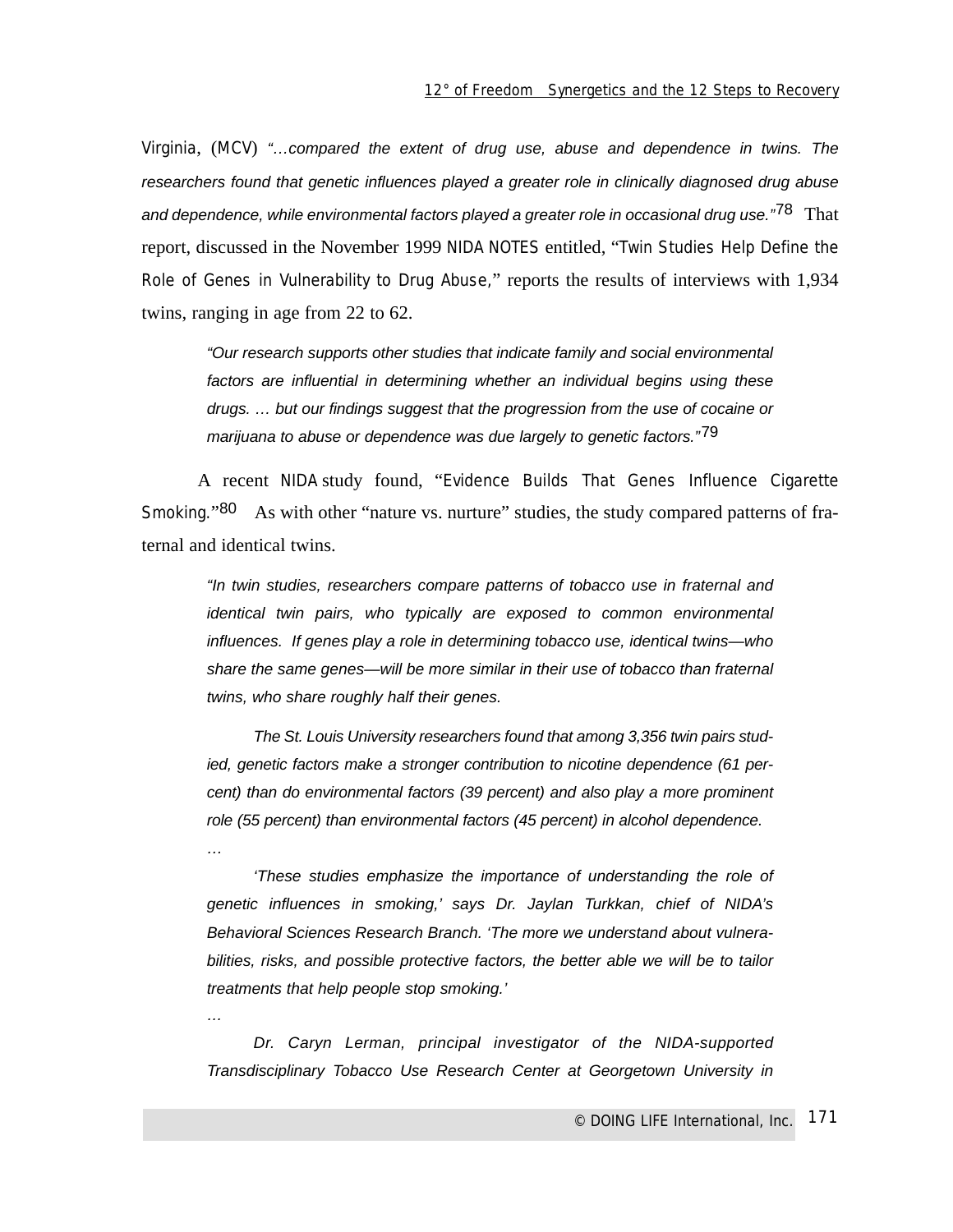…

Washington, D.C., and her colleagues studied two genes, … that may influence smoking behavior by affecting the action of the brain chemical dopamine. In a study involving 289 smokers and 233 non-smokers, (42 percent male, 58 percent female, average age, 43) the researchers found that smokers were less likely to have an allele designated SLC6A3-9 (46.7 percent) than were nonsmokers (55.8 percent). … Therefore, Dr. Lerman suggests, smokers without the … allele may be better able to quit smoking if their treatment incorporates a medication such as bupropion that acts on the brain's dopamine pathway.…

Dr. Lerman and her colleagues also studied a polymorphism in a gene, … that helps regulate the brain chemical serotonin to determine the gene's possible role in smoking. … Dr. Lerman and her colleagues studied 185 smokers (46 percent male, 54 percent female, and average age 45) to investigate the possible relationship between genetically influenced neuroticism and smoking behavior. They found that neuroticism was associated with increased nicotine dependence, smoking for stimulation, and smoking to relieve negative mood …. 'Anxious people tend to smoke more and have more difficulty quitting,' Dr. Lerman says."<sup>81</sup>

While there is much potential for benefit from these kinds of studies to help those who wish to stop smoking, drinking, using, the problem with addicts is that they tend to use *any* excuse for their continued failure to take responsibility for their addiction. Also, addicts will abuse any drug, even those designed to help them stop abusing one considered more harmful at the time. Opium was once considered the treatment of choice for alcoholism. Heroin became the treatment of choice to help addicts overcome opium addiction, and methadone, now abused as a street drug, became the "cure" for heroin addiction. Thus, it is to be expected that the smokers in this study will find a way to abuse bupropion.

DOING LIFE! A Life Skills Program for Recovery from Addiction confronts addicts about their justification and excuses, letting them know from the beginning that having a "chemical predisposition" or gene that indicates the likelihood of addiction is no excuse for continuing to use and abuse drugs, including alcohol.82 Diabetics live with their "genetic predisposition" to diabetes. They stay on health maintenance all of their lives and have to avoid substances that will harm them. The same is true for addicts. A diabetic would have to be insane or suicidal to con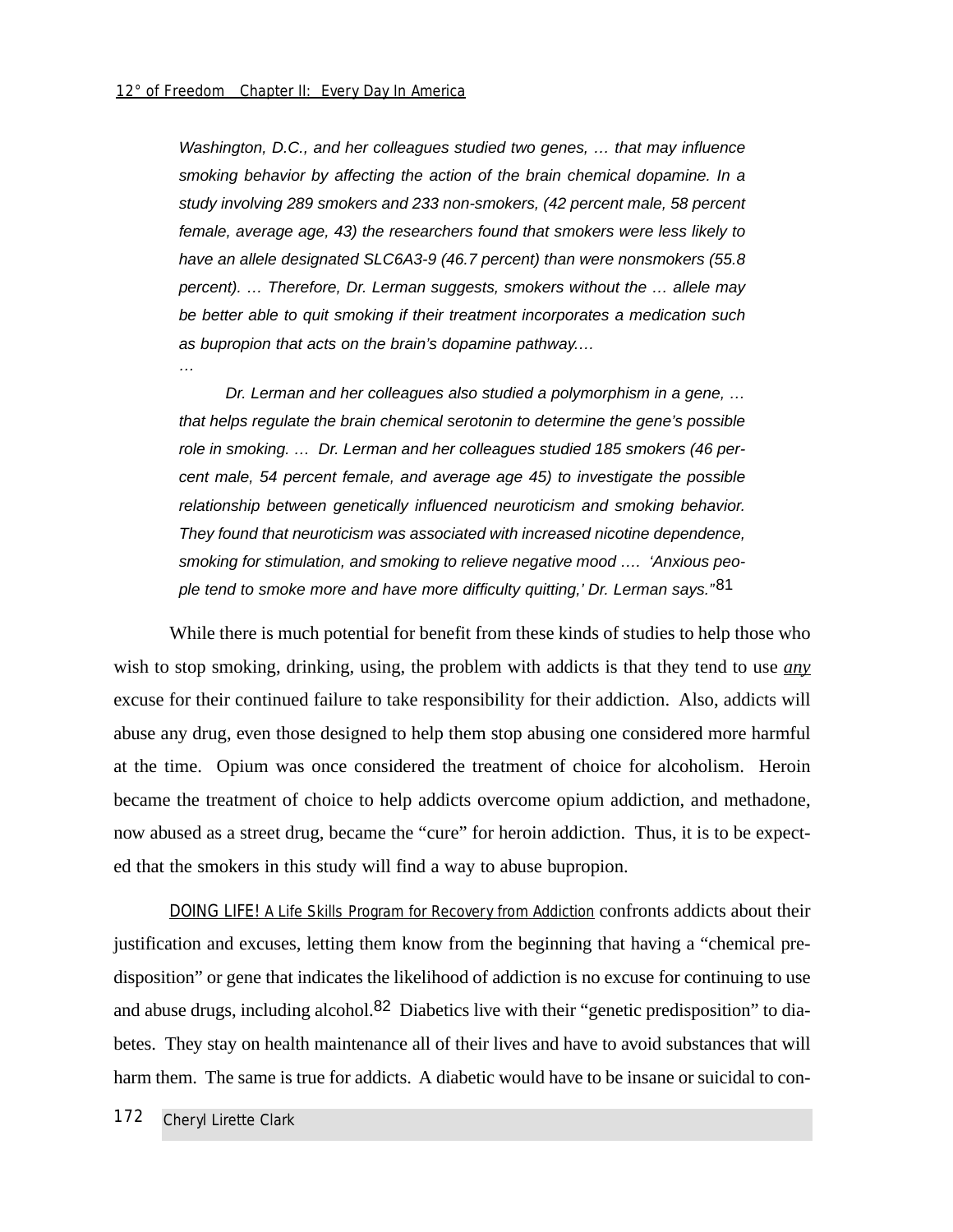stantly ignore the health advice of their physicians.

Addicts act as if they are insane. The definition of insanity in recovery programs is, "doing the same thing, over and over again, and expecting different results." Addicts use and abuse drugs even when they know that once they start, they cannot stop, even when they know their family histories, and information about their gene pool indicates a strong tendency to addiction.

A child is taught not to touch a hot stove, that it will burn him or her, nonetheless, children of a certain age do not learn concepts in the abstract as well as they do from "experinced based knowledge". Thus, a child touches the hot stove and gets burned. That child, more often than not, will remember the lesson and not touch the hot stove again. In fact, they will say, *"No, no, hot!"* when they are near the stove.

Addicts, whether the cause is "nature" or "nurture" do not learn from getting "burned." It is the *nature* of addiction. Addicts will get sick, risk life and liberty for a "fix." While it is helpful for researchers to know about genetic factors to plan treatment and other interventions, the history of drug and alcohol treatment indicates that even when certain information is known,—even in the face of the threat of imprisonment or actual incarceration, divorce, death,—addicts do not stop using drugs.

William Glasser, M.D. addresses addiction in Control Theory:<sup>83</sup>

"The way we have evolved is that good feelings, both pure and long-term, are always a part of any effective, need-fulfilling behavior, … Thus, we assume we are in control of our lives when we feel good—and except for one important exception, we are. The exception is when we choose to ingest, sniff, or inject addicting drugs. When drugs like heroin, alcohol, cocaine, and, on occasion, even marijuana reach our brain, we may, for a short time, feel ecstatic. The quick, intense pleasure that we experience feels very much like the pure, intense pleasure we feel when we suddenly take control of our lives. When we feel this druginduced burst of pleasure, we almost always fail to realize that even though we may feel ecstatic, our lives are always seriously out of control. If we continue to use any addicting drug, no matter how good we feel, we will always lose more and more control of our lives.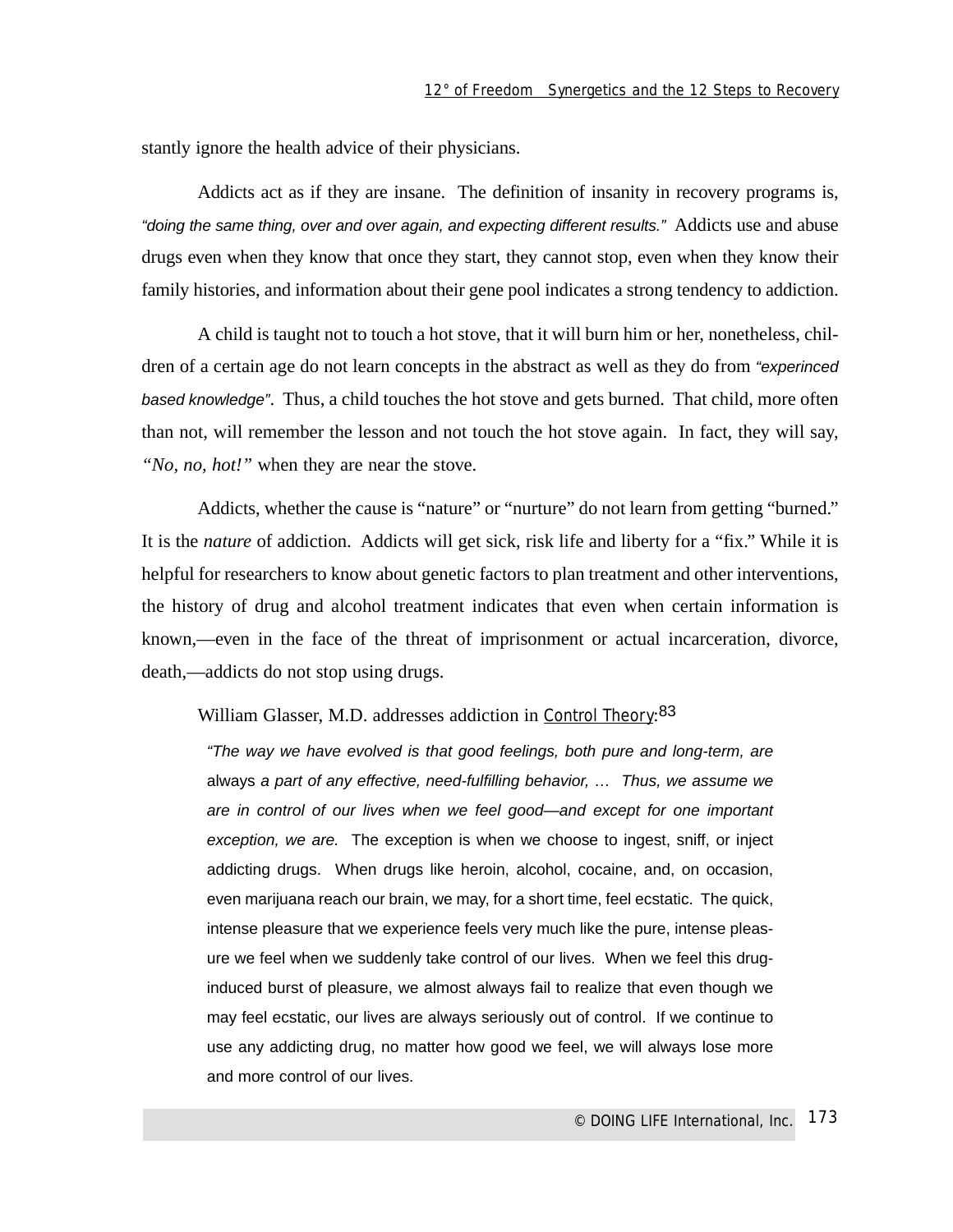While good feelings are associated with effective control, I believe that control came first. … somehow, as higher animals struggled to fulfill their needs, feelings evolved: good feelings to reward them for succeeding in the struggle, and bad feelings to warn them that needs were not being satisfied. And, of course, good feelings must be balanced by bad feelings or we would not recognize the difference between them. … …

… The main addicting drugs, … all give us a sense of control by providing a variety of pleasures, and, because we feel so good, we tend to pay little attention to time. To do this, they act on the control system in the following five ways: …

All the opiates … imitate the recently discovered natural opiate like chemicals secreted by the old brain, which provide most, if not all, the pure pleasure we feel when we suddenly take control in the real world. …

The same feeling, perhaps even more powerful, is produced by an injection of heroin, especially if it is a large dose. Anyone using these drugs on a regular basis will become addicted, … …

Marijuana acts on our sensory cameras by making the world appear easier and more pleasurable to deal with. It is a drug that seems to act as a mild pleasure filter in the back of the sensory camera so that what we perceive looks better, sounds better, tastes better, and feels better, and to this extent, it is addicting. … Drugs like LSD are used by people seeking new sensory experiences … …

More than any other drug, alcohol acts to give the user a quick and powerful sense of control. … Unlike heroin and marijuana, … alcohol often leads its users to do something active to increase the sense of control the drug has already provided. Under its influence, and actually losing control, alcoholics may act as if they believe that whatever they do will increase the control they falsely believe they have. This action is unique, no other drug acts to increase a sense of control that is actually being lost.

Cocaine and its weaker analogues—such as caffeine, nicotine, Dexedrine, and Methedrine— also give a sense of control, but in a different way. Their main actions are to energize the behavioral system so much that cocaine users, for example, can act for a while as if nothing is beyond their capabilities. Unlike alco-

…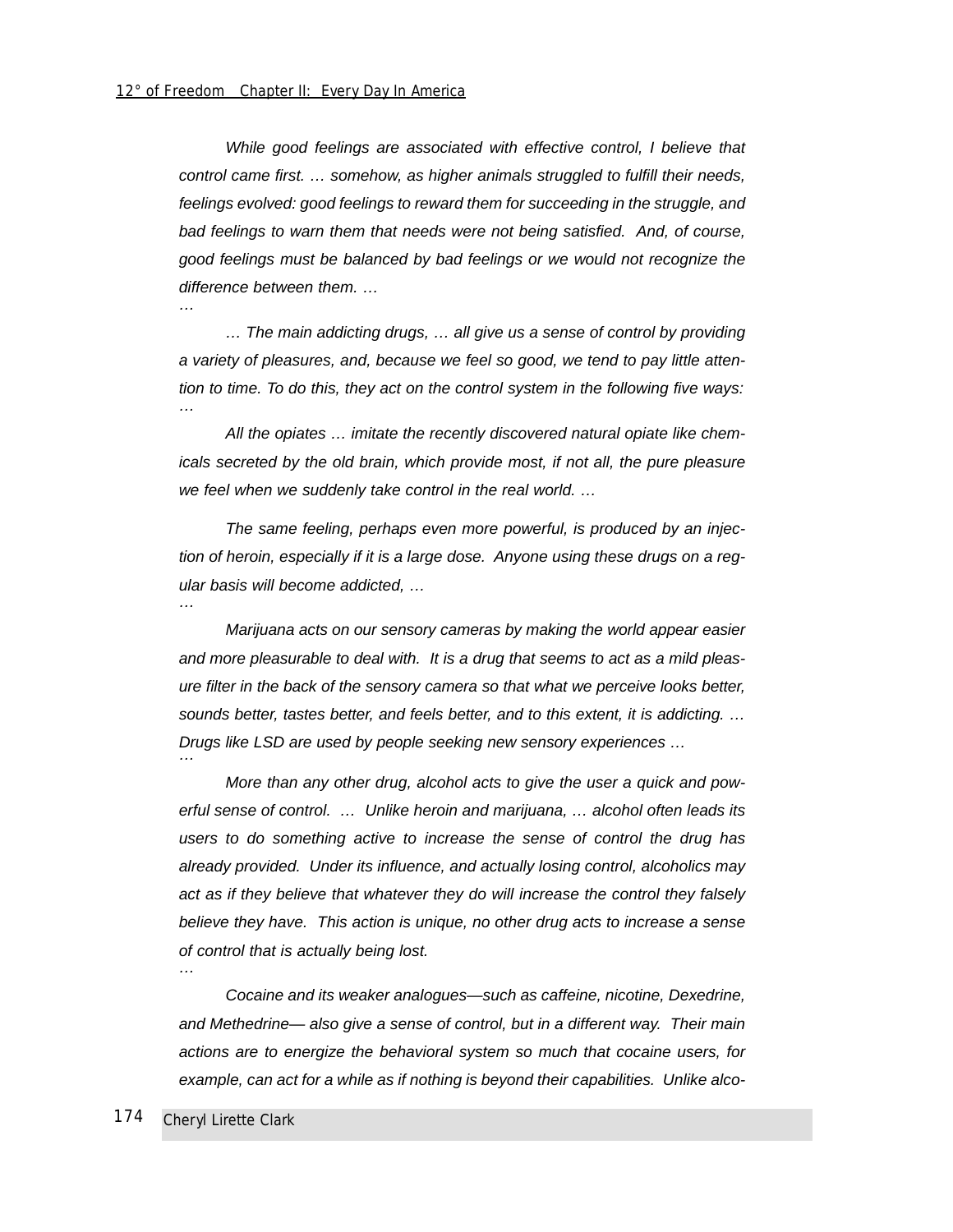hol, these drugs may for a short time actually provide the user with an increased ability to take control of his life. …

… Barbituates, Valium and Quaaludes … act to sedate the behavioral system, and in sufficient doses will produce a sleeplike state that is not nearly as restful as normal sleep. They do, however, produce a sense of pleasurable rest by reducing the urgency to behave in ways that may reduce our use of feeling behaviors like anxietying.

All regular users of addicting drugs can be said to be both psychologically and physically addicted. They are psychologically addicted because they become well aware of the pleasure drugs provide and they want to experience it as often and as long as possible. But they are also physically addicted in that the old brain accepts the drugs and integrates them into the normal body chemistry."<sup>84</sup>

Glasser goes on to describe patterns of addiction, both physiological and psychological, and discusses a Control Theory approach to treatment and intervention. He talks about both "old brain" (genetic encoding, instinct) and "new brain" (neo-cortex, thinking and problem solving) responses to drugs and cautions that the "pictures" an addict holds in one's new brain exacerbates the problem of the body's craving for the sensation. Glasser says, "If we stop taking a drug such as morphine, cocaine, or Valium, it can take a very long time—up to several years for the old brain to go back to its normal predrug functioning and 'forget' the drug."<sup>85</sup> He says that recovery is made all the more difficult because,

"… the old brain is inhibited from secreting the natural pleasure drugs that it normally secretes when we take effective control. This is a normal physiological process that occurs when any natural drug or chemical is abundantly and regularly provided from the outside. Gradually the old brain resumes its normal function, but for a long time the ex-user does not have the ability to feel natural pleasure and must struggle through a miserable period of joylessness as he waits for his old brain to begin secreting the natural pleasure drugs that we all need to feel good.

The new brain, however has an elephantlike memory for any addicting drug; nicotine, for example, may remain in our picture albums forever. Therefore,

…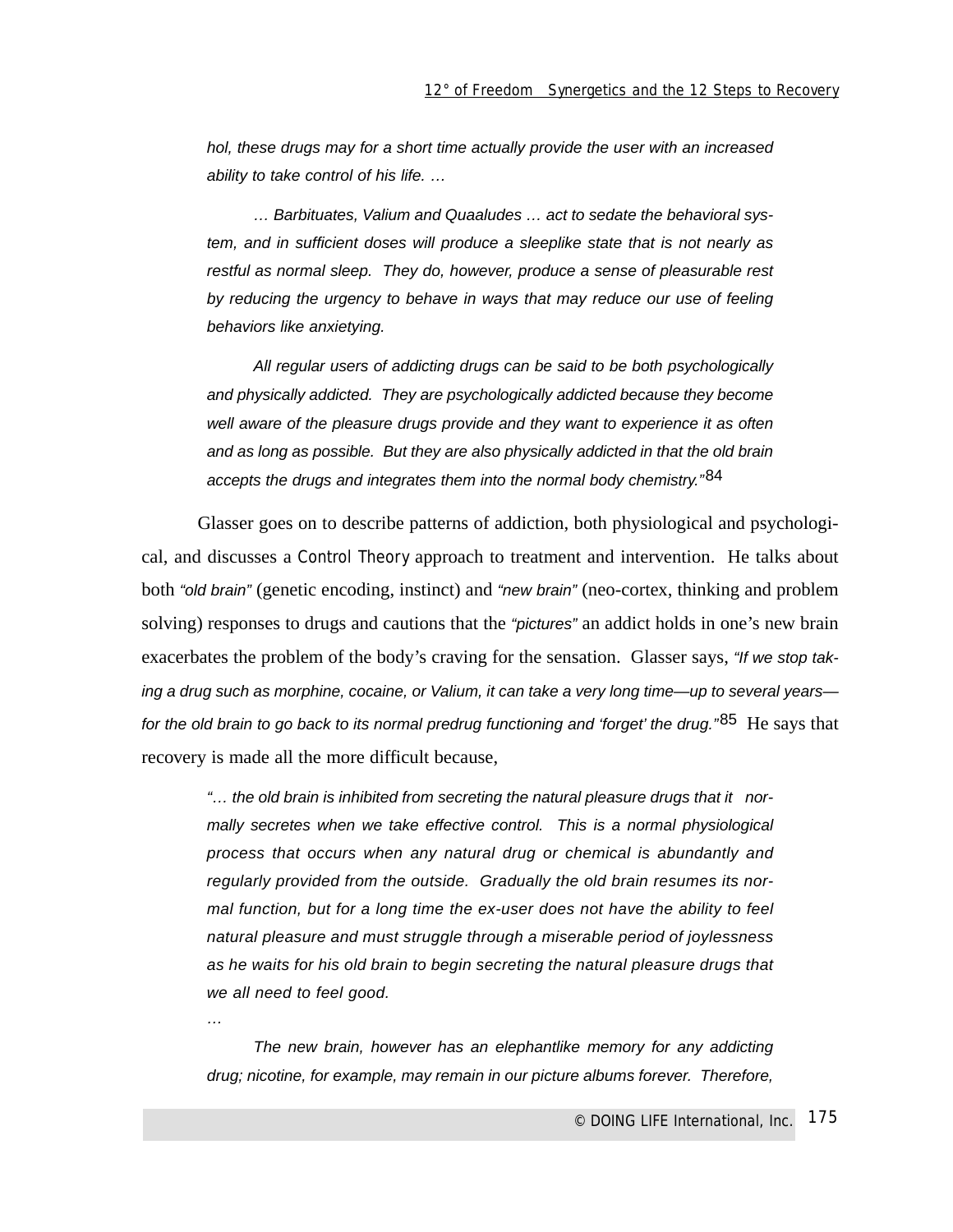although there may come a time when we no longer need the drug physically, we may never rid ourselves of the psychological longing for the drug unless what it provided is replaced by new, effective behaviors. If we start using the drug again, its chemical presence will quickly reactivate the old brain's 'memory,' and again driven by both a physical and mental craving, we quickly become readdicted and once more lose the ability to secrete our natural pleasure drugs."86

It is out of this understanding that the TLE™ and DOING LIFE! operate to intervene in addictive behavior. Offenders are taught to reestablish the connection with their bodies and spirits through physical, mental, emotional and spiritual practices, and to recover the body's "ability to secrete … natural pleasure drugs" through a carefully structured routine. This is more difficult with alcoholics, whose recidivism rates frequently exceed that of some drug addicts, because, as Dr. Glasser says of alcohol addiction:

"The most dangerous and debilitating of all the common drugs is alcohol, partly because of the way it acts upon us, but mostly because its heavy use is so socially accepted that we tend to disregard the well-known fact that when it is used in large amounts, it almost always leads to disaster for its user.

Alcohol is an extremely simple compound, but no one has yet discovered how it works in the body to give almost all users a powerful belief that they are in control of their lives when actually they are not. This effect is cumulative: The more they drink, the greater the sense of control they experience. … The picture that they 'successfully' pursued was drinking until they felt in total control, which means until they were drunk. But actually, the more alcohol they consumed, the less control they had, so the common characteristic of every drunken alcoholic is the vast difference between the amount of control he actually has (almost none) and the amount of control he believes he has (total).

It does not seem to matter which of the several needs is not fulfilled, alcohol gives the user the false sense that is is. It makes the lonely sociable; the powerless powerful; the gloomy fun-filled; and the imprisoned less confined. And since our society is filled with people who are unsatisfied with the way that they are choosing to live their lives, many use alcohol in huge quantities. As mentioned earlier, unlike heroin or cocaine, it does not give pleasure directly, but from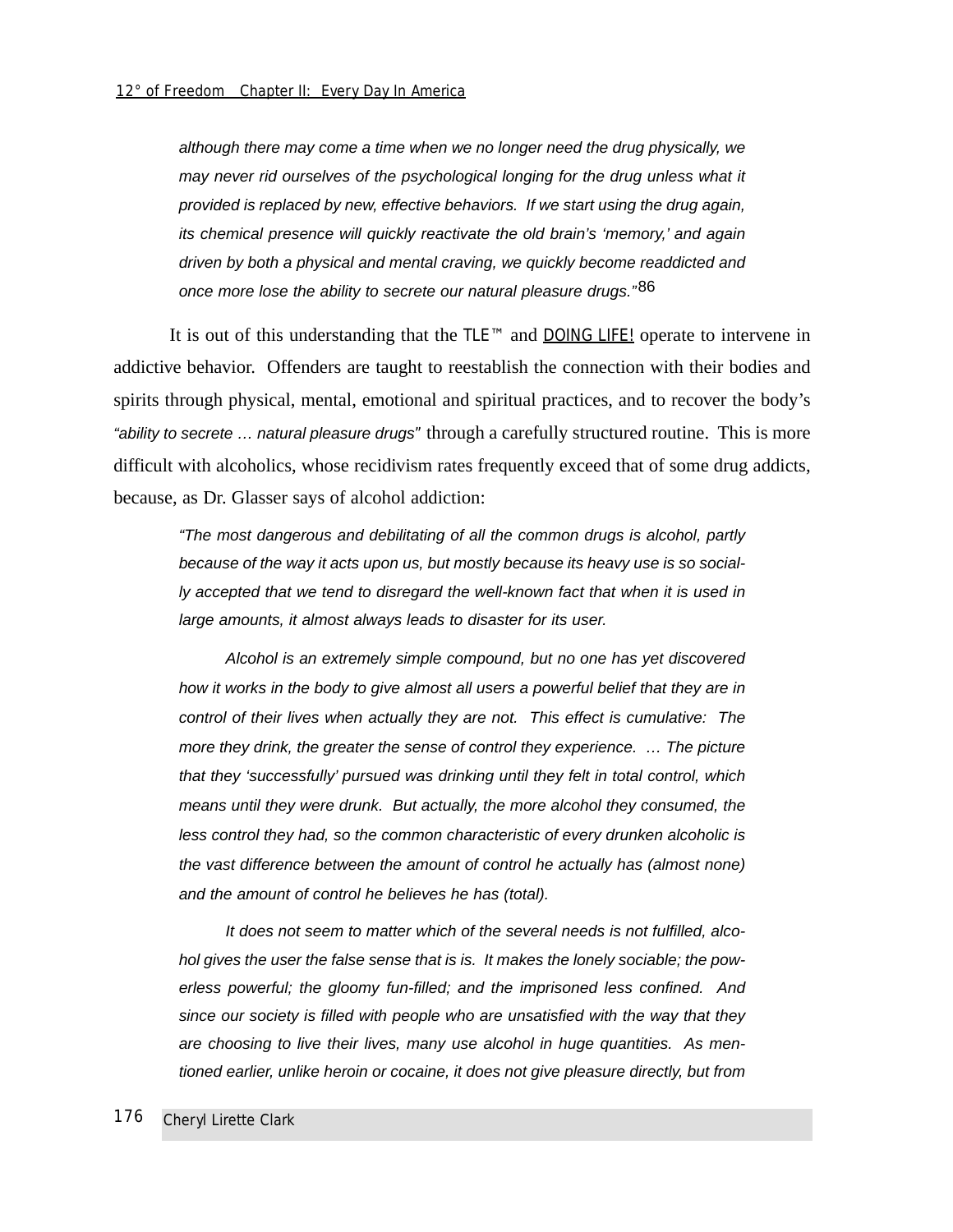the satisfying sense of control, which probably causes a concurrent liberation of their own natural pleasure chemicals—the internal opiates."87

Bill W., Dr. Bob and the other early members of AA certainly confirm this powerful feeling of control in their stories of their own drunken rampages.<sup>88</sup> Bill said of alcoholics, "... many who are real alcoholics are not going to believe they are in that class. By every form of selfdeception and experimentation, they will try to prove themselves exceptions to the rule..."<sup>89</sup> Bill also said, "Rarely have we seen a person fail who has thoroughly followed our path."<sup>90</sup> That means all 12 Steps, every day, one day at a time; not when it is convenient or easy.

A summer 2000 newspaper article about Audrey Kishline, the founder of a self-help program called Moderation Management, tragically makes this point.<sup>91</sup> Ms. Kishline was a national spokesperson for the idea that "problem drinkers could be taught to cut back without abstaining altogether." Since 1993, Ms. Kishline has been advocating that alcoholics could be taught to drink moderately and control their drinking. Her book, Moderate Drinking: The New Option for Problem Drinkers, has been a source of controversy in the treatment community, with advocates from among many who would like to believe they can learn to control their drinking rather than stop altogether.

Moderation Management is designed for "people who have experienced mild to moderate alcohol problems who are not alcoholics." Ms. Kishline obviously never admitted that her problems went beyond, "mild to moderate," — a position typical of far too many alcoholics. This flies in the face of every AA principle and is fostered by the beliefs Glasser speaks of when he says alcohol gives users the false sense of being in control when they are not.

Ms. Kishline has now reversed her position and will advocate for abstinence—from prison—for at minimum the next four and a half years, having plead guilty to two counts of vehicular homicide after a drunken binge that resulted in the deaths of a 38 year-old man and his 12-year-old daughter. Crying at sentencing and apologizing to the family of her victims, she has "disavowed the movement, removing herself as spokeswoman."  $92$  Ms. Kishline expressed her deep remorse for the fact that she is responsible for the deaths of two people, saying, "... When I failed at moderation, and then failed at abstinence, I was too full of embarrassment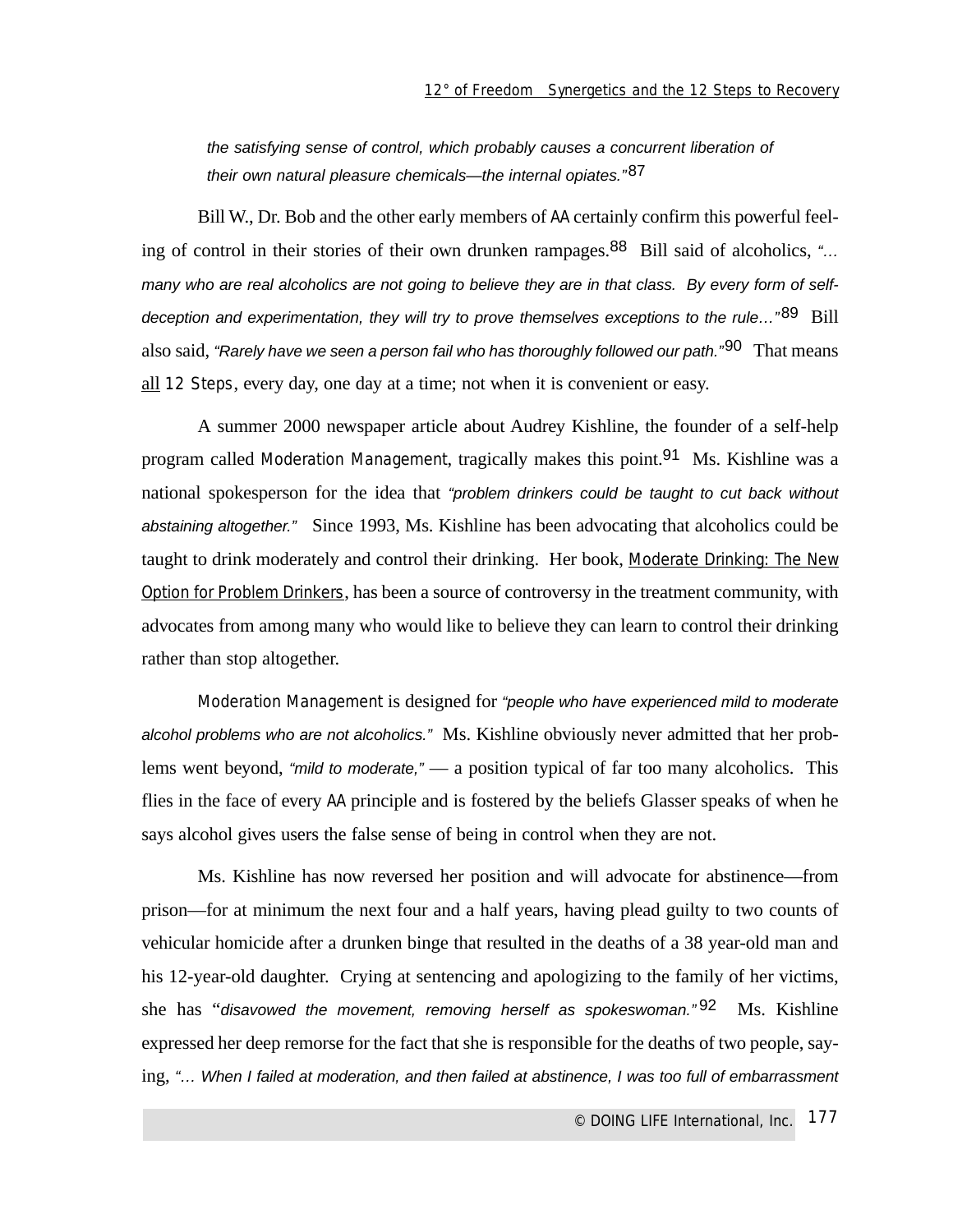and shame to seek help. In self-pity I gave up and believed my nightly drinking at home could hurt no one but myself." She is now using her story as an example of, "denial in action," a concept confronted by Step 1 of the 12 Steps to Recovery.

All alcoholics think they have "mild to moderate alcohol problems." None have ever believed they were out of control. Had Ms. Kishline "thoroughly" followed the principles of AA, she would not have been drinking—period—not at home, nor anywhere else. Ms. Kishline is no different from all alcoholics who desperately want to believe they can control their drinking. Whether the root of the behavior is physical or psychological, they are addicted to the powerful feeling of control they feel from alcohol. To paraphrase a cadence from Shock Incarceration, "they like it, they love it, and they *always* want more of it."

As Bill W. said, "Alcohol is cunning, baffling and powerful!"<sup>94</sup> Ms. Kishline apparently missed the often reported fact that drinking at home is one of the chief contributors to domestic violence, accidents and deaths. She is not an exception, unfortunately. Her story is all too common and characterizes alcoholic thinking. Ms. Kishline is now faced with the knowledge that her methodology, which so tragically failed her, is being defended by others in the organization she founded.

The illustration on the facing page, from Step 1 of DOING LIFE!, defines denial as it is understood in AA and NA.<sup>93</sup> The principal factors that define alcoholism are denial (thinking one is in total control while having none); the intellectualizing and rationalizing that goes on among those who want to continue drinking, evidenced by the strategies outlined in Ms. Kishline's book; the justification, excuses and blame of others and circumstances; and minimizing the problem through the use of words like "problem drinkers" or "people who have mild to moderate alcohol problems" instead of the more bluntly accurate "alcoholic."

Stanton Peele, a board member of Moderation Management and a psychologist in New Jersey was quick to justify and rationalize Ms. Kishline's failure. He is reported to have said, "Isn't it ironic that her most extreme case of intoxication came after she quit Moderation Management? A.A. didn't have the answers for her either." $95$  Peele is right, Bill W. would have seen the tragic irony of this and been deeply saddened by it.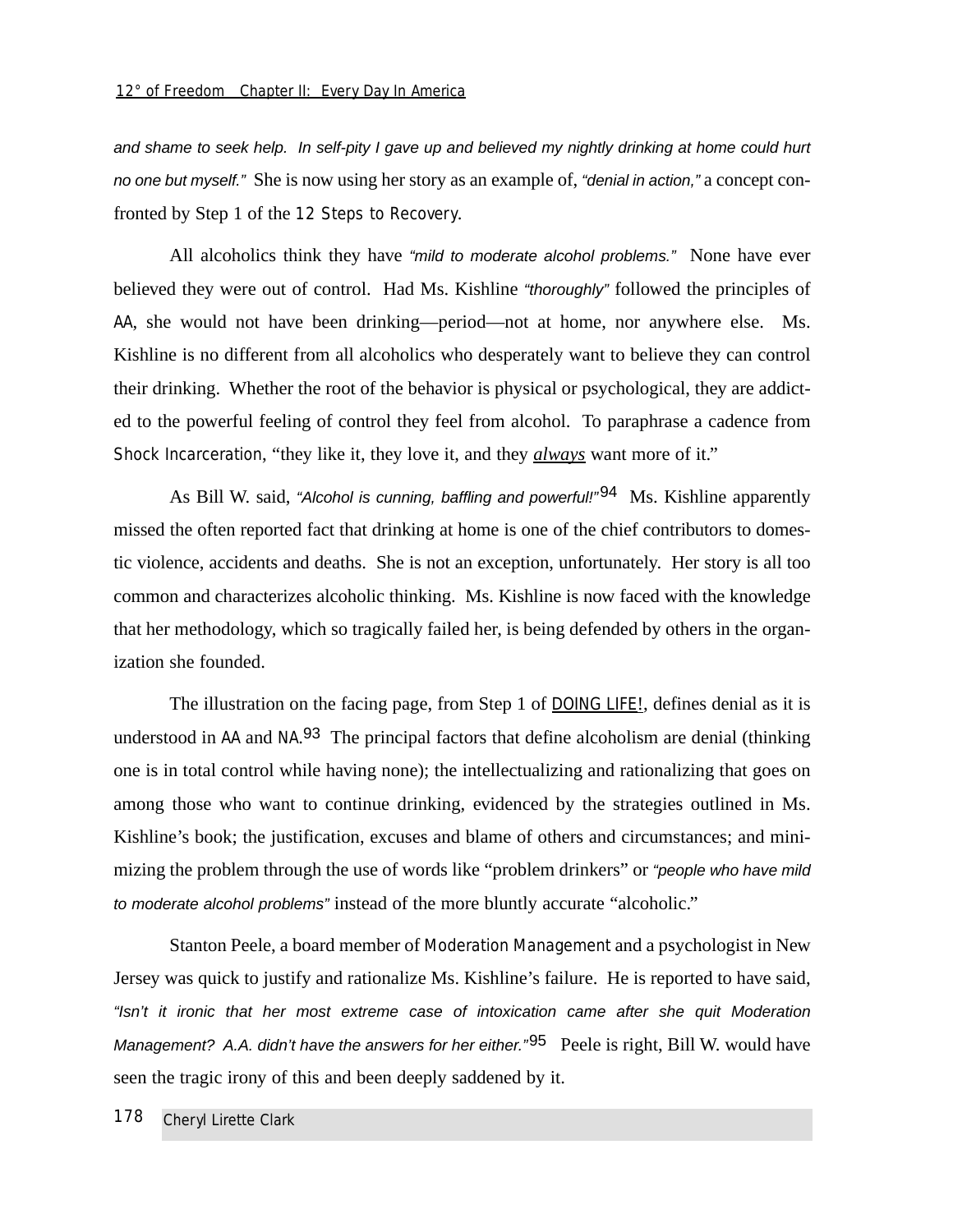

*Step 1: Admit the Truth, DOING LIFE!*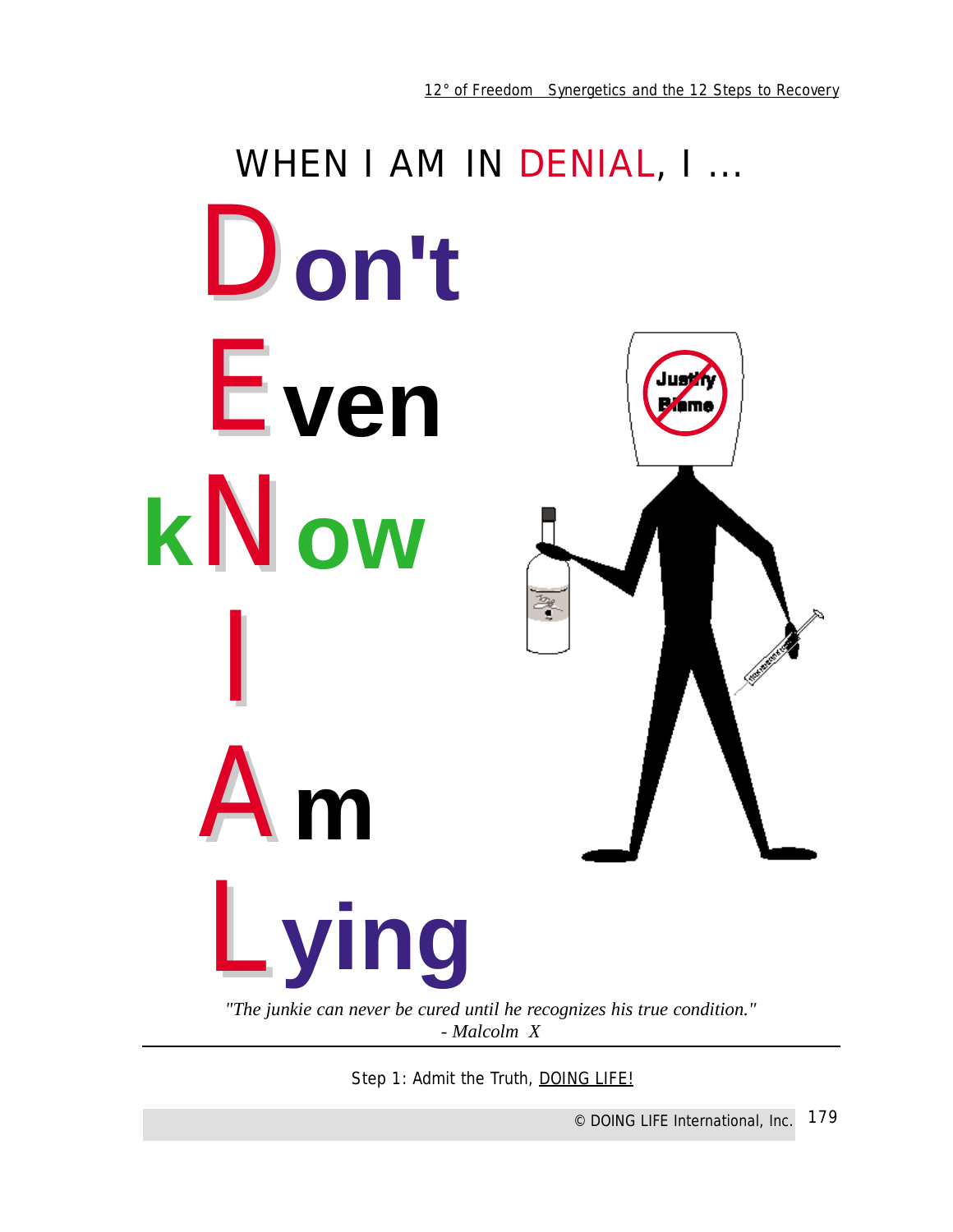AA says, *"Don't drink! Get help! We can't do it alone."* AA did not fail Ms. Kishline. She now admits that she is an alcoholic who minimized her addiction to alcohol as a "mild ... alcohol problem" and continued to drink. She admits she did not ask for help. She freely admits she was the one deluding herself into thinking she was "different" and that drinking at home was somehow OK. This is called DENIAL in AA.

Now that Ms. Kishline is finally willing to take the first Step of AA, "We admitted we were powerless over alcohol, that our lives had become unmanageable,"<sup>96</sup> supporters of Moderation Management are racing to justify how "A.A. didn't have the answers for her either." This is simply not the case. AA offered answers, Ms. Kishline chose to minimize her problem and ignore the specific Steps to Recovery that AA offers.

The same article says, "Indeed, despite Ms. Kishline's troubles, —(How's that for a description of a double homicide?)— the concept of Moderation Management was recently accepted as a treatment technique by the Smithers Addiction Treatment and Research Center in Manhattan." Smithers is a treatment center noted for treating celebrities. Darryl Strawberry, another notable failure of Moderation Management, is one of Smithers'repeat clients. His continuous failures to pass mandatory drug tests, the first of which was announced to the world in banner headlines on February 22, 2000, the day before he was to be the keynote speaker for a major fund raiser for the Alcoholism Council of New York (ACNY), is one more example of his defeat in his battle with poly-drug abuse, including alcohol, his "gateway" drug.

The article says the decision of the officials at Smithers to try Moderation Management, was "prompted, in part, by stricter managed care reimbursement standards, which have led to the closure of half of the nation's rehabilitation centers ...." This is not unusual in this day of Health Management Organizations (HMO) making decisions for people about their health care needs based on "bottom line" rather than need.

Genetic predisposition or no, AA and NA say, *"just for today, don't drink/use."* No excuses, no rationalizations, simply *"don't"* pick up the first one—even more critical for those who are genetically predisposed to addiction. One of AA's slogans is "Keep It Simple Stupid" (KISS), for those tempted to intellectualize and rationalize their drinking as Ms. Kishline and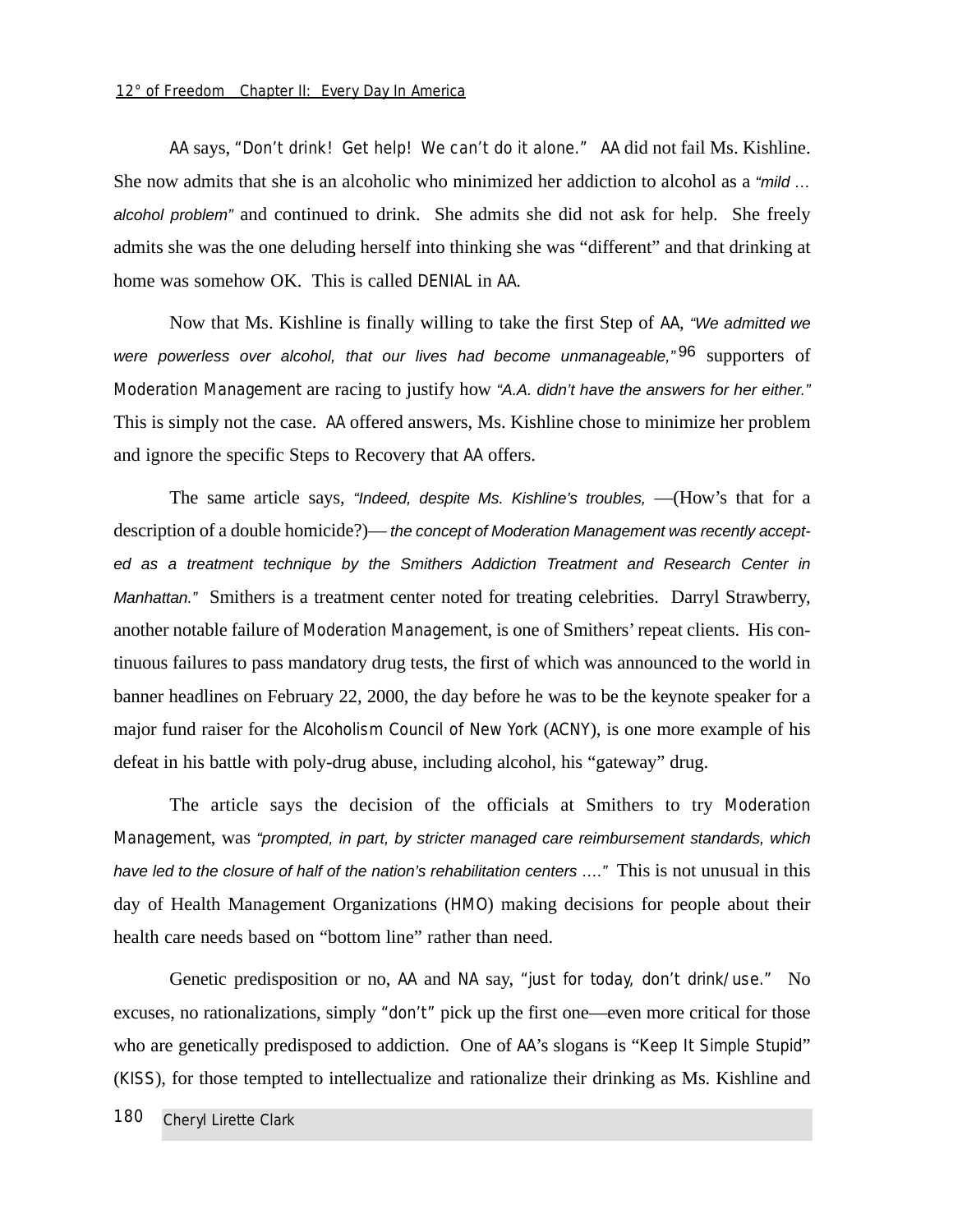her "supporters" appear to do. AA calls the people who excuse alcoholic behavior, "Enablers." In DOING LIFE! and Transactional Analysis "Enablers" are referred to as "Rescuers."

Ms. Kishline's Moderation Management program recommended 30 days of abstinence, followed by refraining from drinking at least three days a week. She even suggested differing guidelines for men and women, based on their different genetic makeup, i.e., body weight and metabolism, all elaborate devices of intellectualization. After all, men are generally assumed to be larger than women, with more body mass. They can "hold their liquor" better than women. "Over all, she wrote, women should not have more than three drinks a day or exceed nine drinks a week; men, ... should have no more than four drinks a day or 14 drinks a week. Among tips to reduce drinking are alternating alcoholic with non-alcoholic drinks."<sup>97</sup>

This is too complicated to follow sober! Anyone who knows alcoholics knows they cannot count after a drink or two; forget to alternate with a soft drink, or have a rum and coke because "*the effect of the alcohol is diminished by the sugar"*; and tend to minimize the number of drinks and strength of their alcohol consumption. One drink is a "double," (to counter "short shots") three turns into *"just one more won't hurt me."* More than one drink an hour puts one over the legal limit for alcohol consumption and driving a vehicle, a fact most drinkers, to say nothing of alcoholics, routinely ignore.

# "YOUR I WILL IS MORE IMPORTANT THAN YOUR I.Q." - Marva Collins

Since the prison population is largely made up of poor minorities who have often been defeated by their abuse of drugs and their addiction, it is an easy step to conclude that criminal behavior may also have a genetic basis. The next easiest step, often taken, is to assume that low intelligence, correlated to addiction and criminal behavior, is also linked to genetics. What about the link between intelligence and crime?

The criminal population tends to score an average of 10 to 12 points lower on IQ tests than does the "average" law-abiding population. Because the prison population is made up of a greater number of minorities than of White, Anglo-Saxon, Protestants, for all kinds of reasons that have nothing to do with genetics except the color of their skin, and everything to do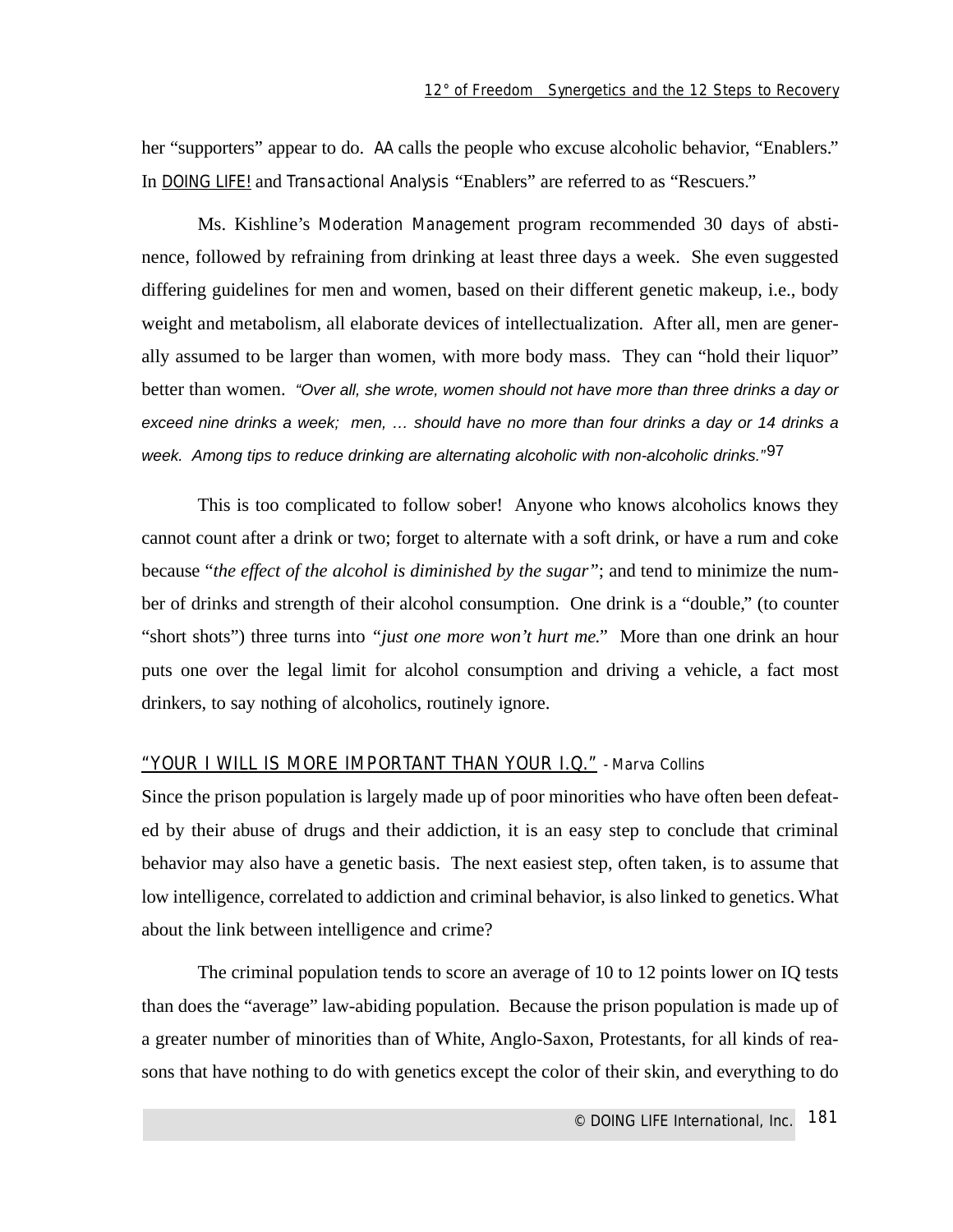with politics and public policy, there are those who are tempted to conclude that there is a genetic link between race and crime. To say that criminal behavior, even addiction, is solely, or even largely, a matter of genetics, however, ignores a vast array of factors that contribute to the increased likelihood of a poor minority being incarcerated over a white person. There are many possible reasons for low scores on intelligence tests, including poor nutrition, lack of sleep, no books in the home, inadequate resources in schools, and no resources or support from parents who are either exhausted from managing day to day tasks or neglectful.

When Herrnstein and Murray found information which appeared to conflict with their premise in The Bell Curve, they appear to have either ignored it or dismissed it, not presenting evidence which might have contradicted their position. For example, this excerpt:

# **Stories Too Good To Be True**

"Accounts of phenomenal success stories in education — the inner-city school that suddenly excels as the result of a new program or a new teacher — are a perennial fixture of American Journalism. Are they true? If the question is whether an inspirational teacher or some new program has the capacity to make an important difference in student's lives, then the answer is surely yes. But claims for long-term academic improvement, let alone increases in cognitive functioning, typically fade as soon as hard questions begin to be asked. A case in point is Chicago's Marva Collins, who gained national attention with claims that her shoestring-budget innercity school, launched in 1975, was turning out students who blew the top off standardized tests and were heading to the best universities. Between the ages of 5 and 10, she claimed, her pupils, deemed "unteachable" in regular schools, were reading Plato, Aristotle, Chaucer, Shakespeare, and Tolstoy, according to stories in the popular media. According to other newspaper reports, she was asked by both Presidents Reagan and Clinton to become secretary of education. She continues to train large numbers of teachers in her methods. Are her celebrated anecdotes borne out by data? We do not know. Despite years of publicity about Marva Collins, we can find no hard evidence." 98

Stopping short of accusing Mrs. Collins directly, Murray implies that Marva Collins' results are fraudulent, noting "... large test score increases ... reported by the media have been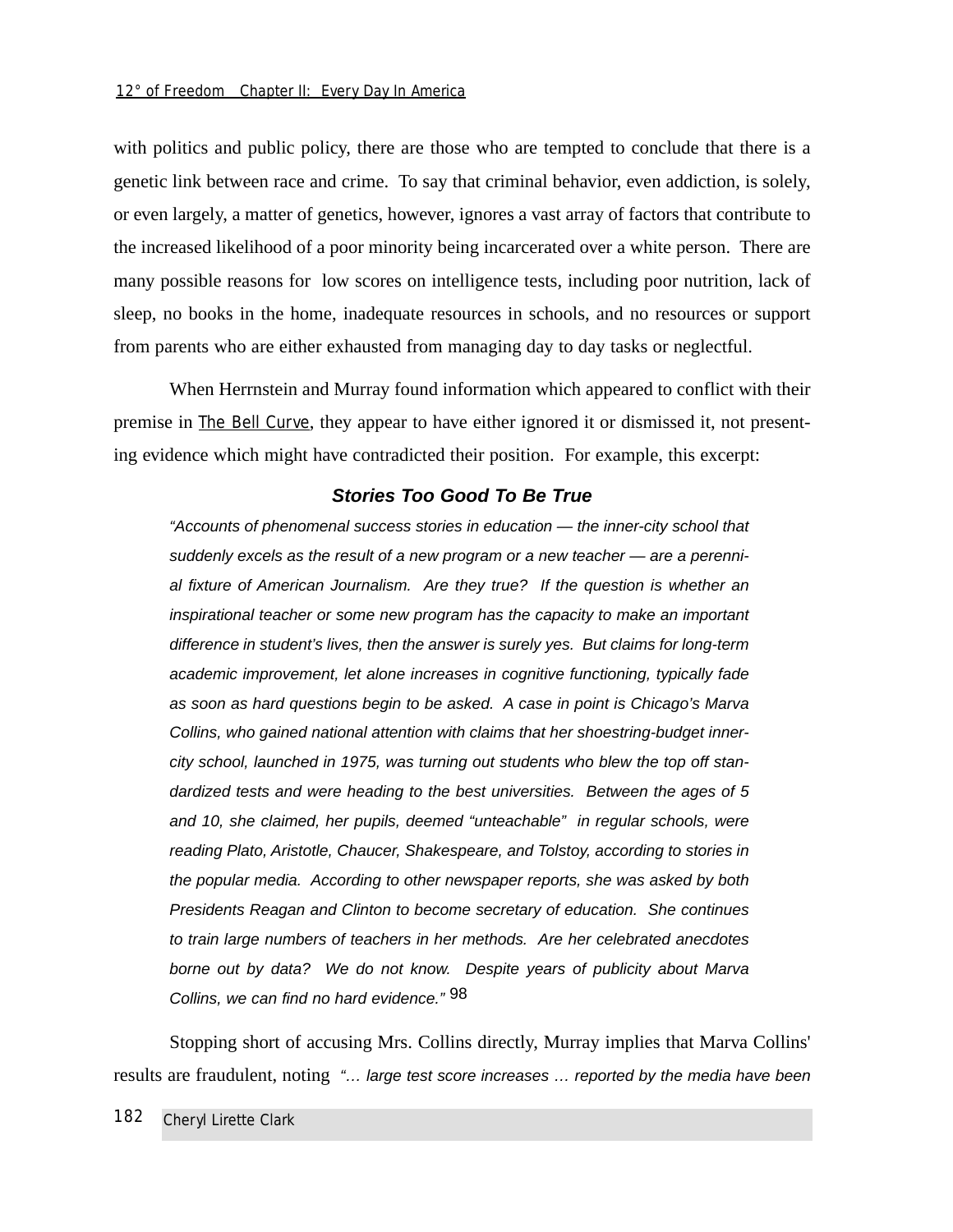plagued by fraud."

Morley Safer, news anchor for CBS' weekly news magazine, 60 Minutes, was one "in the popular media" who has been an enthusiastic supporter since 60 Minutes featured Marva Collins'school in 1979. Upon publication of The Bell Curve, Safer revisited Marva Collins in a second feature which aired on September 25, 1995. Collins then had grown to three innercity Chicago schools, continuing her tradition of excellence in educational standards. When Safer quoted the above excerpt from The Bell Curve to Mrs. Collins, she replied, *"I never had any idea that Murray was seeking* 'hard evidence'. *… He never called, he never wrote … He never came here. The only time I knew that Murray knew a Marva Collins was when I saw it in the book … It's not so much what he said about me, because I do what I teach the children, I get even by succeeding and by having the children succeed."*99

60 Minutes contacted 33 of the 34 students from 1979, flying a group of them back to Chicago for the updated story. Several of them reported having been diagnosed with learning disabilities or as retarded in the traditional schools they attended before attending Ms. Collins' school. According to Dr. Guy Stewart, a professional statistician in Chicago interviewed by Morley Safer, *"statistically, one should have been murdered, at least two in prison and five on welfare."* Safer reported, *"Marva's graduates are all alive, none are in prison and none are on welfare."*

Now adults, the students from that first class are excelling in their chosen fields, proud of their accomplishments, many are university students, some are teachers, some in the United States armed forces. They are managers, law students, business owners, police and corrections officers, social workers,—professionals all. 60 Minutes also followed Collins to workshops she now presents to teachers all over the country. Her books provide practical examples of ways to develop and enhance intelligence in children whom she believes are naturally gifted from birth with innate intelligence.<sup>100</sup>

One problem with the "nature/nurture" debate relative to intelligence and criminal behavior, is that proponents of the "nature" camp often advocate for limiting the freedoms of those less fortunate or less intelligent than they. The "genetic inferiority" argument becomes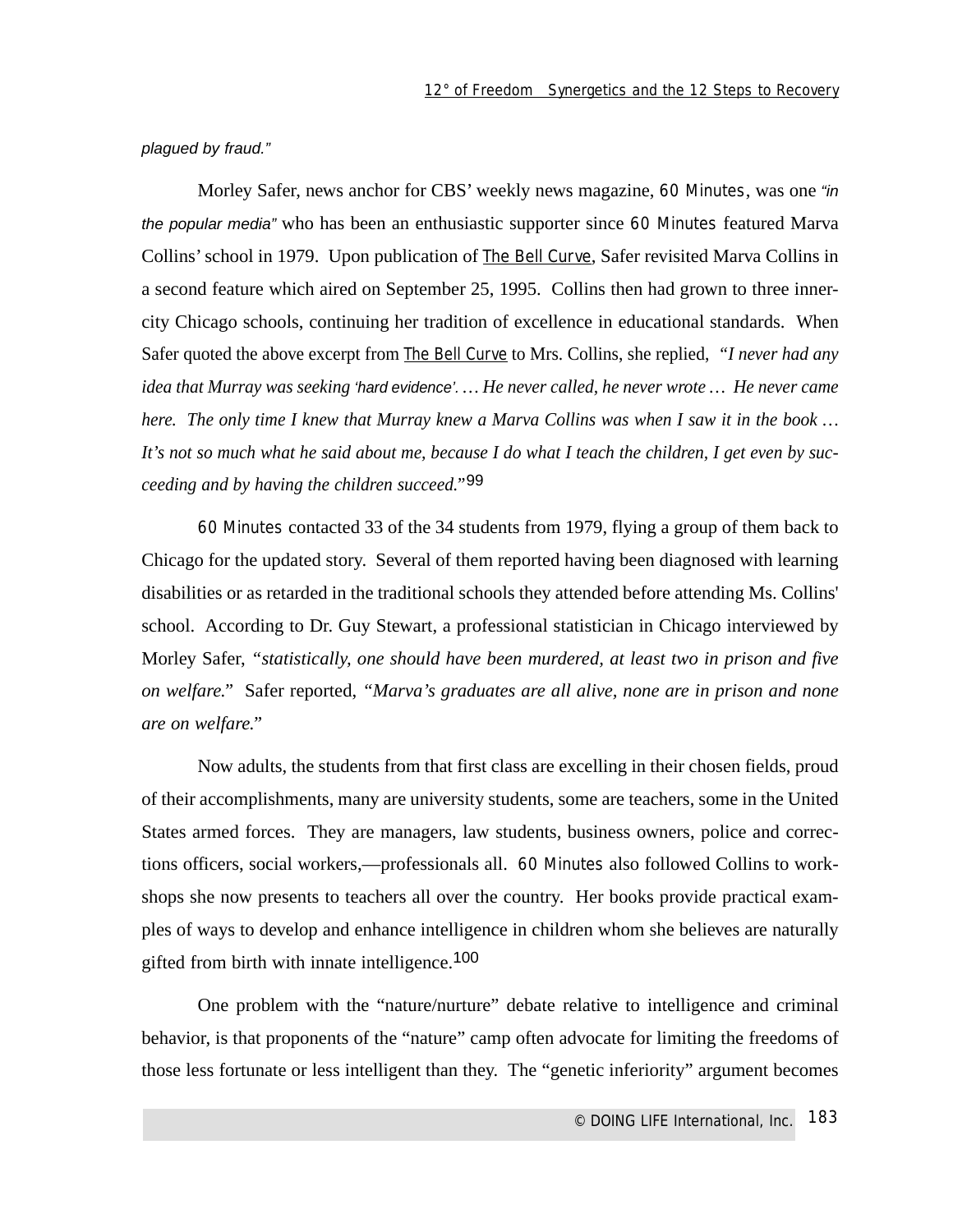### *12° of Freedom Chapter II: Every Day In America*

the justification for repressive "solutions" to problems. Another problem with this extreme is that it is such a pessimistic perspective as to blind people to possibility and suffocates ingenuity. The "nurture" extremists do little better. They often become "Rescuers" who advocate, out of real or imagined guilt, for care of the poor and less fortunate in ways that further undermine their power, as if they cannot help themselves. Little good comes from polarizing along either end of the continuum.

It is frustrating and seems futile to debate whether "nature" or "nurture" plays more of a significant role in intelligence. Rather, given that both "nature" *and* "nurture" each play a role in the development of intelligence, how does this—the wealthiest and best educated society in the history of the world—lead the way to creating optimum situations for all children to learn, grow and succeed? After all, is not the future of all children what is most important in this issue? Does one have to be "white" to be "right"?

Joan M. Garry, Executive Director of the Gay & Lesbian Alliance Against Defamation, summarized the problem of pejorative labeling of any group or class very effectively:

"Anytime someone is allowed to defame any category of people, whether by description or depiction, those people can become regarded as less human. In studies, the objects of such discrimination tend to be viewed as less important as individuals and less deserving of a place in our society. What does it matter if hurt or harm comes to such people, such thinking goes; they're not as important as the rest of us, and consequently less worthy of our regard and concern. This erosion of mutual respect is just that: a mutual loss for us all."<sup>101</sup>

Society cannot afford "fear and contempt for ...criminals;"<sup>102</sup>—to dismiss <u>any</u> people with labels. To dismiss a class, a race or any group as "genetically" inferior, indeed, to even entertain the debate, reverts society to the "either/or" of "Dark Ages thinking" that contradicts any attempts to intervene with this population. If the fact of a particular string of genetic codes relegates one to the inevitability of criminal behavior and poor choices, then what is the point of *correctional* facilities? Why continue to allow a certain class or race of people to continue to reproduce? Why not advocate for "ethnic cleansing," even for genocide? This was the "ultimate solution" Hitler advocated that now horrifies most, but still beckons to some, the

184 *Cheryl Lirette Clark*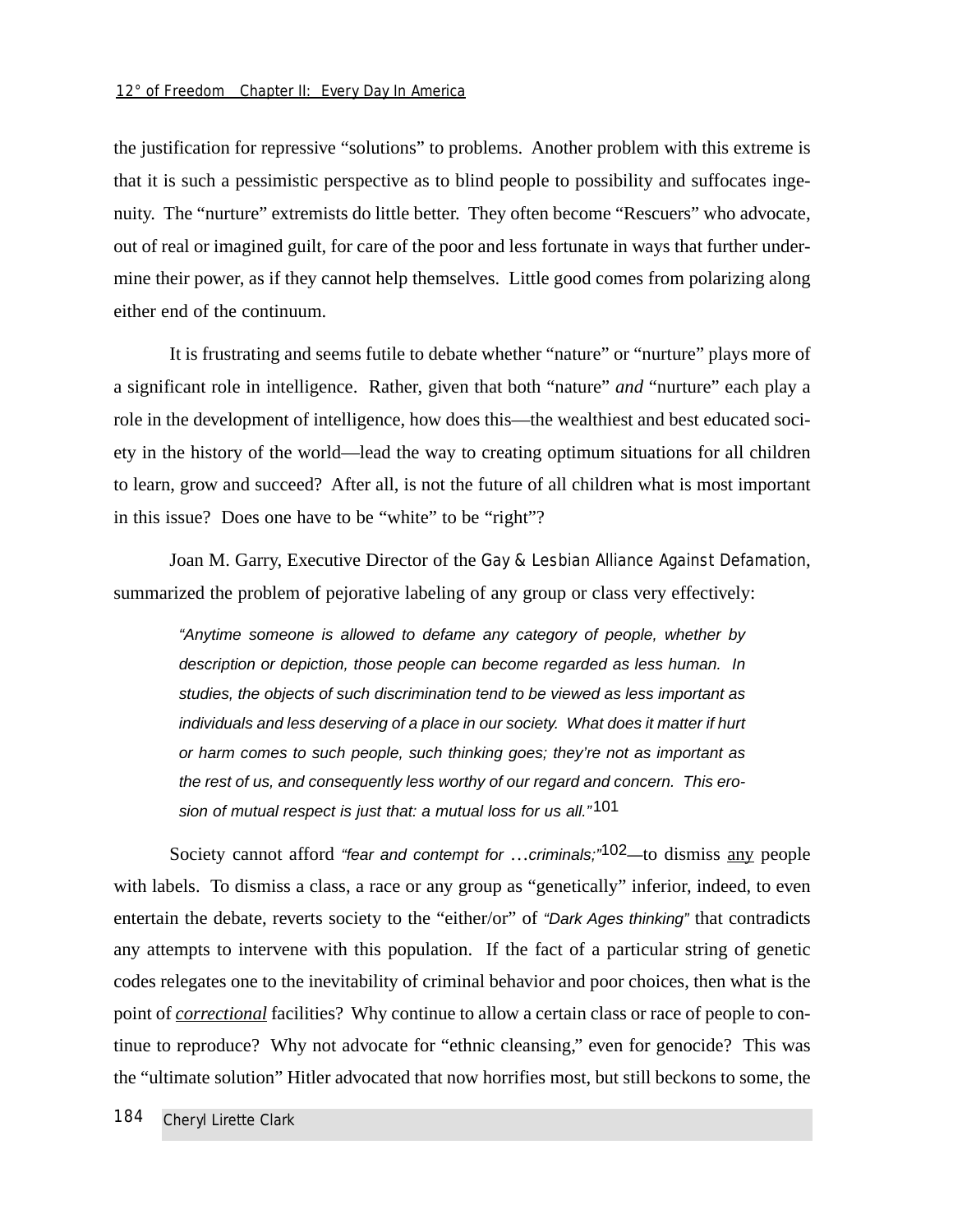war in Kosovo one chilling example. It is the position of this work that both nature and nurture interact synergetically to result in a thinking, growing, evolving human being, capable of success.

Here is a question to ponder: Who gets to choose who is inferior? Shall we eliminate Cleopatra, the Pharaohs, Booker T. Washington, Frederick Douglass, Sojourner Truth, Harriet Tubmann, the Neville Brothers, (after all, Arron was in prison for a while) Dr. Martin Luther King, Jr., Nelson Mandela,<sup>103</sup> Bishop Desmond Tutu, Colin Powell, Oprah Winfrey, Denzel Washington, The Temptations, Smokey Robinson, Louis Armstrong, Joe Louis, Muhammed Ali, W.E.B. Dubois, Maya Angelou,104 Sammy Sosa, Michael Johnson, Tiger Woods, Michael Jordan, Caesar Chavez, countless others?

Why not a blind, deaf child like Helen Keller<sup>105</sup> whose apparent genetic weakness contributed to the debilitating illness that caused her multiple handicaps, or R. Buckminster Fuller whose genetic factors resulted in his legal blindness at birth and his later deafness? Suppose Thomas Edison's mother had accepted his teacher's report that he was "hopelessly retarded" and did not attempt to teach him once he was excluded from school as a young child? Shall we eliminate the little, wild-haired Jewish patent clerk<sup>106</sup> who was expelled from school as a teenager for his blatant delinquency and his all too apparent lack of intelligence or promise? After all, he was a Jew living during the rise of the "master race" in the 1930's. What possible contributions did he have to make to mankind? Or Stephen Hawking,<sup>107</sup>—certainly he is an example of one whose wasted body should not have been allowed to continue to draw breath once his many "deformities" became evident at birth.

As soon as it was discovered that Wilma Rudolph<sup>108</sup> was crippled by polio and would *"never walk again"*, wouldn't it have been kinder to just let her die? After all, she was black, poor and a girl, an obvious waste of scarce resources. Who could expect her to amount to anything? Or perhaps, now that the secrets of the gene are starting to be revealed, perhaps all of those found to have the genetic marker for Alzheimer's disease, might better be sterilized rather than risk passing on the gene. Why risk that one so afflicted might end up as President of the United States?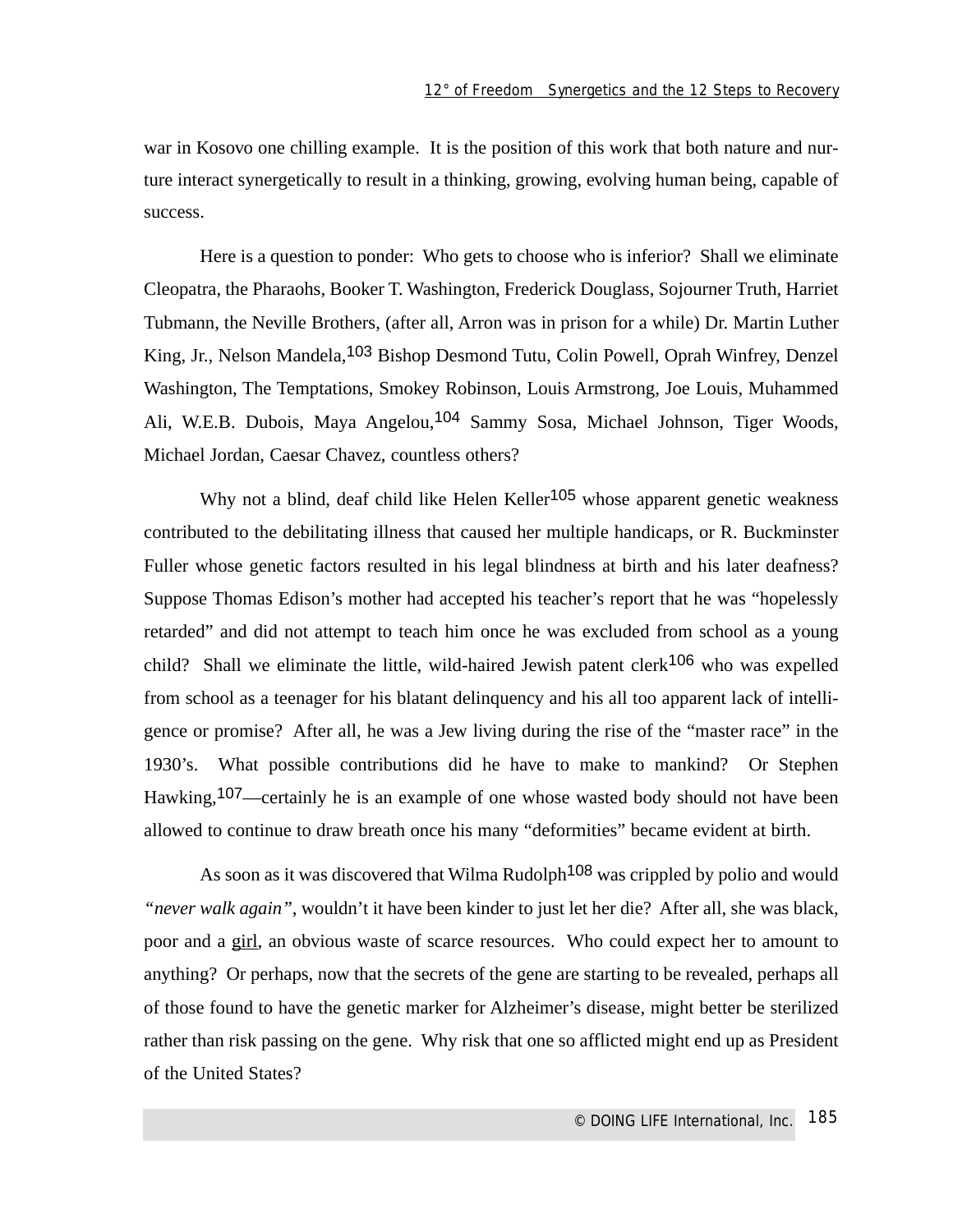### A Synergetic Approach to Integration: "Nature" and Nurture"

These questions may be disconcerting, however, there are those who are truly convinced that their genetic "superiority" gives them the right to make these kind of decisions, to "… attempt *meagerly to compete with God.*<sup> $n$ 109</sup> That their conclusions and judgments are targeted for a particular ethnic group or race does not seem to trouble them. This is another example of D.E.N.I.A.L. at work.

The illustration on the facing page, reflects a way to integrate the various theories about genetics, intelligence, learning and behavior from the perspective of Synergetics. At the apex of the Tetrahedron, where Vision and Spiritual dimensions have been illustrated previously, is the invisible dimension of human beings, radiating out, that consciousness that intangibly separates humans from other species. It is essence, that which is unseen, invisible, man's connection with Spirit, radiant divergence, more than the sum of its parts, nurturing the physical, mental and emotional components of the elements that make a human. This is who "I Am".

The gravitational vectors are the integration of thoughts, feelings and behaviors, while uniquely human, also contain DNA elements shared in common with other species. The cognitive domain is where the intelligence quotient (IQ) is measured, the Mental aspect unique to human beings, what "I Think". DNA is first Physical; it can be objectively observed and measured. Now, through the wonders of modern technology, man is able to codify, quantify and analyze this complex factor. The Physical domain includes what "I Do." The Emotional domain includes Feelings and the Will to direct one's life, the Emotional discipline to accomplish what one sets out to achieve, what "I Will" to be, do and have in life.

An optimistic position holds that people do not mean to be racist or foster racist policies. Rather, the blinders of scientific "proof" or "facts" lead to erroneous conclusions, "locked by misorientation and built of misinformation ... the terms in which we are conditioned to think."<sup>110</sup> Buckminster Fuller was consistently clear about his position on the issue of the relationship of "nature and nurture" throughout his writing. He believed that:

"… the child is born comprehensively competent and coordinate, capable of treating with large quantities of data and families of variables right from the start.

Every well-born child is originally geniused, but is swiftly degeniused by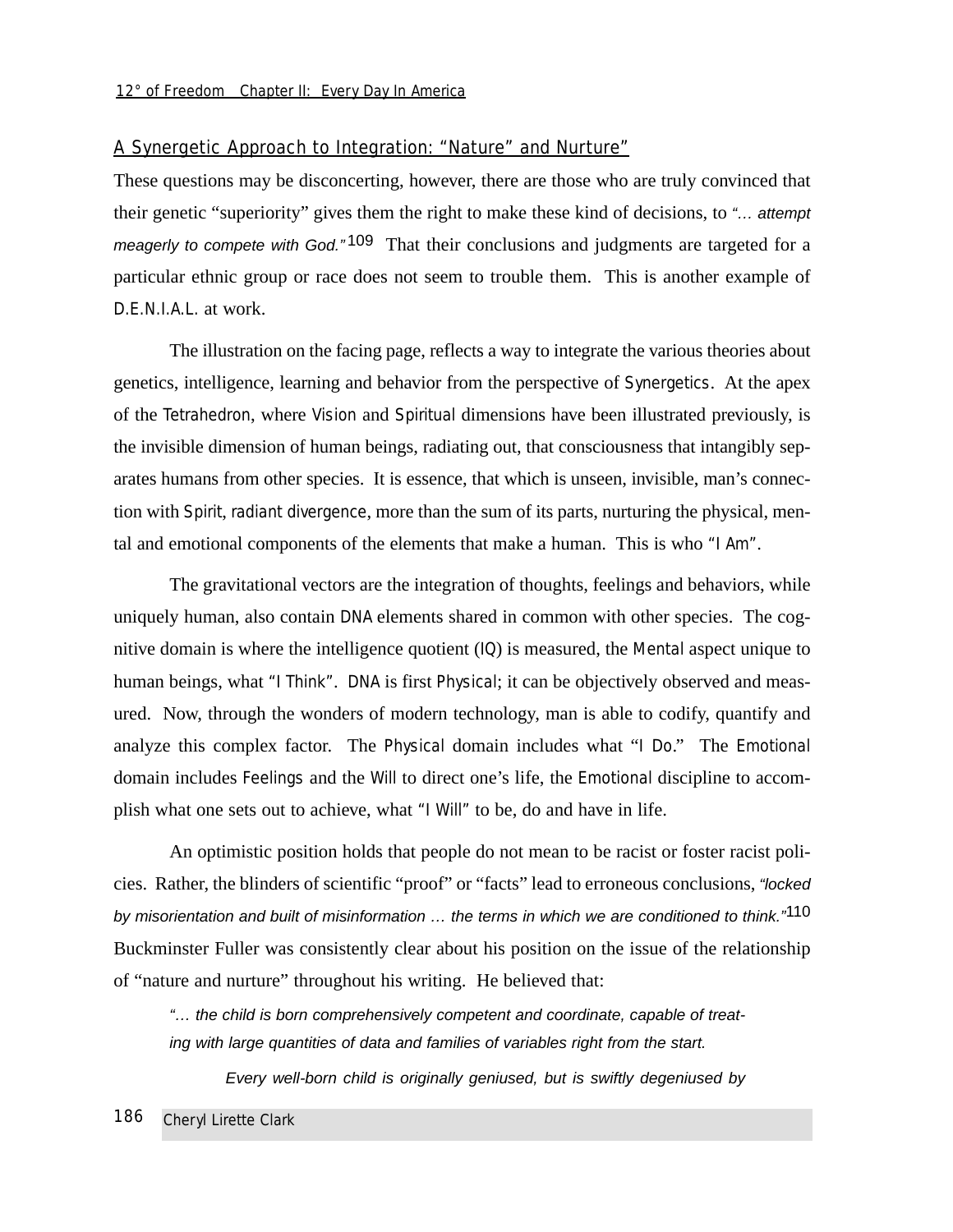# IQ ON THE TETRAHEDRON: A SYNERGETIC HYPOTHESIS



# *"Your I Will Is More Important Than Your IQ."*

- Marva Collins, Educator

*"I am convinced all of humanity is born with more gifts than we know. Most are born geniuses and just get de-geniused rapidly."*

> - Buckminster Fuller, Philosopher - Architect As quoted in People Magazine 7/26/99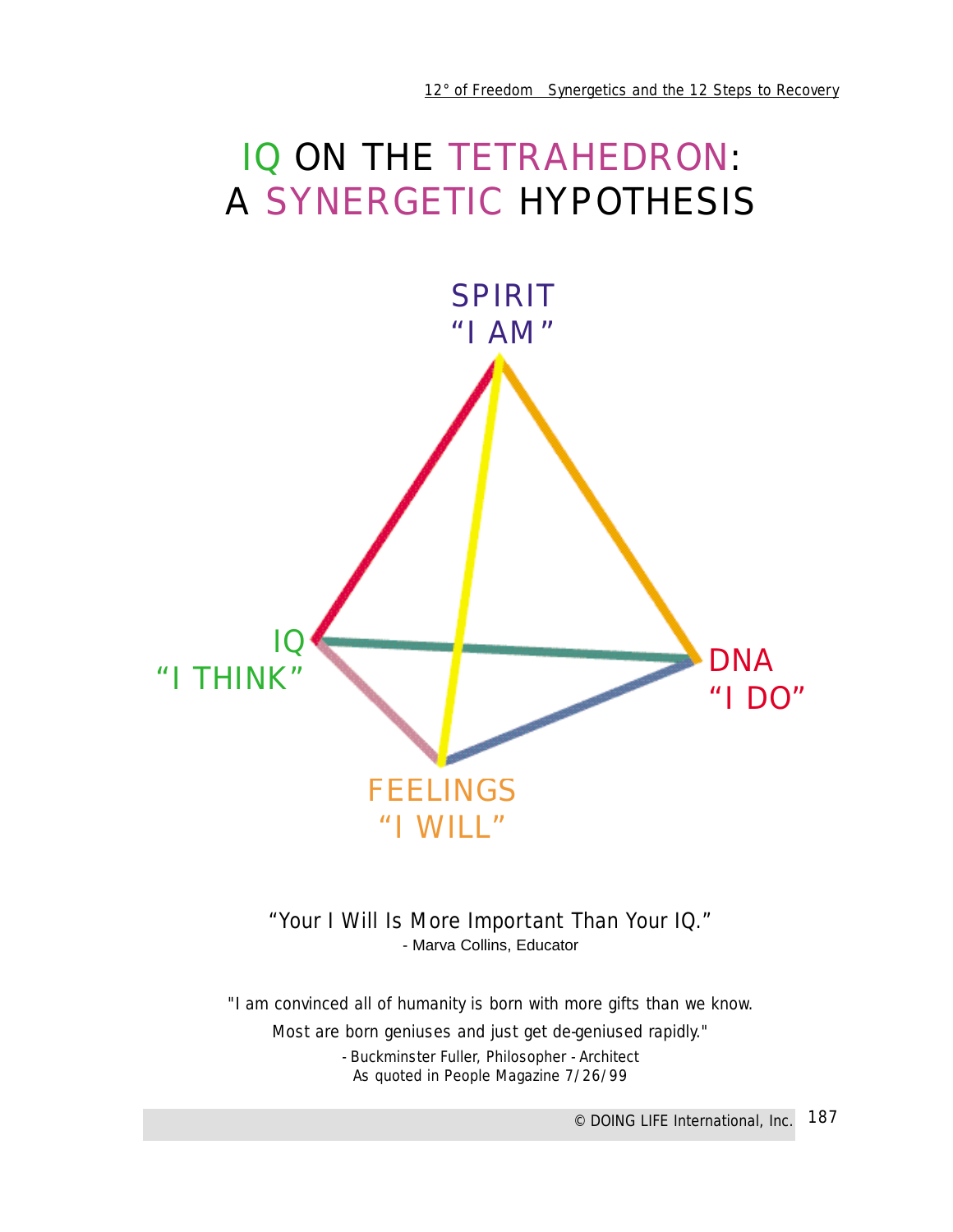unwitting humans and/or physically unfavorable environmental factors. 'Bright' children are those less traumatized. Of course, some children have special inbred aptitudes and others, more crossbred, are more comprehensively coordinated."<sup>111</sup>

Fuller offers countless examples of what he considered children's natural, inborn intelligence, their unique abilities to discover the Universal Principles, "always and everywhere true" throughout nature. His workshops with children confirmed his faith in the ability of all children, not just those of certain classes or races, to "comprehensively comprehend" even the most complex principles when left to their natural inclination to explore and discover.<sup>112</sup>

### Tools, DNA, Physical Domain, "I Do"

As described earlier, in the Review of Literature, "special case tools" are the basic requirements for building anything. DNA is the "building block" of all biological species. The particular combination of genetic strands is what makes each species unique. At the same time, all DNA, whether in insects or humans, contain the same basic elements. Humans are both unique and special manifestations of DNA, yet share a common basis with all life. Indeed, research of the human genome project has shown definitively that there is no difference in DNA that distinguishes one race from another.

Deepak Chopra, M.D., a holistic health practitioner with a traditional Western medical background, also has training in Ayurvedic practices.<sup>113</sup> Ayurveda means the "science of life" and is a healing tradition that has been practiced in India for thousands of years. Dr. Chopra's impressive record of success with the treatment of cancer and other life-threatening illnesses has earned him an international reputation of great respect. He describes DNA from a holistic perspective, from an understanding of quantum physics, in his chapter: *The Quantum Mechanical Human Bod*y, in Quantum Healing.

"… DNA is not made out of anything special. Its strands of genetic material can be subdivided into simpler molecules like sugars and amines, and these into atoms of carbon, hydrogen, oxygen and so on. … every stage of life develops according to DNA's timetable. …

… When you get beyond atoms and start subdividing DNA into electrons, protons, and smaller particles, a quantum event must take place. Otherwise you are left in an embarrassing position that life is made out of nothingness—empty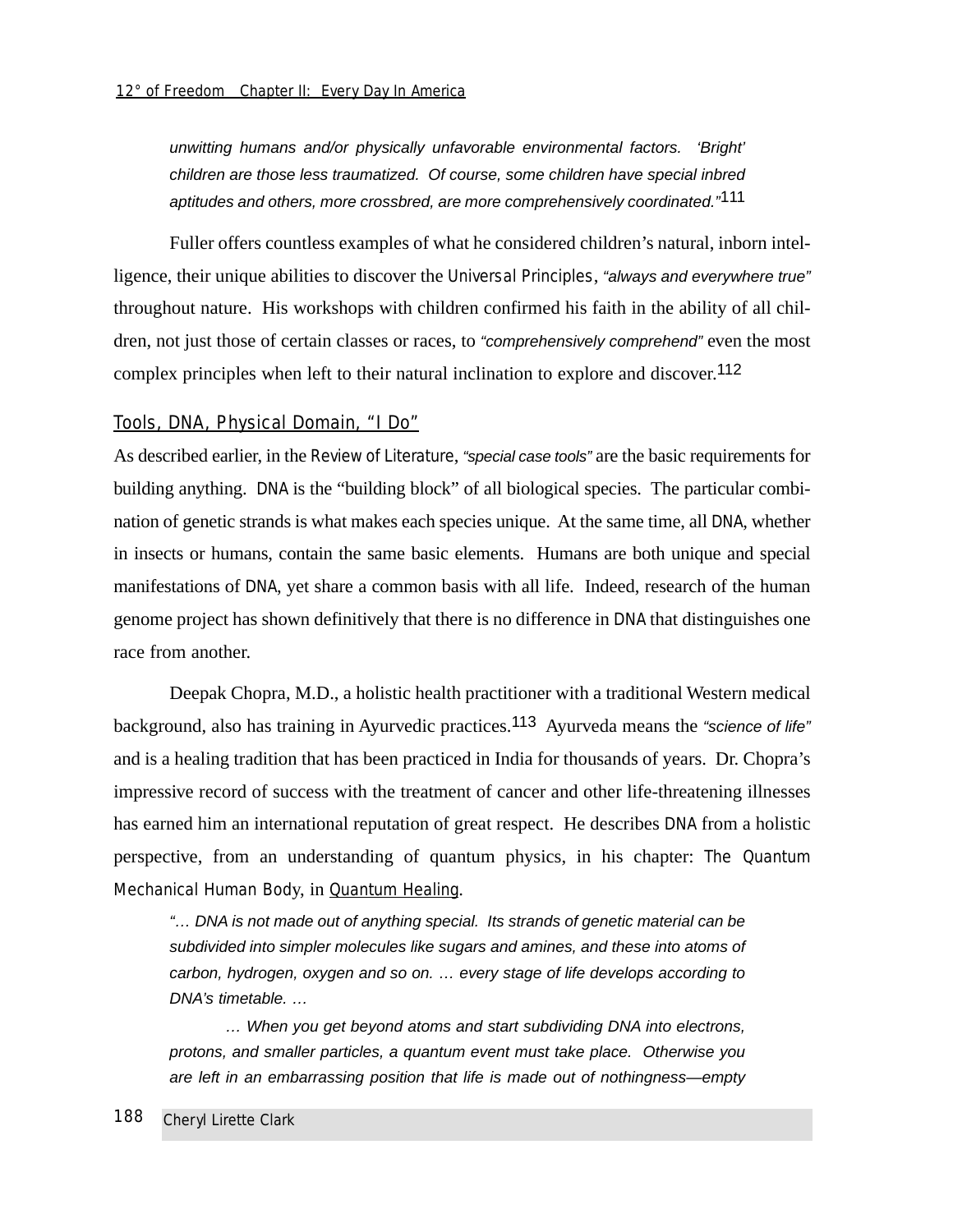space devoid of matter and energy—which is all you get if you divide solid particles beyond a certain point."114

# Design, Operations, Mental Domain, IQ, "I Think"

Chopra describes the intelligence of DNA, explaining the "miraculous" cures with which his methods have been credited as the conscious application of quantum principles in sending and receiving clear, definite messages to the body's internal regulating system. DNA is both "building block" and blueprint. It is physical, mental, the source of uniquely human feelings and emotions, and on a quantum level, spiritual. Chopra, as do many other holistic practitioners, experiences DNA as having intelligence beyond that which can be explained on the physical or scientific level alone. He offers many examples of both transformational cures, as well as results when patients decide not to continue the healing process, respecting the decision of each patient as correct for them.

… No matter how different they appear, mind and body are both soaked through with intelligence. Science tends to be skeptical in the face of any claim that intelligence is at work in nature (this is a strange historical anomaly, since every generation before us has accepted without question some kind of universal order.) However, if there is nothing outside ordinary reality to hold things and events together, then one is led to a set of impossibilities."<sup>115</sup>

When one can understand and appreciate the enormity of DNA functioning as intelligence, it is difficult to settle for the narrow-minded, pessimistic perspective of books like The Bell Curve. To do it the justice it did not do to the poor minorities it disparaged, the book certainly got people talking and thinking for a while, perhaps not long enough though, as few recall much more than "those people" are "trouble" and were "born that way" from the drama of The Bell Curve.

### Ballistics, Emotional Domain, "I Will"

Contrasting the story of a fireman who died from a massive heart attack, despite no measurable physical symptoms, and a woman who had been treated for cancer for years, who had several surgeries to combat the disease, yet, after telling herself she "... would never be sick another day in my life," had no further evidence of cancer cells, <sup>116</sup> Chopra calls these inexplicable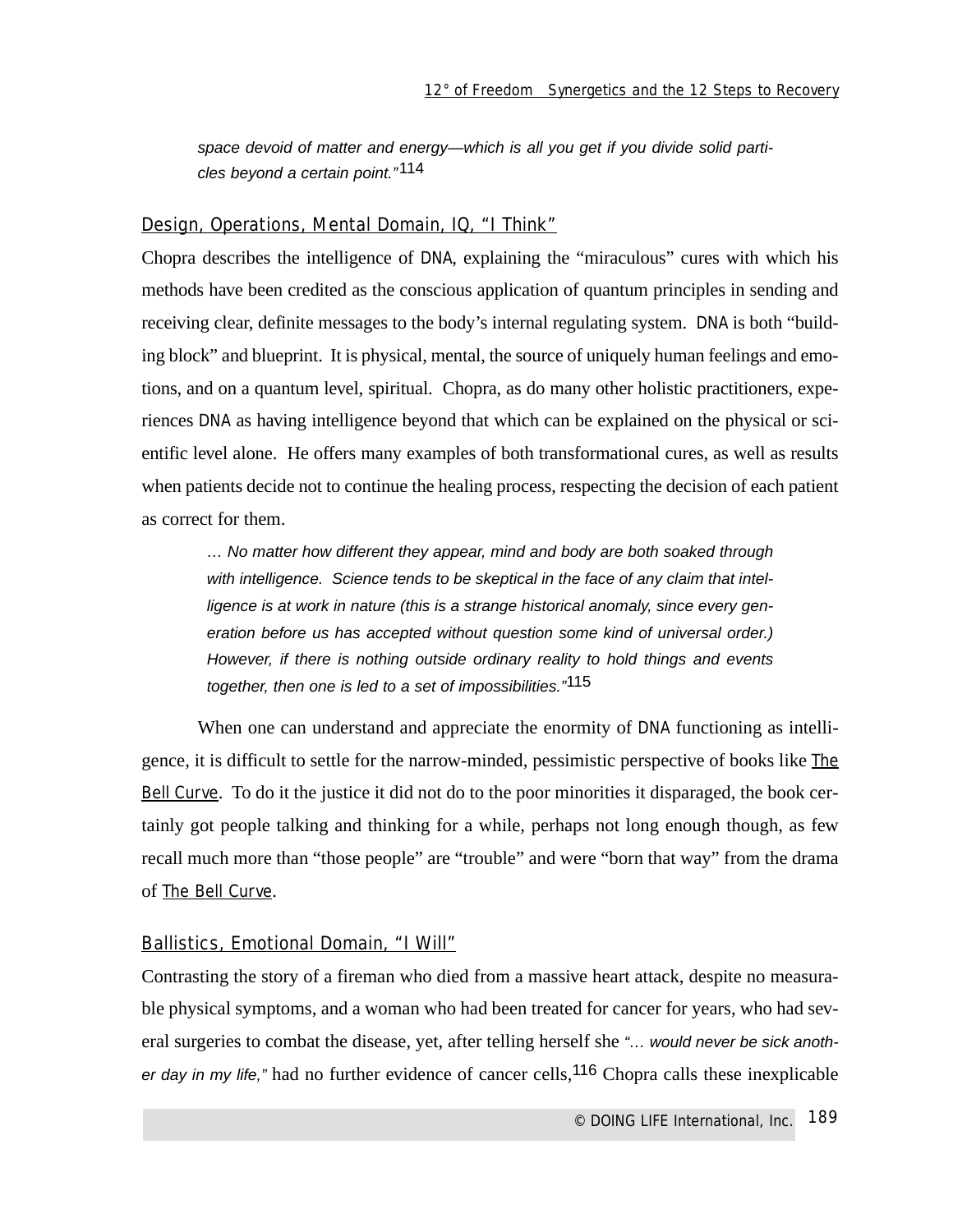(by science) divergent experiences the **?** zone, and says:

"What exactly happens in the **?** zone is not known, either in physics or in medicine. MIraculous cures seem to be examples of dipping into the **?** zone, because the cooperation of mind and matter takes and inexplicable quantum leap in such cases, but so are other mind-body dramas that play themselves out in mysterious ways."117

Chopra attempts to explain the **?** zone:

"… Yet, one can argue that the inconceivable region from which we fetch the thought of a rose is the same from which a photon emerges—or the cosmos. Intelligence, we will discover has many quantum properties. To make this clear, we start with a familiar textbook scheme that arranges the the body vertically, as a hierarchy of systems, organs, tissues and cells:

| System         |
|----------------|
| Organ          |
| <b>Tissues</b> |
| Cell           |
| DNA            |
|                |

In this picture, each level of the body is logically related to the next—as long as you remain above the line, the processes that appear as life unfolds happen in a definite sequence. This is exhibited by a fetus in the womb: a baby begins as a speck of DNA sitting in the middle of one fertilized egg cell; over time, that cell multiplies until a ball of cells is formed, large enough to begin to sort itself out into the beginnings of tissues and eventually organs … and finally, at the moment of birth, the trillions of cells in the newborn are precisely coordinated to sustain the life of the whole organism without the mother's help.

But if DNA is at the bottom of this neat stepladder, what makes DNA unfold in the first place? Why does it initially divide on the second day after conception and begin to make a nervous system on day eighteen? As with all quantum events, something inexplicable happens beneath the surface to form the allknowing intelligence of DNA. The point is not that DNA is too complex to understand, being a super-genius molecule; what makes DNA mysterious is that it lives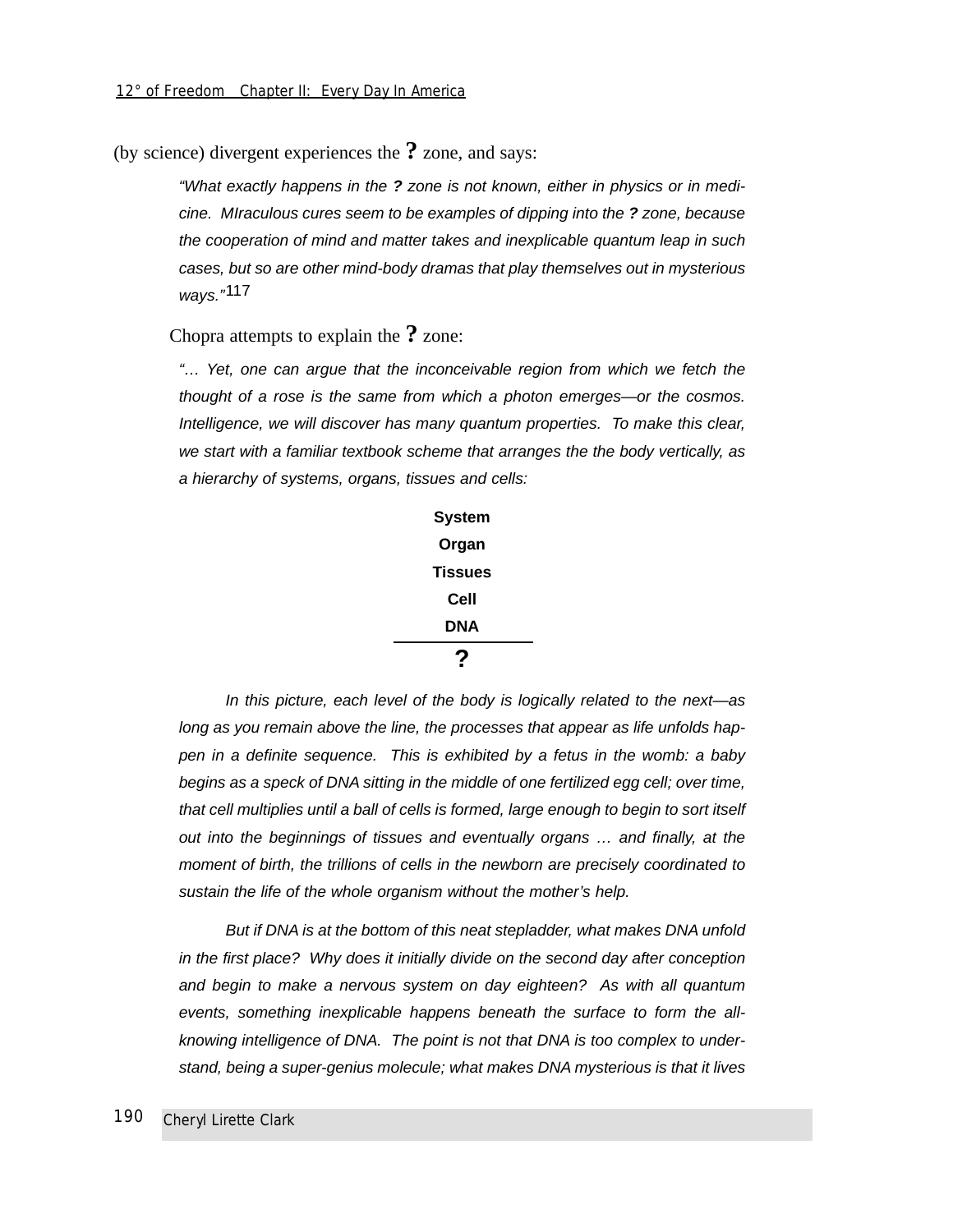right at the point of transformation, just like the quantum. Its whole life is spent creating more life, which we have defined as 'intelligence tied up in chemicals.' DNA is constantly transferring messages from the quantum world to ours, tying new bits of intelligence to new bits of matter.

The answer is not at the level of matter. Molecular biologists long ago broke DNA down into its finer components, but the whole operation still remains above the line in the Newtonian world:

…

**DNA Organic Submolecules Atoms Subatomic Particles**

**?**

… It is well known that in many ways all the billions of bits of DNA in our systems act like one big DNA molecule, as when the incredibly complex development of a fetus is coordinated in the mother's womb from the first day to the ninth month, all the DNA in an unborn child acts as one."<sup>118</sup>

Chopra's term for the energy and excitement that bridges the gap between mind and body is Bliss. Bliss is defined in the dictionary as, "complete happiness." Chopra says Bliss is the "... experience ... when the world expands beyond its accustomed limits."<sup>119</sup> He acknowledges that *"*Bliss is an uncomfortable word in the West: like transcendence, it needs to be demystified." He says, "You can feel it as a sensation, but it also effects measurable change—it can alter the heart rate, blood pressure, hormone secretions, or anything else for that matter."<sup>120</sup>

Chopra recalls Norman Cousin's accounts of his miraculous cure of his fatal disease through laughter in Anatomy of an Illness. <sup>121</sup> This is an example Donald Epstein had also used in his discussion of the bodymind connection in healing in his book, The 12 Stages of Healing<sup>122</sup> and was also cited in Happiness, <sup>123</sup> by Dr. David Lykken. These citations are offered as examples of attempts to demystify Bliss, in a Specific, Measurable, Attainable, Realistic, Time-oriented concept.  $(S.M.A.R.T.)^{124}$  Bliss is capable of being objectively observed, yet is perhaps all the more desirable because of its elusive, ephemeral nature.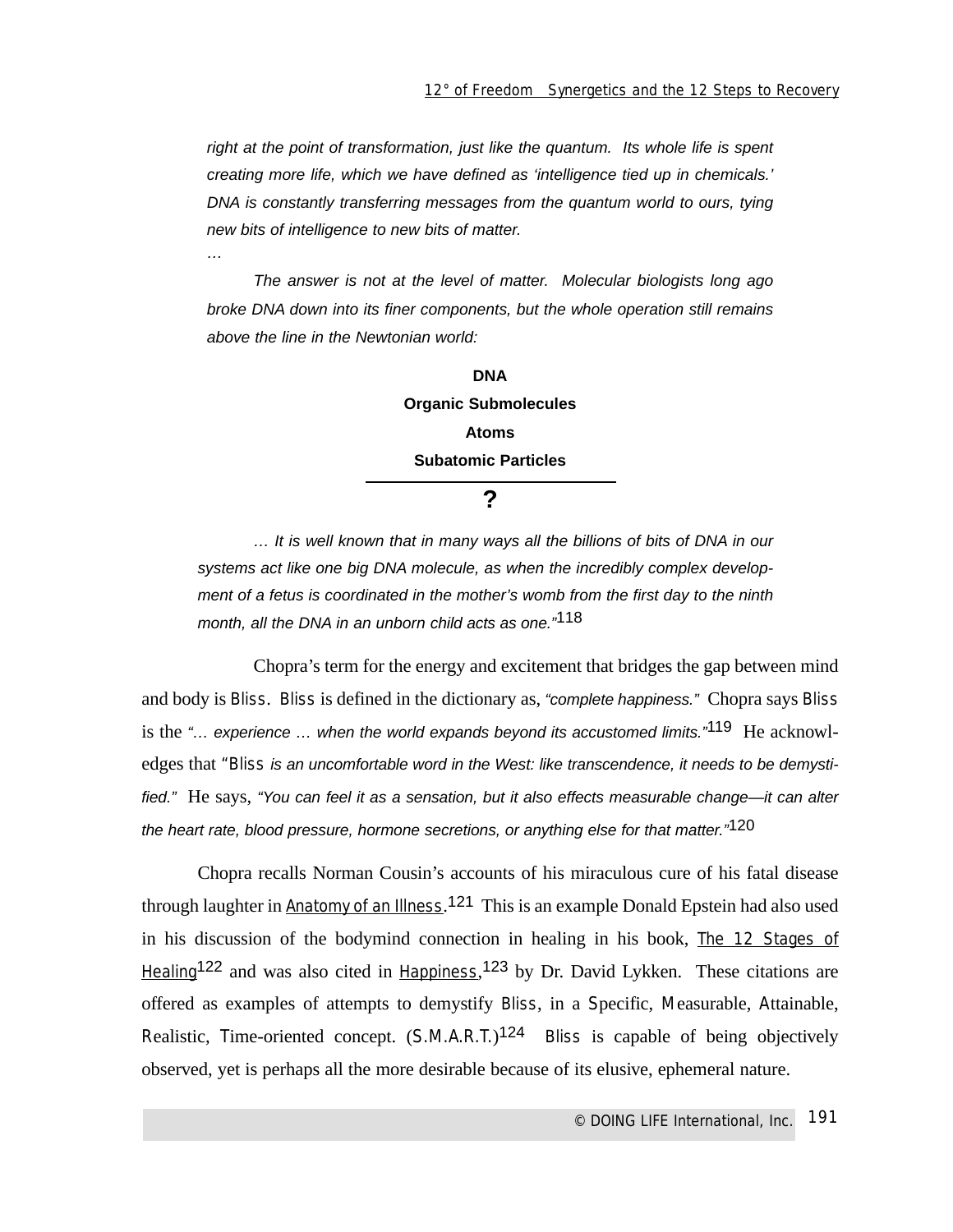## Astronavigation, Spiritual Domain, "I Am"

Both Chopra and Fuller distinguish the elements of DNA in remarkably similar ways—another indication of a Universal Principle at work; though each express these elements in the language most familiar to them. Fuller found the Tetrahedron to be the core of DNA, the basic structure. The Tetrahedron is used to explain the concept of the inherent intelligence of DNA to staff in training for the TLE™ and DOING LIFE!. It is a physical artifact to demonstrate what is meant by "angle and frequency modulating instructions."

Fuller and Chopra speak of a universal Consciousness, permeating all life. Fuller calls this consciousness Great Spirit, "the cosmic integrity and absolute wisdom we identify inadequately by the name 'God'" which "speaks to each of us directly — and speaks only through our individual awareness of truth and our most spontaneous and powerful emotions of love and compassion."<sup>125</sup> Chopra speaks of "pure, infinite consciousness," to which one connects through the breath in meditation. He says, "Consciousness is nothing but awareness."<sup>126</sup> Each use the terms Brain and Mind to distinguish between the physical complex of cells that comprise the organ and the unique ability of humans to think and reflect, a self-consciousness unlike the intelligence of any other known species. Chopra speaks of his awe of the vast mystery of DNA:

"Our DNA has remembered all the things that have ever happened … …

We are used to thinking of DNA as an unchanging blueprint, albeit 'the blueprint of life.' DNA is nowhere near so static. … I saw DNA speeded up so that one human lifetime, from the moment of inception to the moment of death, fit into the space of a few minutes.

What I saw wasn't a chemical but a process of incredible richness and dynamism. Everything in life pours out of DNA—flesh, bones, blood, heart, and nervous system; a baby's first word and a toddler's first step; the maturing of reason in the brain's cortex; the play of emotions, thoughts and desires that flicker like summer lightning through every cell. All this is DNA. To call it a blueprint is to take the husk and miss the fruit. …

Whatever it is that makes DNA so dynamic is not visible in its material makeup; molecules themselves are passive participants in time. They can change, as oxygen and hydrogen change when they combine to form water, but DNA actively shapes the course of time. …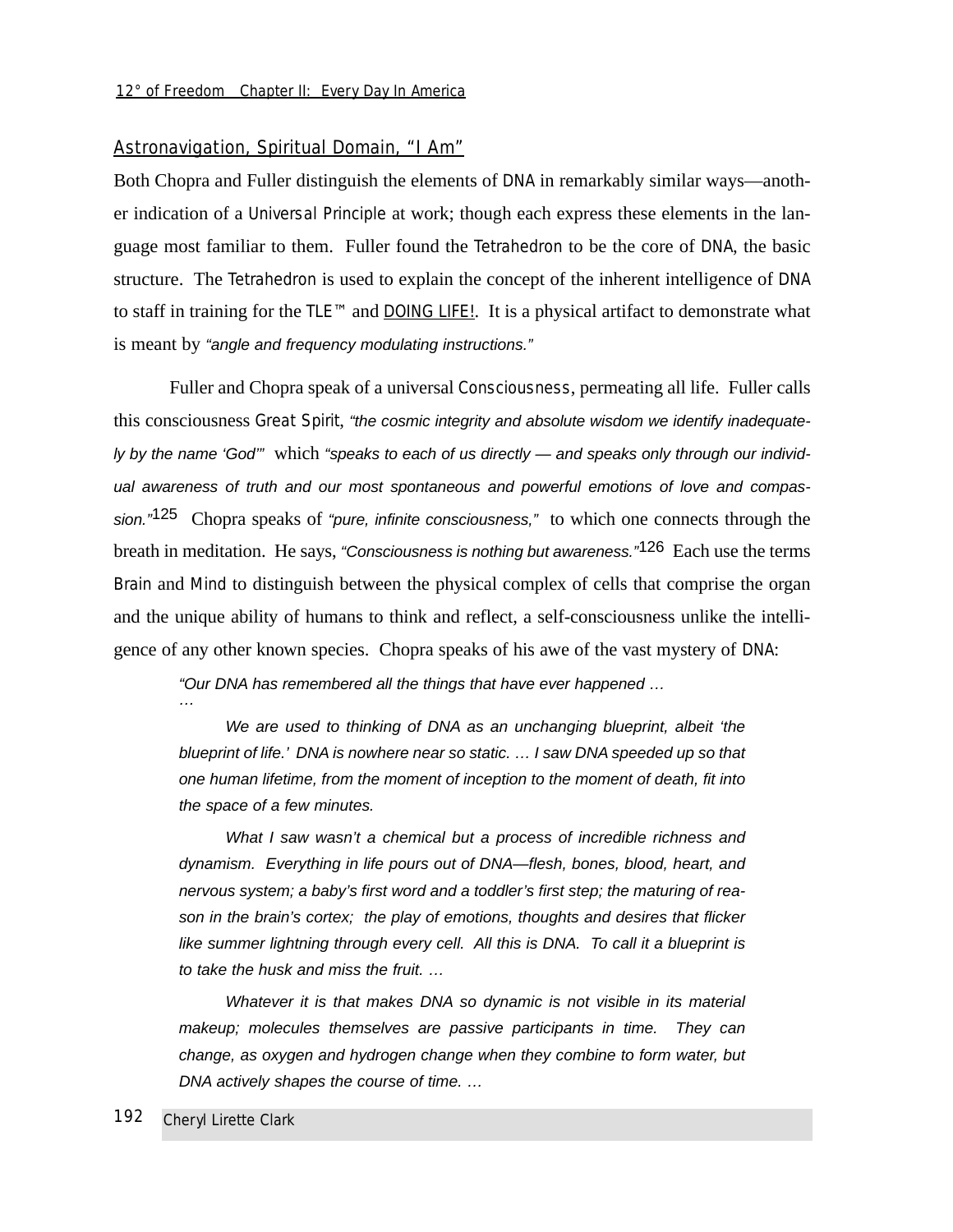



"All designing of the universe is accomplished only through such alternating angle and frequency modulation. The DNA-RNA codes found within the protein shells of viruses which govern the designing of all known terrestrial species of biological organisms consist only of angle and frequency modulating instructions."127

"… Each biological specimen is structurally designed by the programmed codings of DNA-RNA and is chromosomically programmed to go directly to immediately rewarding targets while inadvertently, or unknowingly, producing (what are to it) 'side effects' that inadvertently sustain the main objective of Universe, which is the sustenance of the synergetic circuity of terrestrial ecology and thereby as well to sustain the cosmic regeneration."128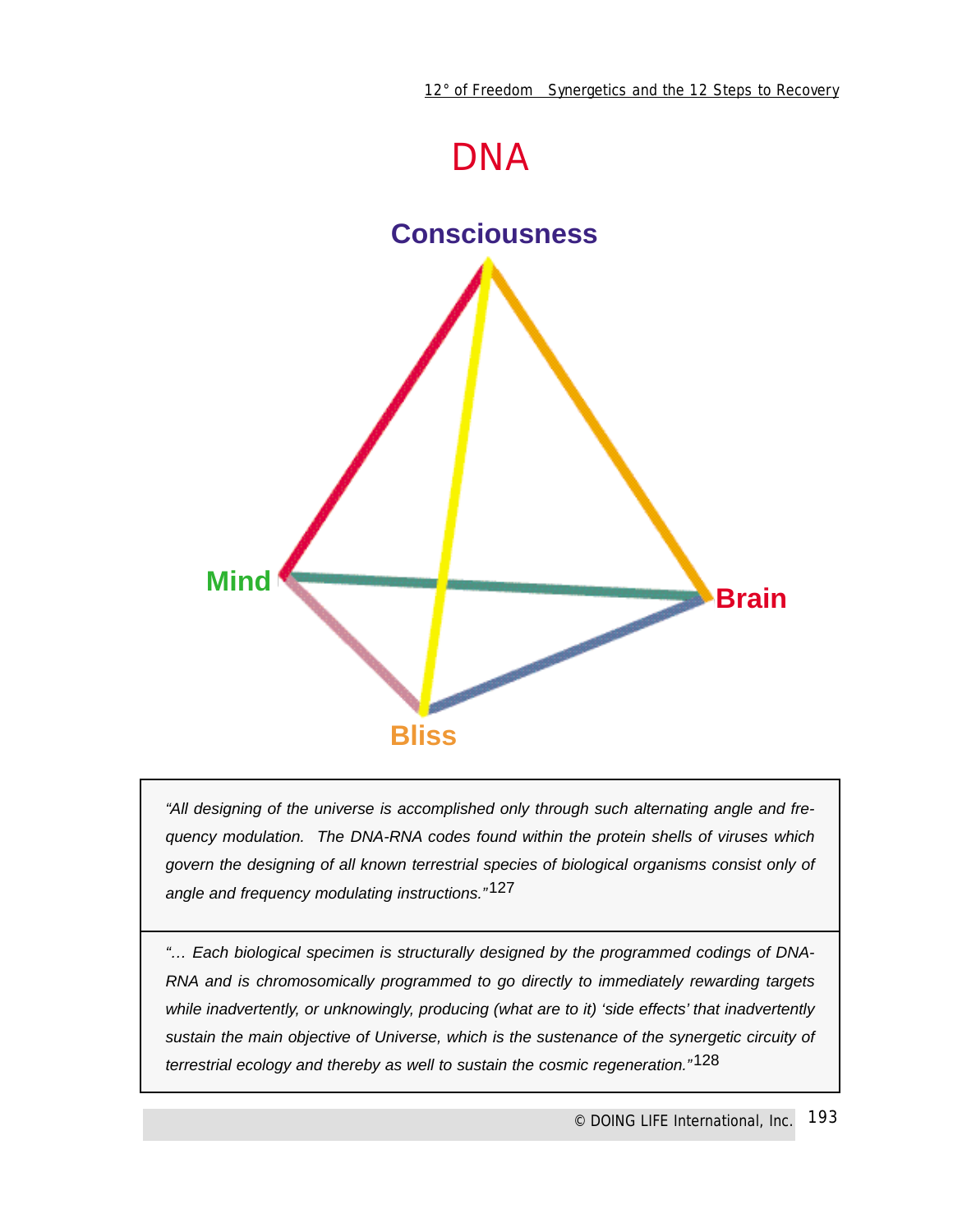…

… if confined to a cave where he cannot see the sun and is not allowed to look at a clock, a man will sleep and wake up on a regular cycle, ...—this seems to be the daily, or circadian rhythm that our DNA has built into us. …

The conventional one says that DNA is controlling a rhythm inside the cell, but I am saying that it controls time itself. The per gene is the link between time 'out there' and DNA 'in here'; it literally creates time …

… Michael Young of Rockefeller University, … discovered that the per gene works by coding certain proteins in the cell that regulate rhythm. … DNA is creating all of reality. It is manipulating the molecules into rhythms, or vibrations, that we decode into time. Other vibrations are decoded into light, sound, texture, smells, … for essentially none of our sensory input is anything but a signal transmitted to us via DNA—pure abstract vibrations that we turn into 'real' events in time and space.

… Biologists realize that if the proteins in a cell regulate the cell's rhythms, then something must regulate them. What is it? … no answer exists on the level of molecules alone.

… the miracle of DNA is that it can turn so many abstract messages into life itself."129

Chopra describes DNA as that which defines reality. He explains how each species experiences reality differently, through the limits of specific senses:

"A bee approaching a flower sees the nectar and blocks out the pedals.—as far as the bee's eye is concerned, this is what exists. For us, to see a bar magnet means seeing the sharp outline of the iron, but not the radiating magnetic field around it. Therefore, the iron is what exists as far as vision goes. Add in all the other senses, and you have the world that you are creating. It was built up over 600 million years by your DNA: ultimately … this world expresses as your inner intelligence, with DNA the adroit servant. It serves you in your way as it serves other creatures in theirs."<sup>130</sup>

Fuller also describes the purpose, function and intelligence of DNA manifested in nature:

"In the regenerative integrity of the cosmic design, … human mind's understanding … has to be midwife at the birth and experiential development of critical information inventorying; it must also sustain the total—Garden of Eden—ecological regenerativity as naturally accomplished by intense high-frequency information transmitted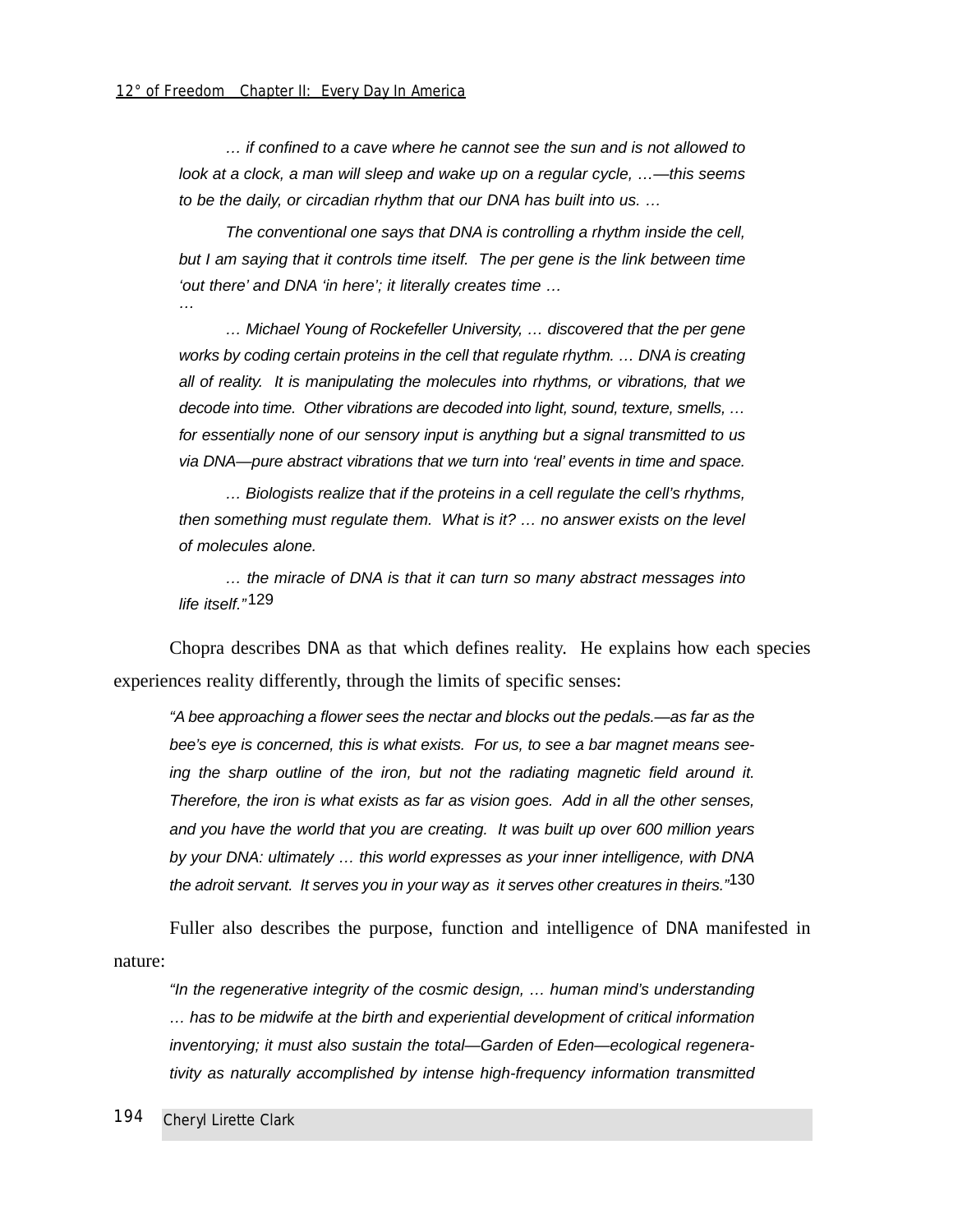# PRECESSION



"The greatest lesson that nature is now trying to teach humanity is that when the bumblebee goes after its honey, it inadvertently pollinizes the vegetation, which pollinization, accomplished at 90 degrees to the bumblebee's aimed activity, constitutes part of the link-up of the great ecological regeneration of the capability of terrestrial vegetation to impound upon our planet enough of the sun's radiation energy to support regeneration of life on our planet, possibly in turn to support the continuation of humans, whose minds are uniquely capable of discovering some of the eternal laws of universe and thereby to serve as local universe problem solvers in local maintenance of the integrity of eternal regeneration of the universe.

In the same indirect way, humanity is at present being taught by nature that its armament making as a way to make a living for itself is inadvertently producing side effects of gained knowledge of how to do ever more with less and how, therewith, to render all the resources on earth capable of successful support of all humanity. The big lesson, then, is called precession. The 90 degree precessional resultants of the interaction of forces in universe teach humanity that what it thought were the side effects are the main effects, and vice versa."131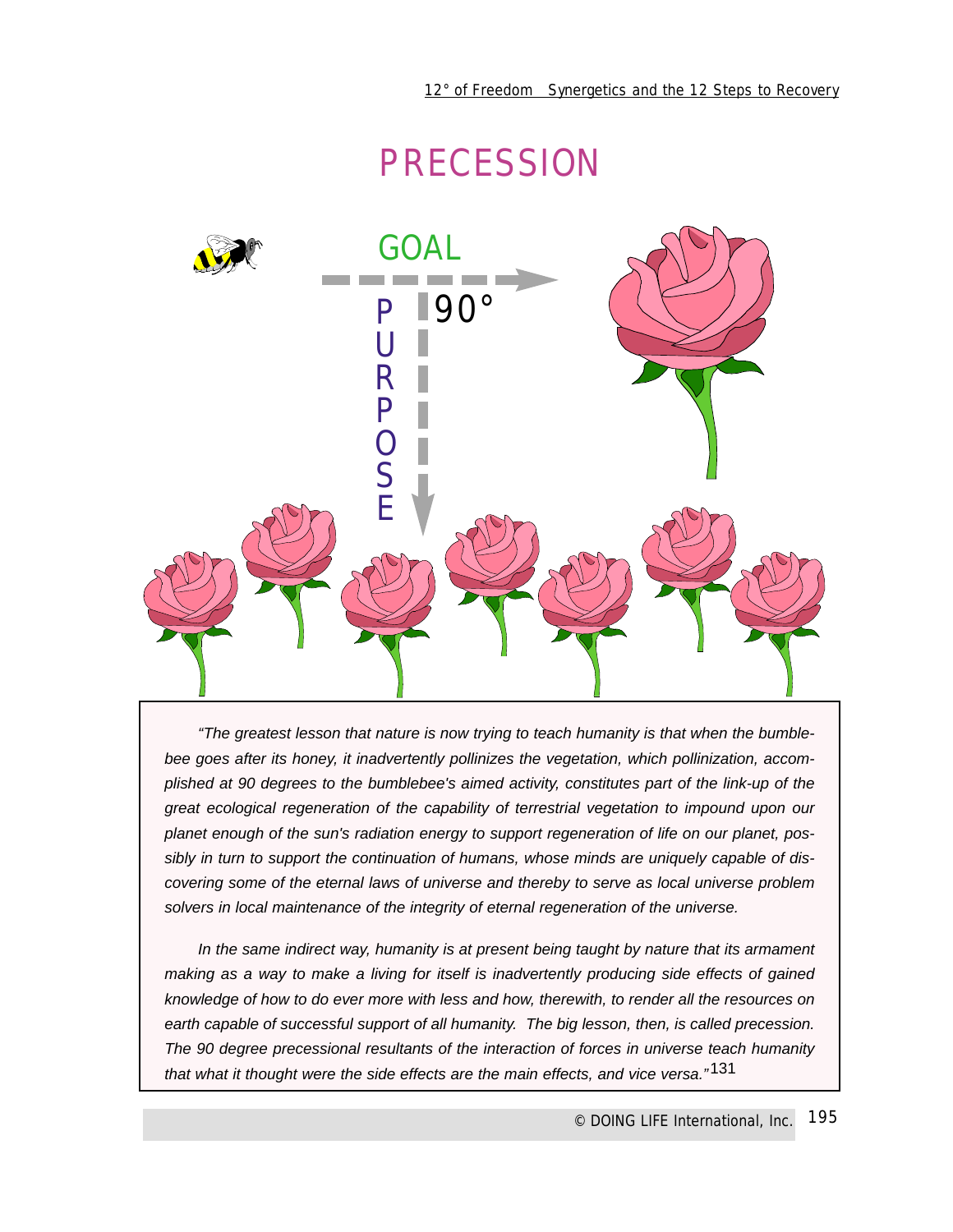by the electromagnetics of chemical elements of the star Sun and receivingly translated by the Earth's land-bourne vegetation and water-bourne algae into photosynthetic sorting, reorganizing, and combining of the planet Earth's inventory of carbon, hydrogen, and other chemical elements. … Because the vegetation is rooted, it cannot reach the other vegetation to procreate. To solve this regenerative problem Universe inventively designed a vast variety of mobile creatures—such as birds, butterflies, worms and ants—to intertraffic and crosspolinate the vast variety of vegetation involved in the biochemically refertilization complexities of ecology, as for instance does the honeybee buzz-enter the flowers to reach its honey while inadvertently cross fertilizing the plants. ..."<sup>132</sup>

#### "Good" and "Bad"

Fuller opens Critical Path with this statement of his governing philosophy:

"It is the author's working assumption that the words good and bad are meaningless. This is based on science and not opinion. In 1922 physicists discovered a fundamental complementarity of disparate individual phenomena to be operative in physical Universe. This was fundamentally amplified with the subsequent discovery of the … proton and neutron which, … are eternally intertransformable.

No longer was valid the "building block" of the Universe. It was discovered that unity was plural and at minimum sixfold. All the intercomplementations are essential to the successful accomplishment of eternally regenerative Universe. Science's discovery of fundamental complementarity has frequently occasioned individual scientists' realization that the word negative used as the opposite of the word positive is at best carelessly and misinformedly employed.

Since complementarity is essential to the success of eternally regenerative Universe, the phenomenon identified as the opposite of positive cannot be negative, nor can it be bad, since the interopposed phenomena known heretofore as good and bad are essential to the 100-percent success of eternally regenerative Universe. They are both good for the Universe."

… If you want to sail your ship to windward through a narrow passage, you have to … sail on your port tack, then on your starboard tack, then port, then starboard, again and again, not on your 'good tack' and your 'bad tack.' We walk right foot, left foot, not right foot, wrong foot.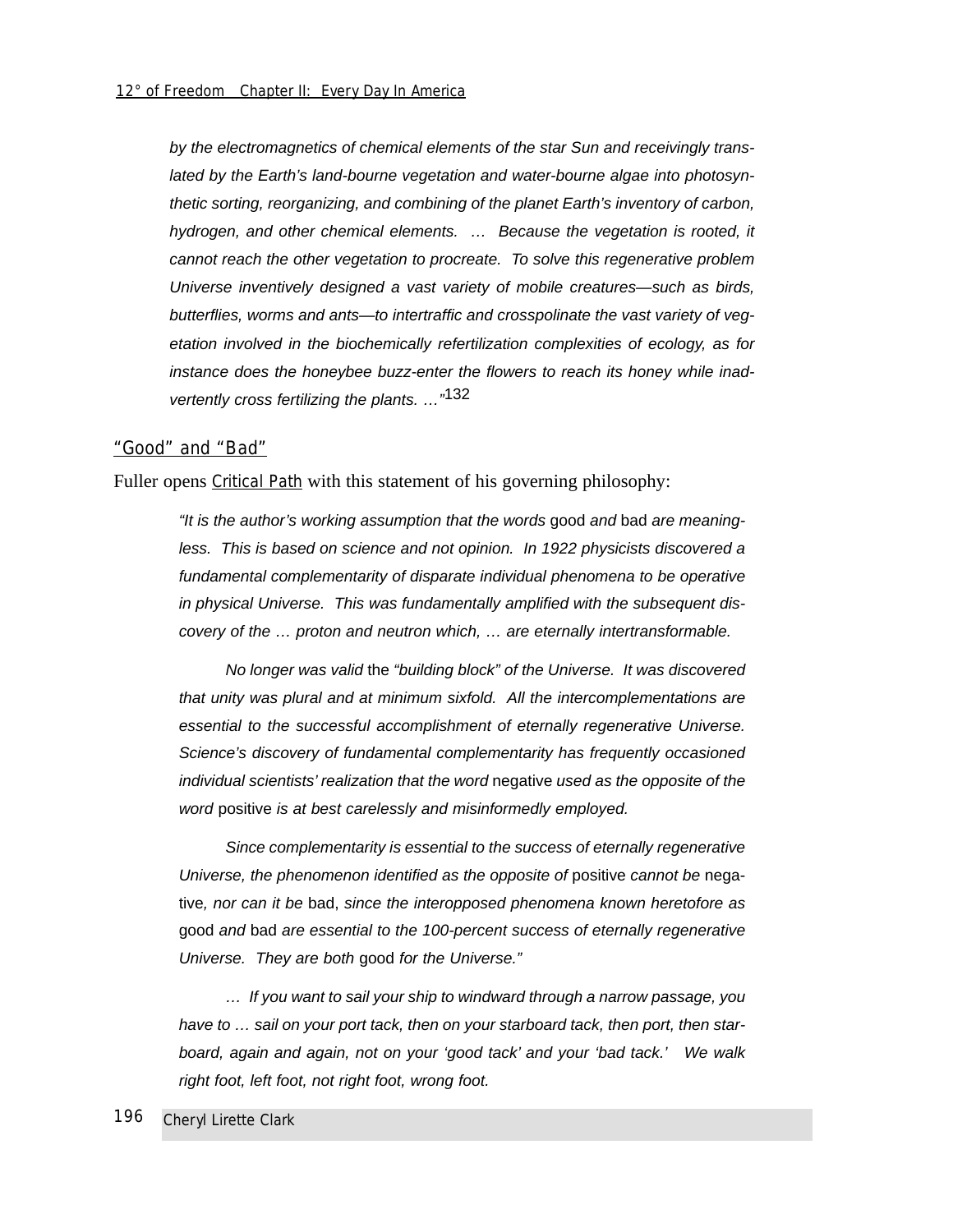This book is written with the conviction that there are no 'good' or 'bad' people, no matter how offensive or eccentric to society they may seem. I am confident that if I were born and reared under the same circumstances as any other known humans, I would have behave much as they have."133

Fuller believed that using words like "good" and "bad" limited thinking and alienated people from each other, causing them to forget that they were each part of the same vast creation as manifested in their DNA. Fuller believed that humans were designed to learn from mistakes, from "trial and error experience." To lay aside "good" and "bad" opens everyone to the freeing idea that effective learning comes only from mistakes. This is a much more positive and inclusive approach to learning than the search to find "what is wrong" with certain groups of people and labeling them accordingly.

"… whatever humans have learned had to be learned as a consequence only of trial-and-error experience. Humans have learned only through mistakes. The billions of humans in history have had to make quadrillions of mistakes to have arrived at the state where we now have 150,000 common words to identify that many unique and only metaphysically comprehensible nuances of experience. The number of words in the dictionary will always multiply as we experience the progressive complex of cosmic episodes of Scenario Universe, making many new mistakes within the new set of unfamiliar circumstances. This provokes thoughtful reconsideration, and determination to avoid future mistake making under these latest given circumstances. This in turn occasions the inventing of more incisively effective word tools to cope with the newly familiar phenomena.

…

Thus humanity has developed a comprehensive, mutual self-deception and has made the total mistake of not perceiving that realistic thinking accrues only after mistake making, which is the cosmic wisdom's most cogent way of teaching each of us how to carry on. It is only at the moment of humans' realistic admission to selves of having made a mistake that they are closest to that mysterious integrity governing the universe. Only then are humans able to free themselves of the misconceptions that have brought about their mistakes. With the misconceptions out of the way, they have their first view of the truth and immediately subsequent insights into the significance of the misconception as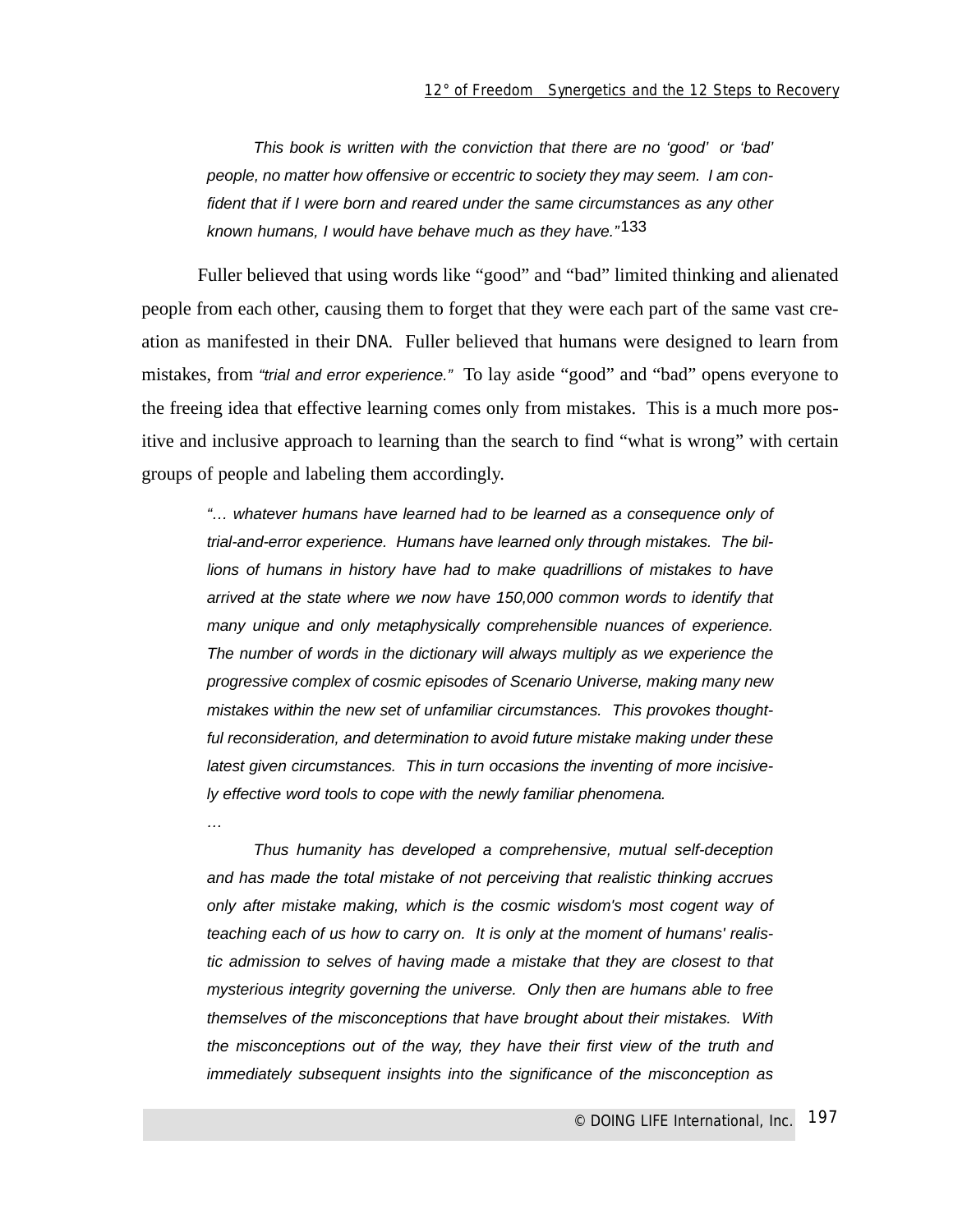usually fostered by their pride and vanity, or by unthinking popular accord.

… Mistakes are sins only when not admitted. Etymologically, sin means omission where admission should have occurred. …

Human beings were given a left foot and a right foot to make a mistake first to the left, then to the right, left again, and repeat. Between the over-controlled steering impulses, humans inadvertently attain the between-the-two desired direction of advance. This is not only the way humans work -- it is the way the universe works. This is why physics has found no straight lines; it has found a physical universe consisting only of waves."134

As Shakespeare has Hamlet say, "Nothing is good or bad, 'cept thinking makes it so." That learning from mistakes, and correcting them without blame or punishment, is essential for success is a key concept for the corrections industry. The system is not called the "punishment" system. Yet, many, including some who work in the system, believe that punishment *is* the purpose of the corrections system. Most understand what a former Commissioner of Corrections in New York used to say, *"people are sentenced to prison* as *punishment, not* for *punishment."* This concept is necessary to understand, particularly for those working in the system.

For this reason, Fuller's article, *"Mistake Mystique"* is a fundamental component of the staff training for the TLE™ and DOING LIFE!. The purpose for using this article is twofold: One, is to introduce the shift in thinking that this article introduces and confront limiting assumptions about learning. The second is to provide an experiential lesson in the ways in which participants have learned (or not learned) <u>how</u> to learn. This is an issue for everyone, even highly successful people.

Staff are assigned *"Mistake Mystique"* to read as "homework" one evening. They take a traditional "test" of content knowledge the next morning,—to give them a direct experience of the frustration of a traditional approach to testing;—then go into an experiential exercise, based on some of the exercises in Mouton and Blake's Synergogy, of studying the concepts together, then teaching them back to each other.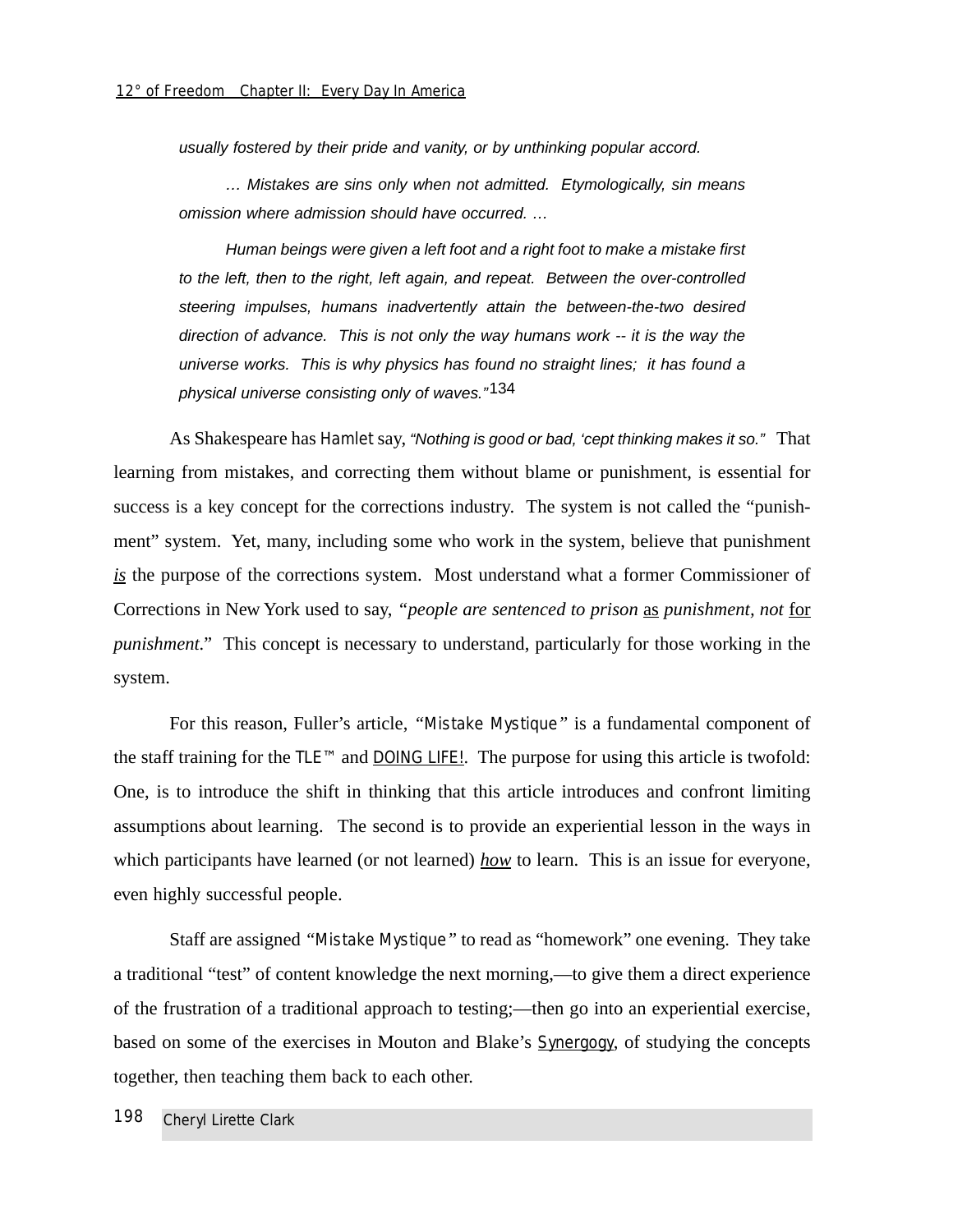The exercise is very frustrating at first, because of Fuller's highly complex language. The experience puts participants in touch with their feelings of anxiety, based on their past "failures" in a traditional education system and in taking standard civil service tests. The test is content based and is made up of exact quotes, directly from the article. After taking the test, participants are directed to have another member of their group score it, taking -5 points for each incorrect answer. This greatly increases the drama and escalates anxiety.

Once their scores are computed, they are asked to stand when their score is announced, so everyone in the class will know how they did. Unlike traditional schools however, all grades on the multiple choice and matching test are applauded, from those one or two who get a score of 90 to 100, to those whose only score is for the 25 point bonus question, if they have not been too frustrated by then to answer it. Most score low on the content test and have regressed back to their most terrible day at school by the time the test and scoring is over. Even students who did well in school have their assumptions challenged by this article, as everyone educated in traditional school settings generally has a fear of making mistakes that often escalates to terror. This terror inhibits learning, blocks creativity and leads to frustration and resentment. It also leads to failing promotional exams and frustration on the job. Fear-based, interfering habits are then in turn passed on from parent to child.

Participants are next asked what Fuller would say about their grades for the test. The degree of their frustration and fear is evident in their inability to remember what Fuller says about how students and teachers should be graded in the article they have just read.

"I suggest that the teaching world … adopt the requirement that all students periodically submit a written account of all the mistakes they have made, not only regarding the course subject, but in their self discipline during the term, while also recording what they have learned from the recognition that they have made the mistakes; the reports should summarize what it is they have really learned, not only in their courses, but on their own intuition and initiative. I suggest, then, that the faculty be marked as well as the students on a basis of their effectiveness in helping the students to learn anything important about any subject -- doing so by nature's prescribed trial and error leverage. The more mistakes the students dis-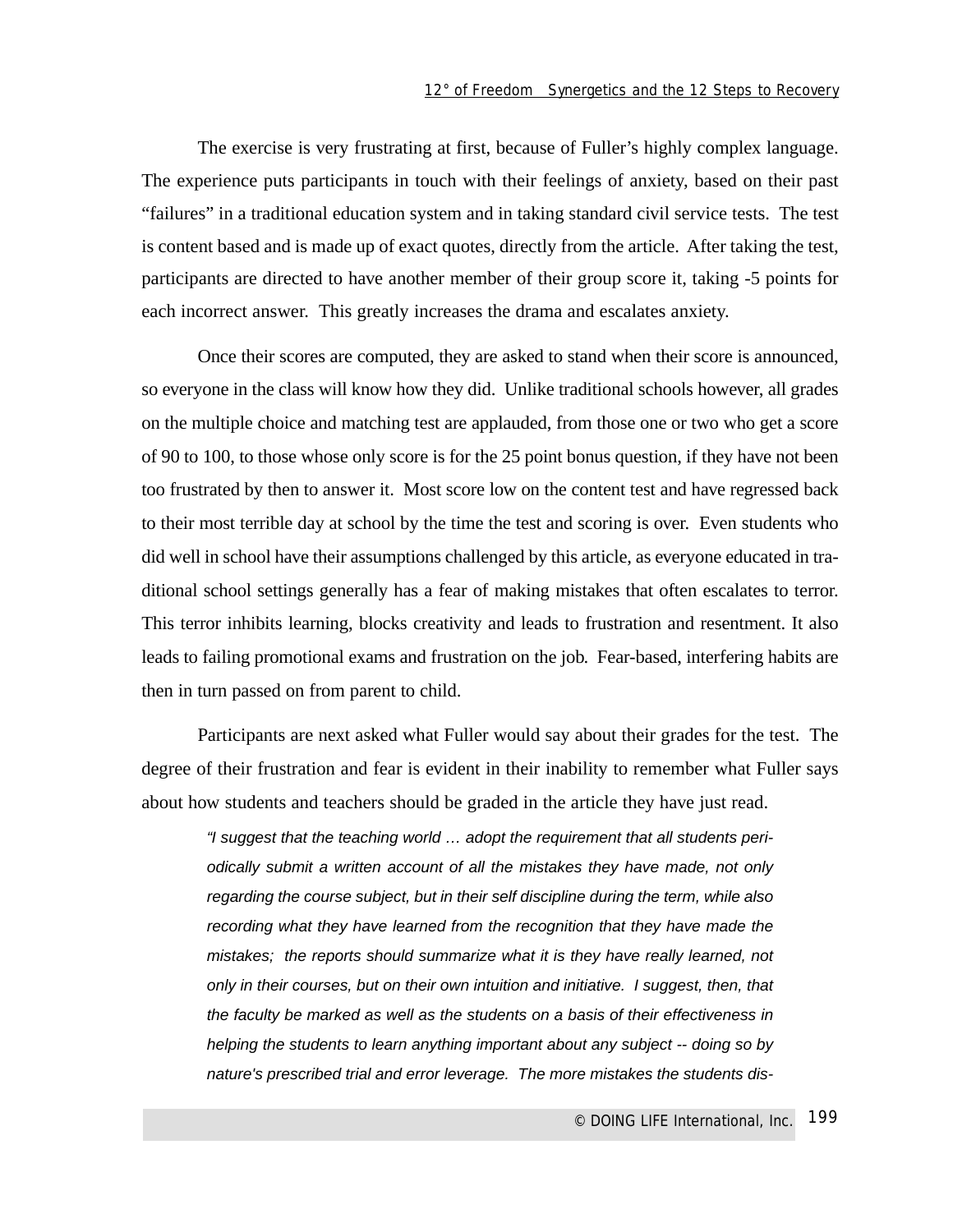# cover, the higher their grade."<sup>135</sup>

When they are asked to locate that section, those who got the "worst" scores are heartened by their success. The object of the lesson is to radically transform the staff's attitude towards learning, mistakes and corrections.

As they move through the day, with dictionaries in hand, each group focusing on one specific section of the article, light begins to dawn. Learning is shared by "cross-pollinating" among the groups, with one or two representatives from each group sitting with representatives from other groups, sharing what they have learned from their group's section. They then return to their original groups, sharing all they have gathered from each other, and produce impressive Mind Maps of their understanding of the article as it relates to their specific roles in the TLE™. In one day, they go from, *"This is impossible!"* to *"Look how smart we are!"* They experience the essence of  $12^{\circ}$  of Freedom in a day. Later, they play a learning game from *SuperCamp*™136 designed to reinforce the learning and ground the lesson in "muscle memory." All of the learning strategies in staff training are further translated into relevant exercises for inmates in the program.

Fuller believed "cosmic integrity and absolute wisdom," designed all human beings for success and that making mistakes was part of the grand design.

"I decided that man was operating on a fundamental fallacy: that man was supposed to be a failure and therefore had to prove his right to live . … I decided the fallacy was that man was, in fact, designed to be an extraordinary success. His characteristics were just magnificent; what was needed was to discover the comprehensive patterns operating in the universe. The universe is a success. … Clearly, the possibility of a good life for any man depends upon the possibility of realizing it for all men. I must be able to to convert the resources of the earth, doing more with less, until I reach a point where we can … be able to service all men in respect to all their needs."<sup>137</sup>

Herrnstein and Murray appear to have operated from that "fundamental fallacy" as they pursued their research. This is not unusual, most of society is caught in habitual thinking patterns,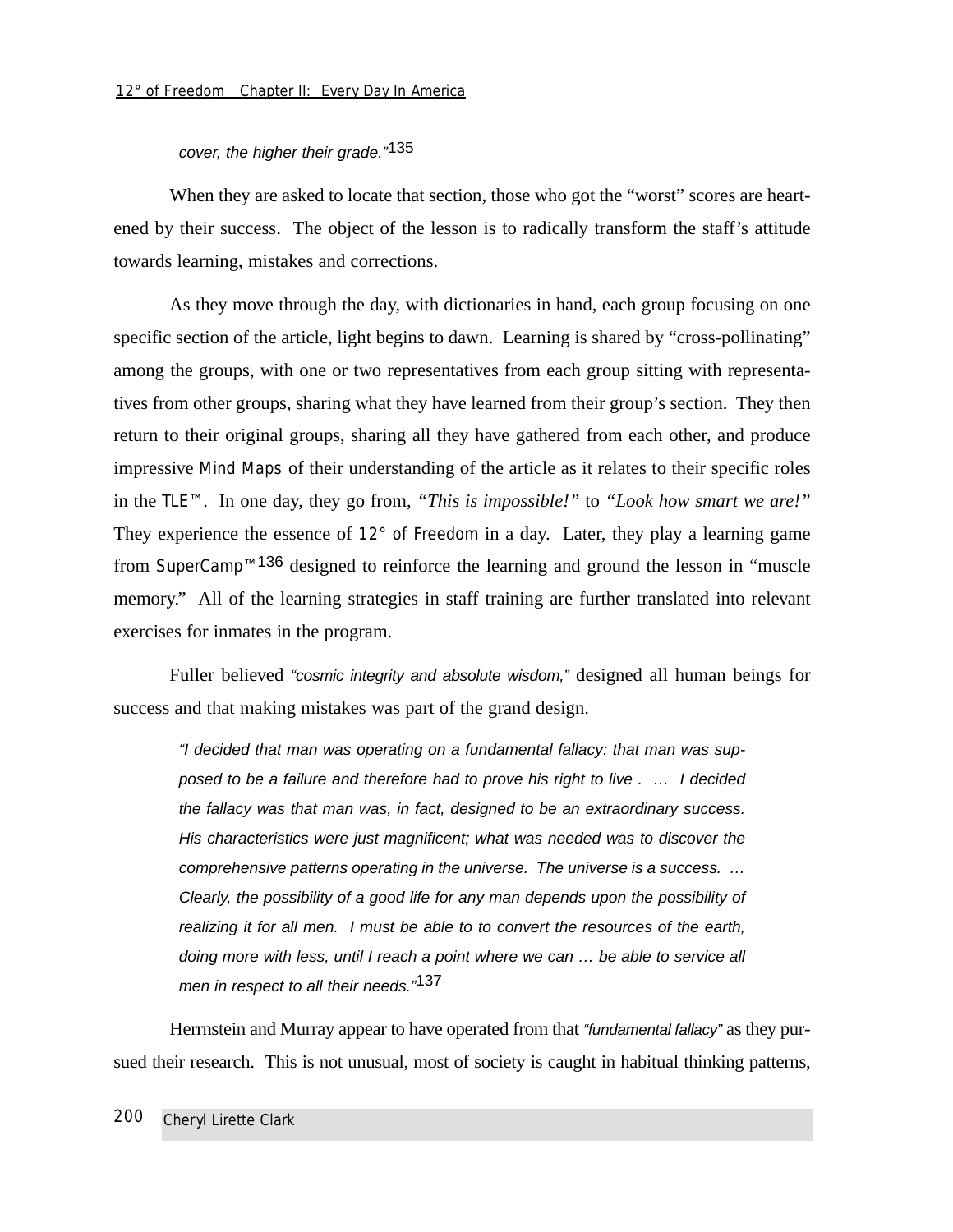what Fuller calls "Dark Ages thinking," influenced by tradition, myths and beliefs carried over from ancestors. Habits are easy to make, hard to break.

There is a story illustrating this point in James and Jongeward's BORN TO WIN: Transactional Analysis for Personal Growth.<sup>138</sup> They tell the story of a young bride who prepares an elaborate roast beef dinner for her new husband. When she proudly places the platter on the table, he notices that she had cut the roast in half to cook it. When he asks her why she cut it before cooking, she says, *"It tastes better that way. My mother always cooked it like that.*" He eats it and likes it, noticing that it is a little different than how his mother prepared roasts, but very tasty nonetheless.

Later, they go to Mother-In-Law's for dinner and she too has prepared a roast. When she serves it, sure enough, the roast had been cut in half before cooking. He remarks to his mother-in-law that he noticed his bride doing the same thing and she says, *"Oh yes, my mother always did it that way. It tastes better like this."* He eats it, appreciating the flavor, thinking they might be on to something.

Still later they have the opportunity to enjoy a feast at Grandmother-In-Law's. Once again, roast beef is the main course. When grandmother serves it, the groom is startled. He says, *"Gran, when your daughter and granddaughter serve roast beef, they always cut it in half before cooking. They say they learned it from you and it tastes better that way. Why didn't you cut the roast beef in half before cooking it?"* She looks at him and laughs, saying, *"Lord, I had forgotten all about that. I haven't had to cook a roast that way since I got an oven big enough to hold the whole thing."*

As this story humorously illustrates, some of society's most cherished beliefs are "locked by misorientation and built of misinformation ... the terms in which we are conditioned to think."<sup>139</sup> The story is offered as an example of how one's beliefs are formed, resulting in what Transactional Analysts call "Life Script," in which learned behavior becomes second nature, habitual, is no longer questioned, and is assumed to be true by virtue of its familiarity.

In the article, *"Teaching Smart People How to Learn,"*140 Chris Argyris discusses how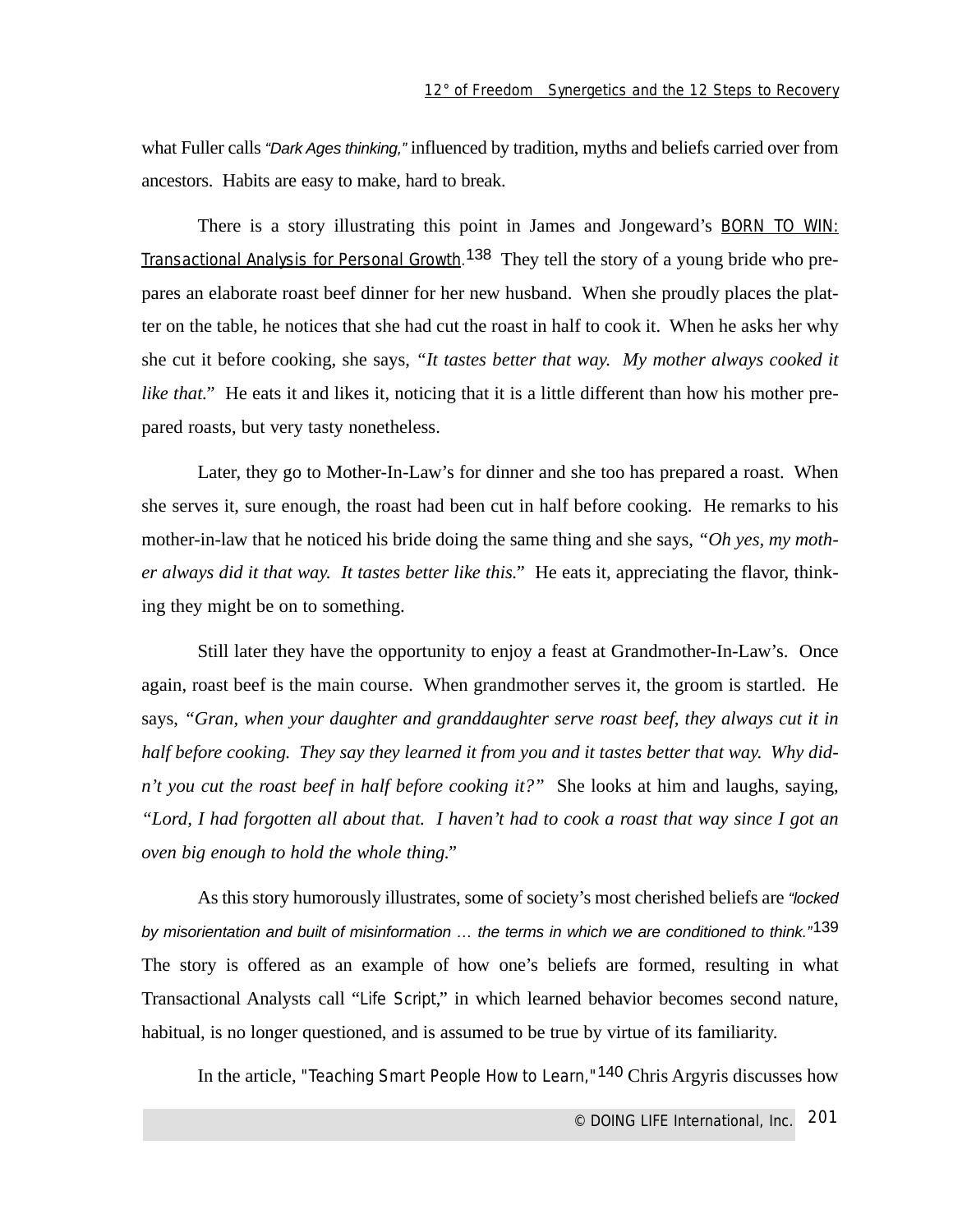### *12° of Freedom Chapter II: Every Day In America*

difficult it is for those who are routinely successful to learn anything new, because they have no experience of the value of making mistakes and very low frustration tolerance when they do. Rather, Argyris says, most people try to avoid or hide their mistakes, thinking that mistakes are something of which one ought to be ashamed. Those who are not used to making mistakes deny that they have done so, minimize the seriousness, intellectualize, justify and excuse their behavior to a much greater extent than those who make more mistakes as a rule. Those who fear mistakes tend to blame others more readily for their mistakes. Perhaps that is another reason that offenders who do begin to learn in the TLE™, do so readily and dramatically when academic classes operate from an accelerated learning format.

Fuller encouraged questioning, reexamining assumptions and approaching all things from the perspective of a child, as if seeing it for the first time. He constantly challenged people to reexamine their assumptions. He learned this questioning behavior out of having to deal with life having been born legally blind, undetected in his early years. He recalled getting glasses when he was in school for the first time and discovering what things looked like. His not having been able to see traditional shapes as a young child led to his designing structures from triangles of toothpicks and peas, as that shape held together most strongly, where cubes and squares would shift and come apart, frustrating the emerging young architect. Because he depended so much on how things felt as a child, rather than what he saw, Fuller always had, and retained, a unique perspective on life.

Chopra too, urges his students to examine their assumptions, noting that habits are helpful for ease of routine acts, yet can be limiting when they result in blind, unexamined assumptions. The state of alert questioning is the state of Consciousness and the joy of discovery is Bliss. Both say the Bodymind is uniquely designed for success, invention and discovery. Each urged their students to approach life from the perspective of a child, seeing things for the first time, in touch with all of their senses, alert and eager to learn.

Fuller considered all children natural scientists. He delighted in observing young children discover gravity for example, by dropping their spoons or throwing things to the ground. The young child will do this over and over again, laughing and delighted with the joy of dis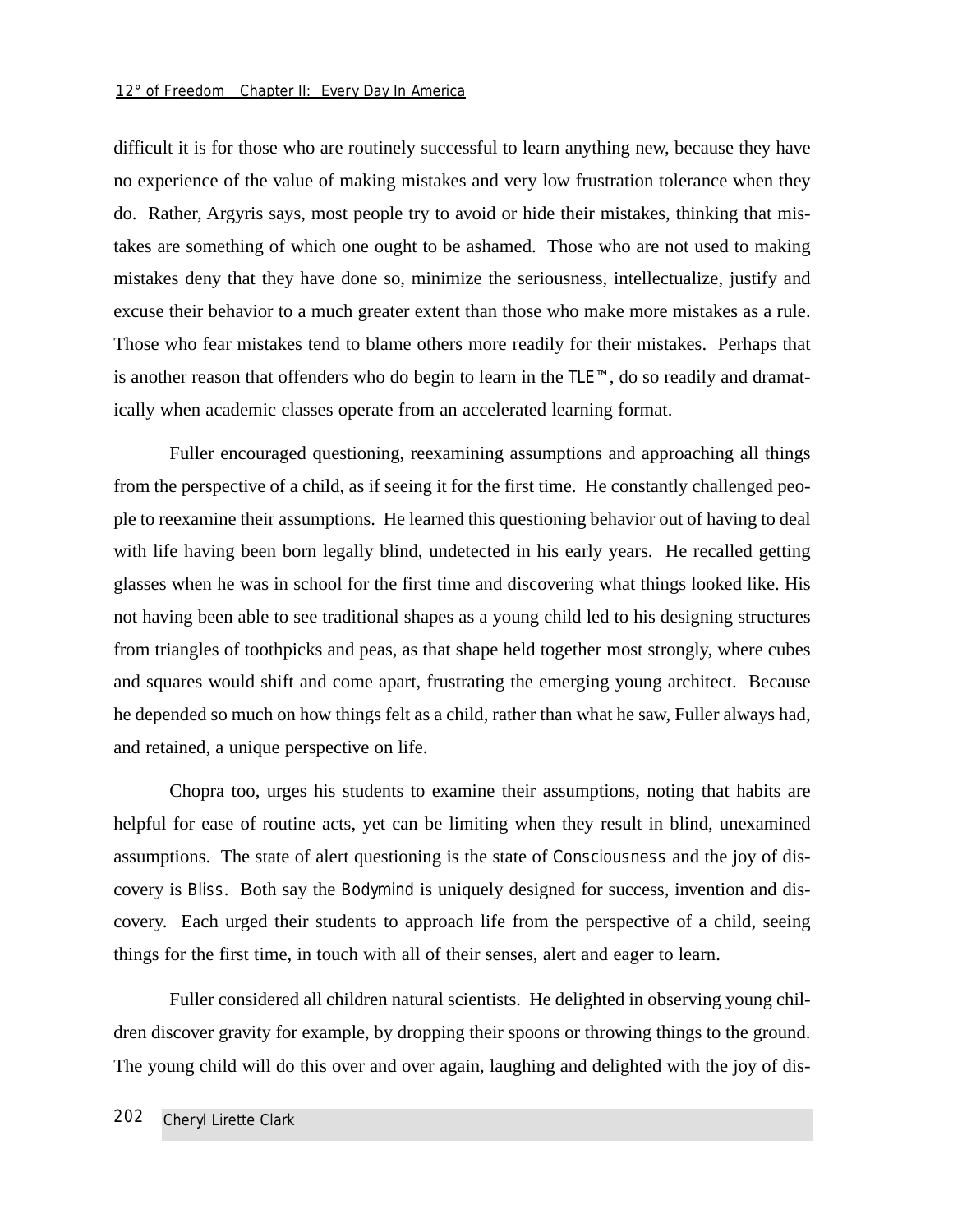covery. An exhausted, severely stressed mother will not find this delightful, may even hit, slap or yell at a child who seems tireless in his or her ability to stay focused on such a task. The stressed parent who responds with impatience stifles the budding natural scientist in this "scientific" experiment. This is an understandable response. Even the most rested parent will get tired of the emerging scientist throwing food and utensils to the floor. Children are inexhaustible sources of energy, because they are still so inspired with the joy of discovery. Every experience is new to them.

Parents who are extremely stressed, for whatever reason,—exhaustion from long hours at work, tired from lack of sleep, drugged due to depression or addiction, and/or overwhelmed by responsibilities,—do not have the energy to encourage the young scientist at work. Her explorations into the joys of discovering fascinating things, like electric sockets, how different objects bounce or thud down stairs; how easily even important papers tear; how magic markers make the most delightful colors on plain, bare walls exhaust a stressed parent further. Impatience and overwhelm create the conditions that lead to "degeniusing" the child. This is neither intentional nor done with malice or forethought. It is simply a side effect of stressors that upset and inhibit the parent's ability to respond with enthusiasm or nurturing.

Severely depressed or stressed parents in inner cities or suburbs, whether they or the environment have created the conditions that contribute to that stress, do not raise "geniuses". They are too overwhelmed to appreciate the scientist at work. Emotionally disturbed parents brutalize children, hurt them, abuse them and in the most tragic cases, kill them. It is a tribute to the strength of the human spirit that even children raised in abusive conditions can overcome them. It is tragic that they all do not, and that they have to live in appalling conditions in the first place.

Intact, middle-class families, where the extended family is nearby, have options: i.e., drop the kids off at Grandma's and Grandpa's for the day and let them spoil them; well-operated day care centers with plentiful resources and trained child care professionals; trips to Disney World and other exciting, stimulating experiences. Wealthy parents have even more options: Nannies, sometimes one for each child, Nurses, Governesses, boarding schools, sum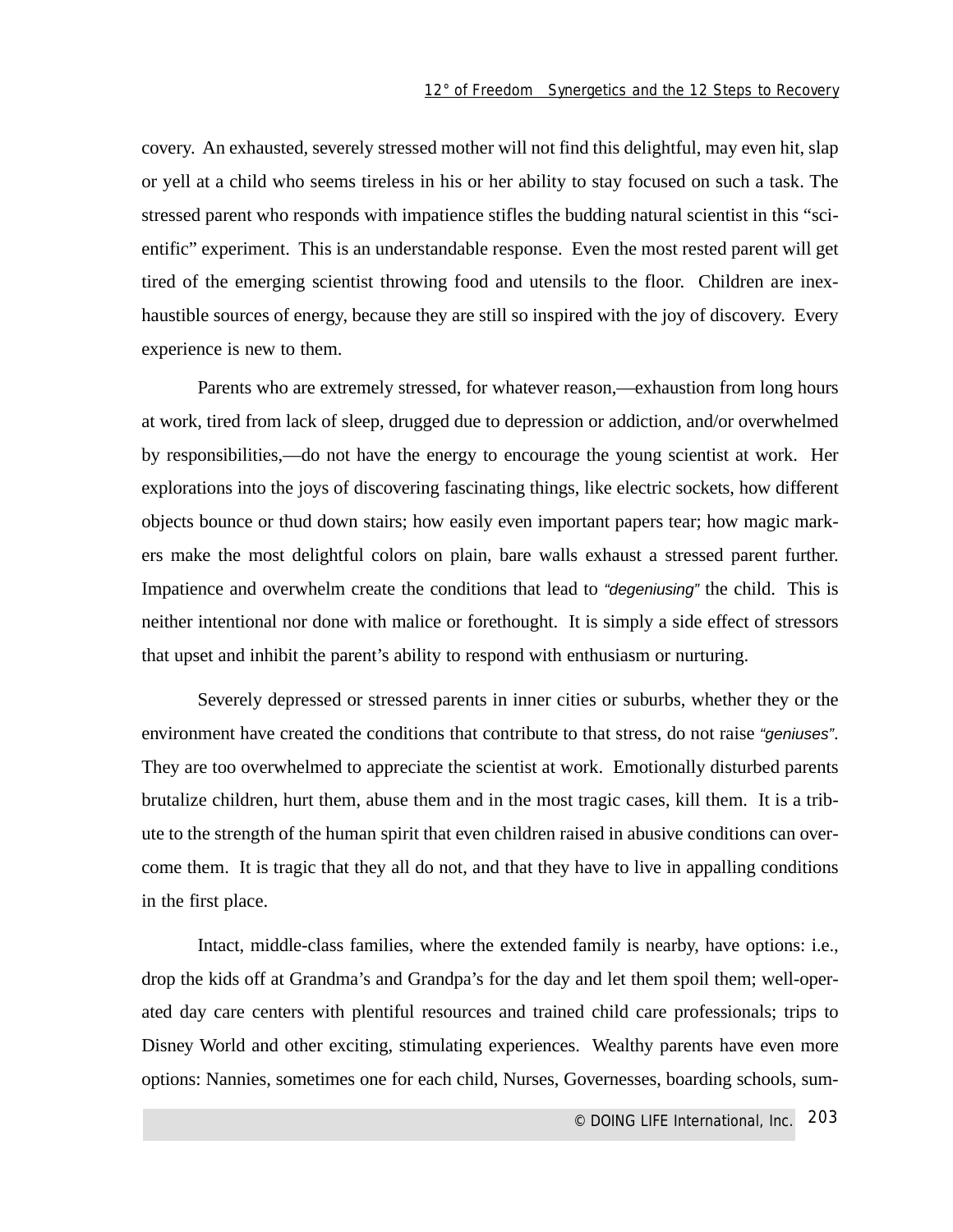mer vacations in new and exotic places that stimulate learning, indulgent grandparents or other extended family members who can afford to lavish gifts and attention on the children, the list goes on and on. Yet, even children raised in the best circumstances do not all turn out to be successful.

The options of wealth are not available to the inner-city poor. Grandma or Nana may be around, she may even be the primary caretaker, but she does not have the resources or the energy in many cases, to indulge the child. Libraries and story time may not be part of the family's experience. They are also an avenue of learning less likely to be available in the inner city than in the suburbs. Bookstores like Barnes and Noble, Borders and other large chains that provide comfortable chairs and a pleasant environment for reading while browsing for books, are not located in inner cities. It is simply not good business. These stores may be near a bus or subway line, but public transportation takes money to use, and in some cases there are subtle practices that prohibit a bus from certain sections of the city stopping in front of malls where these services exist.

These are often hidden policies. It is only in tragic situations like a case in Buffalo, NY, brought to public attention in 1999 by Johnnie Cochran's celebrity as the attorney of record, that brings discriminatory policies like these to light. The case referenced here concerned a young woman from the inner city, employed at an upscale mall in the suburbs. She was killed walking to work across a busy, eight-lane highway that separated the bus stop from the mall. It was the large monetary award to her family that resulted in a protected, sheltered mall bus stop being made accessible to busses from the inner city. The original policy was established to keep gangs of roving teenagers, "those people" out of the mall.

Advances in research about the brain and learning establish that the first three to four years of human life are most significant in laying the foundation for learning and behavior, and that genetic factors do play a role in intelligence and personality. Neo-natology also emphasizes the importance of the mother, and now, the father's health, in an infant's brain development. For example, a National Institute of Health study in 2000 noted that only 15.2% of low-birth-weight babies graduated from high school by age 19 as compared with 57.5% of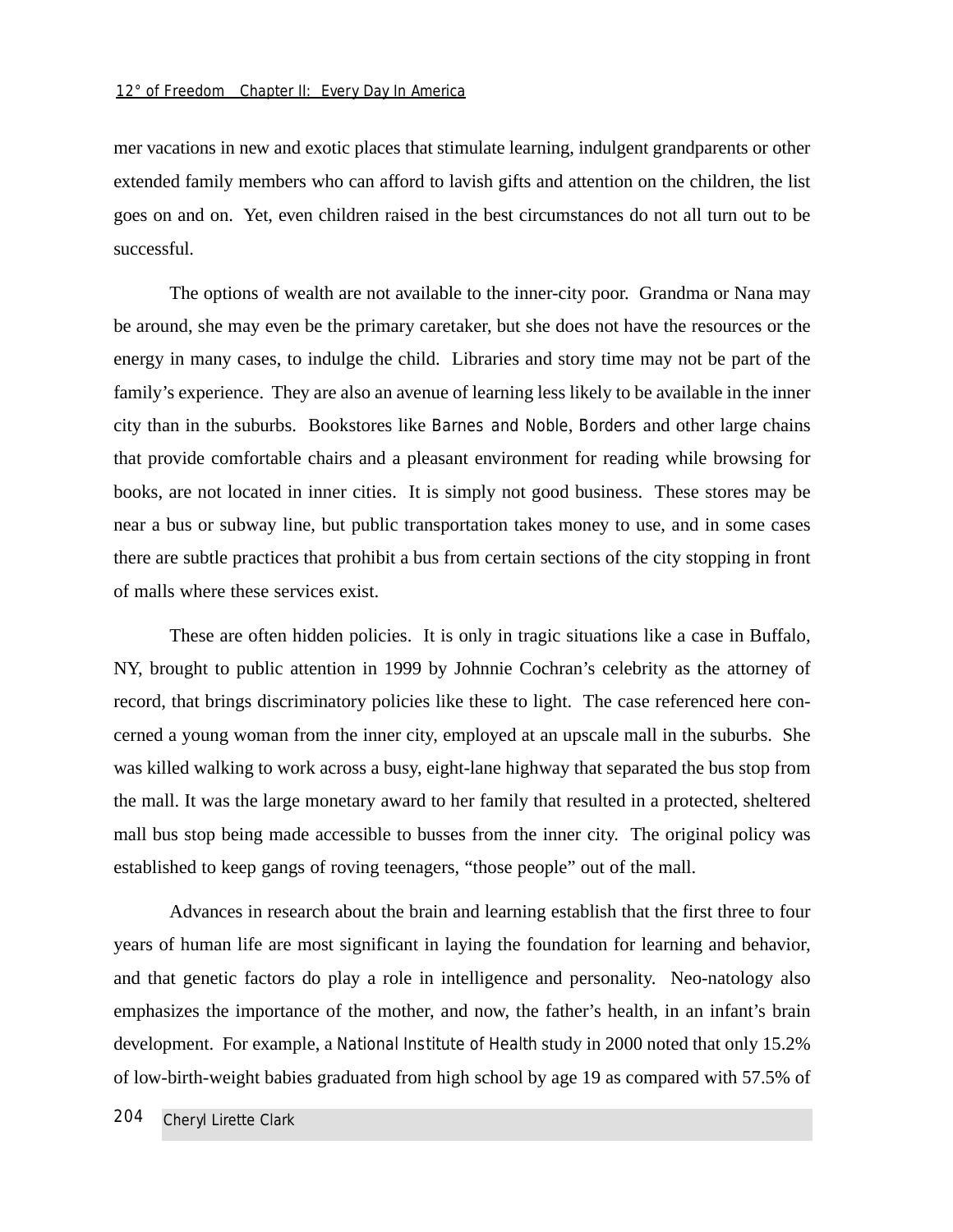normal birth-weight-babies. Mothers who drink, smoke, use drugs or do not otherwise take care of their health, deliver low-birth-weight babies. This is not a rarity among poor infants. These children have more to overcome as they grow and develop. If they are growing up in a severely deprived or hostile environment, the problem is exacerbated.

Physical factors such as the health of the Mother, nutrition, smoking, drinking alcohol, her emotional state and other factors, not previously known,—as recently as the 1960's and 1970's, —to influence healthy development, certainly factor into whether or not the child will be "well-born" or have mountains of obstacles to overcome as he or she begins to develop.

"Through electro-probing of the human brain, we are beginning to understand something of its energy patterns and information processing. We apparently start life with a given total-brain-cell capacity, component areas of which are progressively employed in a series of events initiated in the individual's brain by chromosomic 'alarm clocks.' Put your finger in the palm of a newborn baby's hand and the baby will close its tiny hand deftly around your finger, for its tactile apprehending organism is operative in superb coordination. …

In a stimulating environment, the brain's chromosomic alarm clocks and 'ticker tape' instructions inaugurate use of the child's vast inventory of intercoordinate capabilities and faculties. Children are not in fact taught and cannot be taught by others to inaugurate these capabilities. They teach themselves—if given the chance—at the right time. …

If not properly attended to and given the chance to function, despite the brain's alarm-clock inauguration of progressive potentialities in the first four years, the brain mechanisms can be frustrated and can shut off the valves of specific capabilities and capabilities to learn, then or later on, in specific areas."<sup>141</sup>

Relative to the learning process, "… given the right environment and thoughtful answers to their questions, children have everything they need educationally right from birth."<sup>142</sup> The crux of the matter then becomes whether the parents can provide the child with "the right environment and thoughtful answers to his questions." This is not always possible for the poor. Certainly those who end up in prison cannot, by and large, be considered "well-born." The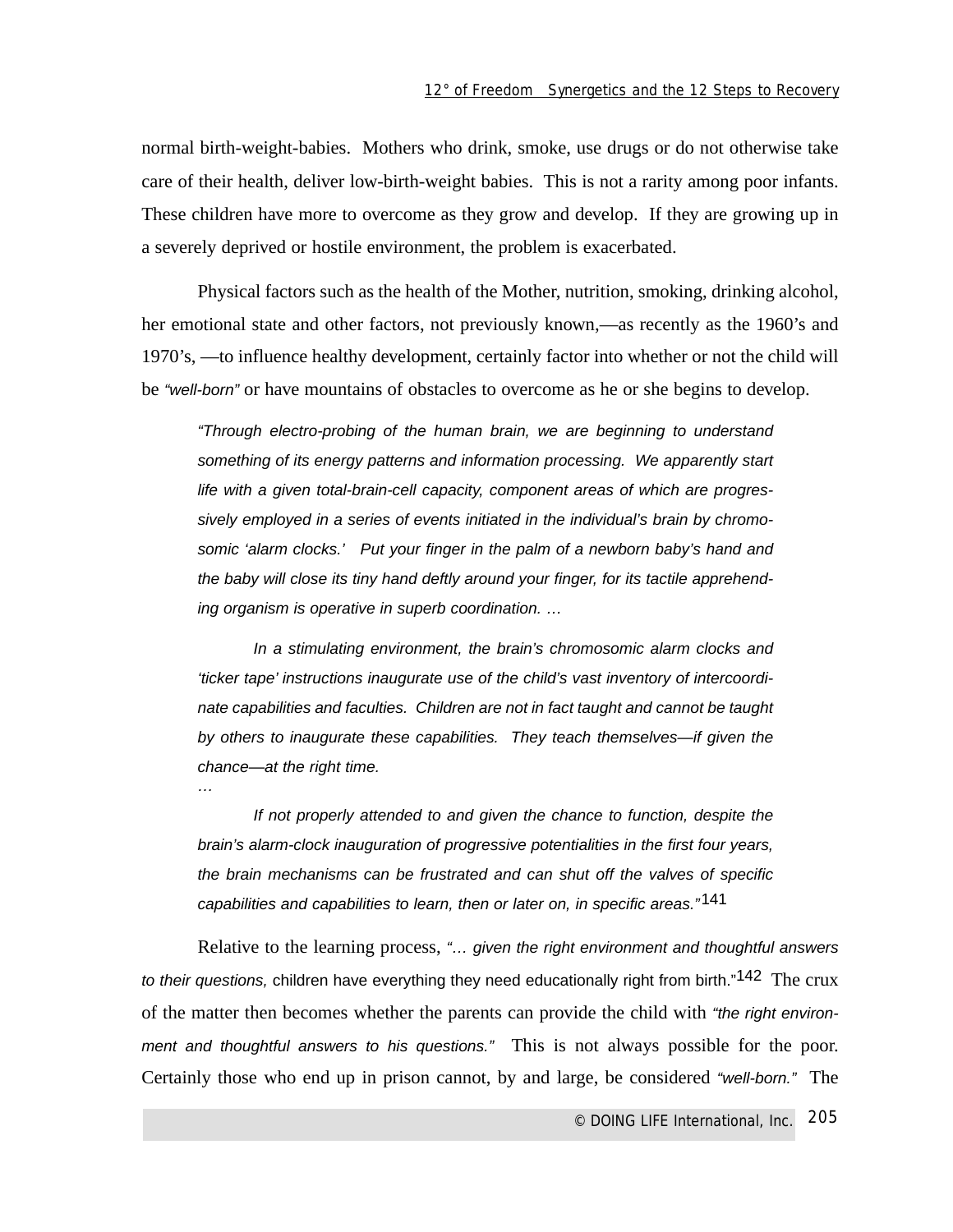majority of this population have grown up in poverty, gone to schools with the worst conditions, and come from families who have suffered countless hardships. While this is not the case for all prisoners, it is for the vast majority.

Yet, even those whose depravation is overwhelming do learn and grow when they are exposed to the right learning environment. There are many who have never had three meals a day on a regular basis, or a bed of their own to sleep in. In the right environment, even if it is in a prison, when there is an atmosphere of safety and opportunities to learn, offenders can and do learn strategies which lead to success. The factors contributing to a *"positive environment for human development"*143 will be discussed in Chapter IV: Environment Is Stronger Than Will.

Fuller wrote a poem during a break in a workshop he was teaching, sketching a yin/yang symbol and the tetrahedron to illustrate his constant message that each human being is essential in the Divine Plan, "the truth that embraces and permeates scenario Universe."<sup>144</sup> He believed that all life was deserving of respect and that human beings had a responsibility to all others, to all life on "Spaceship Earth"<sup>145</sup> and in Universe. He would have considered both absurd and scientifically impossible the notion that one's DNA made them "less than"—less intelligent, important, or deserving—than another.

DNA is the common link between one life form to another. Therefore, all life deserves respect, to be honored and nurtured as an expression of Good Orderly Direction inherent in nature's design. There can be no "ME" without "YOU." Fuller taught that the minimum number in Universe is two: yin and yang, positive/negative, concave/convex, inside/out. One can neither experience nor express one's uniqueness except in relationship to another. It is "Dark Ages thinking" that believes in "either/or" and "up" and "down"—and that a hierarchical "up" is somehow superior to "down." Fuller's intent to correct the thinking that expresses the concept routinely assumed to be "up and down" is the more accurate Universal Principle of "inside/outing."<sup>146</sup> He believed that parents play an essential role in the learning process.

"If parents take the trouble to speak clearly, to use their language effectively, to choose appropriate words, the children are inspired to do likewise. If the parents'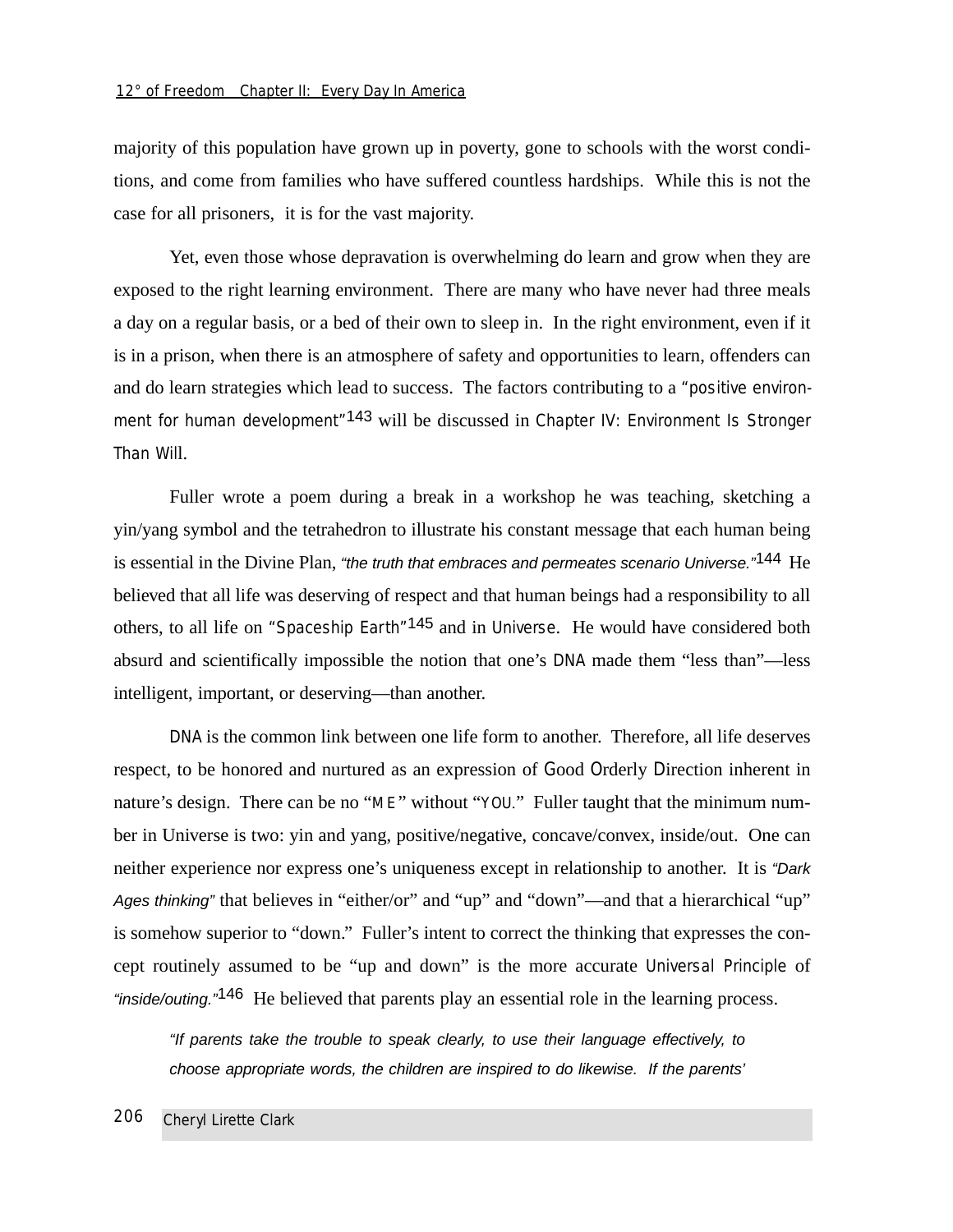



ENVIRONMENT TO EACH MUST BE ALL THERE IS, THAT ISN'T ME UNIVERSE IN TURN MUST BE ALL THAT ISN'T ME AND ME

SINCE I ONLY SEE INSIDE OF ME WHAT BRAIN IMAGINES OUTSIDE ME IT SEEMS TO BE YOU MAY BE ME IF THAT IS SO THERE'S ONLY WE

ME AND WE TOO WHICH LOVE MAKES THREE UNIVERSE PERME-EMBRACING

IT THEM

YOU WF

R. Buckminster Fuller 8/22/1981

Thanks to Keith Cunningham for sharing this poem, from the wall at "Bucky Central", Lake LBJ, TX

207 *© DOING LIFE International, Inc.*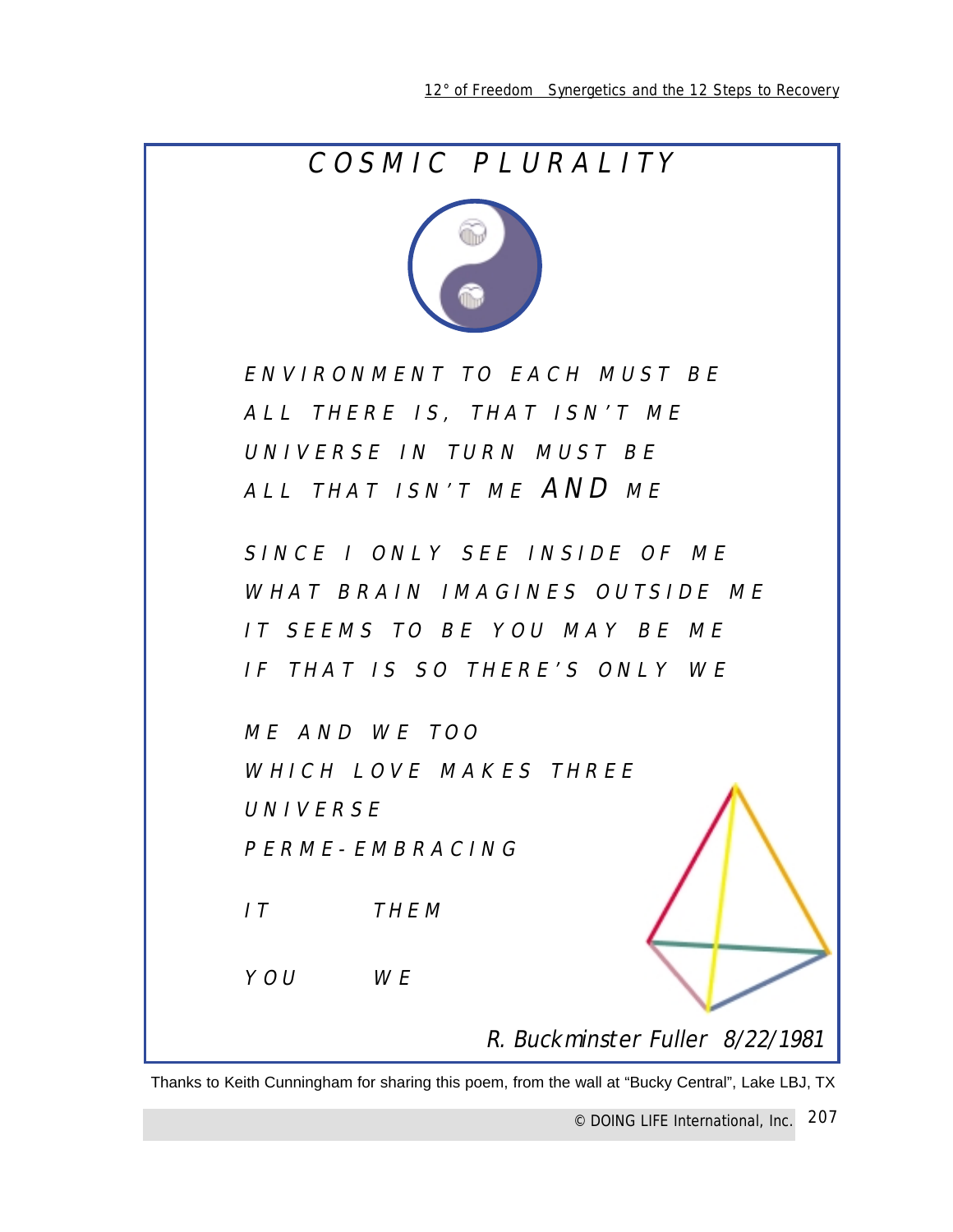tones of voice are hopeful, thoughtful, tolerant, and harmonious, the children are inspired to speak likewise. If the parents are not parroting somebody else, but are quite clearly trying to express themselves, nothing encourages more of the intuitions of the young life to commit itself not only to further exploration but to deal competently in coordinating its innate faculties. However, if the parents indicate that they are not really trying, or relapse into slang cliches, slurred mouthings, blasphemy, anger, fear, or intolerance, indicating an inferiority complex which assumes an inability of self to attain understanding by others, then the children become discouraged about their own capability to understand or to be understood."<sup>147</sup>

This is a challenge. Human infants learn language from their parents and caretakers. Those who "take care" of children must understand that *"words are tools"* and teach children how to speak and understand language that reinforces their personal power, to express themselves as people of dignity, rather than use language that diminishes their power to understand, manage and positively impact their environment.

The United States makes much of the First Amendment, of "free speech." The right to freely express one's ideas, beliefs and feelings is highly valued. However, it is difficult to believe that "free speech" was intended by the "Founding Fathers" of this country to encourage and protect "slang cliches, slurred mouthings, blasphemy, anger, fear, or intolerance." That kind of language is irresponsible and leads, as Fuller says, to "an inferiority complex ... an inability of self to attain understanding by others"; to divisiveness among human beings in society. It has, ultimately, led to assassination of those whom others fear or despise; even of leaders like John and Robert Kennedy, of Dr. Martin Luther King, Jr., and others who do not reflect the hater's point of view.

That "Gangsta Rap" is full of this kind of language is heartbreaking to those who understand what it does to the psyche of the young people who immerse themselves in it. It offends the spirit and imprisons those who remain locked in those beliefs. Just recall all of the "gangsta rappers" who have died the violent deaths they scripted (predicted?) in their lyrics. Actions reflect words, and are first structured by language. Disparaging or labeling another, dismissing one as "less than" oneself, leads to fear and hostility, to alienation.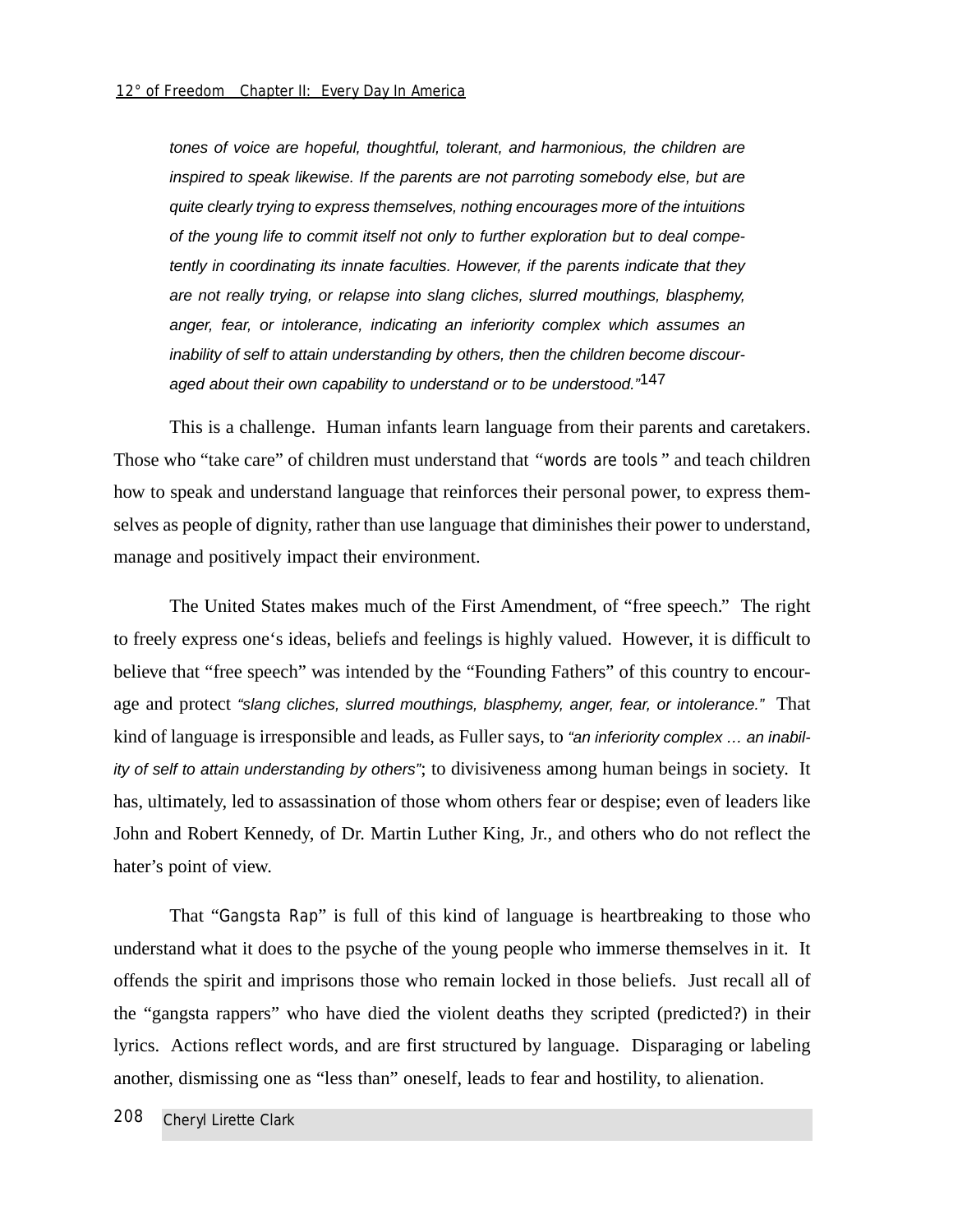Alienation makes it impossible for one to see "YOU" as another "M E" or to experience "ME" as a reflection of "YOU*.*" To see another human being as a mirror of oneself allows one to learn, to grow, to expand one's world view, to have compassion for the other and through that compassion, to respect and understand all "OUTSIDE ME." One cannot be a racist when one realizes that the other is the mirrored reflection of oneself. Compassion is the only possible response, unless one has contempt for oneself. Racism is a reflection of self-hatred.

One definition of compassion is, "sympathetic consciousness of others' distress together with a desire to alleviate it."<sup>148</sup> As stated earlier, Fuller said, "I am confident that if I were born and reared under the same circumstances as any other known humans, I would have behave much as they have.<sup>"149</sup> He refused to judge the actions of another, instead operated from the conviction that each person does the best he or she can, given their particular circumstances. Fuller was deeply committed to serve others and chose to work toward creating environments that would support everyone to succeed at the very highest level. He saw this work as essential to the survival of the planet and all spieces on the planet.

Another who chose to work in this way was Luis Alberto Machado, formerly the Minister of State for the Development of Human Intelligence in Venezuela. Dr. Machado dedicated much of his career to influencing the development of intelligence in his country. His work produced impressive results, cited in educational circles throughout the world as a model program. Dr. Machado introduced his transformational work at every level of society, in classrooms at every grade level, among the poor in adult basic education classes and most significantly, with young expectant mothers.150

The mothers were taught to read in prenatal clinics, learning from specially selected children's books that they were encouraged to read aloud to their older children and their infants, both in the womb and when born. The result of this experiment was that the intelligence level of all participants increased an average of 28 points on objective measures. Machado's book, The Right To Be Intelligent describes his approach to learning and teaching in a beautifully poetic way. He, too, speaks to the importance of thoughtful language and affirmation of individual strengths.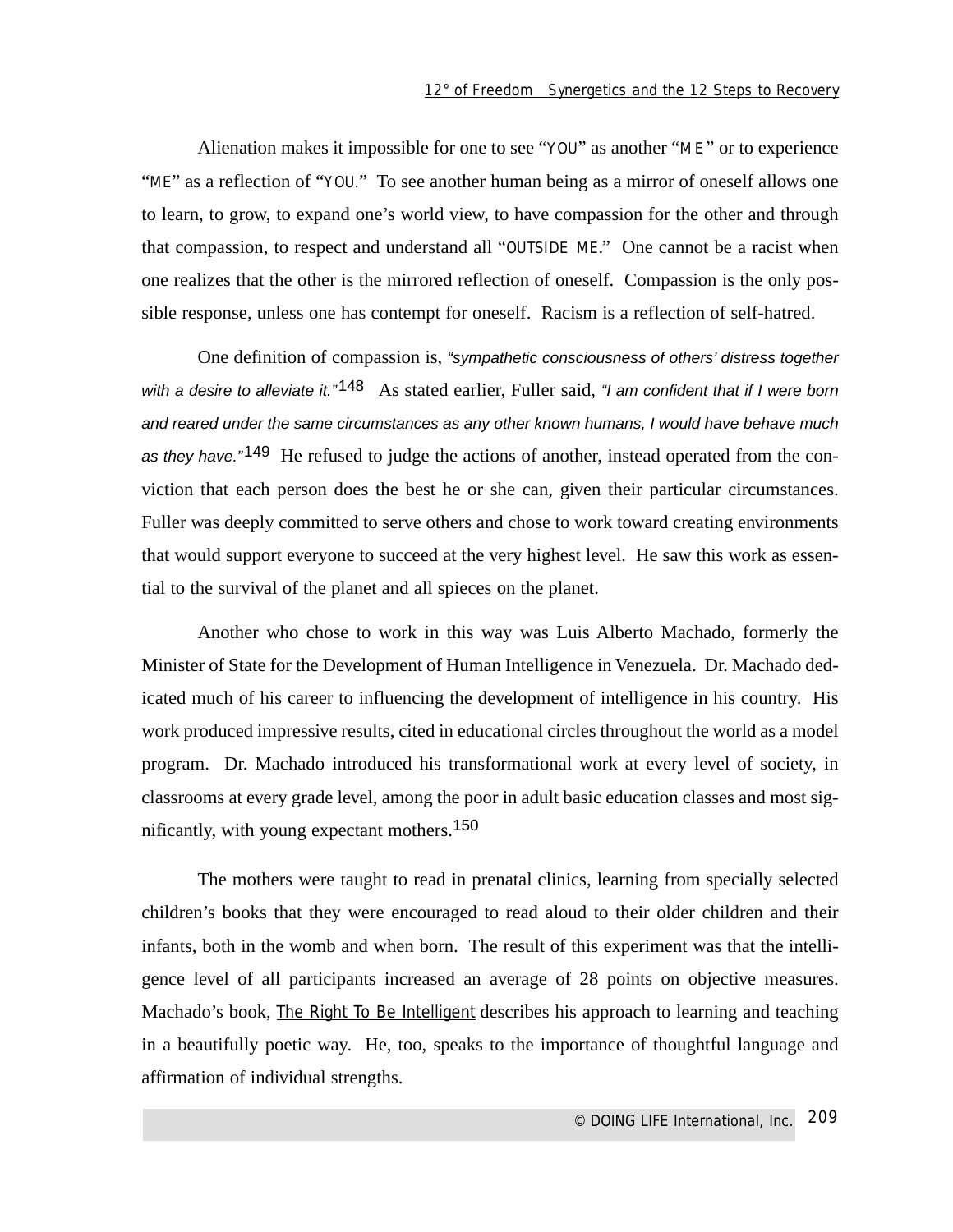# *12° of Freedom Chapter II: Every Day In America*

The concept of effective, conscious use of words is an essential component of the TLE<sup>™</sup> Community Standards,<sup>151</sup> based in Fuller's philosophy. All center on speaking purposefully. Standard 2 says, *"The community is healthy when members speak and act supportively."* Slang, cursing, put-downs and disparaging language is discouraged. Participants are taught and expected to use positive, respectful language in their communications with staff and peers. They evaluate their progress and that of their peer group during daily Community Meetings, on how well they have met each standard. Each meeting closes with a reading from a book of meditations from a book such as Keep It Simple<sup>152</sup> or Acts of Faith by Iyanla Vanzant.<sup>153</sup> In addition, the peer group leading Community Meeting selects a key word from the reading to define, use in a sentence and discuss, as a way to close the meeting intentionally and to learn new vocabulary words with which to express their thoughts and feelings.

# Whose Responsibility Is It?

Until society begins to take responsibility for the conditions outlined here, the prison population will continue to escalate, draining resources and killing the spirit of youth. This is not to suggest that those who are more successful must take responsibility *for* those less fortunate. To do that implies offenders and addicts do not have the ability to take responsibility for themselves. They can, and do, when opportunities to learn are presented.

Despite evidence to the contrary, many continue to believe that punishment and incarceration will stop crime and positively impact on addiction. This is reflected in public policy. Punishment of the increasingly young, non-violent population, going to prison for crimes related to substance abuse, is pointless. There is no evidence to suggest that longer terms of incarceration for non-violent offenders has any impact on crime. As Command Sergeant Major (retired) Joshua Perry notes, *"As soon as you arrest me and incarcerate me, I am entitled to more benefits than I have ever known, a higher quality of care than I have ever had in my life. I am entitled to food, clothing, shelter, rights and privileges, protection and care. I now have a higher standard of living than I could have expected as a free citizen."* 

This is indeed a sad commentary on the fate of 1,962,721 of the nation's adult citizens and 108,965 incarcerated juveniles at yearend 2000. Perhaps that can change with thoughtful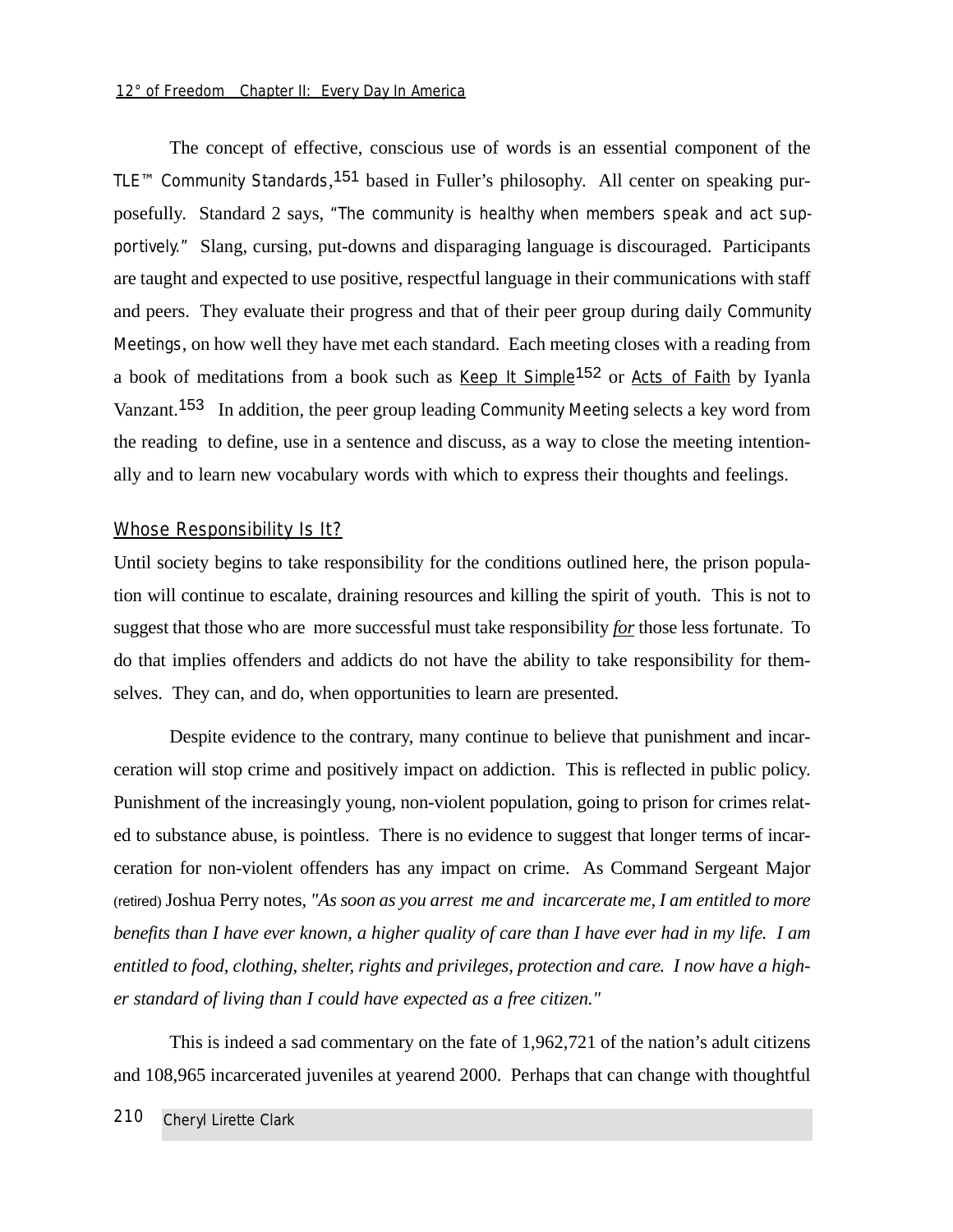policies that focus more on early education and less on later incarceration.

As Rolling Thunder<sup>154</sup> suggested, responsibility begins first with words, a refusal to dismiss others with pejorative labels,—to dehumanize anyone. Responsible action is a logical evolution from this practice.

"People have to be responsible for their thoughts, so they have to learn to control them. It may not be easy, but it can be done. First of all, if we don't want to think certain things we don't say them. We don't have to eat everything we see, and we don't have to say everything we think. So we begin by watching our words and speaking with good purpose only. There are times when we must have clear and pure minds with no unwanted thoughts and we have to train and prepare steadily for those times until we are ready. We don't have to say or think what we don't wish to. We have a choice in those things, and we have to realize that and practice using that choice. There is no use condemning yourself for the thoughts and ideas and dreams that come into your mind; so there's no use arguing with yourself or fighting your thoughts. Just realize that you can think what you choose. You don't have to pay any attention to those unwanted thoughts. If they keep coming into your head, just let them alone and say, 'I don't choose to have such thoughts,' and they will soon go away. If you keep a steady determination and stick with that purpose you will know how to use that choice and control your consciousness so unwanted thoughts don't come to you any more. Then you can experience purification completely and in the right way and no impurities can exist in your mind or body at any time."155

In the Shock Incarceration Program in New York, one of the cadences sung while marching begins:

> *"Change, change we've got to make a change! Too many of our children crying. Change, change we've got to make a change! Too many of our children dying."*

It is well past time for change.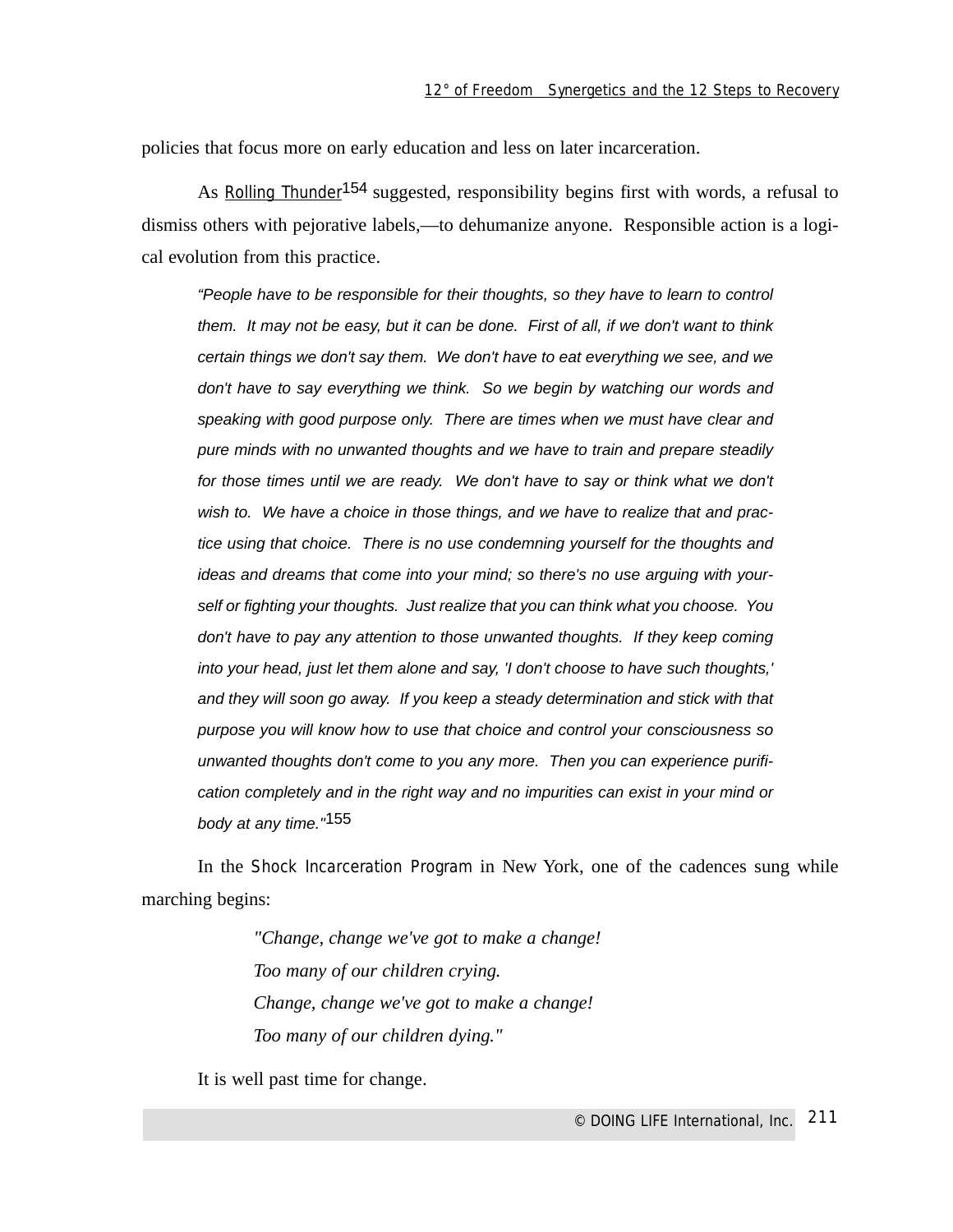# **FOOTNOTES**

# The Crisis

- 1. Center for Substance Abuse Treatment, NY, 1997
- 2. Columbia Pacific University, School of Health and Human Services, Project IV Guidelines, 2/93, p. 28
- 3. Bennett, Robert F. with Kurt Hanks, Gerreld L. Pulsipher, Foreword by Hyrum W. Smith Gaining Control, *Your Key to Freedom and Success*, ©1990, Franklin International Institute, Inc., Salt Lake City, UT
- 4. Nash, Madeleine *The Chemistry of Addiction*, TIME, Vol. 149, No. 18, p.69, May 5, 1997, pp. 68 -76
- 5. Diagnostic and Statistical Manual of Mental Disorders, Fourth Edition, 1994
- 6. National Institute on Drug Abuse, *Twin Studies Help Define the role of Genes in Vulnerability to Drug Abuse*, by Patrick Zickler, NIDA Notes, Volume 14, Number 4, p. 4, U.S. Department of Health and Human Services, National Institute of Health, Bethesda, MD
- 7. Flanagan, T., D. Clark, D. Aziz, B. Szelest, *Compositional Changes in a Long-Term Prisoner Population: 1956-89* The Prison Journal - Volume LXXX - Number 1 Spring-Summer1990, The Pennsylvania Prison Society, Philadelphia, PA
- 8. Boyko, Carrie and Kimberly Colen Hold Fast Your Dreams, *Twenty Commencement Speeches*, ©1996, Scholastic Inc., NY, Toronto, London

# The Cost

- 9. Beck, Alan J., Ph.D. and Paige Harrison, *BJS Statisticians*, Office of Justice Programs, U.S. Department of Justice, Washington, D.C.
- 10. American Correctional Association, Summer Congress of Correction, 1996
- 11. Moyers, Bill Children in America's Schools, 1996, South Carolina ETV, a co-production of The Saint/Hayden Co., SCETV, Nebraska ETV. Based on the book, Savage Inequalities: Children in America's Schools, by Jonathon Kozol
- 12. U.S. Department of Health and Human Services,- *Drug Abusing Employees Cost U.S. Businesses Billions of Dollars"*, 1991 - 1992, National Institutes of Health, Bethesda, MD
- 13. New York State Department of Correctional Services, Division of Program Planning and Research, Statistical Report, unpublished document, May 30, 2000
- 14. Ibid.

# The Devastation of Addiction

- 15. Office of Justice Programs, National Corrections Conference On Substance Abuse Testing, Sanctions and Treatment, National Institute of Justice, April 23 - 25, 1997
- 16. New York Times, March 1997
- 212 *Cheryl Lirette Clark*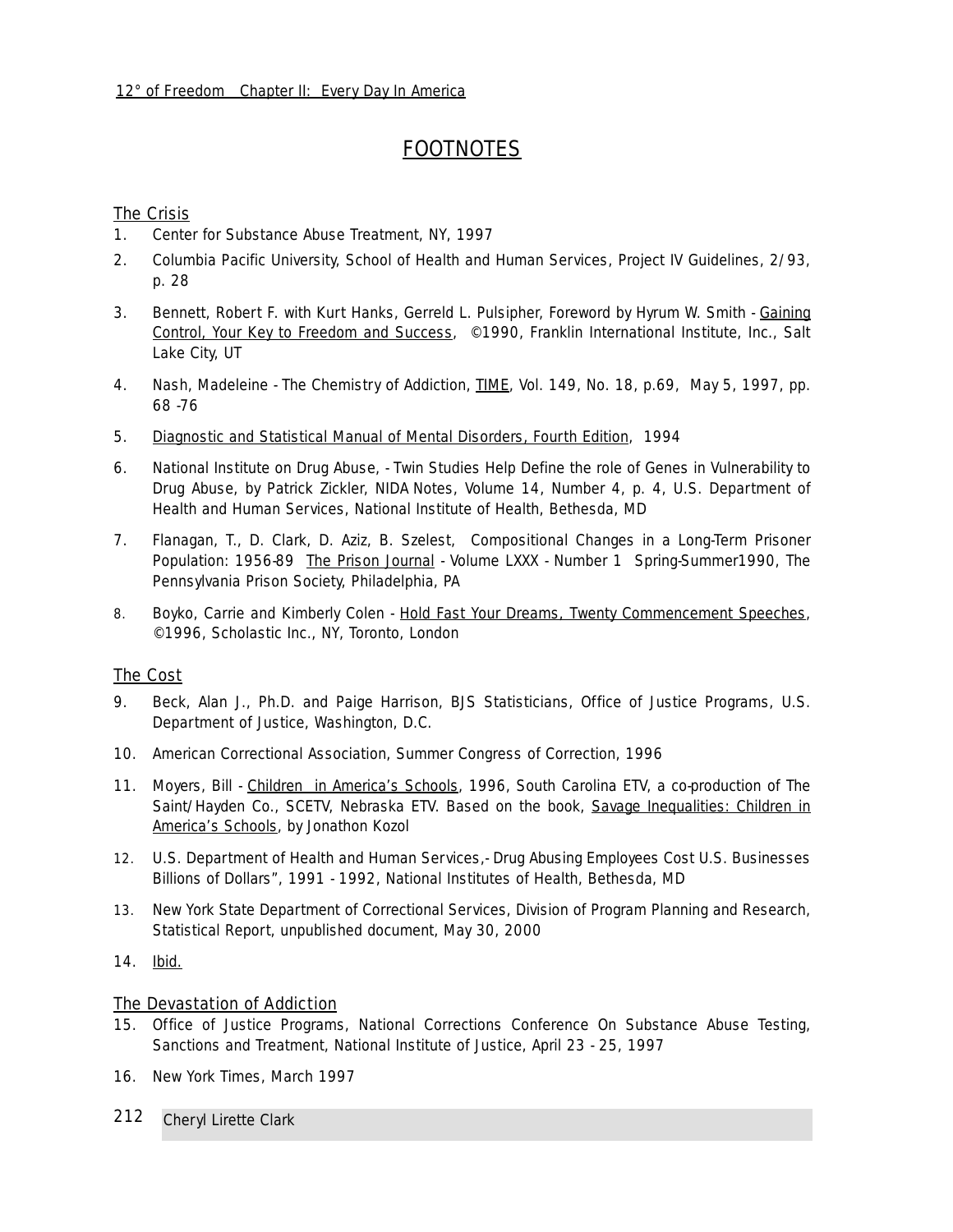#### "Nature" or "Nurture": Is that the Question?

- 17. Boyd, Doug Rolling Thunder, ©1974, p. 244, A Delta Book, Dell Publishing Co., NY
- 18. **Ibid.**, p. 244
- 19. Herrnstein, Richard J. and Charles Murray The Bell Curve, ©1995, The Free Press, NY
- 20. Jensen, Arthur R. *"How Much Can We Boost IQ and Scholastic Achievement?"* Harvard Educational Review, ©1969, Cambridge, MA
- 21. Herrnstein and Murray The Bell Curve, op. cit., Preface, pp. xxi-xxiii
- 22. **Ibid.**, p. 1
- 23. Jensen, *"How Much Can We Boost IQ and Scholastic Achievement?",* op. cit.
- 24. Jacoby, Russell and Naomi Glauberman, Editors The Bell Curve Debate: History, Documents, and Opinions, ©1995, Times Books, Random House, NY, p. x
- 25. Herrnstein and Murray The Bell Curve, op. cit., p. 235
- 26. Fuller, R. Buckminster with Kiyoshi Kuromiya, Adjuvant, COSMOGRAPHY: A Posthumous Scenario for the Future of Humanity, p. 1 ©1992, Macmillan Publishing Co. Inc., NY
- 27. Herrnstein and Murray The Bell Curve, op. cit., p. 235
- 28. Ibid., p. 236
- 29. Kozol, Jonathan Savage Inequalities: Children in America's Schools, ©1991, Crown Publishers, Inc., HarperCollins, NY
- 30. Ibid., pp. 23-24
- 31. Jacobs, Bruce A. Dealing Crack, *The Social World of Streetcorner Selling*, ©1999, Northeastern University Press, Boston
- 32. Ibid., pp. 8 9
- 33. Kozol, Jonathan Savage Inequalities, op. cit., pp. 37-38
- 34. Herrnstein and Murray The Bell Curve, op. cit., p. 237
- 35. Van Den Haag, Ernest *"No Excuse for Crime"* Crime in Society, ©1978, Savitz and Johnston, Editors, John Wiley & Sons, NY, Chichester, Brisbane, Toronto Savitz, Leonard D. and Norman Johnson, Editors, Crime in Society, ©1978, John Wiley & Sons, NY, Chichester, Brisbane, Toronto
- 36. Van Den Haag, Ernest *"No Excuse for Crime",* op. cit., p. 206
- 37. Ibid., p. 207
- 38. Glasser, William, M.D., Control Theory, pp. 1-4, ©1984, Harper & Row Publishers, NY
- 39. Ibid., p. 5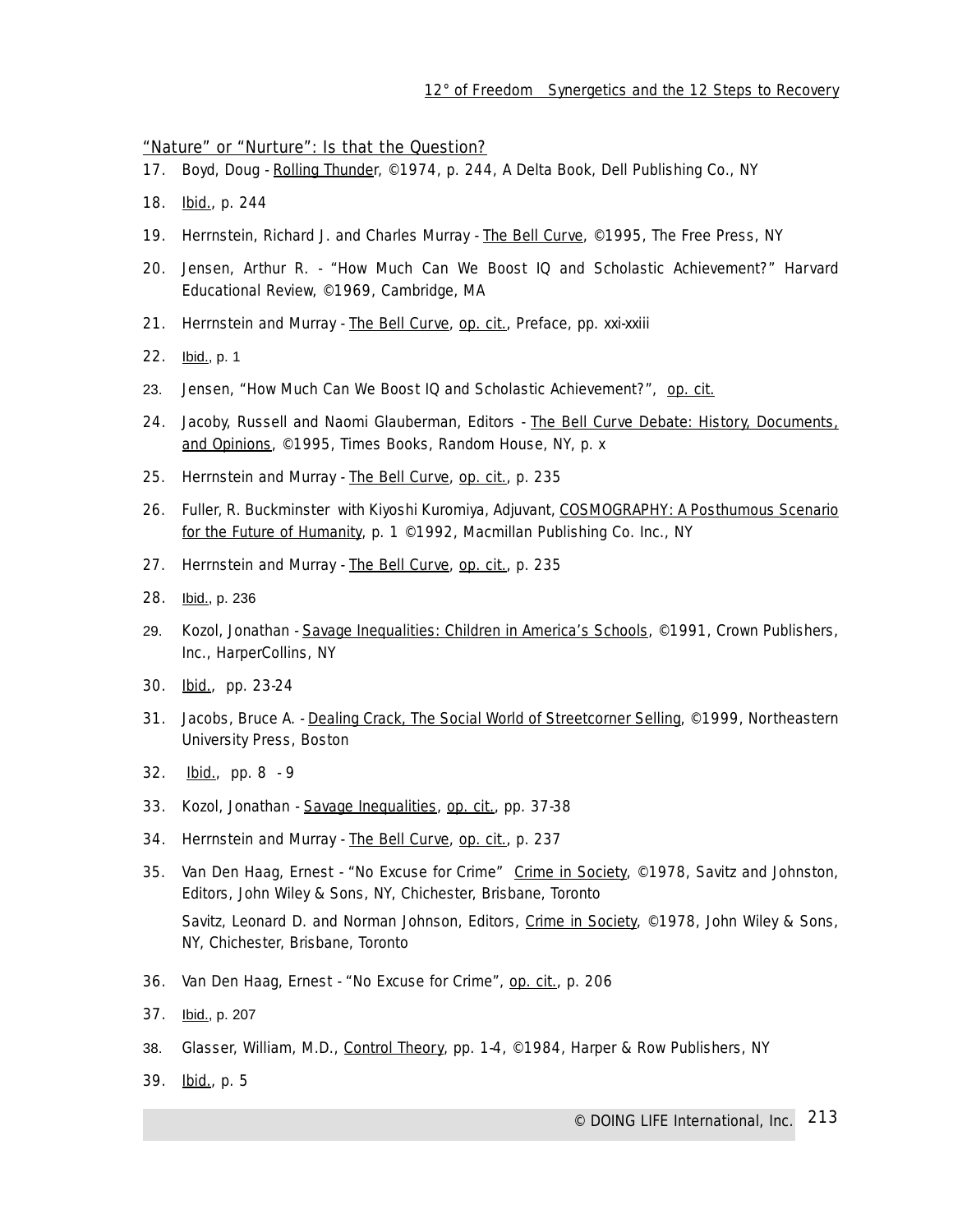- 40. Ibid., p. 5 16
- 41. Maslow, Abraham Toward a Psychology of Being, second edition, ©1968, D. Van Nostrand Company, NY
- 42. Savitz and Johnson, Crime in Society, p. v, op. cit.
- 43. Witkin, et al *"XYY and Criminality"* Crime in Society, ©1978, Savitz and Johnston, Editors, John Wiley & Sons, NY,
- 44. **Ibid.**, p. 275
- 45. Ibid., p. 287
- 46. p. 288
- 47. Dalgard, Odd Steffen and Einar Kringlen *Criminal Behavior in Twins,* in Crime in Society, pp. 292 - 307, Savitz and Johnson, op. cit.
- 48. <u>Ibid.,</u> p. 292
- 49. Ibid., p. 306
- 50. Herrnstein and Murray The Bell Curve, op. cit., p. 242
- 51. Hirschi, Travis and Michael J. Hindelang *Intelligence and Delinquency*, pp. 311 327, Crime In Society, Savitz and Johnston, Editors, ©1978, John Wiley and Sons, NYS
- 52. Reed, *The Progressive*, December, 1994, cited in Jacoby and Glauberman, The Bell Curve Debate
- 53. Herrnstein and Murray The Bell Curve, op. cit., p. 525
- 54. lbid., p. 549
- 55. Ibid., p. 549
- 56. Ibid., p. 526

#### The Bell Curve Debate

- 57. Jacoby and Glauberman, Editors The Bell Curve Debate, op. cit.
- 58. Ibid., pp. ix x
- 59. Clark, Cheryl L., Ronald Moscicki and CSM (ret) Joshua Perry *To March or Not to March? Is That the Question?*, Juvenile and Adult Boot Camps, ©1996, American Correctional Association, MD
- 60. Herrnstein and Murray The Bell Curve, op. cit., p. 527 552
- 61. Zehr, Howard, portraits and interviews Doing Life, Reflections of Men and Women Serving Life Sentences, ©1996, Good Books, Intercourse, PA
- 62. Lykken, David, Ph.D. Happiness: What Studies on Twins Show Us About Nature, Nurture, and the Happiness Set Point, ©1999, Golden Books<sup>®</sup>, NY
- 214 *Cheryl Lirette Clark*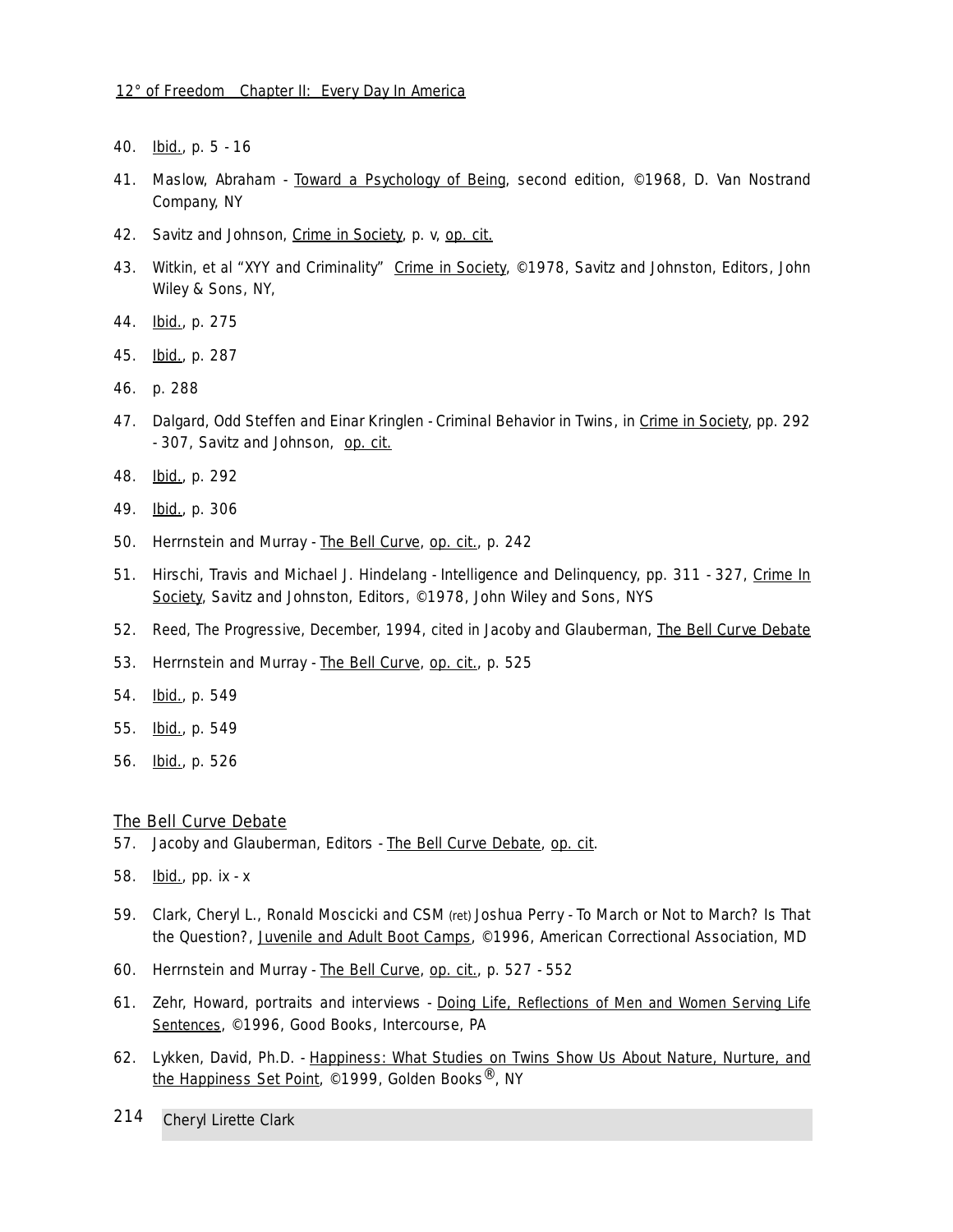- 63. Ibid., p. 13
- 64. Ibid., p. 3
- 65. Ibid., pp. 45 46
- 66. Van Den Haag, Ernest *"No Excuse for Crime",* op. cit.
- 67. Berne, Eric, M.D. A Layman's Guide to Psychiatry and Psychoanalysis, ©1947 Simon and Schuster, NY
- 68. Boyd, Doug Rolling Thunder, op. cit., p. 244
- 69. New York State Department of Correctional Services, Division of Program Planning and Research, Statistical Report, unpublished document, 1999
- 70. Van Den Haag, Ernest *"No Excuse for Crime",* op. cit., p. 208
- 71. Fuller with Kuromiya, COSMOGRAPHY*,* op. cit., p. 1

### Poverty and Crime

- 72. National Institute of Health, NIDA Notes, Bethesda, MD
- 73. Perry, Joshua (CSM, retired), Letter to the Editor, Anniston Star, December, 1996
- 74. Blankenhorn, David Fatherless America, Confronting Our Most Urgent Social Problem, p. 63, ©1995, BasicBooks, A Division of HarperCollins Publishers, Inc., NY
- 75. Robbins, Anthony Unlimited Power, ©1986, Simon and Schuster, NY

### "It's In The Genes"

- 76. National Institute on Drug Abuse *New NIDA Initiative Focuses on Vulnerability to Drug Addiction*, pp. 1-4, by Steven Stocker, NIDA Notes, Volume 13, Number 6, U.S. Department of Health and Human Services, National Institutes of Health, Bethesda, MD
- 77. National Institute on Drug Abuse, NIDA Notes, Volume 13, Number 6, op. cit.
- 78. National Institute on Drug Abuse *Twin Studies Help Define the role of Genes in Vulnerability to Drug Abuse*, by Patrick Zickler, NIDA Notes, Volume 14, Number 4, March 1999, p. 4, U.S. Department of Health and Human Services, National Institutes of Health, Bethesda, MD
- 79. Kendler, Kenneth, MD, Medical College of Virginia, (MCV) as cited in: *Twin Studies … in Vulnerability to Drug Abuse*, Ibid.
- 80. National Institute on Drug Abuse *Evidence Builds That Genes Influence Cigarette Smoking*, NIDA NOTES, Volume 15, Number 2, U.S. Department of Health and Human Services, National Institutes of Health, Bethesda, MD
- 81. Ibid., pp. 1 5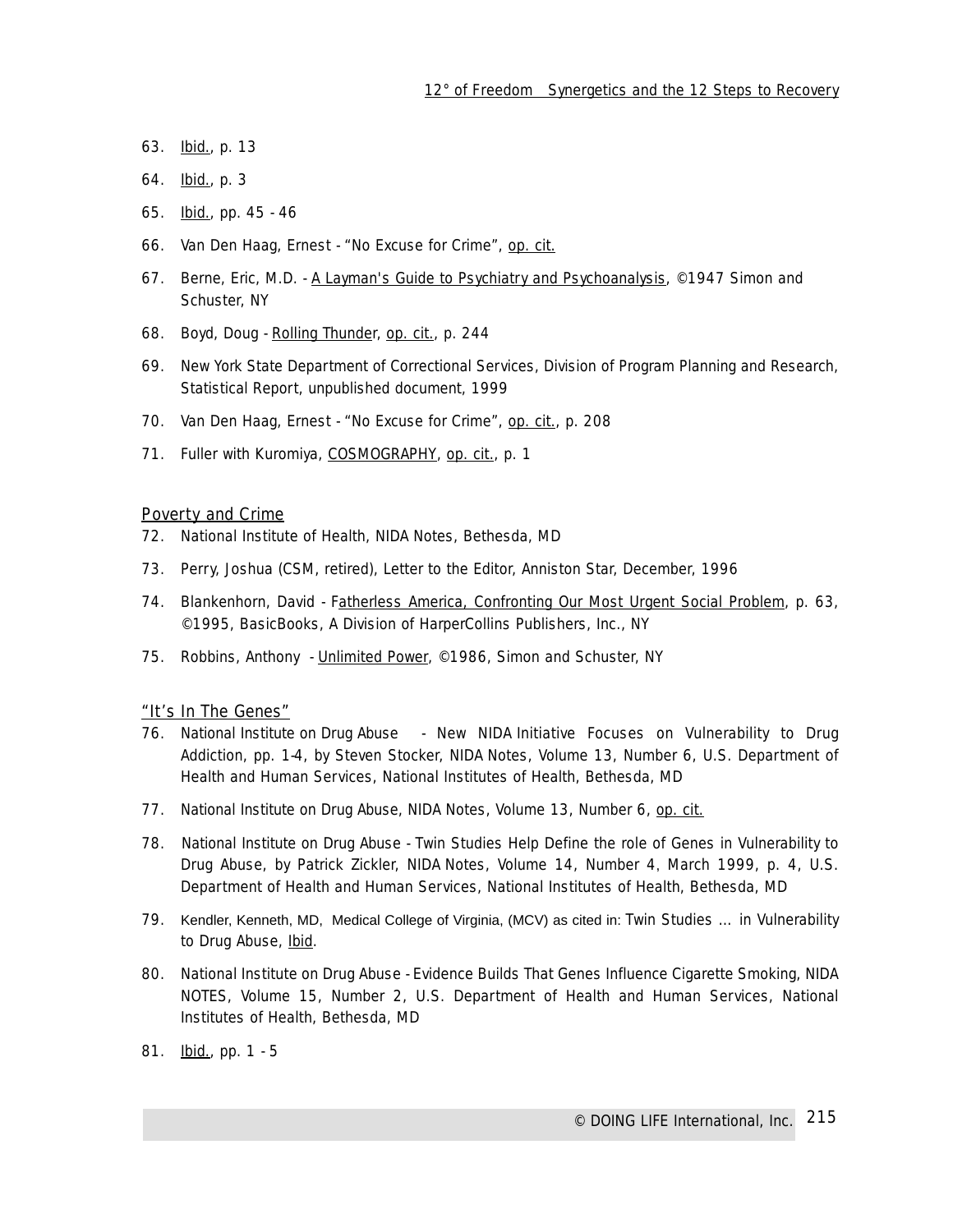82. Clark, Cheryl L., Mary Bogan and Lisa Matheson - DOING LIFE! A Life Skills Program for Recovery from Addictions, ©1996, DOING LIFE! International Inc., Buffalo, NY, Toronto

Clark, Cheryl L. and Lisa Matheson - Facilitator's Guide to DOING LIFE!, ©1997, DOING LIFE! International Inc., Buffalo, NY, Toronto, Ontario

- 83. Glasser, Control Theory, op. cit.
- 84. lbid., pp. 120 124
- 85. Ibid., p. 124
- 86. Ibid., pp. 125 126
- 87. lbid., p. 127
- 88. Alcoholics Anonymous World Services Inc. Alcoholics Anonymous, ©1939
- 89. Ibid., p. 31
- 90. Ibid., p. 58
- 91. As reported in the American Press, (AP) July 7, 2000
- 92. AP report, August 12, 2000
- 93. Clark, et al, *Step 1: Admit the Truth*, **DOING LIFE!**, op. cit.
- 94. Alcoholics Anonymous, op. cit., p. 58
- 95. AP report, August 12, 2000, op. cit
- 96. Alcoholics Anonymous, op. cit., p. 59
- 97. AP report, August 12, 2000, op. cit

#### "Your 'I Will' Is More Important Than Your IQ"

- 98. Herrnstein and Murray The Bell Curve, op. cit., p. 399 *"'Chicago educator pushes common sense,'* St. Louis Post Dispatch*, Dec. 2, 1990, p. 5D; 'Marva Collins still expects, gets much,'* St. Petersburg Times*, July 23,1989, p 6A; 'Pioneering educator does not want post in Clinton cabinet,'* Minneapolis Star Tribune*, Oct. 25, 1992, p. 22A"*
- 99. Safer, Morley "Too Good To Be True? Marva Collins" 60 MInutes, ©1996, ABC News, NY
- 100. Collins, Marva "Ordinary" Children, Extraordinary Teachers, ©1992, Hampton Roads Publishing Company Inc., Charlottesville, VA - Values, Values, Values, Values, Values, Values, Values, Values, Values, Values, Values, Values, Values, Values, Values, Values, Values, Values, Values, Values, Values, Values, Values, Va Lighting the Candle of Excellence, foreword by former First Lady, Rosalynn Carter, ©1996, Dove Books, Los Angeles, CA Collins, Marva and Civia Tamarkin - Marva Collins' Way, ©1982, A Jeremy P. Tarcher/Putnam Book, published by G. P. PUTNAM'S SONS, NY
- 101. **TIME**™ Magazine, July 17, 2000, p. 14
- 216 *Cheryl Lirette Clark*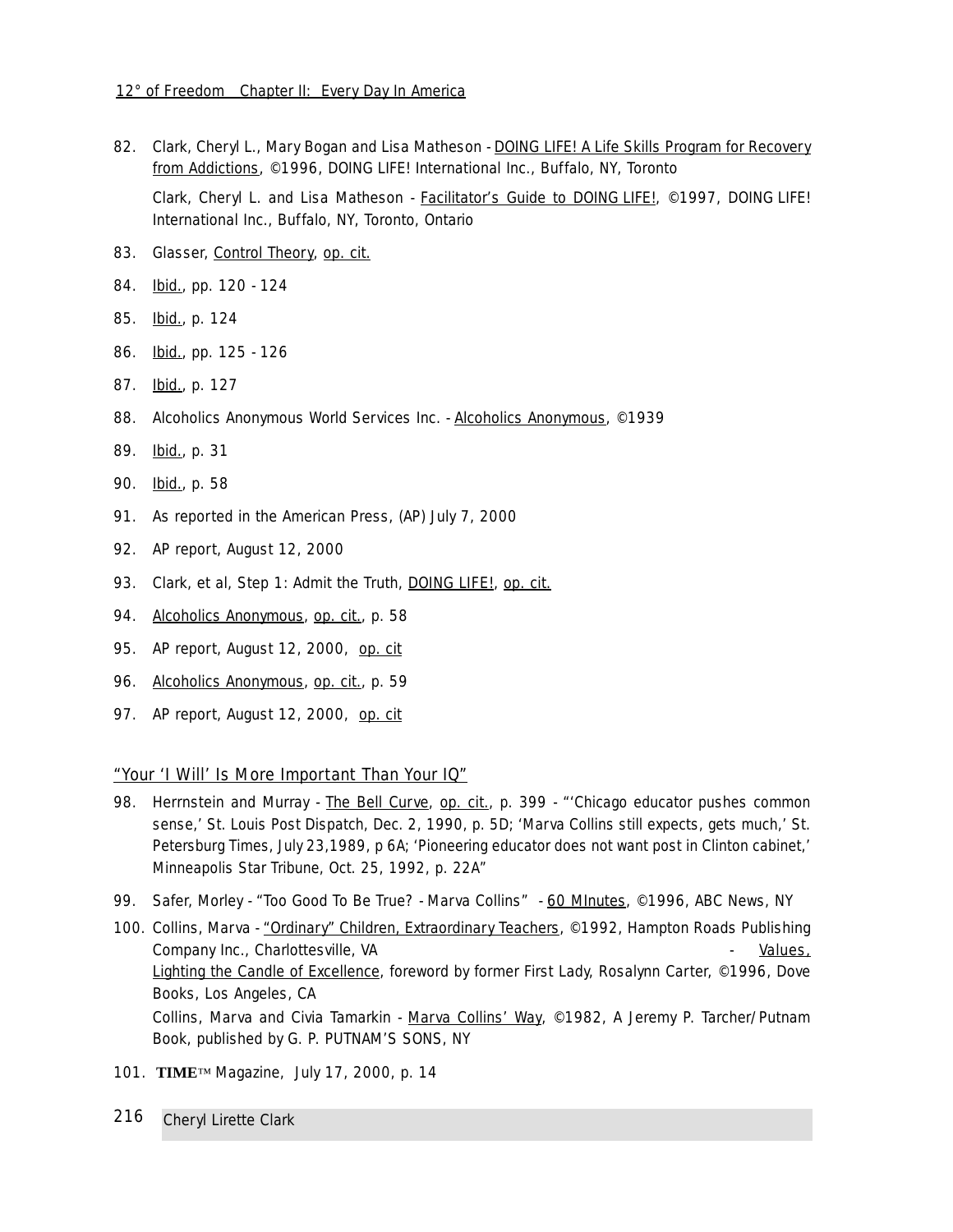- 102. Mad Bear, in Rolling Thunder, Boyd, op. cit.
- 103. Mandela, Nelson Long Walk to Freedom, ©1994, Little, Brown & Co., Boston, NY, Toronto
- 104. Angelou, Maya I Know Why the Caged Bird Sings, ©1969, Bantum Books, Inc.
- 105. Keller, Helen The Story of My Life, ©1902, with a special foreword by Eleanor Roosevelt, ©1961, Laurel Leaf Library, Dell Publishing Company, NY
- 106. Einstein, Albert Ideas and Opinions, ©1954, Wings books, A Random House Company, NY -The Human Side, selected and edited by Helen Dukas and Banesh Hoffmann, ©1979, Princeton University Press
- 107. Hawking, Stephen A Brief History of Time from the Big Bang to Black Holes, ©1988, Bantum Books, NY
- 108. Krull, Kathleen, illustrated by David Diaz Wilma Unlimited: How Wilma Rudolph Became the World's Fastest Woman, ©1996, Harcourt Brace and Company, San Diego, NY, London

#### A Synergetic Approach to Integration, "Nature" and "Nurture"

109. Fuller, with Kuromiya, COSMOGRAPHY, op. cit.

- 110. Ibid.
- 111. Fuller, *"Emergent Humanity: Its Environment and Education"*, ©1965, in R. Buckminster Fuller on Education, (pp. 86-113) 1965 - 1979, The University of Massachusetts Press, Amherst
- 112. Brenneman, Richard J. Fuller's Earth, a Day with Bucky and the Kids, ©1984, St. Martin's Press, NY - R. Buckminster Fuller on Education, 1965 - 1979, The University of Massachusetts Press, Amherst - *"Breaking the Shell of Permitted Ignorance" ,* ©1972 (pp. 9-12)

- *"Children: the True Scientists"* ©1977 (pp. 149-155)

- TETRASCROLL: Goldilocks and the Three Bears, A Cosmic Fairy Tale, ©1975, 1982, St. Martin's Press, NY

- 113. Chopra, Deepak, M.D. Ageless Body, Timeless Mind, ©1993, Harmony Books, CrownPub., NY - The Path to Love, ©1997, Harmony Books, Crown Publishers, NY
	- Perfect Health, ©1991, Harmony Books, Crown Publishers, NY
	- Quantum Healing, Exploring the Frontiers f Mind/Body Medicine, ©1989, Bantum Books, NY
	- The Seven spiritual Laws of Success, ©1996, Harmony Books, Crown Publishers, NY
- 114. Chopra, Quantum Healing, op. cit., p. 107
- 115. Ibid., p. 108
- 116. Ibid., p. 103
- 117. **Ibid.**, p. 100
- 118. Ibid., pp. 103 107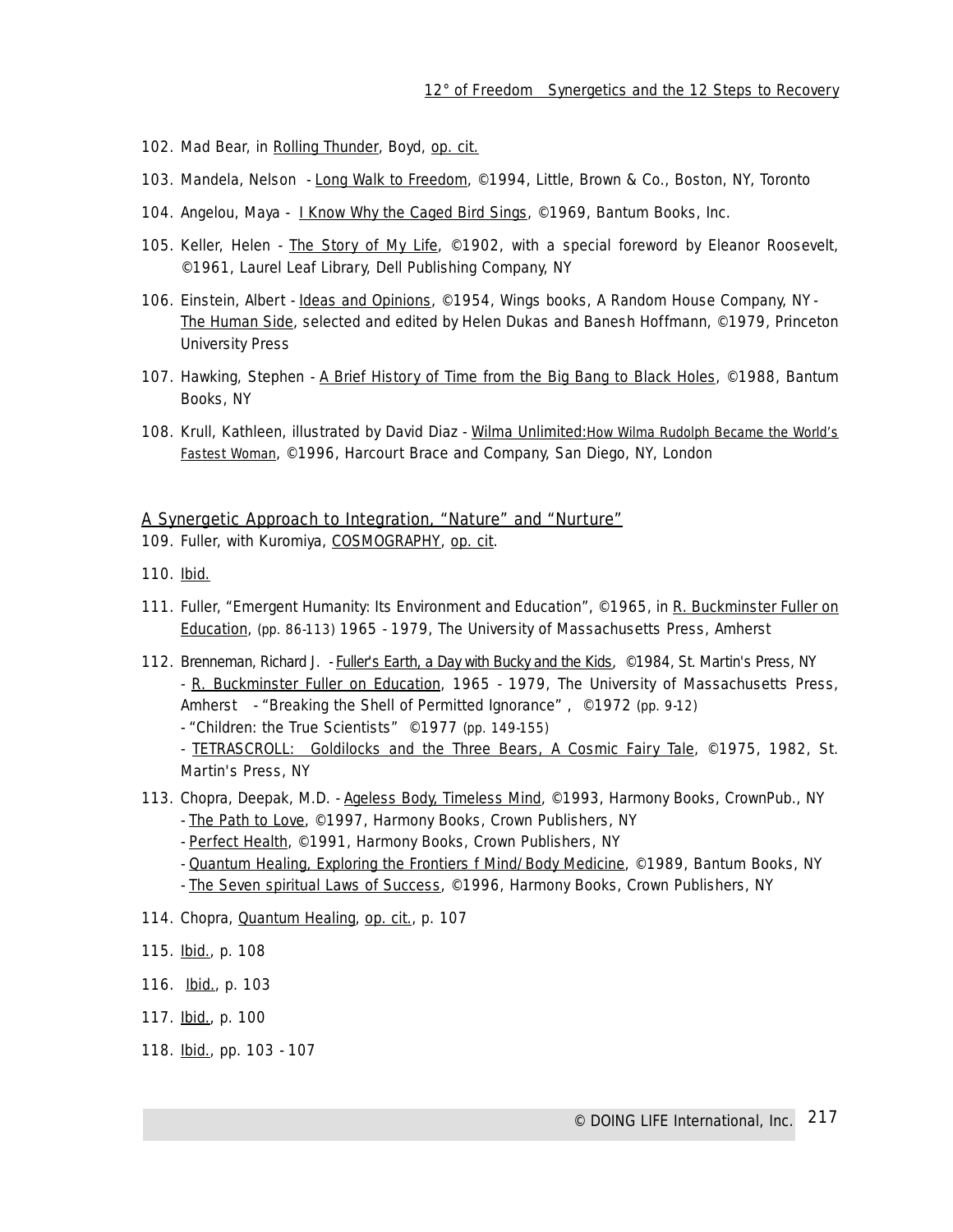- 119. Ibid., p. 242
- 120. Ibid., p. 235
- 121. Cousins, Norman Anatomy of an Illness as Perceived By the Patient, ©1979, Norton, NY
- 122. Epstein, Donald M., D.C., with Nathaniel Altman, The 12 Stages of Healing: A Network Approach to Wholeness, ©1994, Amber-Allen Publishing, San Rafael, CA and New World Library, Novato, CA
- 123. Lykken, David, Ph.D. Happiness: What Studies on Twins Show Us About Nature, Nurture, and the Happiness Set Point, ©1999, Golden Books<sup>®</sup>, NY
- 124. Clark, Cheryl L. and Lisa Matheson*,* S.M.A.R.T. CHOICES! Accelerated Life Skills for Making Decisions that Work, ©1999, DOING LIFE! International Inc., Buffalo, NY, Toronto
- 125. Fuller, *"Mistake Mystique",* in Intuition, op. cit.
- 126. Chopra, Quantum Healing, op. cit.
- 127. Fuller, *"Mistake Mystique"*, op. cit.
- 128. Fuller, R. Buckminster in collaboration with E. J. Applewhite, Synergetics 2: Explorations in the Geometry of Thinking, Fuller, p. 72, ©1979, Macmillan Publishing Co. Inc., NY
- 129. Chopra, Quantum Healing, op. cit., pp. 234 245
- 130. Ibid., p. 247
- 131. Fuller, *"Mistake Mystique",* in Intuition, op. cit.
- 132. Fuller with Applewhite, Synergetics 2, op. cit., pp. 71 72

#### "Good" and "Bad"

- 133. Fuller with Kuromiya, Critical Path, op. cit., pp. ix x
- 134. Fuller, *"Mistake Mystique",* in Intuition, op. cit.
- 135. Ibid.
- 136. DePorter, Bobbi, Eric Jensen *SuperCamp*™, 1983 A 10-day, accelerated learning experience for teens, ages 13 to 18, including, Challenge courses, Computer Skills, Math Skills, Memory, NLP, Super-Reading,etc.
- 137. Fuller with Kuromiya, Critical Path, op. cit., pp. ix x
- 138. James, Muriel & Jongeward, Dorothy BORN TO WIN: Transactional Analysis with Gestalt Experiments, ©1971, Addison - Wesley Publishing Company, MA, CA
- 139. Fuller with Kuromiya, COSMOGRAPHY*,* op. cit.
- 140. Argyris, Chris -*"Teaching Smart People How to Learn"* Harvard Business Review, May-June 1991